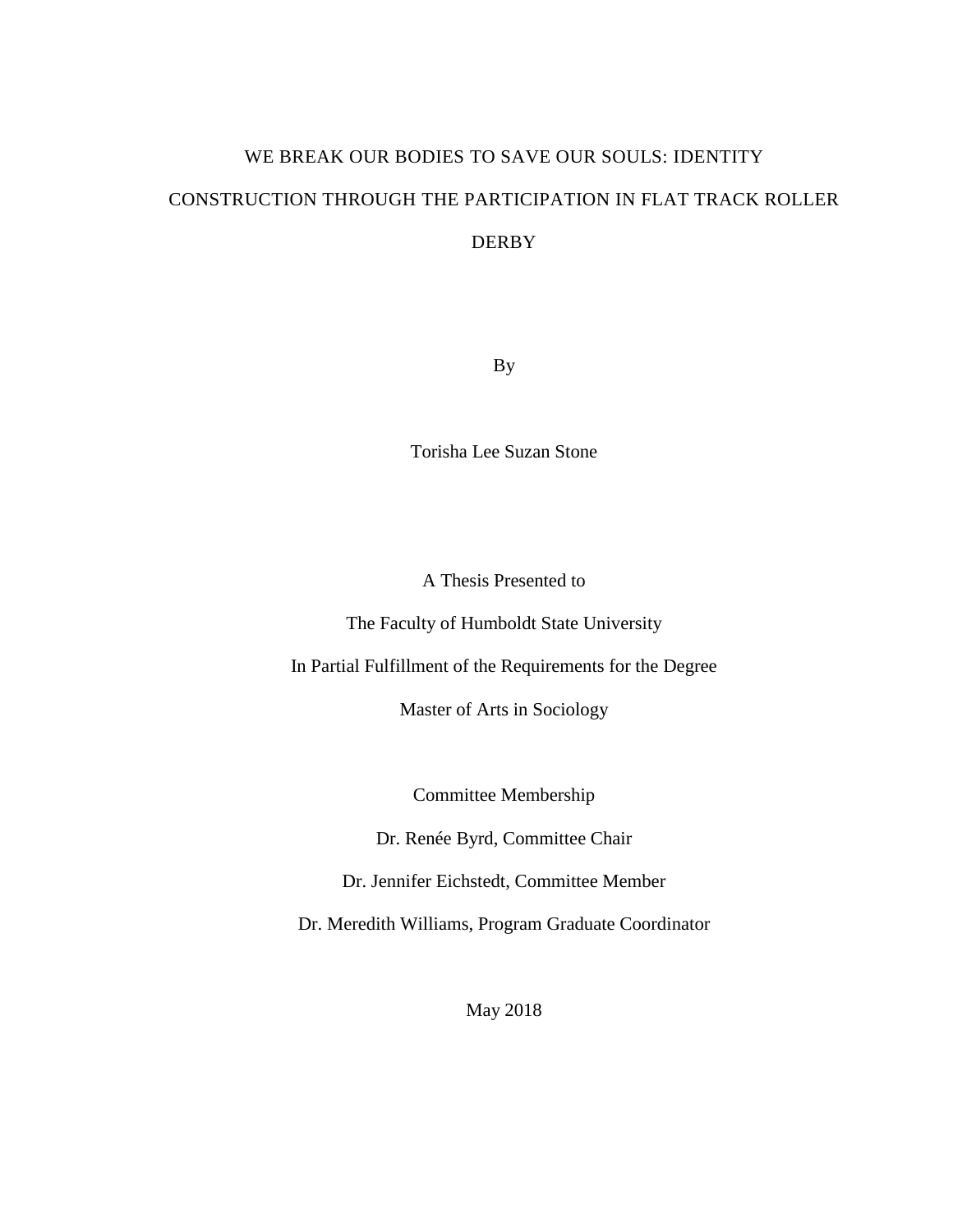# <span id="page-1-0"></span>WE BREAK OUR BODIES TO SAVE OUR SOULS: IDENTITY CONSTRUCTION THROUGH THE PARTICIPATION IN FLAT TRACK ROLLER DERBY

Torisha Lee Suzan Stone

While sociology of sport has been growing steadily over the last few decades, with an increased focus on how sports participation allow for active identity construction, research on roller derby is incredibly limited. I argue that research on roller derby provides an important window for understanding gendered sports construction and participation. Derby also provides a space where identities are created through performance in addition to the creation of unique personas or in some cases primary identities. In this study, I conducted 15 semi-structured open ended interviews using nonprobability and snowball sampling techniques of a rural roller derby league as well as participant observation for just over one year. Interviews revealed that skaters often identified heavily with their roller derby identity but also experience contention about what the derby community and derby athlete should look like, particularly in relation to what skaters wore during bouts. Participants were quick to assert they do not care how others present themselves, but also carried hegemonic ideas of femininity, embodiment, and sport identities where hyper-femininity and sexuality was often rejected for a more masculine or "legitimate" sporting identity. The reproduction of hierarchies and oppression that exist in derby are important to consider when viewing and athletic, derby,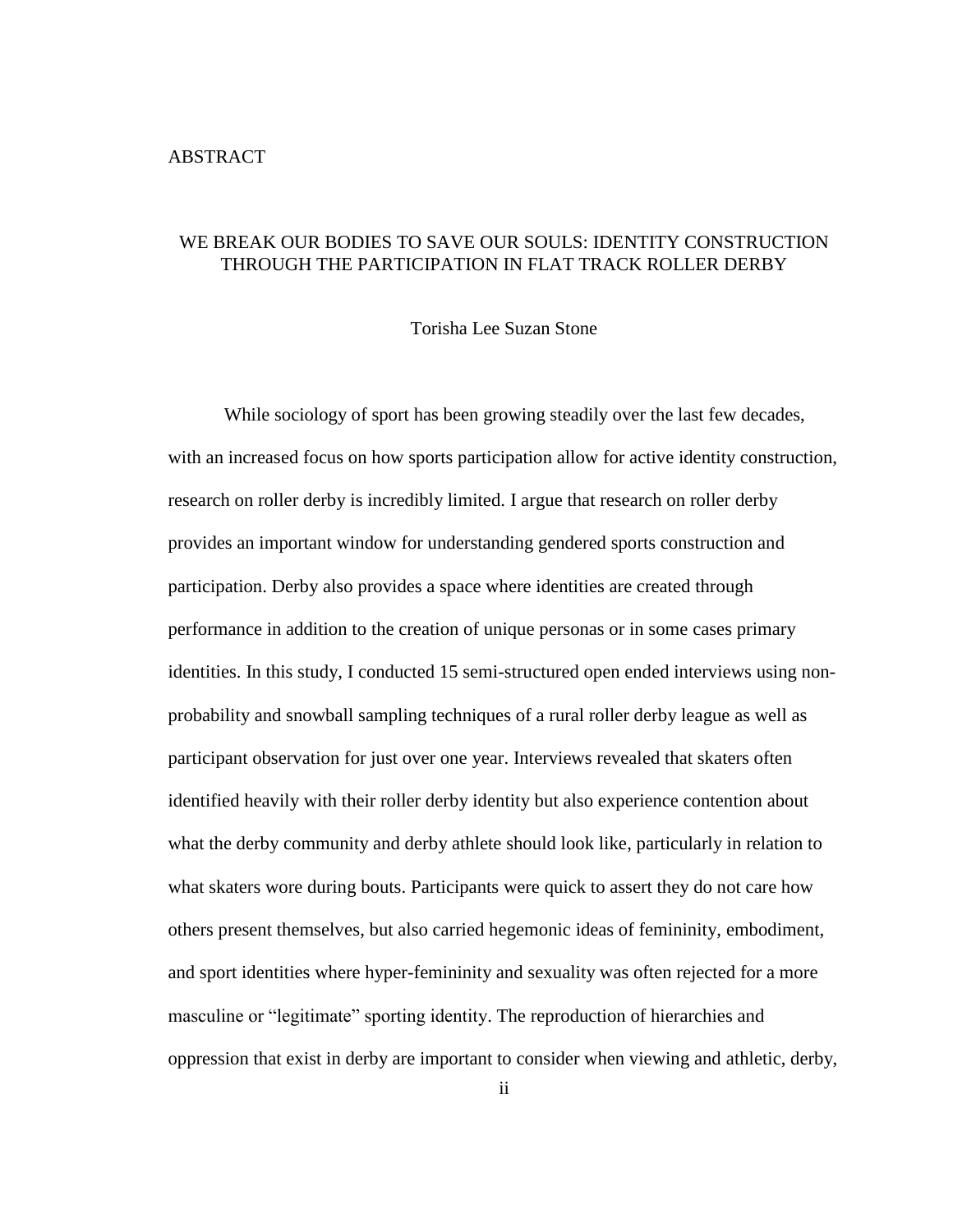identity since these identities develop in a sport predominately created by, and for, women.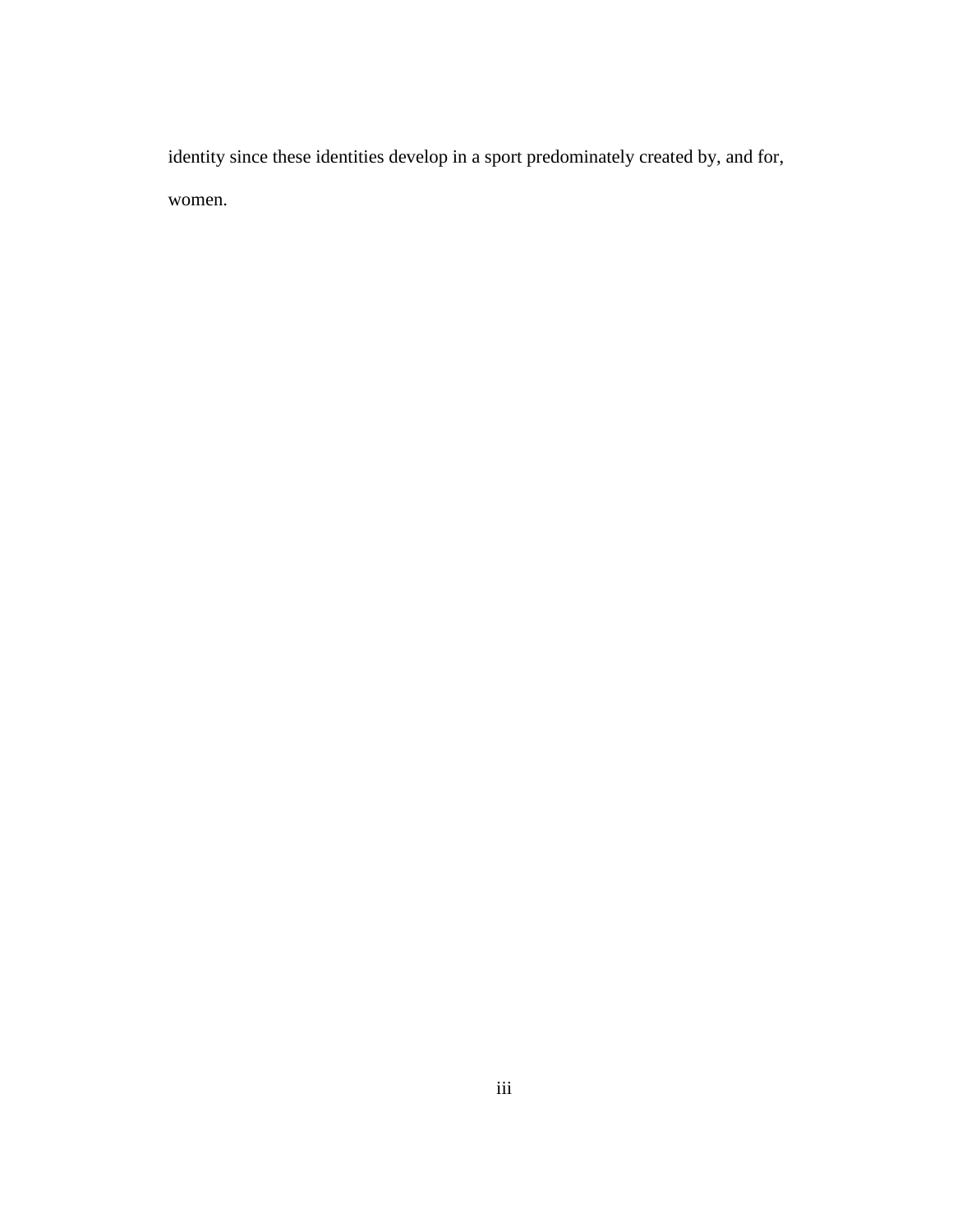### <span id="page-3-0"></span>ACKNOWLEDGEMENTS

First and foremost, thank you to all of the strong and powerful athletes that contributed to making this thesis possible. Your experiences and willingness to be open and raw with me was truly a privilege. Of course, thank you, Mom. Without you, I would not be where I am today. Your constant support kept me going and your strength has always provided me with the realization that this is possible. Thank you, Mom, for everything. I would also like to thank my committee, Dr. Renèe Byrd and Dr. Jennifer Eichstedt, who trusted me to write the thesis I set out to write, but provided me guidance along the way. Dr. Chris Martinek, thank you for being a point of support and compassion in some of my lowest moments. My time with you has been invaluable and I cannot thank you enough for all you do for your students. Dr. Mary Virnoche and Dr. Meredith Williams, thank you for always being an extra set of ears as I worked through not only my growth as a student, but also as a budding instructor and actual grown up academic. Thank you, Dr. Tony Silvaggio, for teaching me the classes that helped me get my first teaching gigs and supporting me in getting those gigs. Thank you Karen August and Lori Cortez-Regan for always being some of my biggest fans, and reminding me to let loose and be human. Thank you Dr. Josh Meisel, for your impressive patience as my quant instructor; that must have been difficult. Your jokes are what also got me through that class. Alicia Persson and Kevin Ross, your constant commitment to student success is the backbone to this department, thank you for keeping everyone afloat. Special shout out to Jennifer Miles, my graduate mama duck for last minute edits on this crazy thesis. Dr. Dana Maher, my professor turned mentor turned colleague turned friend. You are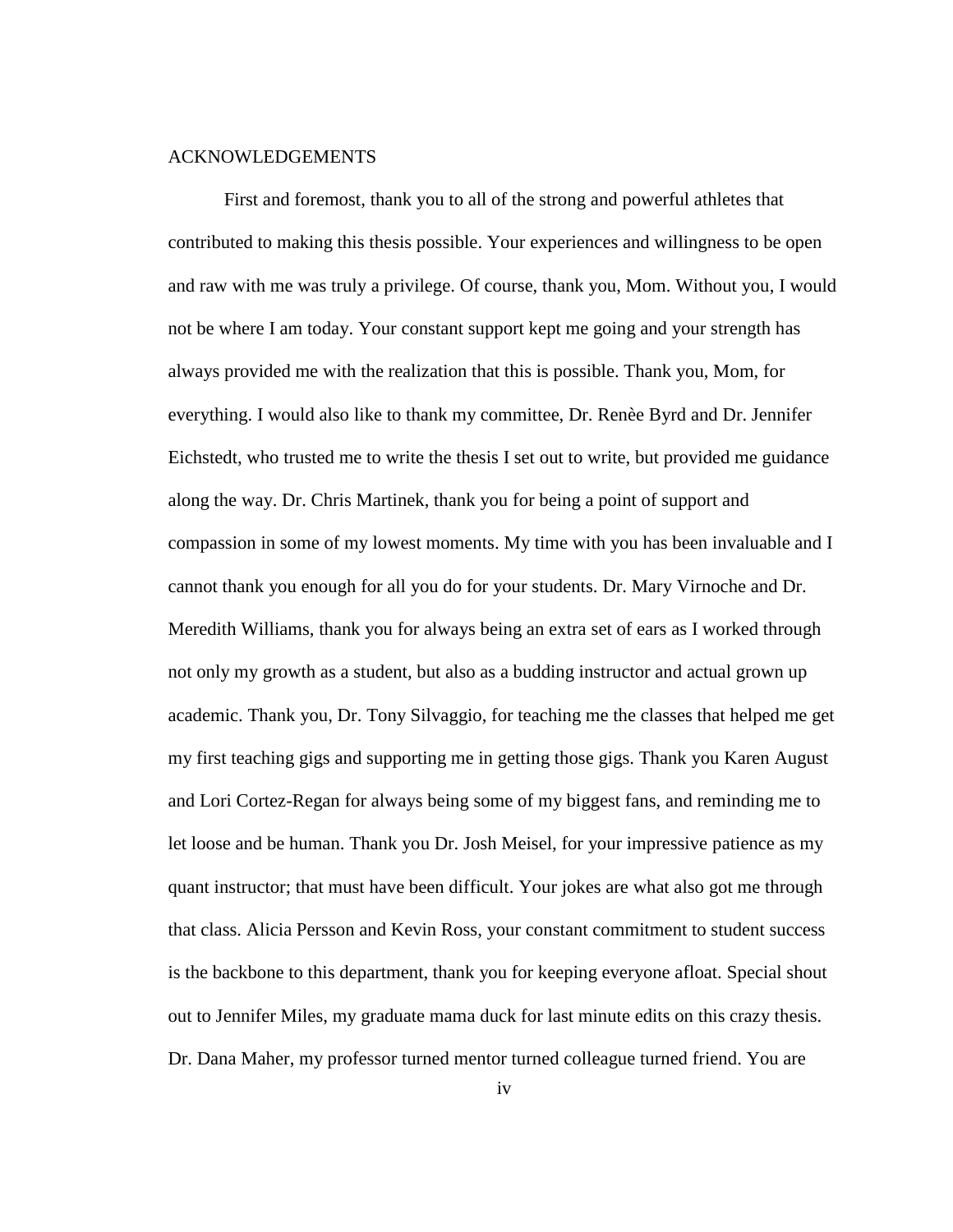incredible and your seemingly boundless belief in me is really something else. Without you I literally would not have transferred to a 4-year (thanks for lighting a fire under me to get it together) or even gone to grad school. Thank you for your kind (and also to the point) advice. You have truly been a blessing. Last, my partner, my love, you have been with me literally throughout my entire adult life. Never has your support for me waivered, never have you been anything less than the force that has kept me grounded these last seven years. You provide me with balance and were always the wisest when I felt like I couldn't finish. Thank you, Matt, for reminding me that I am worth it.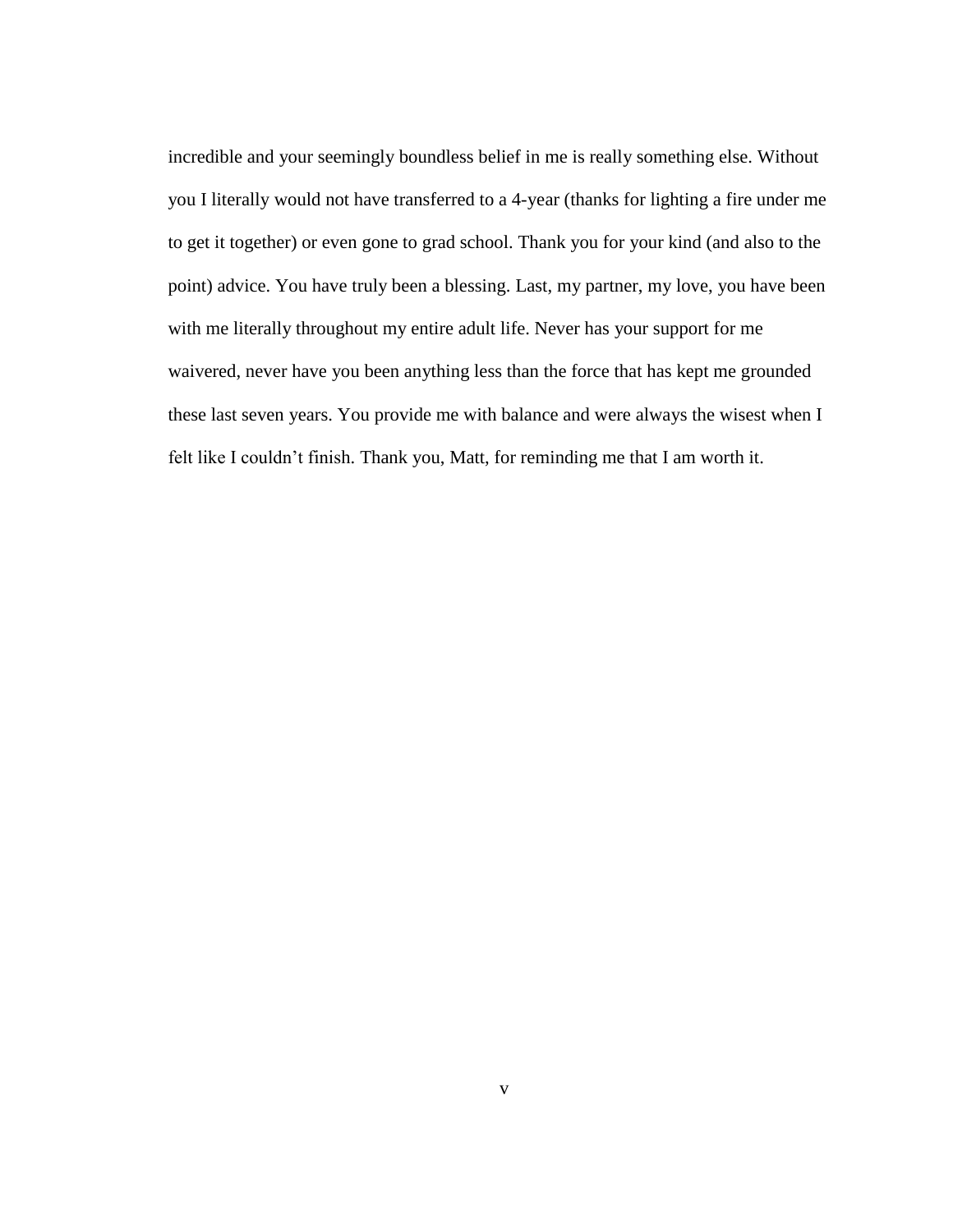# <span id="page-5-0"></span>TABLE OF CONTENTS

| REVIEW OF LITERATURE: GETTING THROUGH THE PACK 15 |  |
|---------------------------------------------------|--|
|                                                   |  |
|                                                   |  |
|                                                   |  |
|                                                   |  |
|                                                   |  |
|                                                   |  |
|                                                   |  |
|                                                   |  |
|                                                   |  |
|                                                   |  |
|                                                   |  |
|                                                   |  |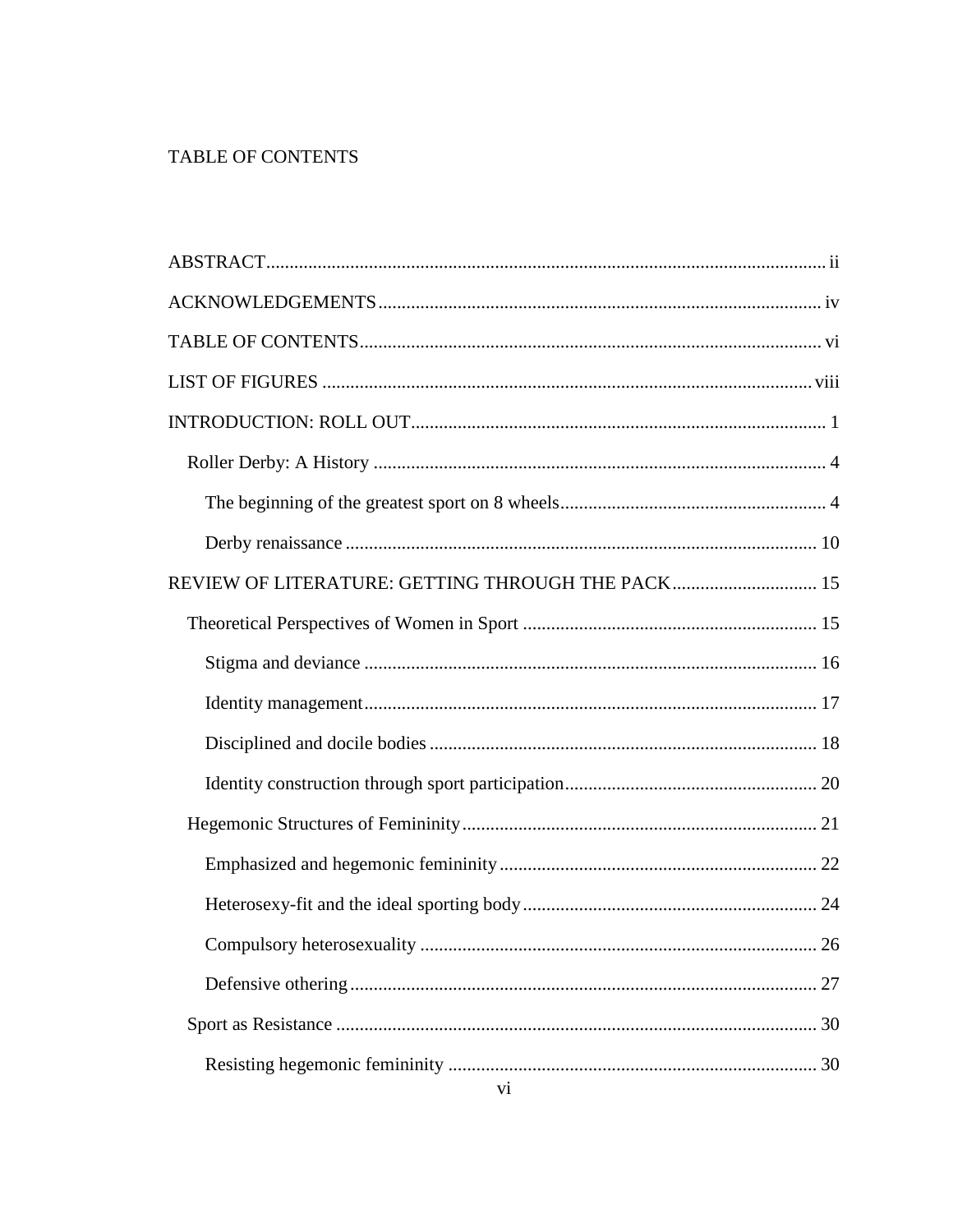| Identity Construction through the Derby Name: "A Badge of Honor"  73 |  |
|----------------------------------------------------------------------|--|
|                                                                      |  |
|                                                                      |  |
|                                                                      |  |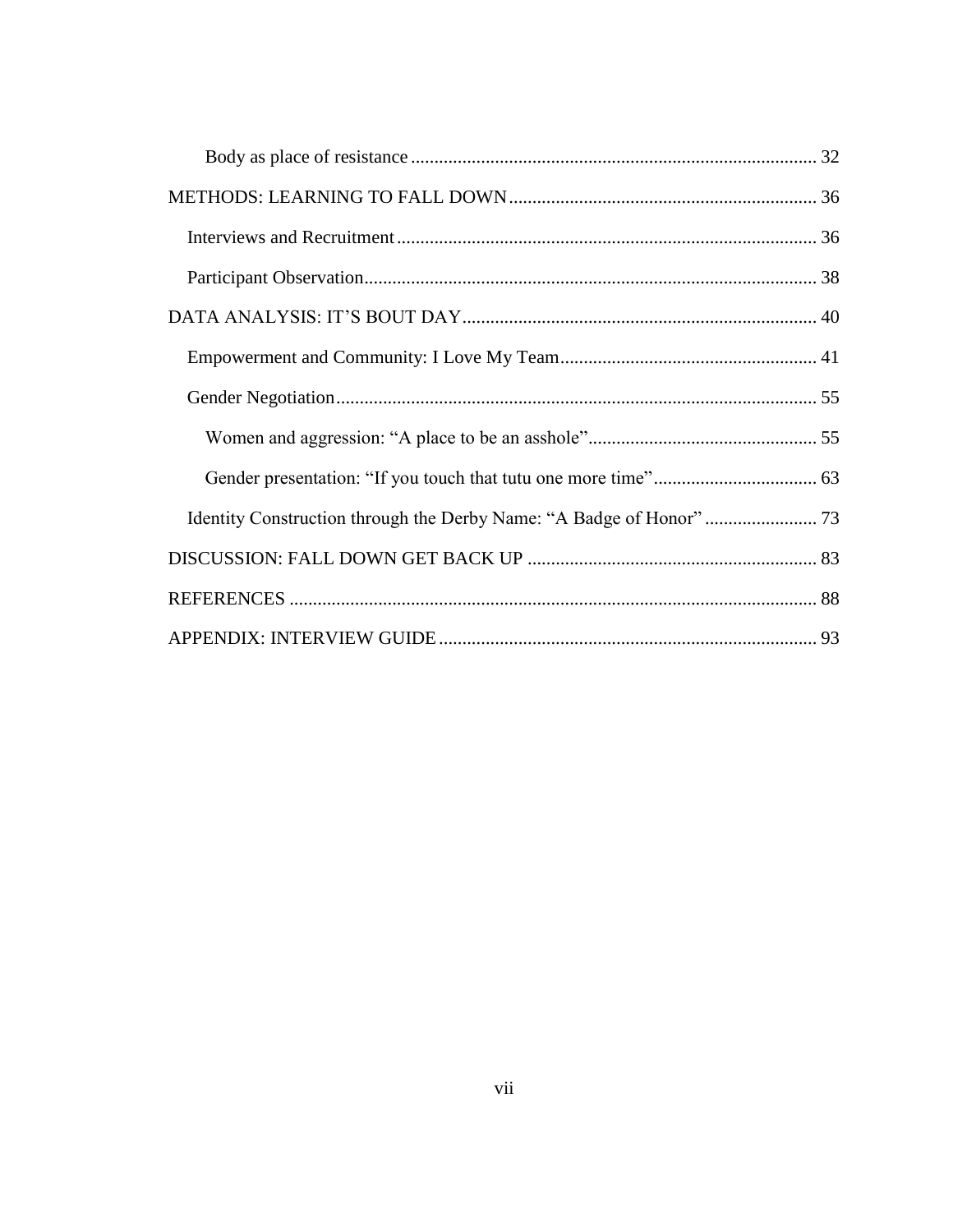# <span id="page-7-0"></span>LIST OF FIGURES

| Figure 2: Lenny Sullivan of the Texas Outlaws, Roller Games League, overacting on a |  |
|-------------------------------------------------------------------------------------|--|
|                                                                                     |  |
|                                                                                     |  |
|                                                                                     |  |
|                                                                                     |  |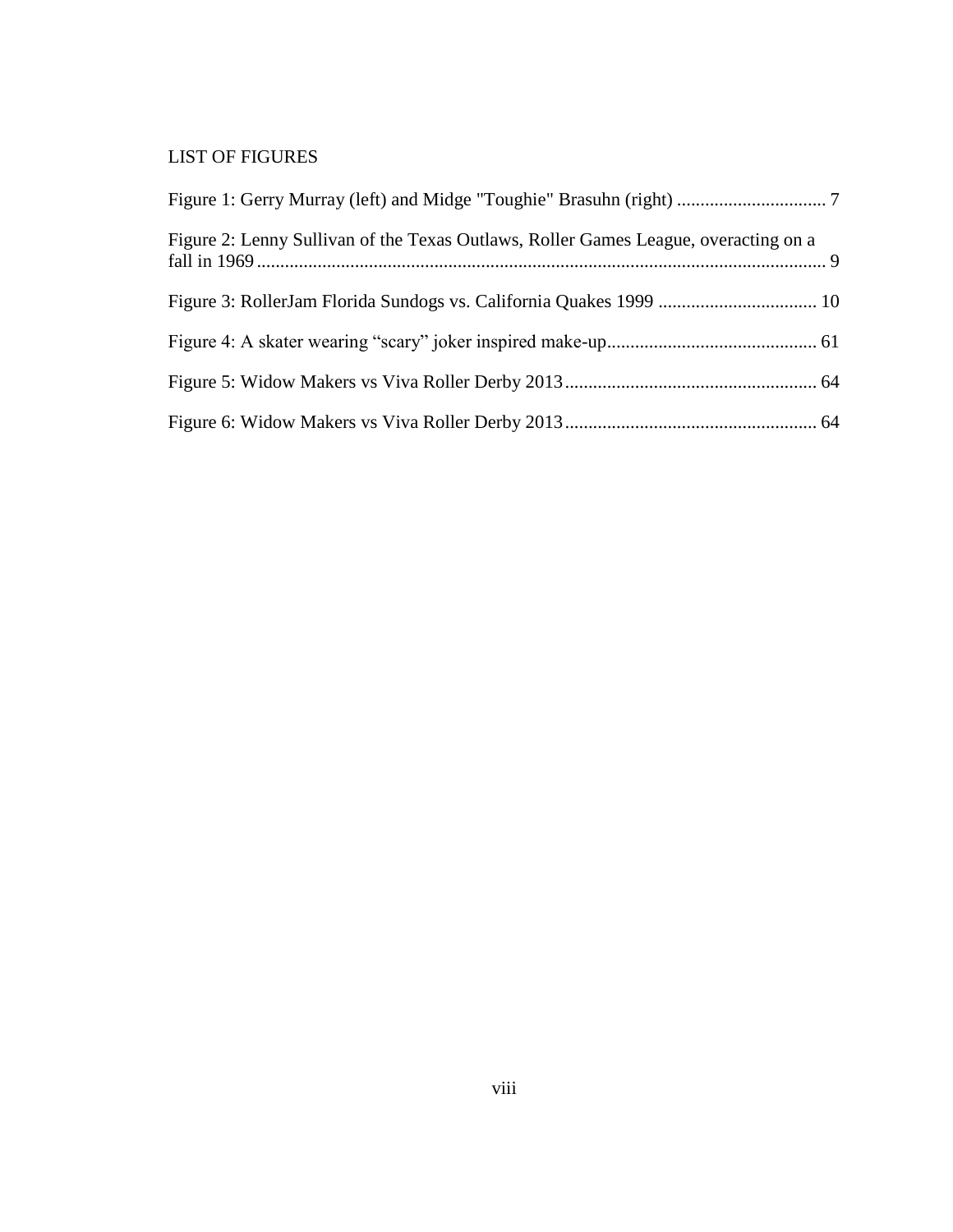# <span id="page-8-0"></span>INTRODUCTION: ROLL OUT

The very nature of sports place women in identity and behavioral contradictions when they participate. Sports, particularly full-contact and collision sports, are traditionally dominated and played by men. Full-contact and collision sports in particular require the players to maintain attitudes of aggression, competitiveness, and heavy physicality. However, these traits are also most associated with masculine forms of expression (Halbert 1997; Ezzell 2009). Women who participate in full-contact and collision sports are placed in a position where they must take on these masculine traits in order to effectively play. When women present masculine traits they are forced to navigate stigmatized and deviant labels and are often punished for their transgressions in the form of sexual and homophobic harassment (Halbert 1997). Traditional notions of white femininity reinforces ideal womanhood as small, demure, quiet, and nurturing, quite the opposite of athletic and sporting expectations (Draft 2013; Musto and McGann 2016). Women in sports often try to reduce the amount of stigmatization they receive by highlighting varying aspects of their femininity. Draft (2013) and Musto and McGann (2016) found women will maintain long hairstyles and wear make-up during games to effectively "apologize" for the masculine traits they take on.

Most research on women in sports, particularly full-contact sports, has focused primarily on rugby and boxing (Halbert 1997; Ezzell 2009). While this research is useful in understanding the identity negotiations women face, these sports are limiting in understanding feminine negotiations in full-contact sports. Rugby and boxing are traditionally men's sports and are still played predominately by men. Women in these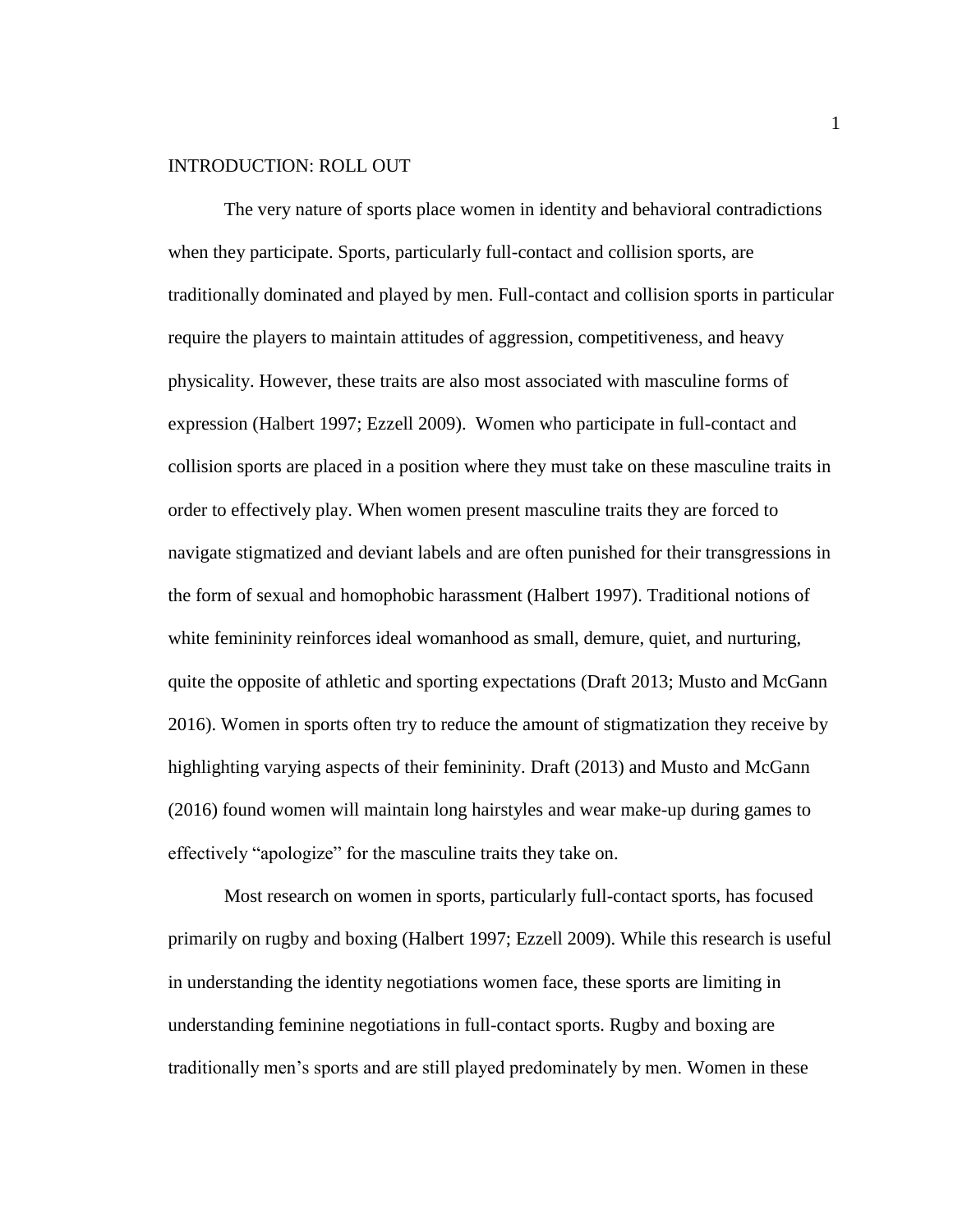spaces will be confronted more often with trying to navigate hegemonic expectations of masculinity and are more pressured to emphasize their femininity to reduce backlash (Halbert 1997). Contemporary roller derby, however, was created and is still predominately played by women (Mabe 2007; Atwell 2015). I argue the women-centered space of roller derby adds another dimension to gender and identity construction because the navigations of transgressions are different. Roller derby was founded in 2001 with the expectations of hyper femininity and sexuality (Mabe 2007). Skaters still often present as highly feminine during gameplay, the femininity is often "in your face" and highly sexualized from fishnets, "booty" shorts, to the infamous tutu. However, roller derby has seen a recent push to actually defeminize the sport to further push for legitimization in the overall institution of sport.

Prior to this research, I participated in three rounds of level 1 bootcamp within the Small Town Derby league. At a training session outside of regular practice, I sustained an injury two days before I was to be assessed by my coaches to potentially graduate to level 2. My injury kept me off skates and relatively immobile for two months with another three months of physical therapy. During this time, I could not stop thinking about when I could skate again. My injury was the catalyst for this research.

I was curious to know what kept skaters in a sport that we pay to be in, are not paid to participate in, and literally break our bodies over. I had failed to pass my minimum skills examination three separate times until that point, and I knew skaters that had been in bootcamp longer than that, had sustained worse injuries than mine, and still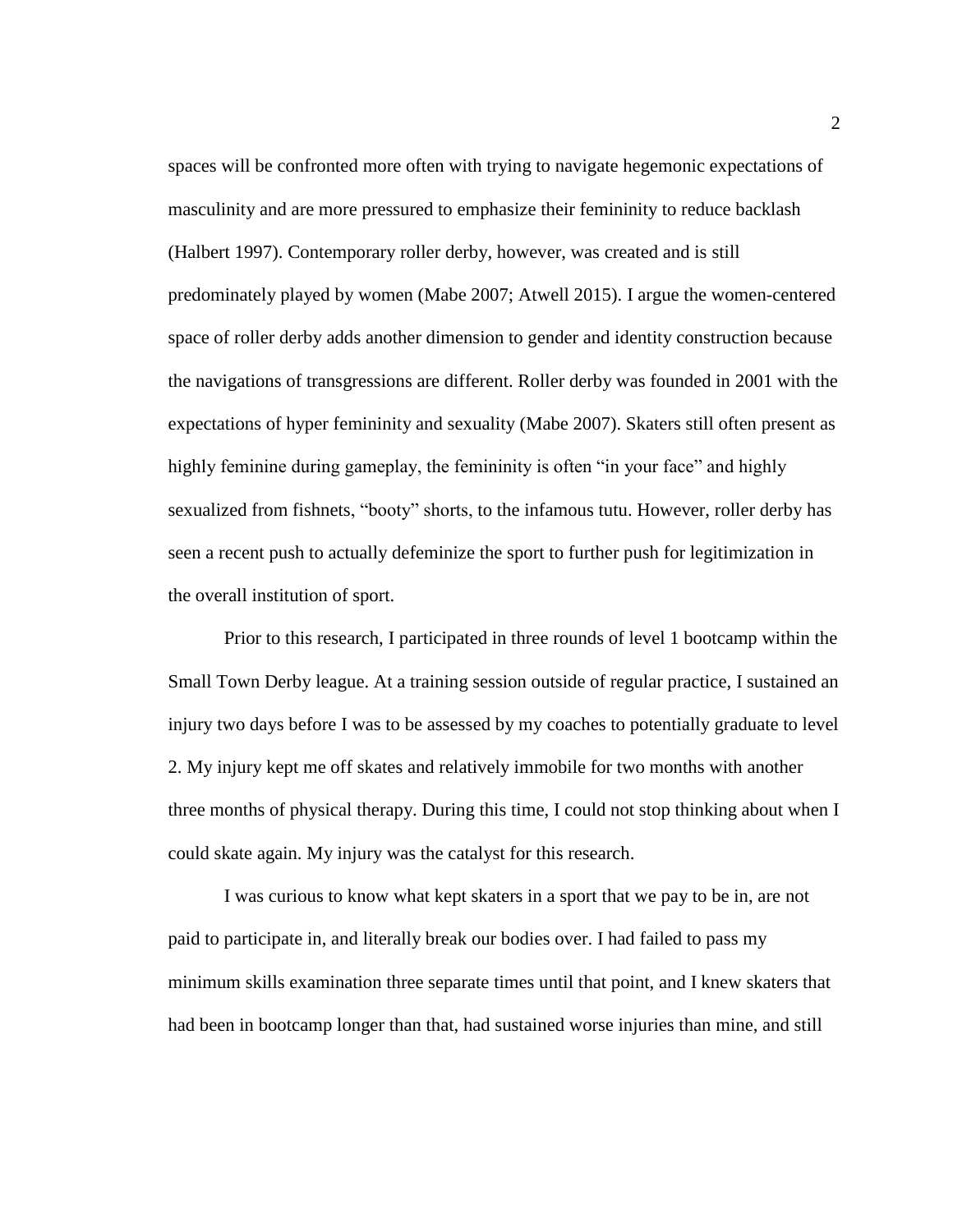insisted on continuing. I want to know what it is about our identity and community that rationalizes breaking ourselves in order to build ourselves over again.

The purpose of this study is to explore and further understand identity construction through the participation in flat track roller derby. Currently, roller derby is the only full-contact, or collision, sport played predominantly by women. There is an obvious gap in sporting literature exploring the various identity negotiations those who participate in roller derby go through. Research on women in sport participation generally focuses on women who play traditionally male sports and so their negotiations of identity are influence differently by the surrounding culture of hegemonic masculinity and compulsory heterosexuality. Roller derby is put into an interesting place in sporting history because of its position as a collision sport developed by women, for women. While there is a heavy emphasis on women's empowerment and femininity, there is still often the threat of reproducing gender hierarchies in order to further gain legitimacy as a sport.

I would like to make a quick note on the language used throughout. I made the conscious decision to alter my language of the derby participants to refer to them collectively as "skaters." This decision came from the acknowledgment that not all who participate in roller derby, particularly even Women's Flat Track Roller Derby, identify as women. I have skated with multiple skaters who identify as non-binary and one of my participants also identifies this way. I will refer to individual participants by their pronouns but have made the decision to be inclusive in my overall analysis. While my analysis does focus on women and on feminine identity within sports, I want to honor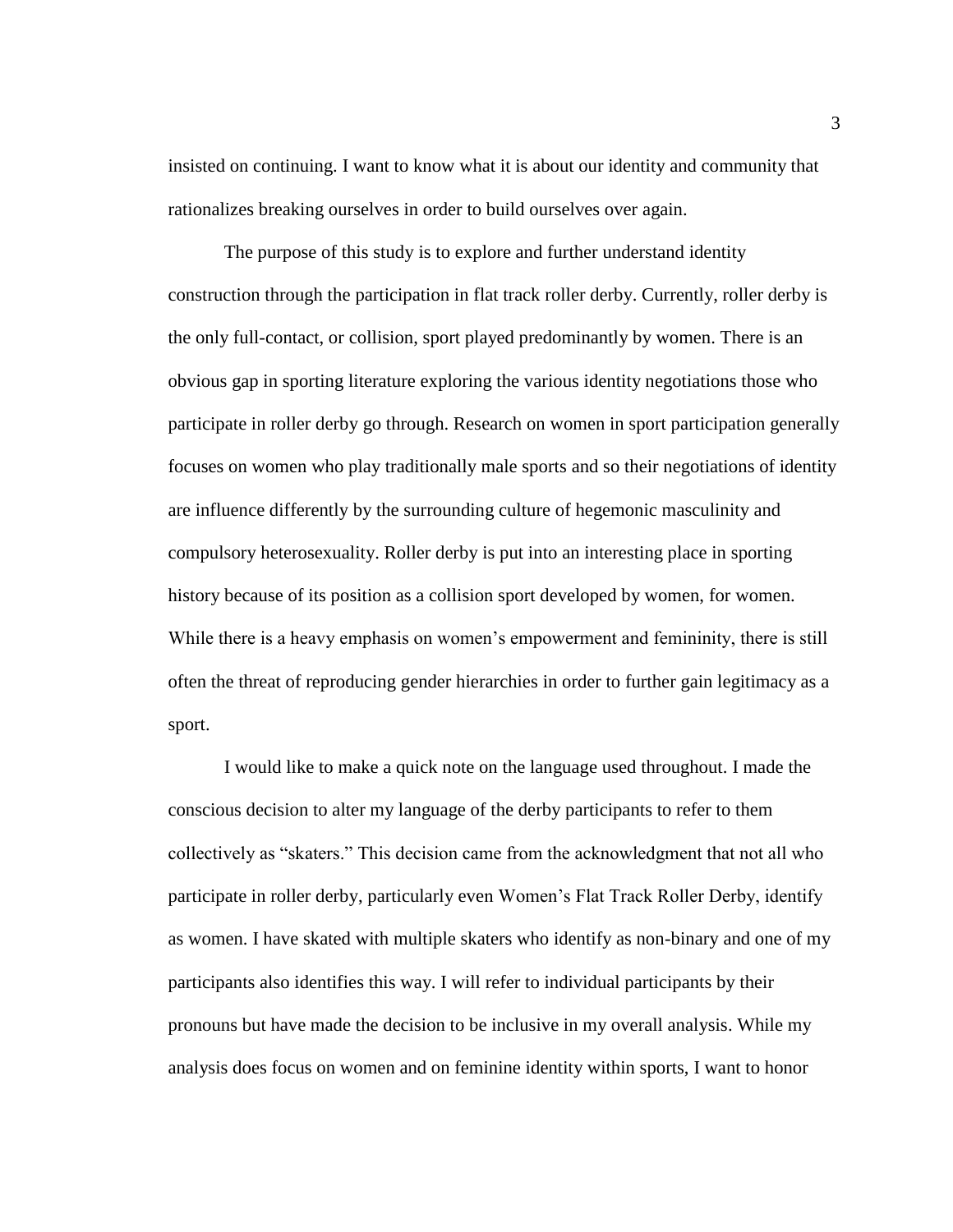those who continue to participate in a very gendered space where their gender is not always acknowledged or respected.

#### <span id="page-11-0"></span>*Roller Derby: A History*

Contemporary roller derby is still considered to be a subculture sport that has quickly grown into an international sensation. However, in order to grasp the prevalence of roller derby within the United States, I first introduce a historical analysis of the original or "traditional" roller derby, beginning in the 1930s. The derby renaissance of the 2000s brought a punk feminist, do-it-yourself ethos to the sport. In 2001, roller derby was played similarly to traditional roller derby, but with a punk/burlesque flair, walking a line of hyper feminine theatrics and athletics. In order to be "legitimate" and be taken seriously as a sport, contemporary roller derby has begun to shift away from the traditional theatrical aspects.

# <span id="page-11-1"></span>*The beginning of the greatest sport on 8 wheels*

Roller derby began at the height of the Great Depression when different types of competitions were gaining popularity (dance-marathons for example). Roller Derby, originally created by Leo Seltzer was not the rough and tumble sport we generally think of today (Mabe 2007). Rather, the sport was an endurance skate, a race both men and women participated in. In 1935, Seltzer began traveling with his derby teams across the East coast. At this time, the track was flat, but was still required to be built and taken down every time the teams moved. Seltzer would generally stay in one city for up to multiple weeks at a time considering the high costs of moving the track (Mabe 2007).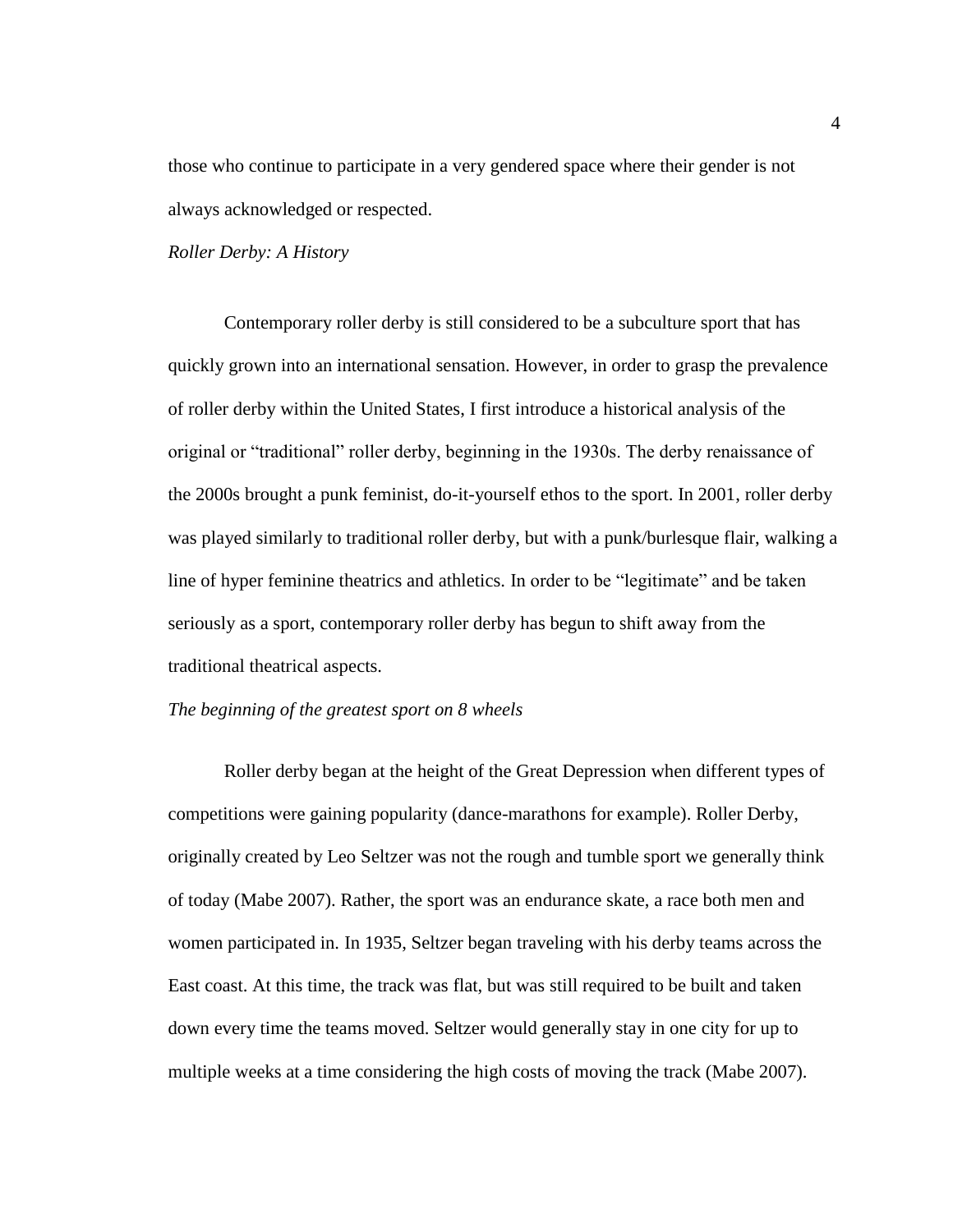One of the main aspects of derby that drew large crowds was the fact that both men and women could participate. While they did not necessarily skate together, the sport drew in women more than any other sport played at the time. There was even a rumor the women were paid equally to the men, sometimes even more because finding women athletes was harder (Mabe 2007).

The participation of women in derby increased even more once forty-seven-yearold Josephine "Ma" Bogash began racing, as Seltzer tapped into a previously ignored section of the population, housewives. Derby began to be promoted in places where women frequented: grocery stores, fabric stores, etc. increasing the amount of women playing the sport, even going so far as to recruit entire families who eventually had their children play as well (Mabe 2007)

In the late 1930s, a point system was introduced to the game as well as the banked track. The banked track was raised at a 45 degree angle allowing for more speed. With more speed and a point system, "hip checking, body blocking, and all-out brawls entered the picture" (Mabe 2007: 31). The shoves and hits were used as a way to gain advantage over other players. The point system introduced a more competitive spirit to roller derby, which changed the way it was played. As Mabe (2007) said, "put more than one skater hell-bent on victory on a track of any sort and they'll try to lap each other, get around each other, and win at all costs… even at the risk of bodily harm" (31). Players were now pitted against each other in two teams of 10, five women and five men with a total of four jammers and five blockers all on the track at once (Mabe 2007). Jammers were responsible for scoring the points while blockers were responsible for both offense and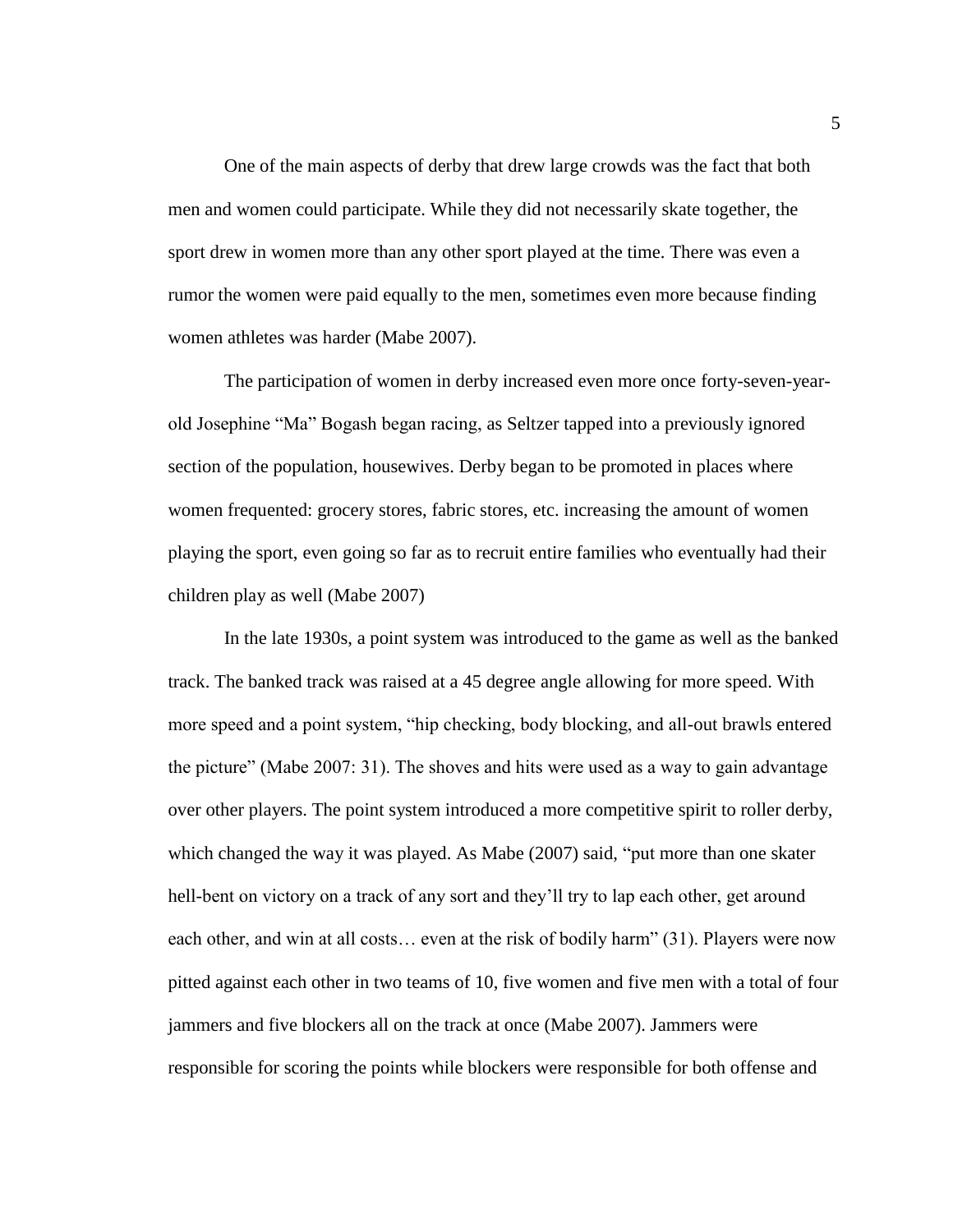defense, preventing the other team's jammer from moving through and making room for their own jammer to score points. Points were scored by the jammer every time they passed an opposing blocker. Roller derby was no longer an endurance sport but now two teams battling it out. Contact became necessary as skaters now had to maneuver through a mass of other skaters and "the real roller derby was born" (Mabe 2007: 33).

By 1941 skaters began traveling through different states and started living together. However, while derby may have been viewed as an "equalizer of the sexes" on the track, traditional gender roles pervaded the lives off the track. Women often washed the laundry in exchange for men doing work on their skates. Relationships also occurred between skaters, and while this was originally discouraged, it proved to be beneficial since many non-derby spouses were assumed to not understand or support the participation in derby (Mabe 2007). The relationships between skaters would also make its way into contemporary derby as well, with women skaters dating each other or bringing their boyfriends or husbands into the games to officiate.

Eventually, derby became more of a spectacle, similar to pro-wrestling, with heroes and villains. We saw "stories" that played up these roles, creating feuds and exciting the audience. However, the shift into spectator sport meant that sports journalists regularly played up the antics of the players rather than their athleticism. While the games were reported on and advertised, much of the advertisement focused on fights, broken bones, and team rivalry. The most famous "good girl" of derby was Gerry Murray who captained the New York City Chiefs in the 1940s (The New York Times 1973; Mabe 2007). Murray's rivalry with her "bad girl" counterpart, Midge "Toughie" Brasuhn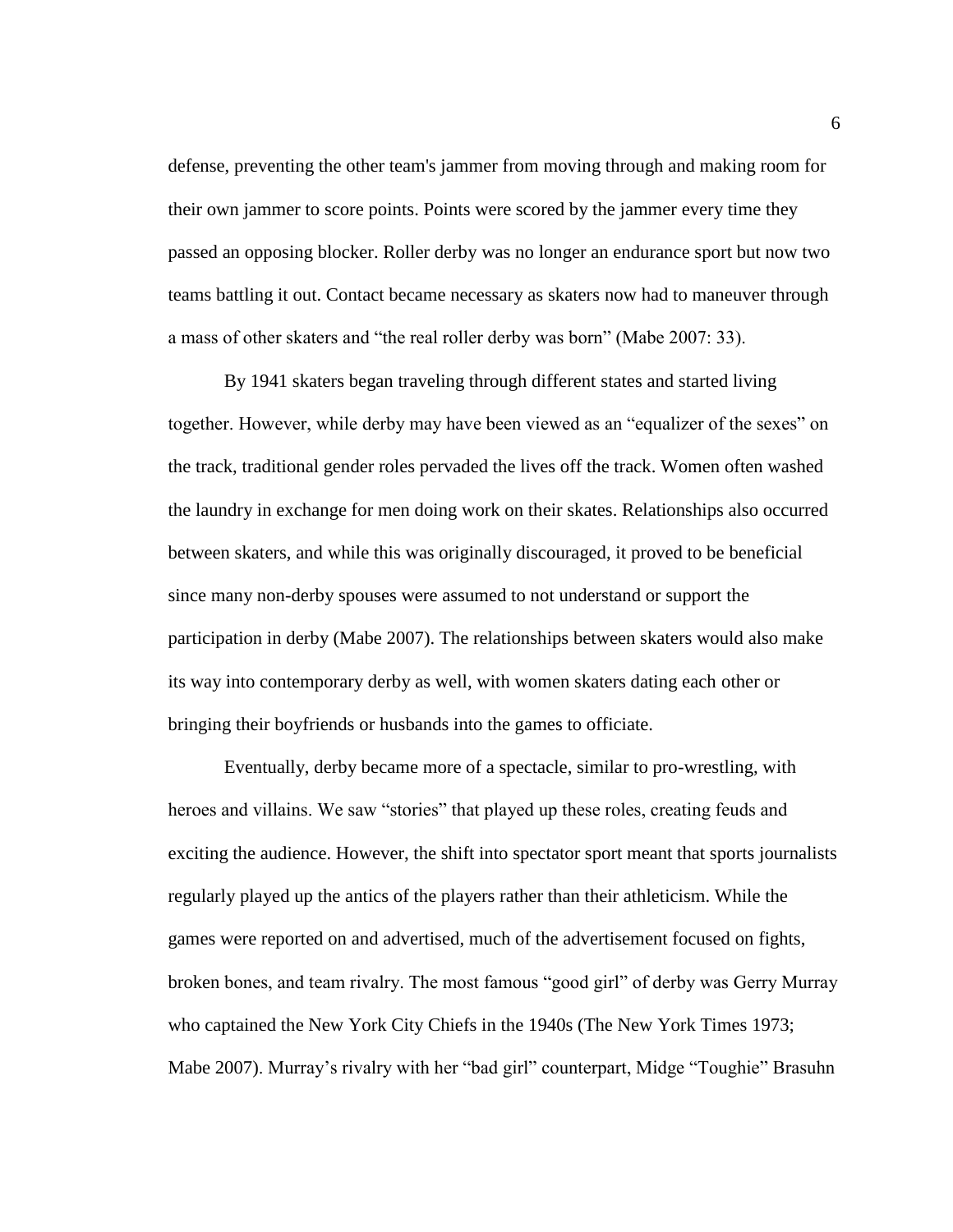of the Brooklyn Red Devils, is still known today in many derby circles. Brasuhn was a feared roller derby skater, known for her drinking and brawling attitude who regularly "gave Murray a run for her money on the rink" (Mabe 2007: 37). The New York Times (1971) even used the language of "legendary battles" to refer to their rivalry on the track. While Brasuhn and Murray pushed each other to perform to their limits on the track, many fans and reporters only cared about the "drama" created through their rivalry. Therefore, players were caught in a position where they wanted to be taken seriously as athletes but also wanted to provide a good show for the audience to keep them coming back. This catch-22 has continued to follow derby throughout its many incarnations.



Figure 1: Gerry Murray (left) and Midge "Toughie" Brasuhn (right)

<span id="page-14-0"></span>1948 saw the first televised derby game, and after that the nation was indeed hooked. Leo Seltzer finally had the sport where he wanted it to be and had six teams he operated: "The New York Chiefs, Brooklyn Red Devils, Jersey Jolters, Philadelphia Panthers, Chicago Westerners, and Washington (D.C.) Jets" (Mabe 2007: 39). However, by 1953, with the saturation of the sport (playing 3 times or more weekly and no off season for skaters) television deals began to dwindle. Derby was then moved out west to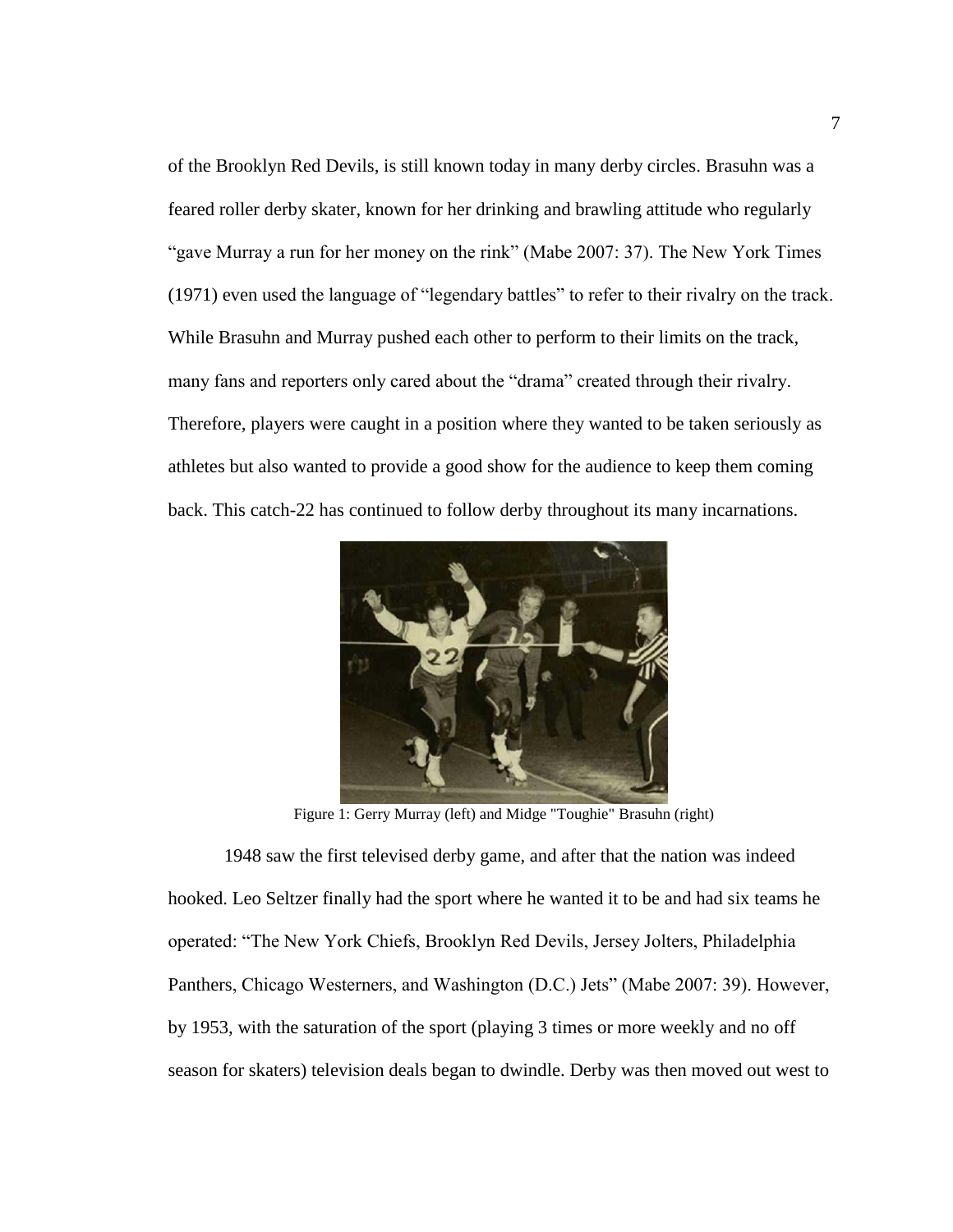California in an attempt to keep the sport alive by Leo Seltzer's son, Jerry Seltzer. Jerry Seltzer had other plans for derby, moving away from marketing the sport as a sport to packaging the spectacle. Jerry Seltzer increased the advertising of the skater's fights, the broken bones, and played up the rivalry between various home teams. The sport stopped being televised in full games and instead only portions of the games would air, attempting to entice the audience to buy tickets to live games. In the 1960s, roller derby teams began playing against a new brand of skating leagues called roller games (Mabe 2007).

Roller Games, a separate league from Jerry Seltzer's roller derby, was based in southern California and promoted "more outlandish theatrics and stunts" than roller derby skaters were used to (Mabe 2007: 47). Roller games skaters landed harder hits and even harder falls often times overplaying theatrical antics. While Roller Games and roller derby teams did sometimes play against each other, the two leagues did not get along (LA T-Birds 2012). Many roller derby skaters were torn between "staying true to the sport or adopting the theatrical antics," and took offense to anyone insinuating that "derby was anything other than a true sport," the injuries were proof enough (Mabe 2007: 46). Athleticism began to take a back seat to the antics and with the gas crisis of the 1970s and the inability to travel, "the Seltzer-owned roller derby organization held its last game on December 7, 1973" (Mabe 2007: 48).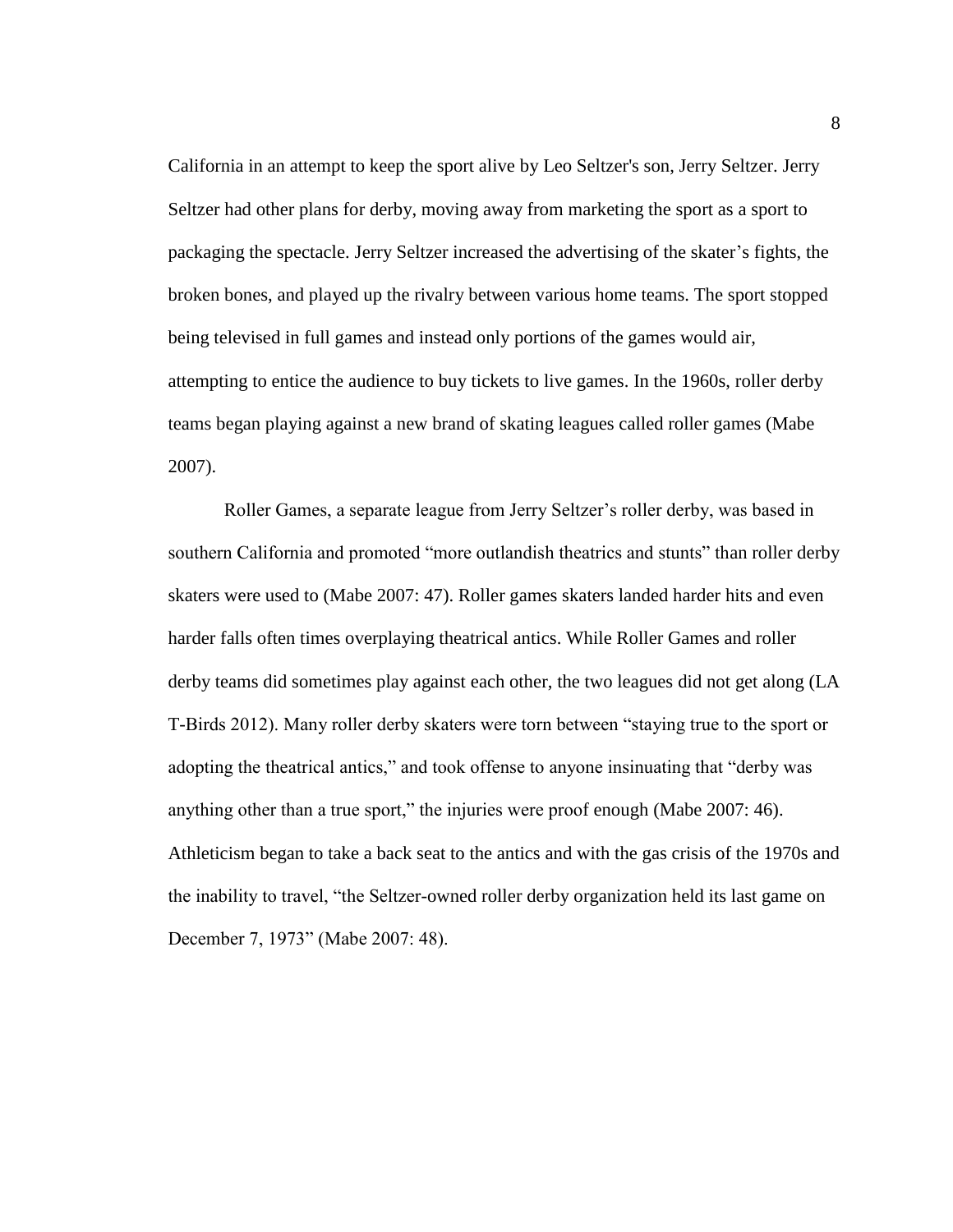

Figure 2: Lenny Sullivan of the Texas Outlaws, Roller Games League, overacting on a fall in 1969

<span id="page-16-0"></span>In 1999, Rollerjam was introduced as a way to reinvigorate the derby spirit. Led once again by Jerry Seltzer, he took charge of the new World Skating League and working together with television channel, The Nashville Network (TNN), Rollerjam was born. Rollerjam took advantage of the incredible popularity of pro-wrestling, inline skates, and the nostalgia that accompanied the new millennium (Mabe 2007). Rollerjam was similar to the "real" derby in that, women and men would be on the same teams, but would play separately in different periods. Skaters used inline skates and incorporated more choreographed violence similar to pro-wrestling. Rollerjam continued to incorporate sugar and spice personas, where teams and skaters were once again given various personalities and styles such as Brian Gamble of The Enforcers listing "playing with knives as his chief hobby" and women were described as "loud, vocal, and opinionated" (Mabe 2007: 57). While Rollerjam was marketed through the rivalries and drama, and the competition and storylines were manipulated, it was impossible to adequately choreograph the skater's actions and reactions to hits making the action, and broken bones, real (Mabe 2007). However, by 2001, the sport would air for the final time.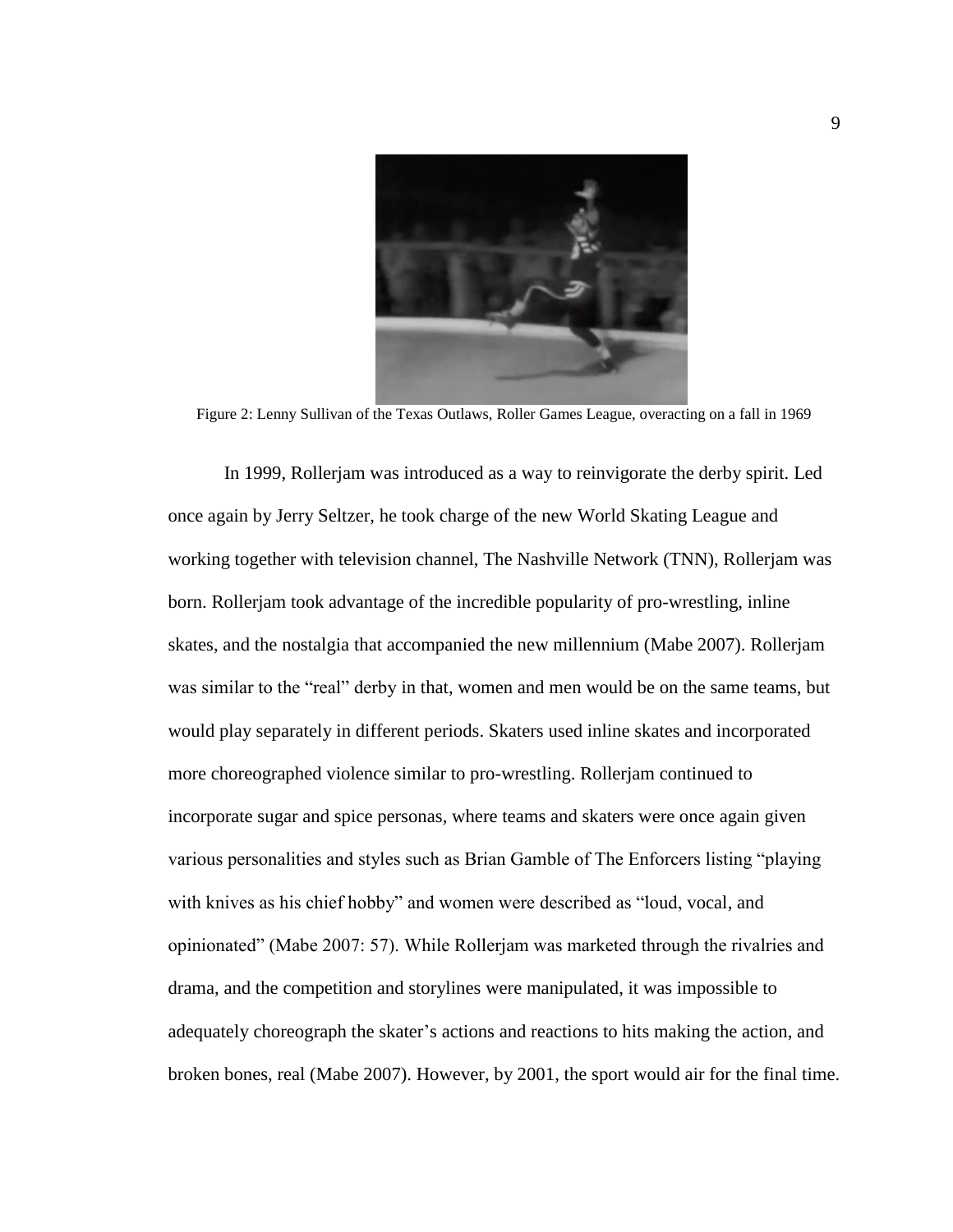Once again, audience participation was lacking and TNN eventually dropped Rollerjam. Mabe (2007) claims that the demise of Rollerjam came from the need for not only drama, but also true athleticism. In the end, the true nature of the sport could not compete with the drama and storylines created.



Figure 3: RollerJam Florida Sundogs vs. California Quakes 1999

# <span id="page-17-1"></span><span id="page-17-0"></span>*Derby renaissance*

When Rollerjam ended in 2001, there had already been talk about how to reimagine roller derby in Austin, Texas in 2000. However, this version of derby was not to put the sport at the center, but to create a sort of performance art with sport as the inspiration. In January 2001, Daniel Policarpo (AKA Devil Dan) organized a meetup to start a roller derby league which brought in about 50 women. In this meeting, they agreed to bring back derby with a "punk/rockabilly aesthetic" (Atwell 2015: 39). Within the TXRD Lonestar Rollergirls league, four teams came out of this initial meeting, sporting names and themes inspired by local bars. These teams kept with the tradition of having "good" and "bad" aesthetics: The Holy Rollers (themed after naughty catholic schoolgirls), the Rhinestone Cowgirls, Hellcats (Hotrod themed), and the Putas de Fuego (Whores from Hell).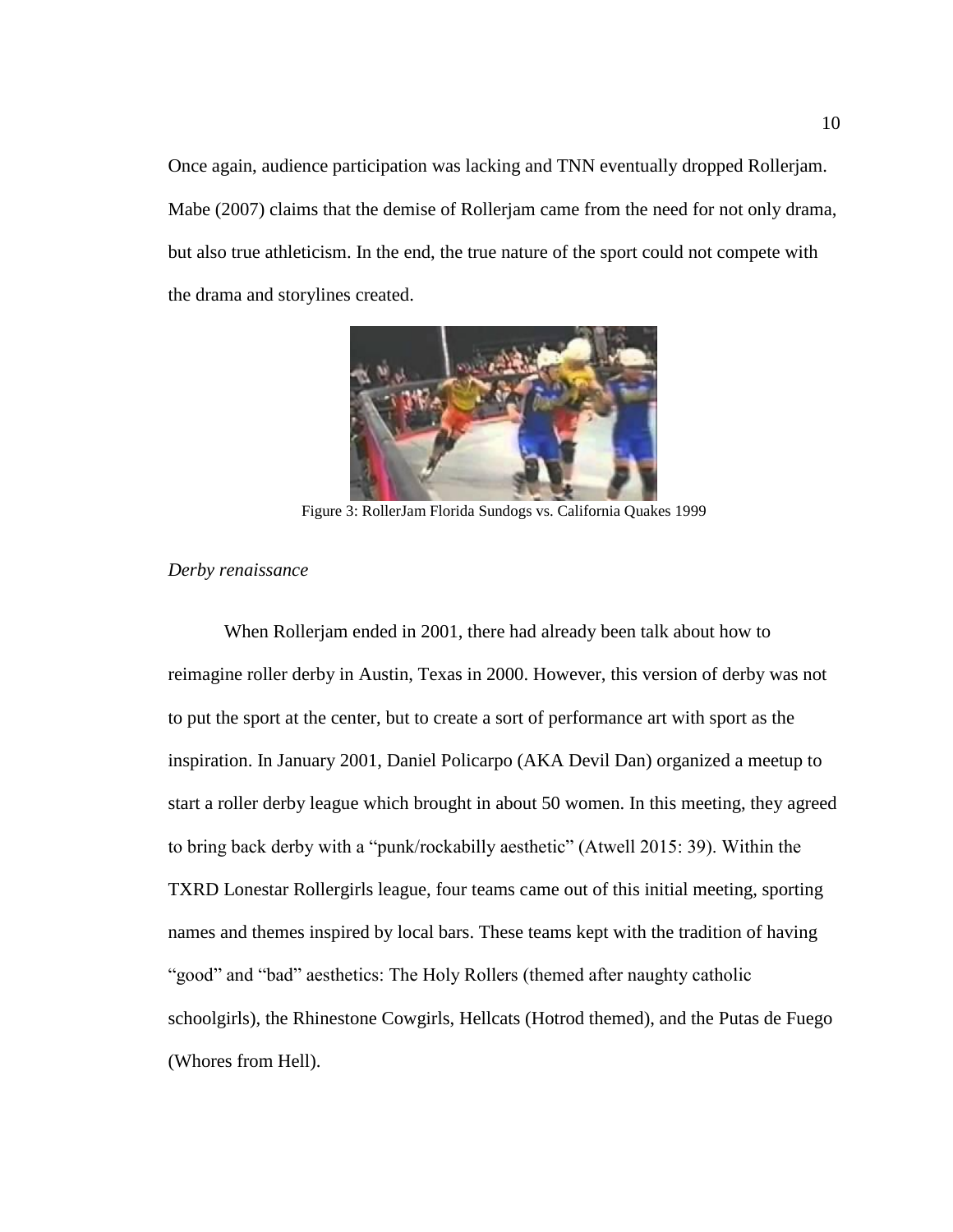During this reincarnation of derby is when they also took on "skater names," an alter ego of sorts following the tradition of the "sugar and spice" characters of traditional derby. Many of these names were also related to the team the skaters were on, reinforcing the "good" and "bad" teams. The skater names evolved out of the punk rock scene of having stage names, a way to reinvent yourself when you are on the track (Atwell 2015).

By May of 2001, Devil Dan left roller derby, the reasons for him leaving are not clear. This departure inspired a new twist to the sport, "no men allowed" (Mabe 2007). The new roller derby aesthetic was to create a sport comprised of sexy uniforms and alter egos but also removed from the scripted antics of traditional derby and promoted "unparalleled athleticism and fearlessness" (Mabe 2007). In July 2002, the first public bout in Austin, Texas attracted 600 audience members, new and old, to the Playland Skate Center (Mabe 2007).

As the sport grew out of Texas, there became a need for a defined ruleset and governing body of roller derby. In 2004, the United Leagues Coalition was founded as a way to keep teams in contact with each other and to establish a uniform ruleset (prior to this, due to the DIY nature of the sport, many leagues were playing under their own rules, causing issues when leagues played against each other) (Atwell 2015). By 2005, 20 leagues met in Chicago to create a more formal organization, changing the name to Women's Flat Track Derby Association (WFTDA). It is unclear which teams met to form the WFTDA, especially because it seems the TXRD Lonestar Rollergirls did not participate. Currently, the TXRD Lonestar Rollergirls still play under the original banked track ruleset of 2001 instead of adopting the rules of the WFTDA. The WFTDA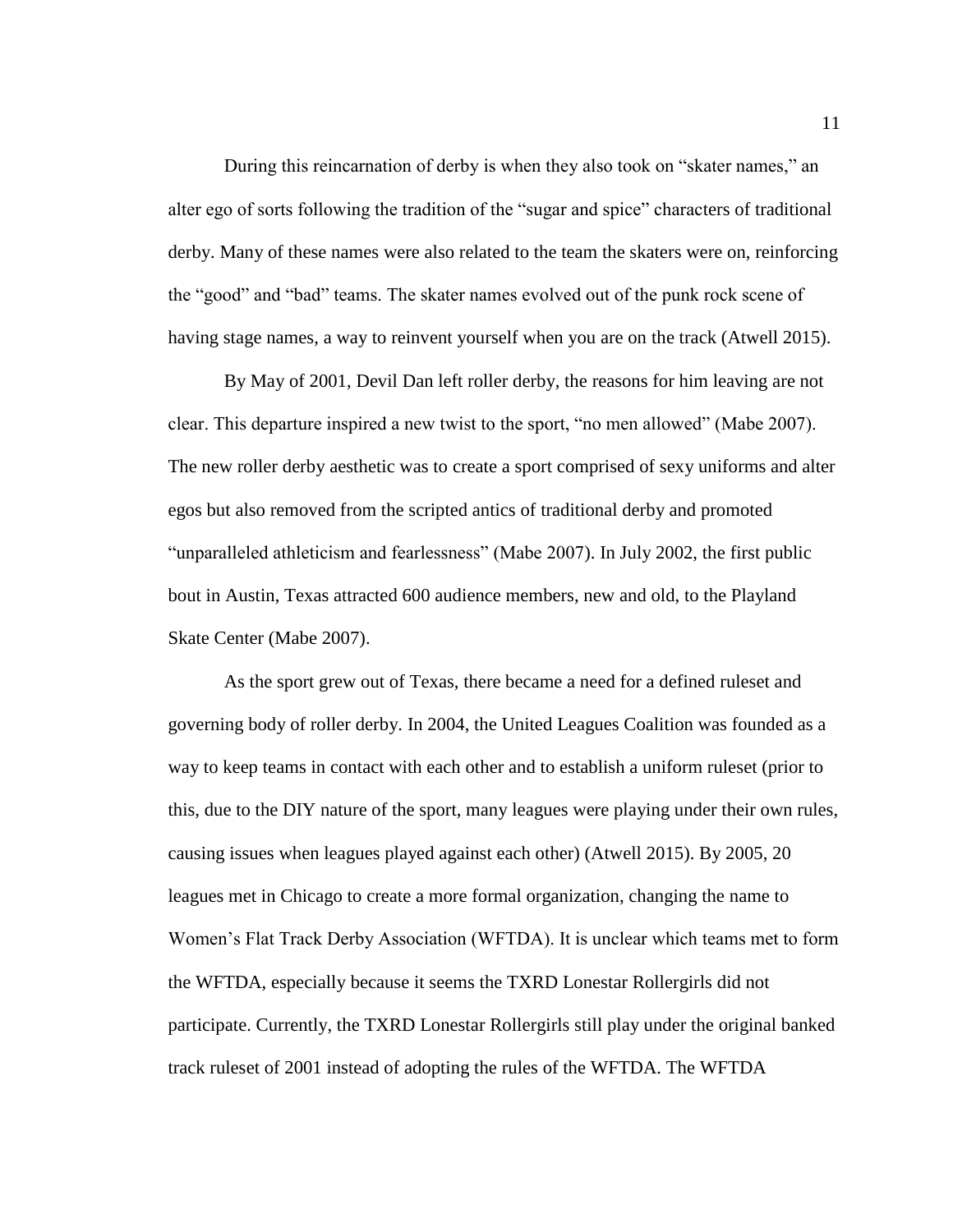established a governing body, voting structures, and a standardized track and ruleset (Atwell 2015). By 2009, there were over 440 WFTDA recognized leagues (Barbee and Cohen 2010). Currently there are 402 full member leagues and 57 apprentice leagues under WFTDA (WFTDA 2017).

WFTDA leagues were able to grow so exponentially due the fact the track was significantly changed. One argument for the sport's past deterioration is because the maintenance of the banked track was incredibly expensive and required the teams to have a dedicated space large enough to house the track. With the advent of the WFTDA also came the innovation of the flat track, that stayed in sync with the new do-it-yourself aesthetic of derby (Atwell 2015; Joulwan 2005; Mabe 2005). The flat track revolution of derby made the sport increasingly more accessible to skaters, only requiring a space and a roll of duct tape, lights, rope, cones, etc (Atwell 2015; Joulwan 2007; Mabe 2007). These tracks could be fashioned indoor or outdoor, space became less of an issue and this was a drastically cheaper alternative to the banked track (Atwell 2015; Mabe 2007).

With the reinvention of derby, the sponsorships and paychecks for skaters were gone. Now, any money made by the league was put back into the league. Leagues would form bonds with local businesses and women-run organizations in order to obtain money for practice spaces, travel funds, merchandise, and even to offset costs for injury (Mabe 2007). The mantra "for the skater by the skater" was born. With no monetary compensation, many began to wonder why the skaters participated. They were basically taking on second unpaid jobs as event coordinators, coaches, board members, skaters, and beyond. It all came down to "it's fun as hell!" (Mabe 2007).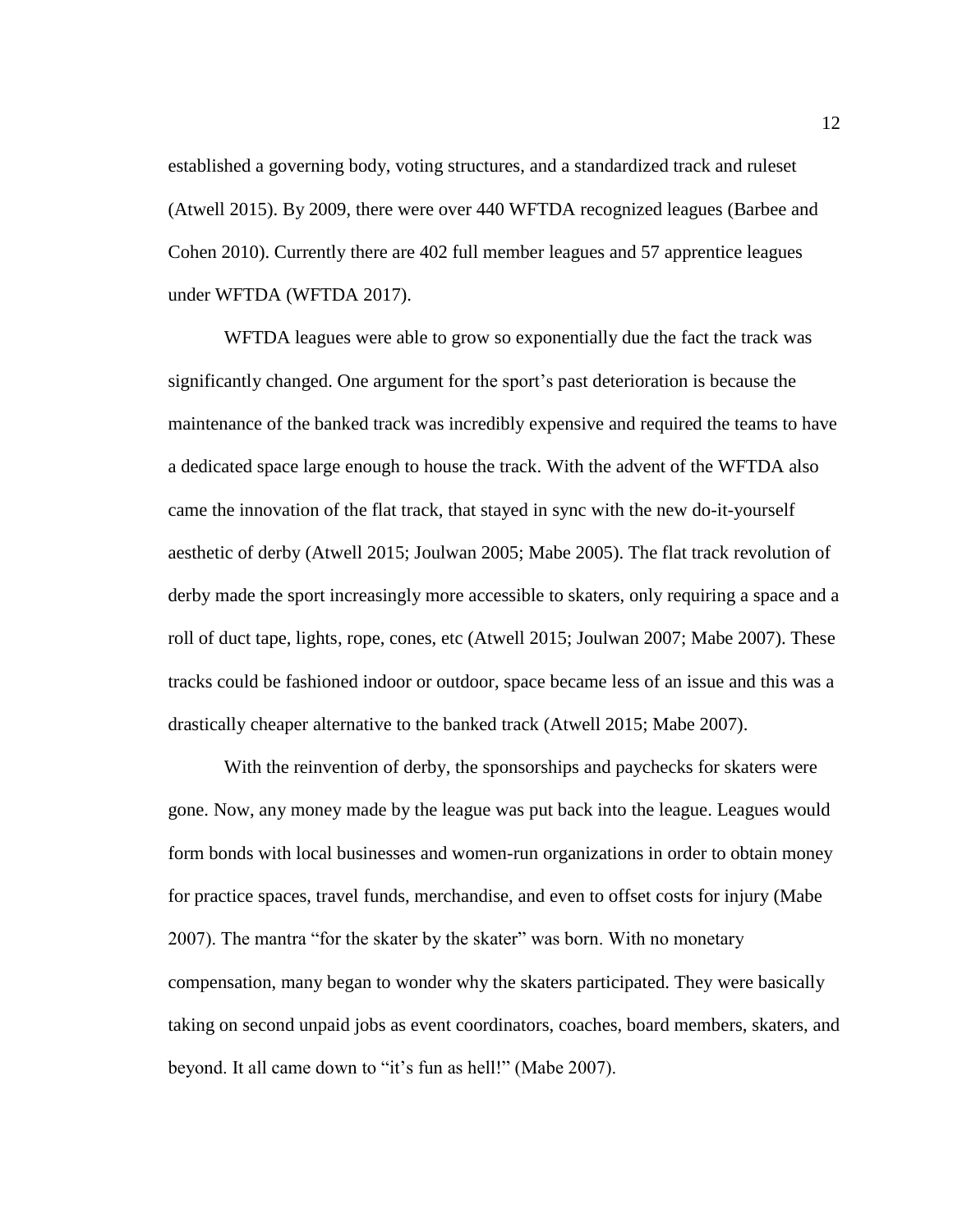While the renaissance of roller derby was framed as a counterculture movement because of its subversive use of sexuality and violence, currently, derby has begun shifting toward a more "legitimate" form of sport. Currently, some leagues which are housed under the WFTDA are recognized non-profits. With becoming non-profits, many leagues are now held to a strict standard of professionalism within the sport which originally had an air of rebellion to it. The non-profit status, while giving some credibility to the leagues, may become a hindrance when there are decisions to be made on how to "market" the team. Currently, the local roller derby league used for my data collection, Small Town Derby, has placed restrictions on clothing and names, especially in regards to sanctioned games in order to better market the team as "family friendly" and community oriented. The rebellious nature of derby is originally "by the skater, for the skater," however by moving to non-profit status it has shifted more toward "by the skater for the community." While this is not necessarily a bad thing, it does put pressure on the league to perform a certain way.

League skaters are pressured to be athletes but must also take on the responsibilities of marketing strategies, board members, and other professional spheres in order to continue receiving enough money to keep their league afloat. They no longer get to only focus on being athletes, but are now also business owners, compelling skaters to perform not only on their skates, but as professionals in their community.

The attempt to legitimize the sport as an "authentic" sporting arena is also due to the continued stereotype that roller derby is not real, that the hits and falls continue to be staged and scripted. By branding itself as an authentic sport, where skaters play in athletic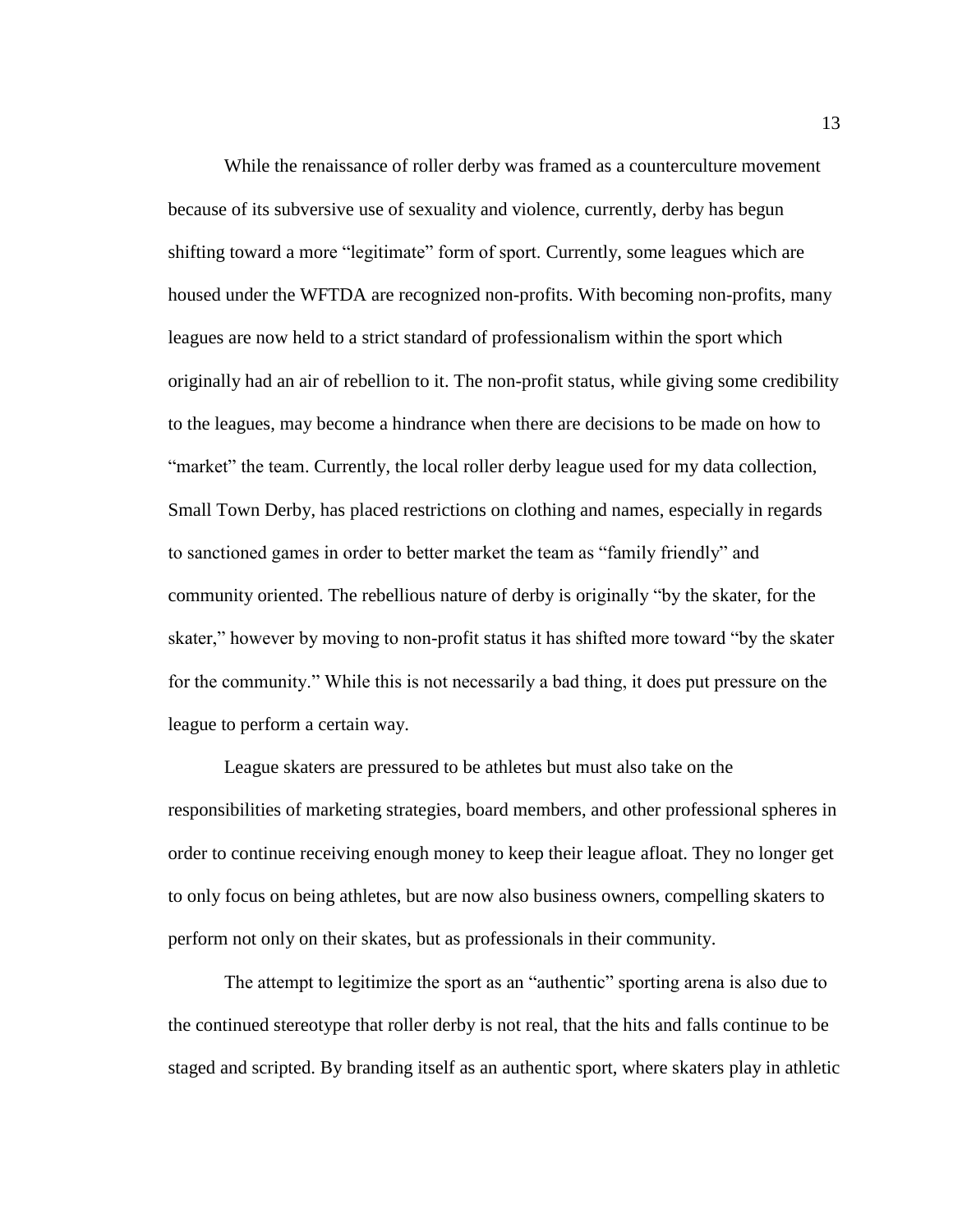gear, skate under their legal names, and assert their position as athletes rather than performers, they can attempt to gain the respect of the overall sporting community. In this, the roller derby community has started rejecting the rebellious aspects that made the sport special in the first place and has incorporated more of a business model.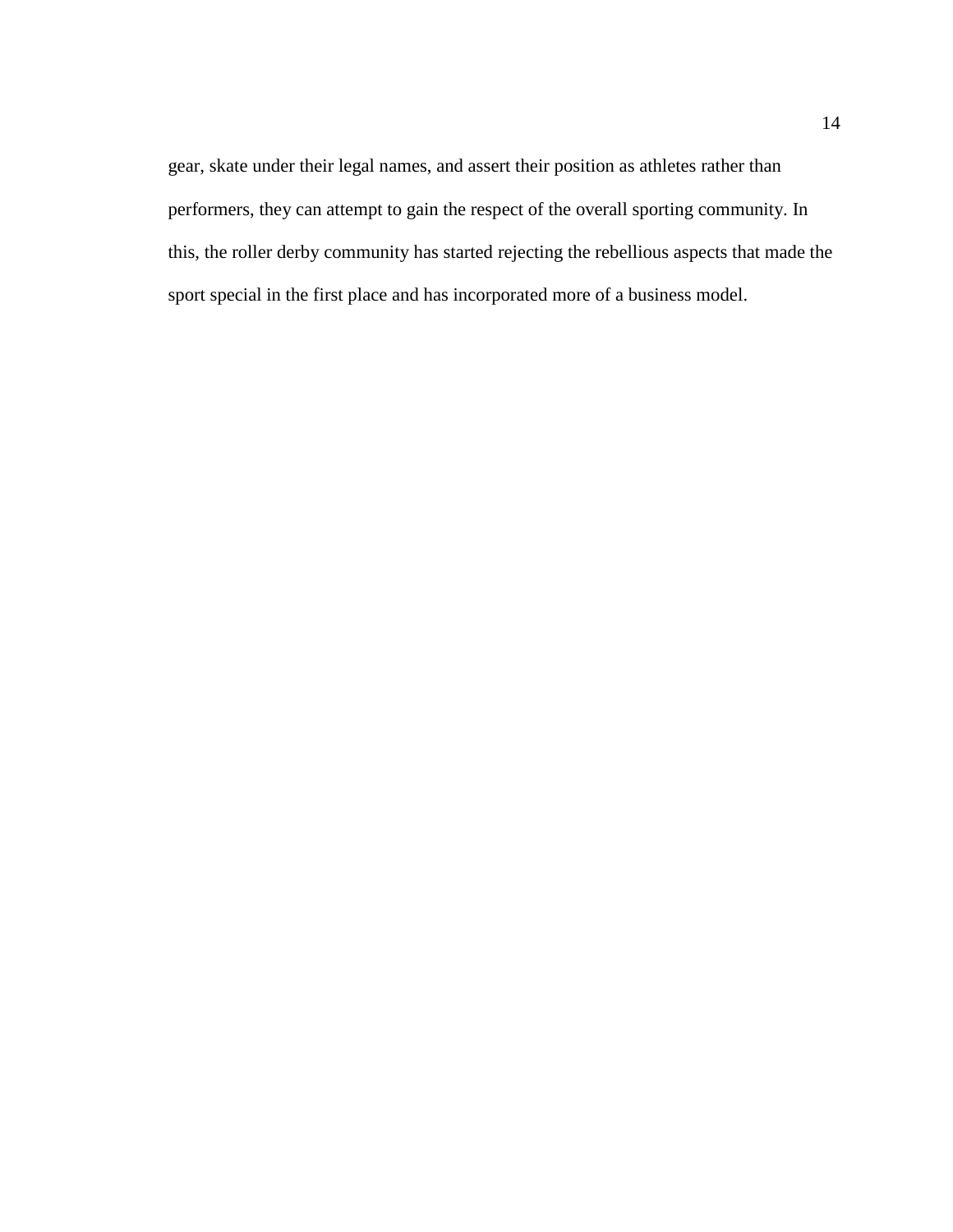# <span id="page-22-0"></span>REVIEW OF LITERATURE: GETTING THROUGH THE PACK

The institution of sport continues to be one of the most popular aspects of global entertainment. I seek to shift the conversation away from sporting as an institution, and look at the micro sociological aspects of the athletes and their identity construction. While my research focuses primarily on the construction of identity through the sport of roller derby, literature available is limited. Therefore, this literature review will examine women who play a variety of sports, primarily in the United States, and how they negotiate the gendered terrain of the sporting realm through various theoretical perspectives and their actions in reproducing or resisting gender hegemony. *Theoretical Perspectives of Women in Sport*

<span id="page-22-1"></span>Early theoretical perspectives on women's sport primarily focus on perceived deviance (Halbert 1997). Sports have and continue to be traditional avenues for male competition and spaces for expressions of hegemonic masculinity (Halbert 1977; Dworkin, 2001; Chase 2006; Kauer 2006, Ezzel 2009; Finley 2010). More and more women are now entering traditional male sporting spaces such as rugby, weight lifting, boxing, basketball, and soccer (Halbert 1977, Dworkin 2001; Chase 2006; Kauer 2006; Ezzel 2009). The integration of women into men's sports has provided an opportunity to further explain and discuss what women do to construct and maintain their identity as women and athletes.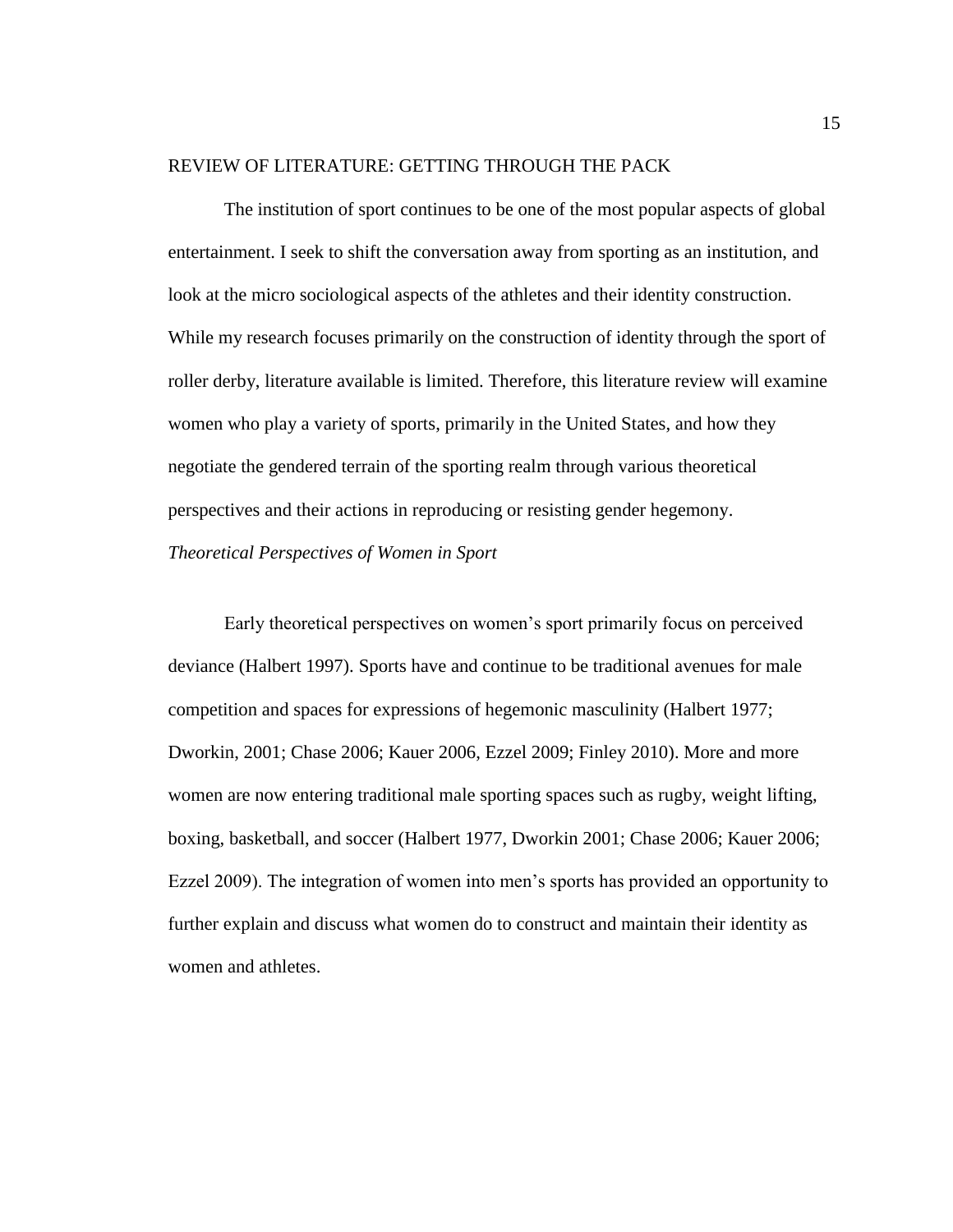# <span id="page-23-0"></span>*Stigma and deviance*

Stigma is regularly reported as a challenge for women athletes (Halbert 1997; Kauer 2006). Women who participate in sport, primarily full-contact or collision sports, often experience stigmatization and labels of deviant because these types of sports are traditionally played by male participants. The label of deviant is not related to the actions of a person, but is instead the application of a label by outsiders (Halbert 1997). The application of "deviant" manifests as rules for social groups to abide by or else risk social sanctions. Deviance is therefore applied to women in athletics because of the social expectation of who gets to be an athlete, particularly in regards to full-contact sports.

Successful athleticism, regardless of the gender of the athlete, includes strength, aggression, ambition and competitiveness (Halbert 1997; Pavlidis and Fullagar 2015). However, these characteristics are not perceived as feminine and women who do exhibit these traits challenge and push the boundaries of femininity (Halbert 1997). Halbert (1997) suggests the violations of traditional femininity (soft, docile, non-competitive) "often results in stereotypes, labels, and stigmatization designed to identify and sanction those defined as problematic" (Halbert 1997: 11). Women who challenge the boundaries of acceptable femininity are then branded as problematic/deviant/or other and are at risk for negative social sanctions.

Social sanctions are used to control athletic women because they are already pushing the gender norms of docile and nurturing womanhood. Women who are athletes are therefore more often labeled as deviant compared to other women who participate in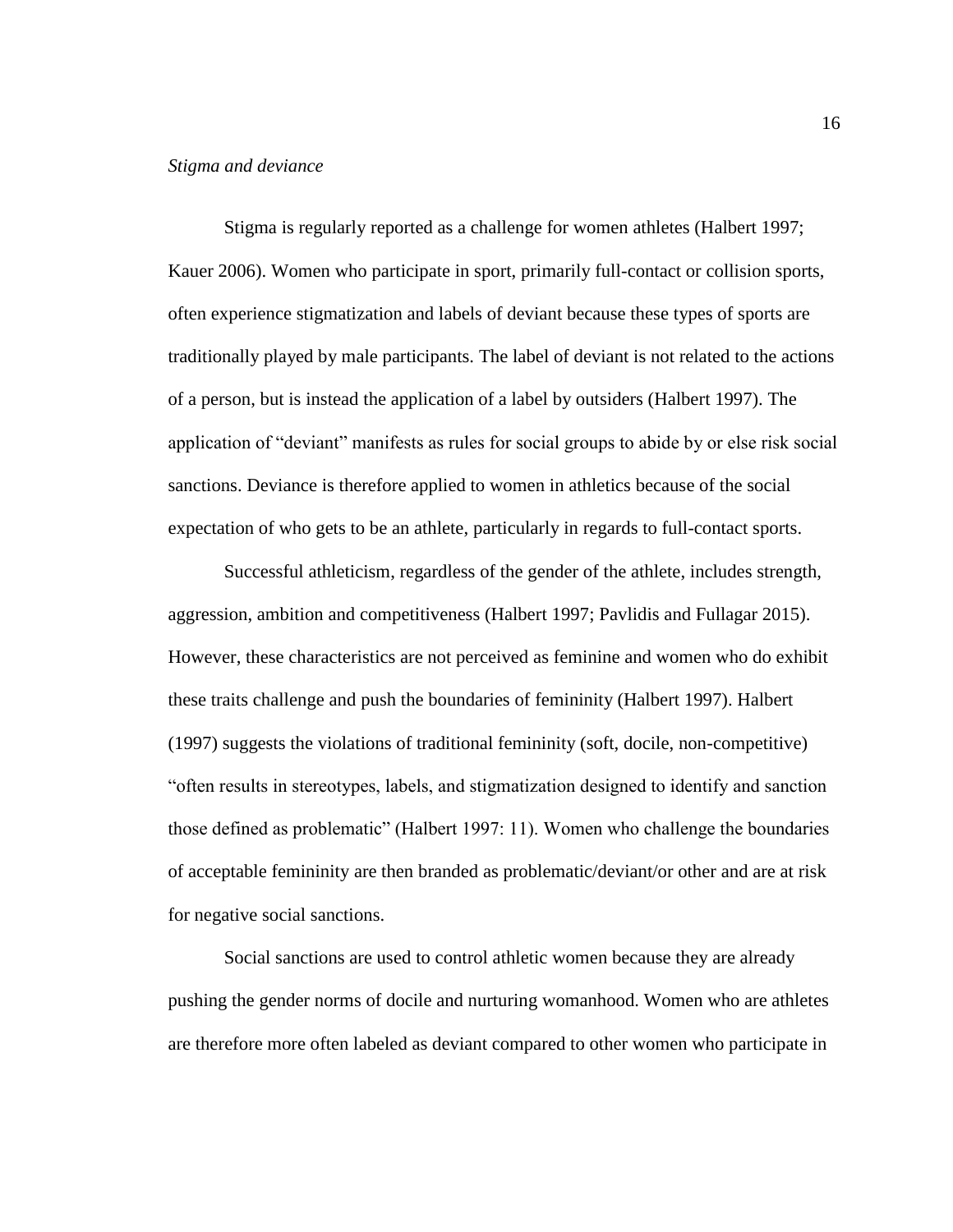deviant acts. Halbert (1997) makes the distinction that while many women participate in deviant behaviors, the actual label of "deviant" is "often highlighted among women in athletics" (Halbert 1997: 11). The label of deviant is a direct response to the women's challenge to men's positionality within the institution of sport. Women often experience "sex discrimination… sexual harassment, [and]... homophobic harassment" for their gender transgressions and their perceived challenges to men (Halbert 1997:11). *Identity management*

<span id="page-24-0"></span>Identity Management becomes a mechanism for women to maneuver through athletic and sporting spaces. Goffman (1963) suggests individuals do not manage the tensions in an interaction, but instead manage the information they provide about themselves. Women athletes will often control what personal information they provide to others because of the stereotypes often placed on women in sports (Halbert 1997; Kauer 2006). Historically, women in sports have been accused of being "mannish" which has become synonymous with lesbian (Halbert 1997; Dworkin 2001; Chase 2006; Kauer 2006; Jamieson, Stringer, and Andrews 2008; Chase 2008; Ezzell 2009). The control of personal information often manifests as a response to homophobic sexual harassment, as exaggerating their relationships with men, homonegative behaviors, or refusal/dismissal about their sexual lives (Kauer 2006; Ezzell 2009). I will cover these responses further in my analysis of hegemonic structures of femininity.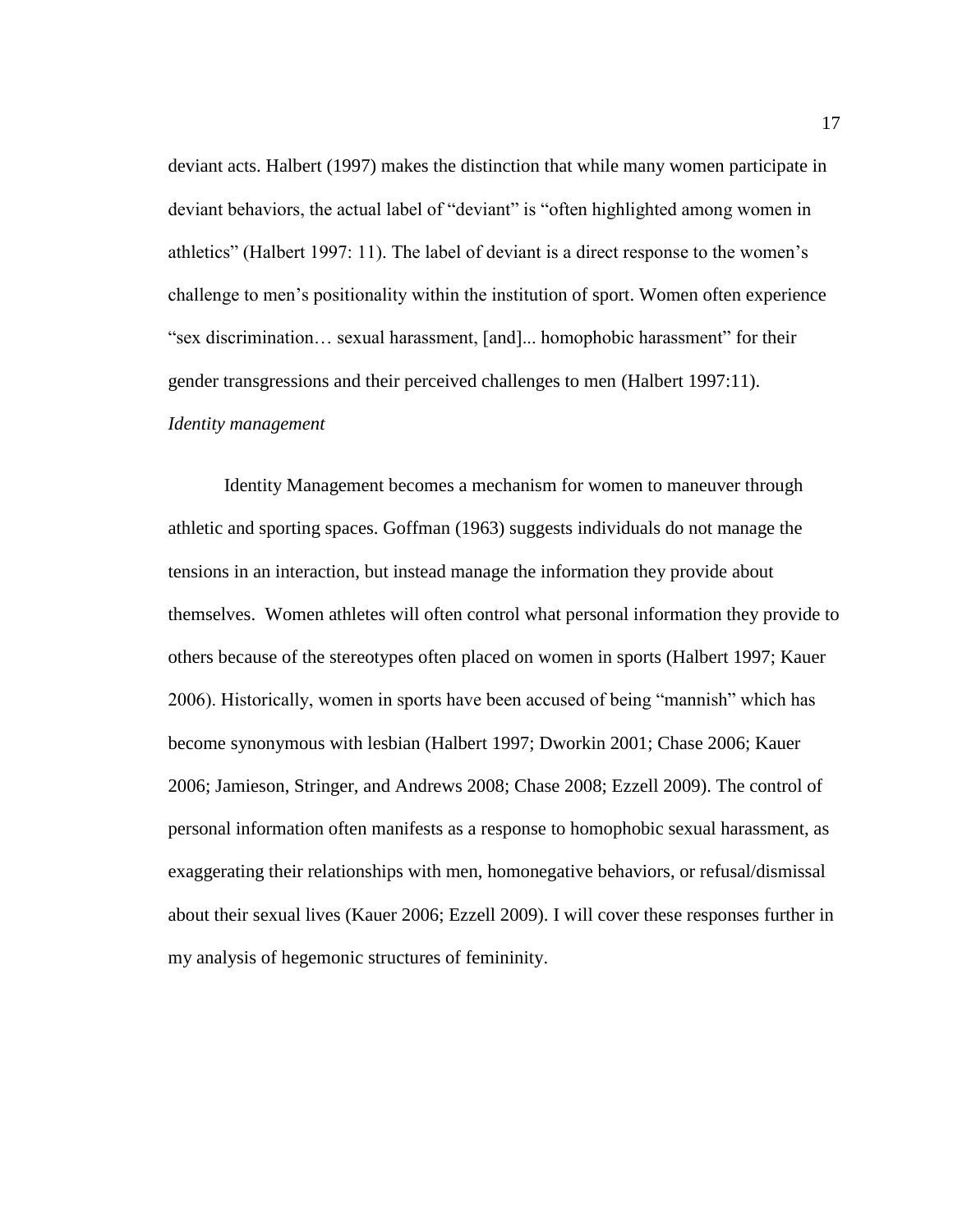#### <span id="page-25-0"></span>*Disciplined and docile bodies*

Foucault has not been used often in an analysis of the sporting body (Chase 2006, 2008). Chase (2006, 2008) argues Foucauldian analysis is beneficial to understanding the sporting body as both sites of resistance and control. A Foucauldian analysis serves to push our understanding of the "normalized" sporting body and the positionality of those bodies within a sporting context. The sporting body, therefore, is often a site of control through disciplining forces. However, I also discuss the body as a site of resistance further in my analysis in the overall discussion of sport as resistance.

Chase (2006) uses Foucault's notion of docile bodies to argue that the institution of sport operates similarly to other institutions in terms of control and discipline. Foucault (1995) explains the docile body is one that is able to be transformed and therefore, improved. The transformation of the body is enacted through subtle or constant and overt coercion (Foucault 1995). Chase (2006) uses the analysis of the disciplined and docile body in their analysis of sport because of the "array of disciplinary techniques in sport," such as time management, rigorous physical training, nutrition control, injury prevention, and rehabilitation. Through the control, the expected result is a docile body capable of high intensity sporting performance.

It is necessary to establish the docile body in terms of femininity as well. Women who are athletes must conform to the regulated control from their sport regimens as well as the social control of their femininity (Halbert 1997; Dworkin 2001; Chase 2006; Kauer 2006; Andrews 2008; Chase 2008; Ezzell 2009). Chase (2006) describes the regulation of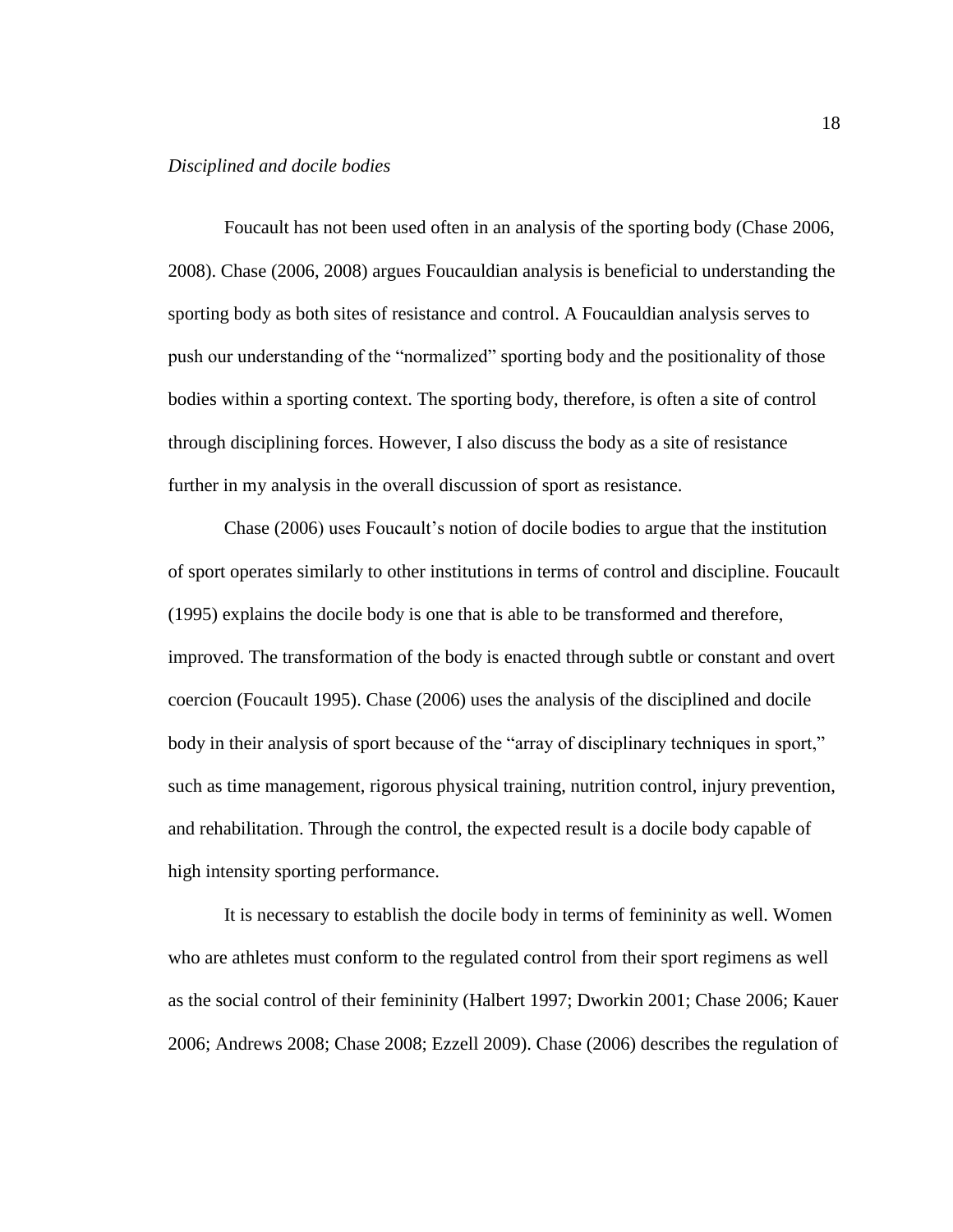the feminine body through "appetite, posture, gestures… general movement in space; and its overall appearance" in order to cultivate the "appropriate and acceptable femininity" (234). However, the most acceptable form of femininity is not only determined through physical changes made to the body through self-regulation. Appropriate femininity is also regulated by dominant ideologies of race, class, and sexuality where middle class, white, and heterosexual women are the only ones capable of achieving femininity (Musto and McGann 2016). Black women in sports are often viewed as "too mannish" and as exhibiting more masculine traits (larger, aggressive, etc.) (Musto and McGann 2016). Musto and McGann (2016) state that through the masculinization of Black women, they are stigmatized more heavily through assumptions of "sexual deviance and hypersexuality" compared to white women athletes (102).

While race and class are important aspects when considering who is afforded femininity, all women who are athletes utilize different control methods to ensure their femininity, affectively apologizing for their athletic transgressions through normative regulation (Chase 2006; Musto and McGann 2016). Some examples of women athletes performing normative femininity is through the use of make-up when working out, wearing bows in their hair, or having long hair (Musto and McGann 2016). Practices of femininity are reinforced through external pressures that may present themselves as disapproving looks, unwarranted assumptions, or even rejection from the sport (Chase 2008). Due to external pressure, athletes will also discipline and regulate themselves in presenting more (or less) feminine to reduce the possibility of negative social sanctions (Halbert 1997; Dworkin 2001; Chase 2006; Kauer 2006; Andrews 2008; Chase 2008;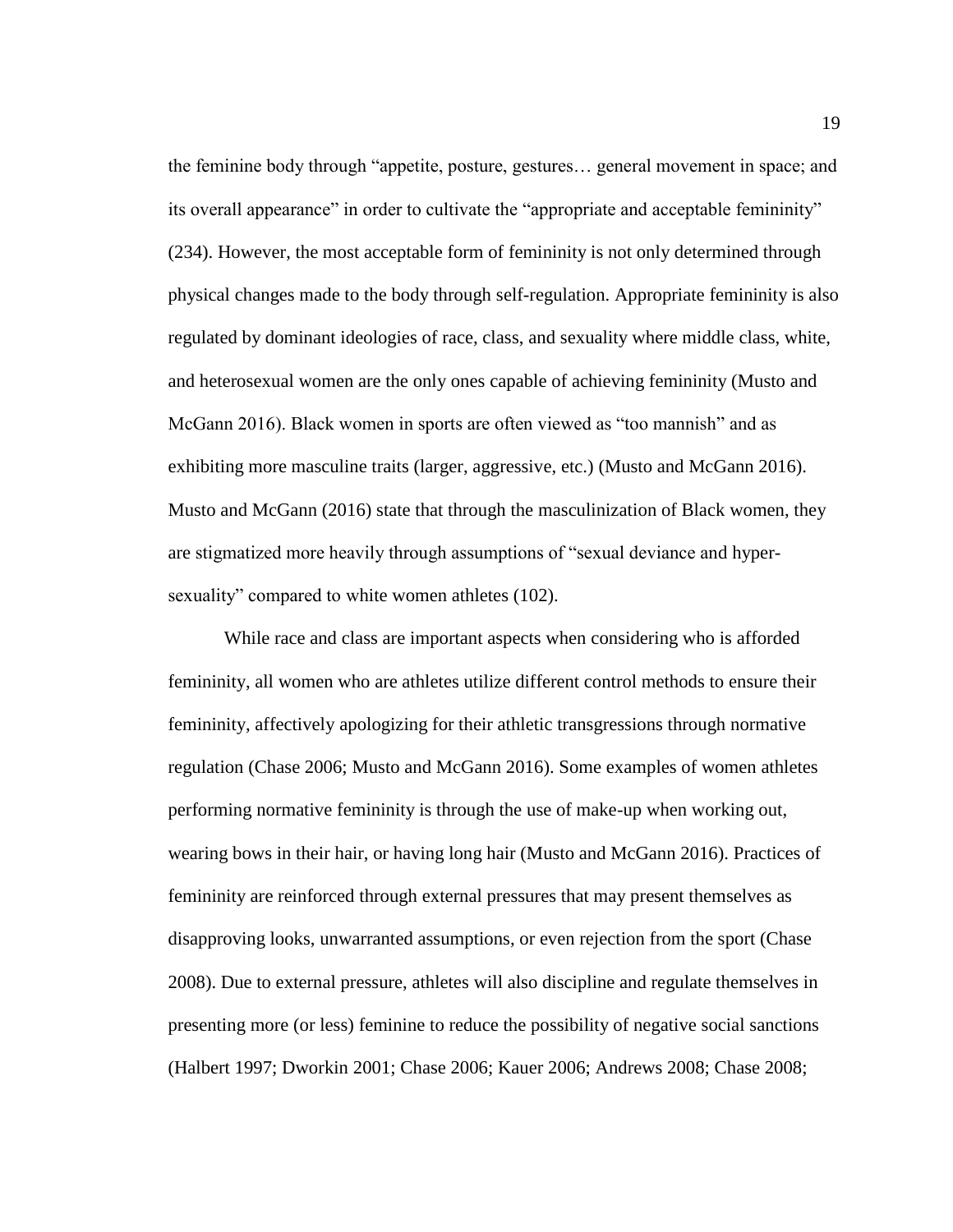Ezzell 2009). In other words, the regulation of the body comes from both external and internal negotiations through both societal pressures and their own self-discipline and self-surveillance (Chase 2006; Chase 2008).

#### <span id="page-27-0"></span>*Identity construction through sport participation*

Symbolic interactionism traditionally associated identities with the meanings we attach to ourselves (Ezzell 2009). However, using a traditional framework of identity is limiting, primarily because identities do not exist in a bubble. Stryker (1980) introduced the concept of identity role, salience, and commitment. Women who participate in sport are regularly tasked with negotiations of not only their sporting identity, but also their feminine identity. Women athletes, and their athletic and feminine identities are different parts of the self and also conceptions of society that "carry with them expectations of behavior" (Burke and Stets 2009: 45). Ezzell (2009) explains identities as the signs and meanings perceived by both the individual and larger group. Identities, therefore, are not fixed but are "consequences of reflection and interaction" (Ezzell 2009: 111). As stated earlier, women who participate in sports are forced into positions where they must choose between the various parts of their identities, primarily their status as women and athletes. Because of the negotiation between the various roles, Donnelly and Young (1988) suggest a different way to examine identities in sporting subcultures.

Identity formation, while useful in examining situations of socialization, is of limited usefulness when discussing the participation in sports. Donnelly and Young (1988) suggest participation in sport is a much more deliberate action than general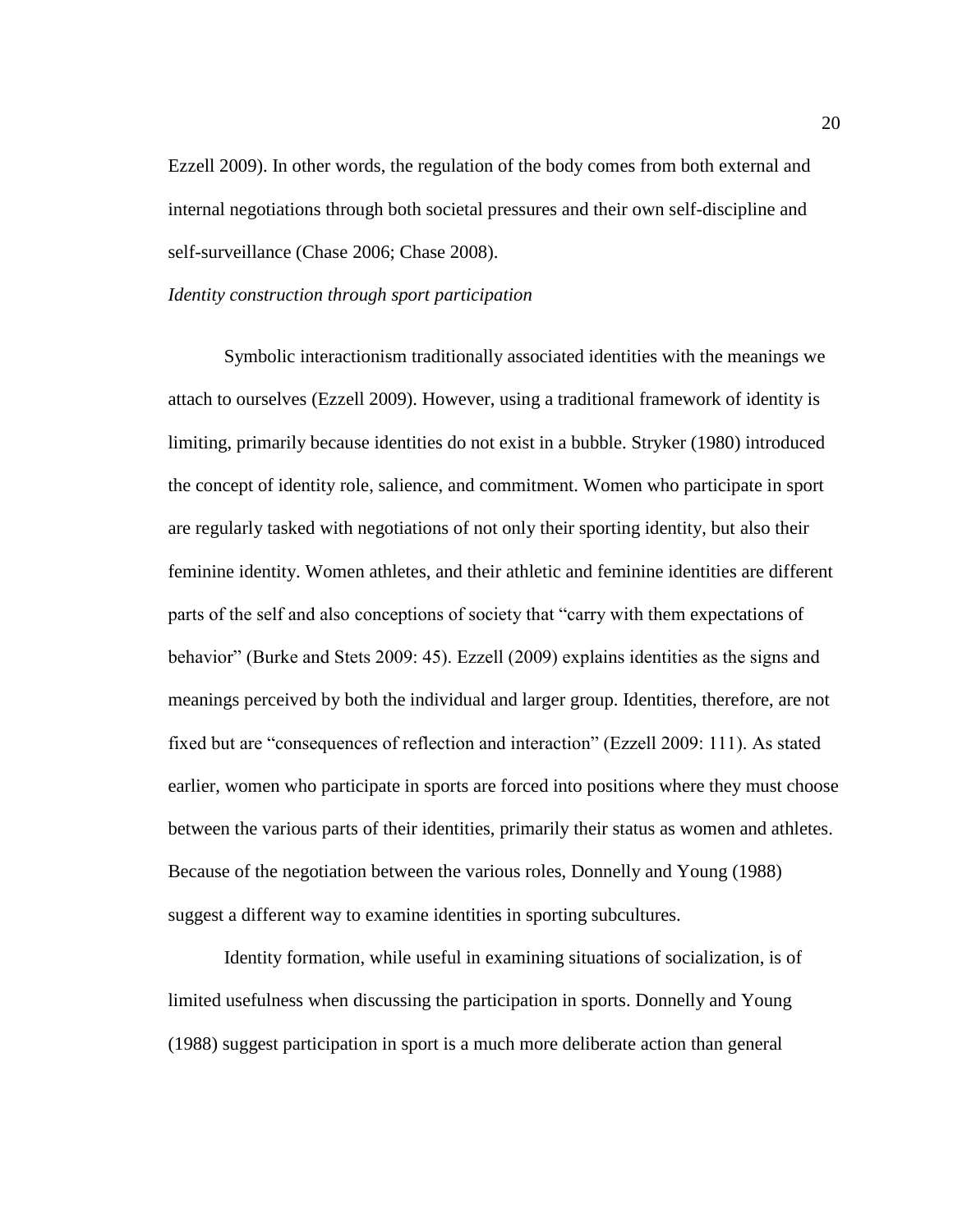socialization. Because of the deliberate nature of joining a sports team, Donnelly and Young (1988) prefer to use an identity construction analysis rather than identity formation. Stryker (1980) suggests identities are formed when a role is placed on an individual by others and the individual simultaneously appropriates and announces the role themselves. Therefore, identity construction is more deliberate because the athlete must have their identity expressed and validated by others while also claiming the identity for themselves (Stryker 1980; Donnelly and Young 1988). Donnelly and Young (1988) also suggest that identity construction comes from the possibility of going through potential traumatic role shifts in order to fit into the sporting space.

Using these theoretical perspectives provides an important framework when analyzing women and sport participation, particularly for understanding the relationships between the teammates as well as outsiders. I will use these frameworks to further discuss the issues women athletes face when negotiating different aspects of their femininity as well as how they can incorporate identities into sites of resistance. *Hegemonic Structures of Femininity*

<span id="page-28-0"></span>There has been a growing number of literature examining the concept of hegemonic femininity. Hegemonic femininity exists similarly to hegemonic masculinity, in that it is used as a way to examine social benefits specific groups of women experience without necessarily acting on dominance (Connell and Messerschmidt 2005). Hegemonic femininity, however, does not imply dominance on a social scale (as women do not have power over men in patriarchy). Hegemonic femininity, instead, is useful when discussing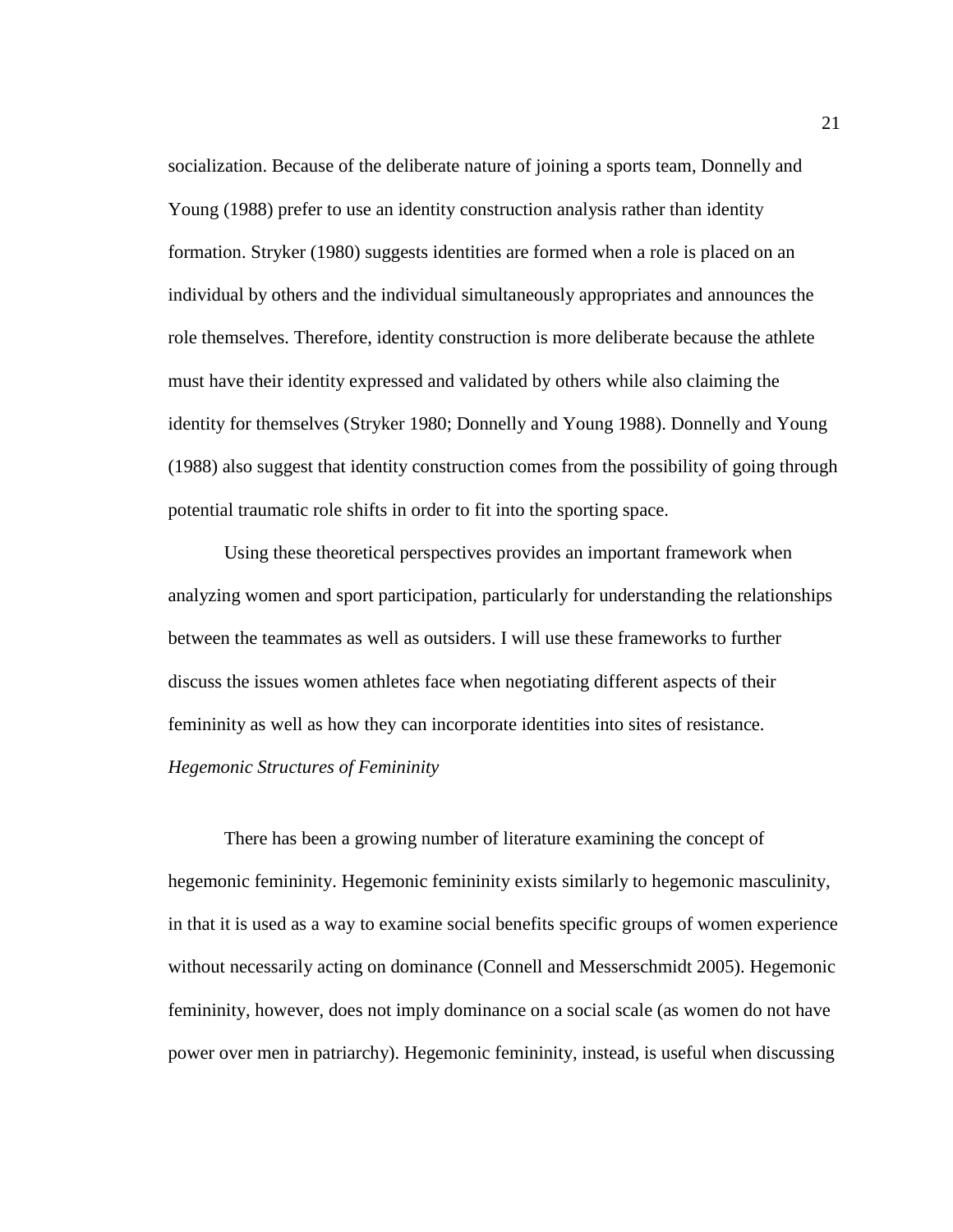the dominance of certain types of femininity, specifically those that fail to interrogate the patriarchal gendered lens (Finley 2010). My analysis of hegemonic femininity first concerns the difference and limitations between emphasized and hegemonic femininity, followed by how women participate in the reproduction of oppressions using a hegemonic femininity framework.

# <span id="page-29-0"></span>*Emphasized and hegemonic femininity*

Hegemonic femininity is meant to encompass a similar framework as hegemonic masculinity. Studies of hegemonic masculinity acknowledge the multiple kinds of masculinity but that a certain kind of masculinity is socially dominant through cultural expectations, practices, and the "marginalization of alternatives" (Connell and Messerschmidt 2005; Finley 2010). Finley (2010) suggests femininities can work in a similar fashion, where there are hierarchies within femininities so that one acts as the dominant form through cultural practices and expectations. However, there has been push back against the original use of hegemonic femininity. Finley (2010) explains that hegemonic femininity was replaced with emphasized femininity to "reflect the asymmetrical position of masculinities and femininities in a patriarchal gender order" (360). Because hegemony refers specifically to a dominate position in power relations, and women do not hold institutional power, many scholars are reluctant to blend hegemony and construction of femininity (Finley 2010). However, Finley (2010) argues that hegemonic femininity is an important framework of analysis due to its complementary nature to hegemonic masculinity. While emphasized femininity is often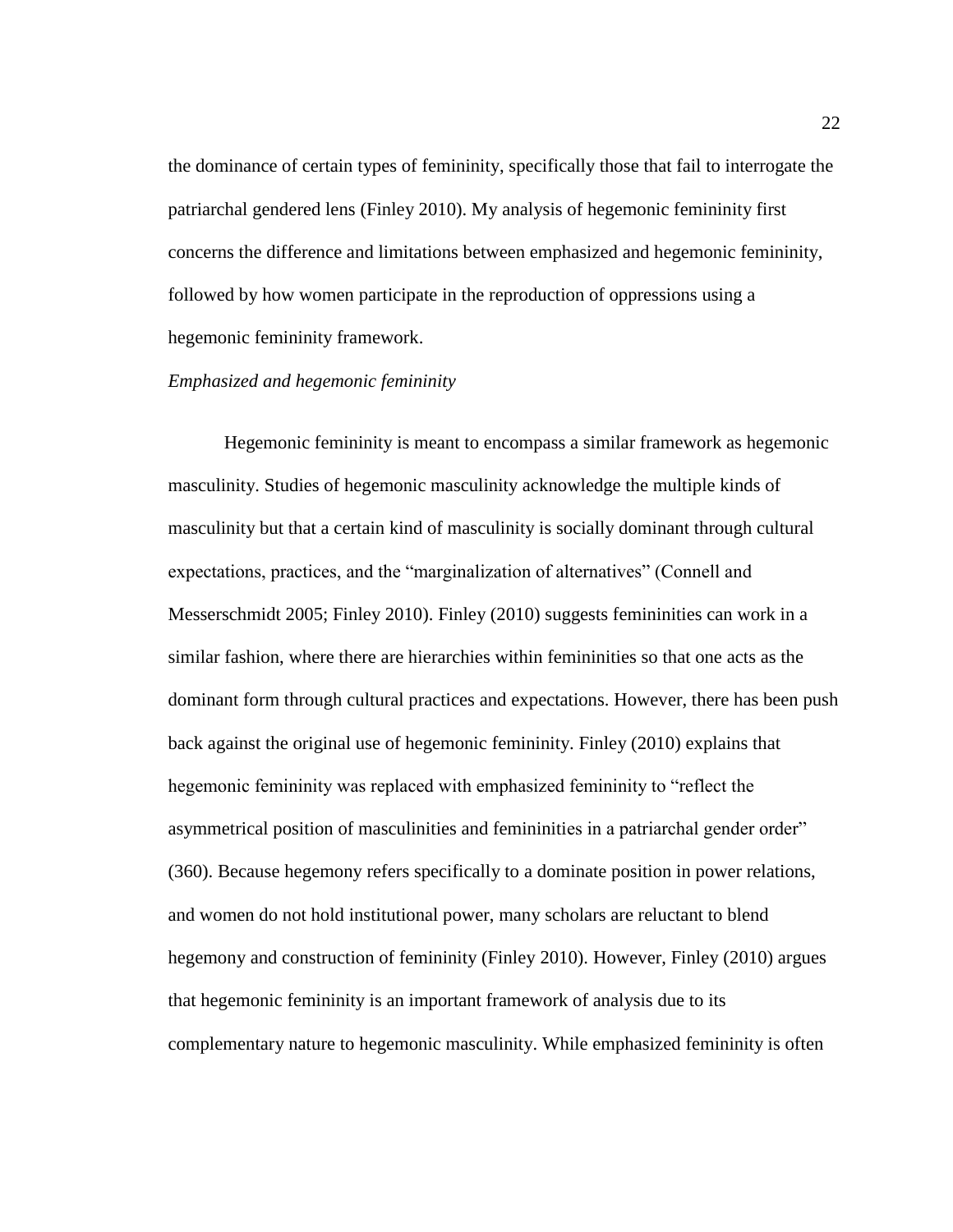used to describe the most culturally preferred femininity, the removal of a discussion on hegemonic femininity removes the possibility of analyzing the "hierarchies of femininities" (Finley 2010: 361). Hegemonic femininity pushes the analysis of gender relations to examine how gender order and dominance is maintained through its complementary connection to hegemonic masculinity (Finley 2010).

Hegemonic femininity pushes the analysis of femininity by acknowledging the various ways women are supposed to present their gender. A hierarchy of femininity and womanhood is created to provide a classed and racialized ideal woman. Musto and McGann (2016) found the tensions to perform as an athlete and femininity are greater for working class athletes and athletes of color. Women of color, specifically Black women, are most often compared to white athletes and are more likely to be described through historically racist rhetoric of "mannishness, deviant sexuality, and 'blackness'" (Musto and McGann 2016: 102). By placing women of color and working class women athletes as lower, a new hierarchy of femininity begins to emerge within the institution of sport.

While women in sport do not achieve hegemonic femininity, often due to body size/shape, or because of stigmatized behavior (aggression, competitiveness), I utilize this framework to further my discussion on reproductions of oppressions within feminine presentation. Women in sport are still expected to try and achieve the hegemonic form of femininity, though there are ways women can navigate their femininity should they transgress. I incorporate a further analysis of hegemonic femininity to further contextualize the role of hegemonic femininity in the larger cultural and sporting context. Hegemonic femininity incorporates and accommodates desires of men and athletes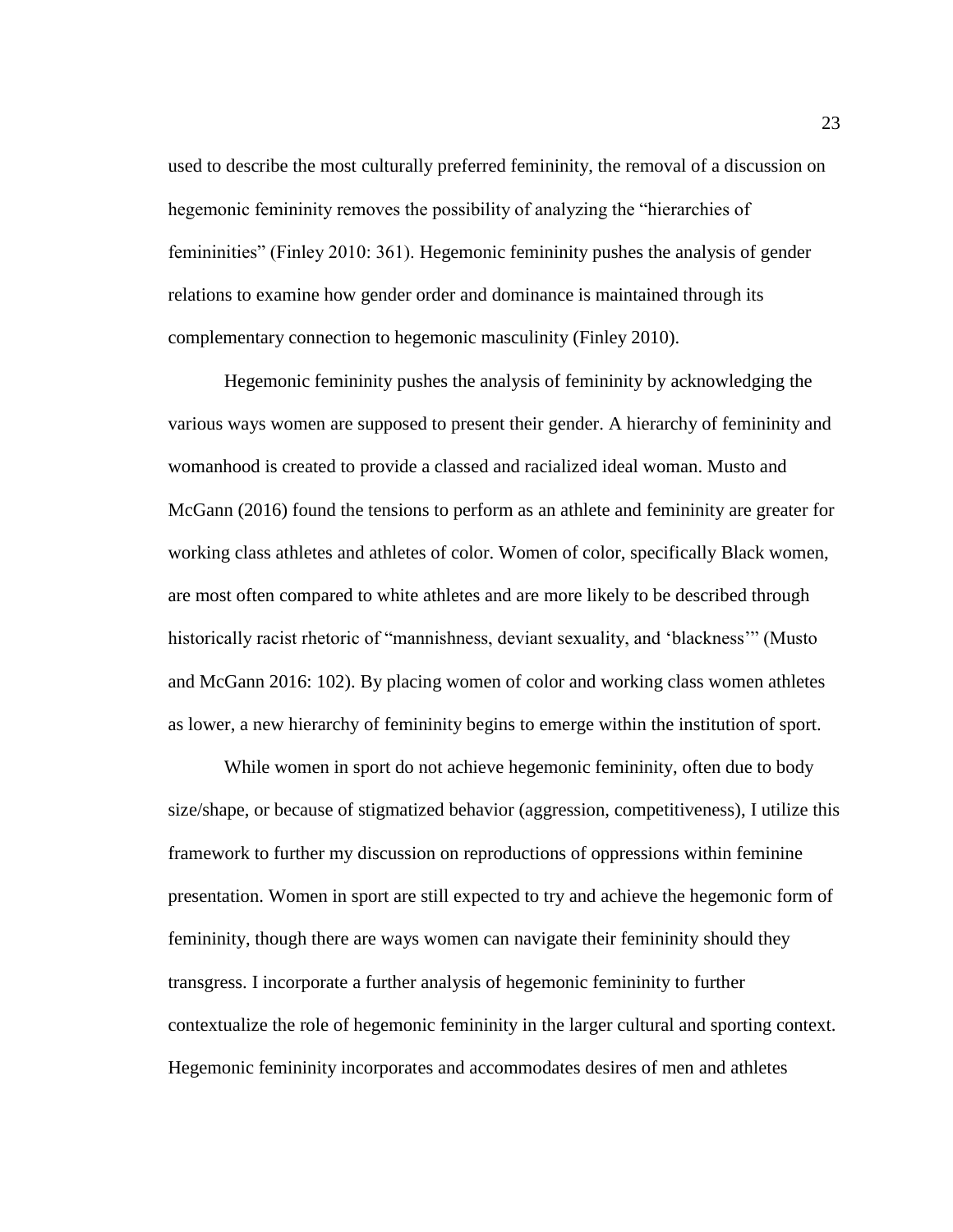negotiate these desires through the disciplined "heterosexy-fit" body, defensive othering and distance from other women, and compulsory heterosexuality.

## <span id="page-31-0"></span>*Heterosexy-fit and the ideal sporting body*

Ezzell (2009) defines the term "heterosexy-fit" as "simultaneously tough, fit, feminine, and hetersoexual" (112). The heterosexy-fit identity may be classified as a new form of socially acceptable femininity. However, I would not yet consider the heterosexy-fit model to be the new form of hegemonic femininity. Those who exemplify the heterosexy-fit image will still try to accommodate actions and characteristics representative of hegemonic femininity.

While I do not classify the heterosexy-fit body as the new hegemonic femininity, the intersections of athleticism and femininity must be considered. Heterosexy-fit combines assertiveness with traditional expectations of femininity (Ezzell 2009). In Ezzell's (2009) study of female rugby players, they found the players would emphasize their appearance to adhere to traditional heterosexual femininity. The players wore makeup both during games and in their regular lives, found pride in their small physiques, and would compare themselves to the "mannish" players of other teams. The use of a heterosexy-fit identity is meant to please the dominant group while simultaneously transgressing gendered expectations, effectively apologizing for the transgression (Ezzell 2009). The gender transgression is positioned as less threatening to dominant gender expectations.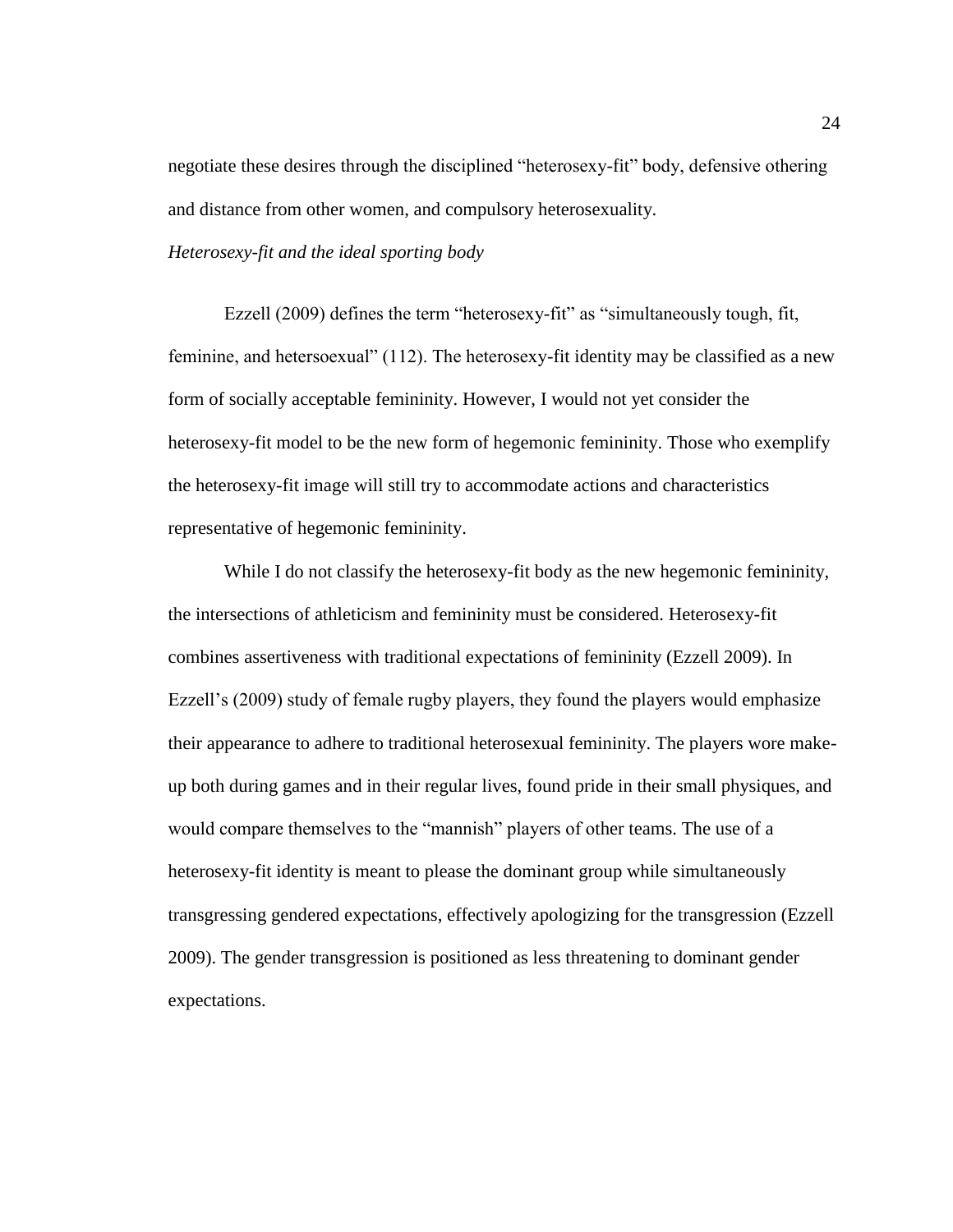However, in order to maintain the heterosexy-fit image, women athletes must maintain an ideal body or at least be working toward the ideal body (Dworkin 2001; Chase 2008; Jamieson et al. 2008; Gieseler 2014). While heterosexy-fit imagery moves away from the slim bodies of hegemonic femininity it still requires an obvious (or perceived) disciplined body. The heterosexy-fit image is one where skinny is replaced with "fit" (Dworkin 2001; Chase 2006; Ezzell 2009). Women athletes expect a change in their body when they begin exercising or joining a sport, particularly those that require more strength training (weightlifting, boxing, or rugby) (Halbert 1997; Dworkin 2001; Chase 2006; Ezzell 2009). However, the women who participate in these sports are still reluctant to get "big" or "mannish". Hegemonic feminine ideology teaches women to "disappear by shrinking, slimming, [and] silencing themselves" (Gieseler 2014). The ideal heterosexy-fit body allows women to be active but does not allows them to gain size, or in effect take up space. Women athletes are still relegated to remaining small for their transgression of other gendered expectations.

The heterosexy-fit body is also heavily racialized. While the heterosexy-fit image allows for some transgression of femininity, such as being assertive and participating in full-contact sports, women of color are still going to be highly stigmatized if they also perform as an assertive athlete. Few researchers discussed race when considering the heterosexy-fit body but due to the relation to hegemonic femininity, there needs to be further analysis of race in relation to the heterosexy-fit body. Giesler (2014) made a note that race needs further examination as well and Dworkin (2014) discusses the concept of true womanhood as rooted in classed and racial hierarchies. Dworkin (2014), however,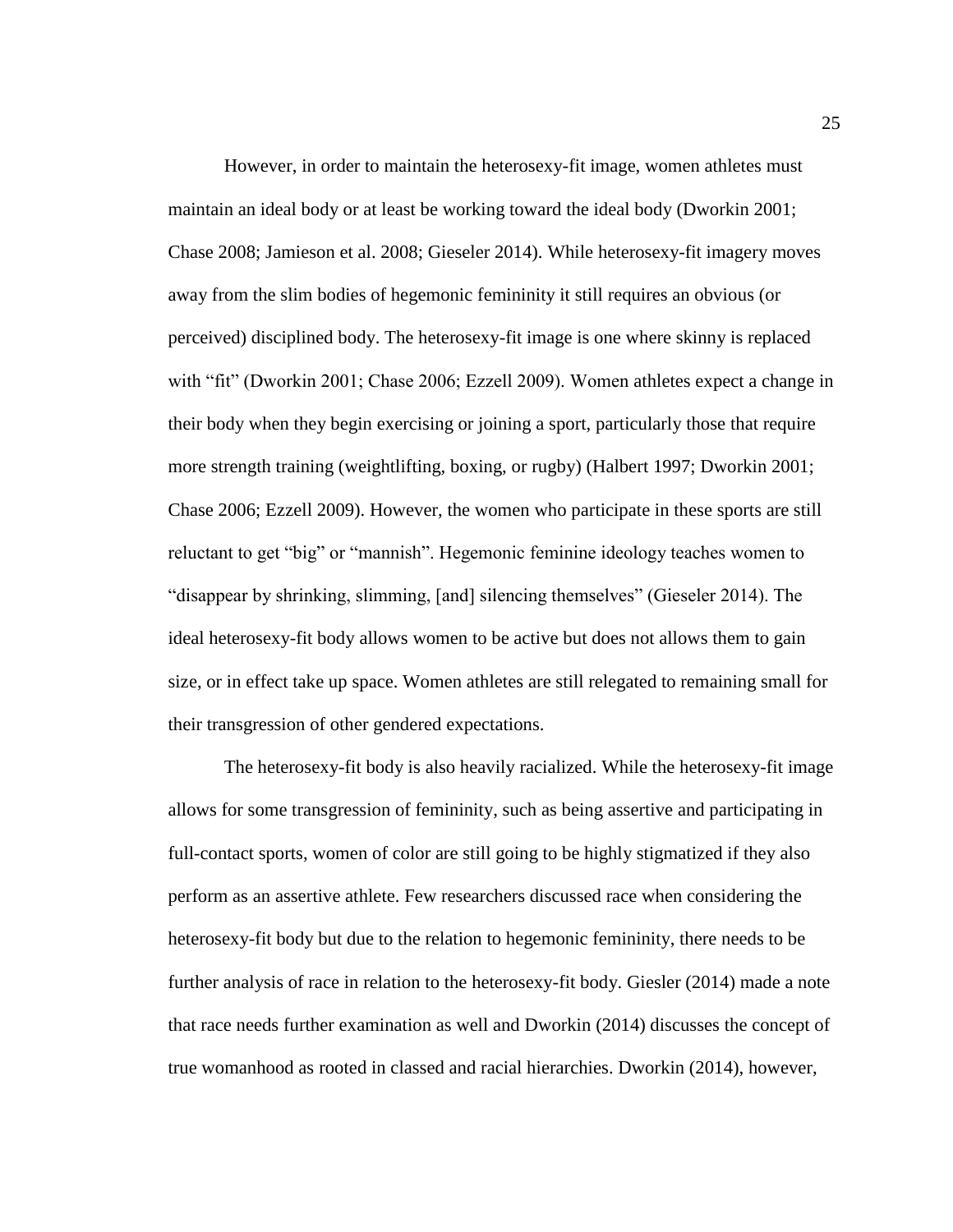discusses how normalized expectations of femininity span across race and class lines but does not go into to detail about the racial formations placed on women of color's bodies. *Compulsory heterosexuality*

<span id="page-33-0"></span>Compulsory heterosexuality places heterosexuality at the center of institutionalized practices, privileging assumptions of the "proper" womanhood under the male gaze (Halbert 1997). Compulsory heterosexuality, originally examined by Adrienne Rich (1980), discusses the discreditation of the lesbian experience by assuming all women are heterosexual and that their sexuality is submissive to men's dominant sexuality. Halbert (1997) utilizes the institutionalization of heterosexuality to further examine the identity management women athletes participate in. Female athletes are labeled as deviant because their participation in sports renders them unable to conform to hegemonic, and therefore heterosexual, femininity (Halbert 1997; Kauer 2006). Women in sports are often relegated to a heterosexual fantasy or else a "butch" lesbian, bringing their sexuality into question and putting them at risk for social sanctions of harassment by men (Halbert 1997; Dworkin 2001; Gieseler 2014). Kauer (2006) found women often emphasize traditionally feminine characteristics to reinforce their heterosexuality, especially when they participate in sporting institutions.

Dworkin (2001) in their analysis of women in various fitness spaces, found women bodybuilders must negotiate their space within acceptable femininity. Women who are bodybuilders challenge notions of femininity by increasing the size of their body. However, they reproduce expectation of heterosexual, or heterosexy-fit, expectations by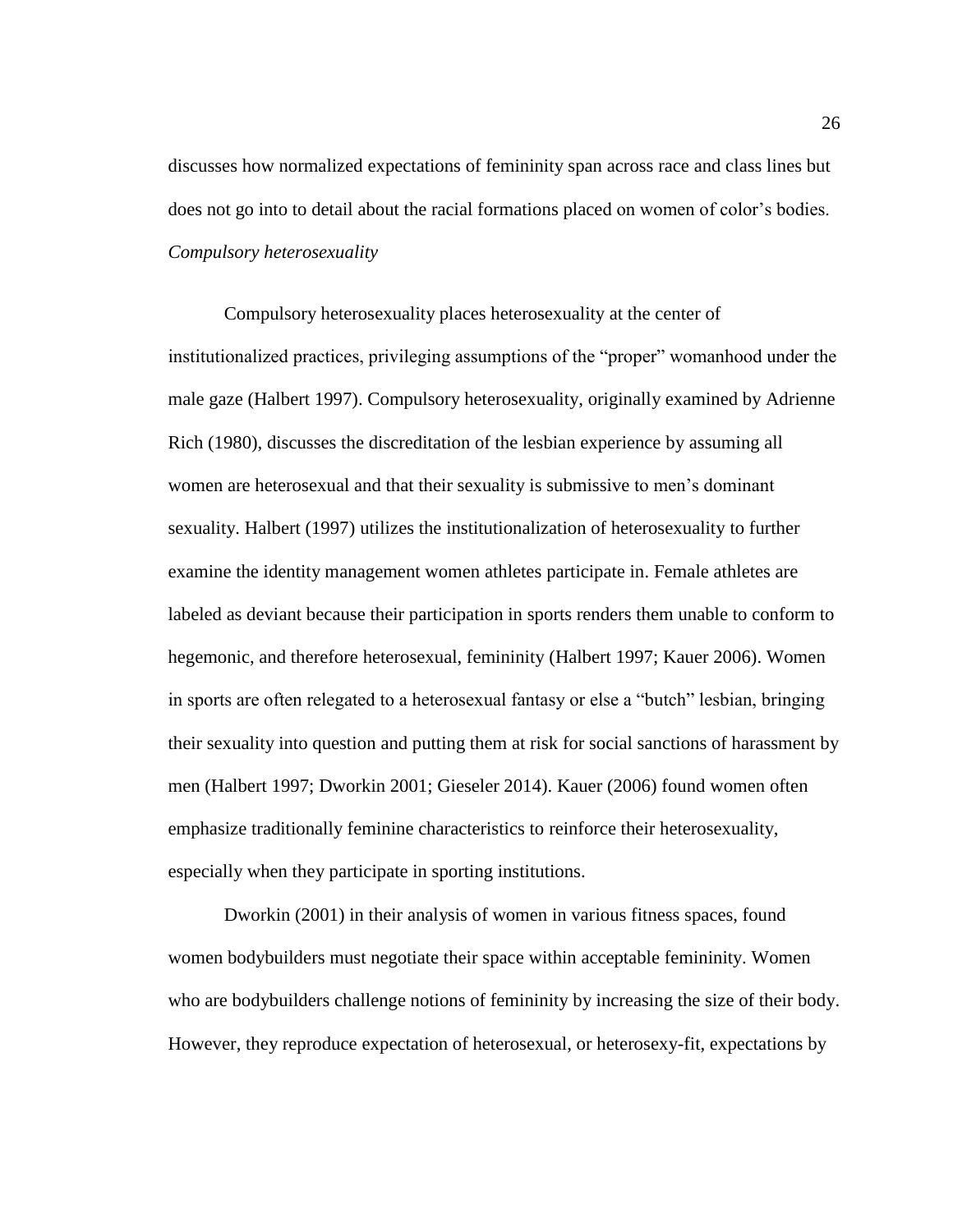tanning, having their nails done, and undergoing breast augmentation. According to Dworkin (2001), the increasing size of a woman's body is only acceptable when "'tamed' by beauty"  $(335)$ .

However, Dworkin's (2001) analysis is in contrast to Chase's (2008) analysis of fat bodied runners. Chase (2008) found that fatness manifests different reactions, especially in regards to compulsory heterosexuality. A fat body is either perceived as asexual or lesbian. Framing fat bodies this way removes them from the compulsive heterosexual framework because they are not seen as desirable. The act of obtaining a "larger" body is only allowed when the act of getting larger is done in a specific way, in this case muscularity is more accepted under the heterosexy-fit model than fatness. In this case, muscles may be forgiven if the woman in question performs complementary femininity whereas if the size comes from fat, those women are not afforded femininity but are instead labeled as undesirable or homosexual.

Hegemonic femininity manifests itself in multiple ways throughout the institution of sport. Women athletes must regularly walk a line of transgression within their gendered sporting bodies. While femininity and compulsive heterosexuality are generally used by women athletes as a survival method, they can also be used as sites of resistance and mockery towards hegemonic masculinity.

#### <span id="page-34-0"></span>*Defensive othering*

Subordinate groups often replicate and imitate dominant groups as a form of survival, where subordinate groups act out or support "the norms, values, and behaviors"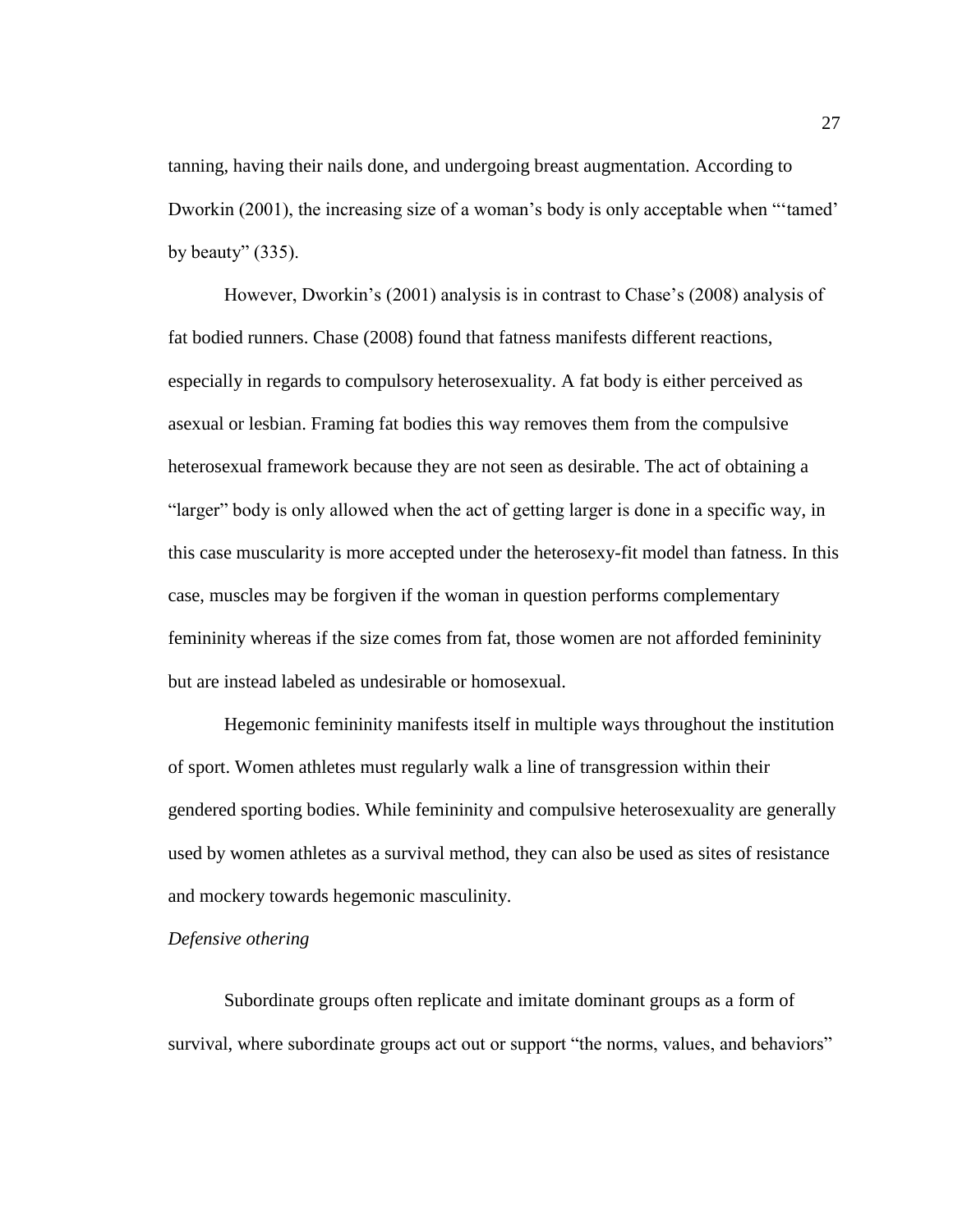of the dominant groups (Ezzell 2009: 114). Defensive othering occurs when the subordinate groups reinforce "stigmatizing labels" on others but assert those labels do not apply to them (Halbert 1997; Ezzell 2009). While little research has been done specifically about defensive othering and roller derby, Ezzell (2009) and Halbert (1997) both found instances of defensive othering in their respective studies of rugby and boxing.

Ezzell (2009) found the rugby players in their study regularly aligned themselves more closely with men while othering other women and women athletes. The players did not contest that women may not be as strong as men as a whole, only that *they* were tough and aggressive and as strong as men. They also shamed other women for sexual activity and the use of makeup, even though the rugby players also joked and bragged about sexual escapades and wore makeup. Rugby was also positioned as the most acceptable sport, effectively othering women athletes who did not participate in rugby and instead played different sports.

Halbert (1997) found one of the most assumed stereotypes among female boxers was that they were "Foxee boxers." Foxee boxers are described in the study as strippers, rather than boxers. While the Foxee boxers were more sensationalized and sexualized, they are positioned against the "real" boxers to give more legitimacy to women in boxing. However, even with the othering of Foxee boxing, many women who participated in boxing also used traditional gender markers to emphasize their femininity in an effort to be more marketable, such as wearing primarily pinks and white, having long hair, tanning, or adding pleated skirts to their attire. Women boxers were also more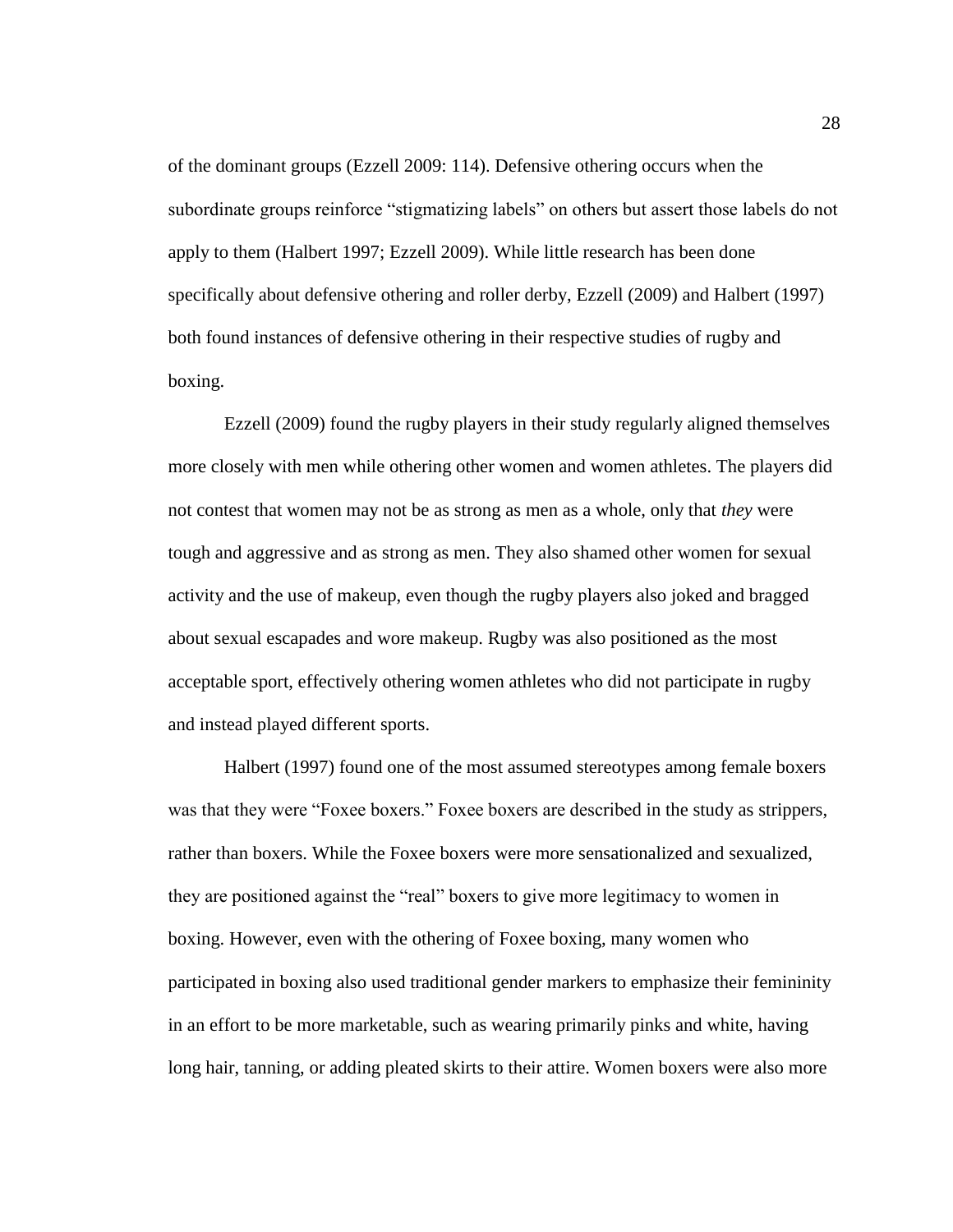readily able to get work if they looked "more feminine" and enjoyed being complimented when their femininity was noticed and approved of.

Both of these instances are examples of how women participate in defensive othering in order to further legitimize themselves as athletes. Players participate in defensive othering in order to further themselves from perceived deviant behaviors of other women. The defensive othering in the case of rugby and boxing stems from the overall culture of these two sports, primarily that they were sports played predominately by men. When women begin participating in men's sports they find themselves at higher risks of sexual harassment and homophobic harassment (Halbert 1997). Defensive othering is an important aspect to consider when thinking about roller derby because derby is not thought of as a traditionally male sport. However, even though roller derby is considered to be a women's sport, there are still aspects of defensive othering that occur in the space. The defensive othering is different compared to rugby and boxing. The defensive othering in rugby and boxing are meant to gain the respect and legitimation from men by promoting acceptable femininity. Within derby, the defensive othering is not necessarily to promote femininity, but is instead a rejection of femininity and promoting more masculine attributes, such as downplaying the use of make-up or pin-up posters created by other leagues. In my observation, the leagues who find pin-up posters problematic also do not partake in advertising their league in a hyper sexual manner.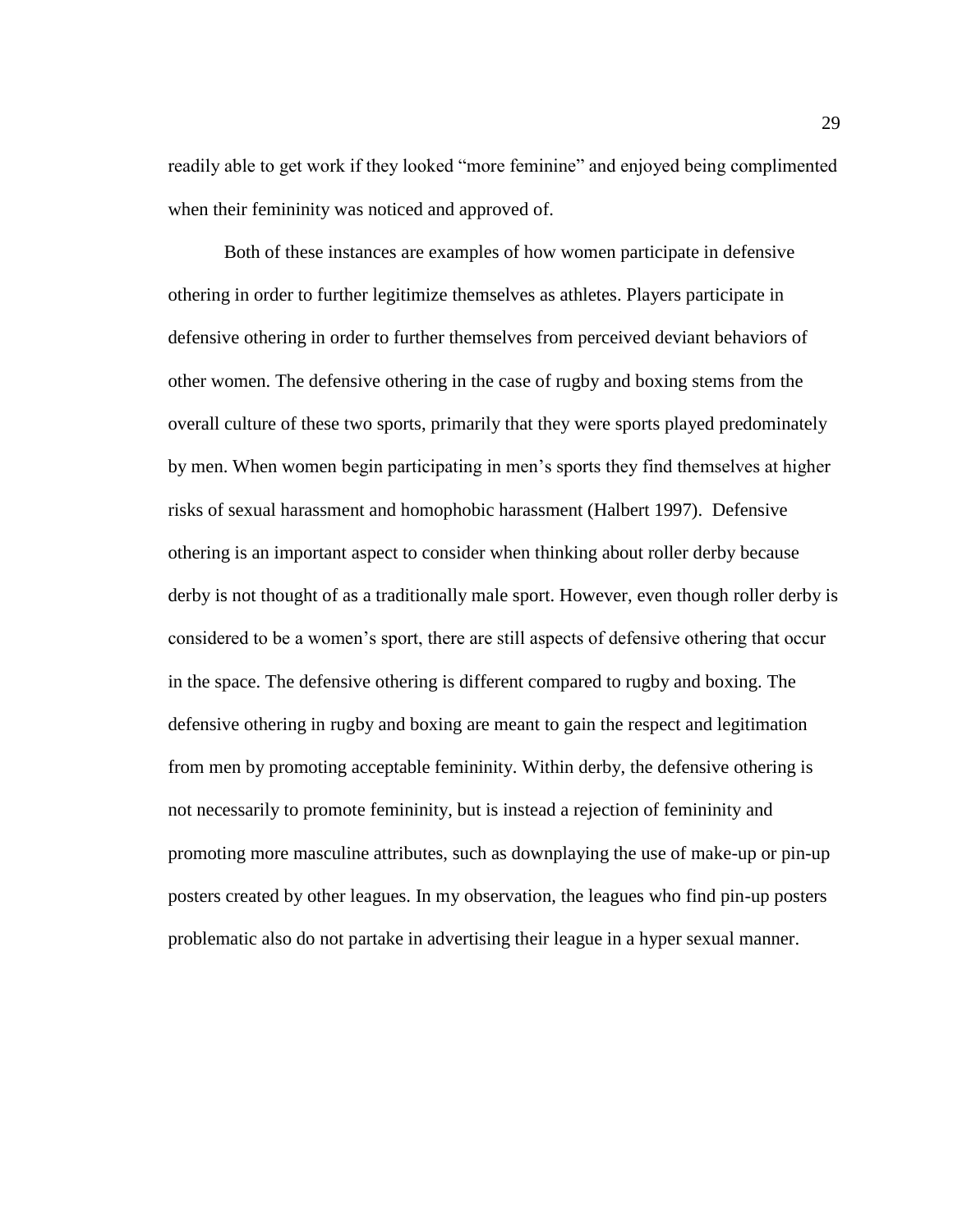While I have previously discussed how sports are spaces where oppression is reproduced, it is also important to view sports as a space for many women to challenge gendered expectations. Sports such as running, rugby, and roller derby all provide instances where the athletes can challenge normative body, gender, and sexuality expectations.

#### *Resisting hegemonic femininity*

Krane (2001) offers up three ways that female athletes can resist hegemonic femininity within the sporting realm: be "Muscular and physically assertive… feminist sport participants... [and] lesbian athletes" (124). To be muscular and physically assertive undermines the expectations of how a feminine athletic body is "supposed" to look. Primarily, it creates a position where women are no longer docile but have agency over their body. Women are regularly positioned into a catch-22, they either are told they cannot compete with men because they are not strong enough and cannot keep up, and if they are shown to hold their own they are accused of being too masculine. In the case of muscularity and assertiveness, women are able to reject notions of hegemonic femininity and redefine what it means to be feminine (Gill 2007; Finley 2010). Gill (2007), in their study on rugby players, suggests violence and assertiveness is not unproblematic, but suggests the use of violence and assertiveness in sports can provide women with increased confidence in themselves, providing an alternative femininity. Derby created a space where sexuality and femininity are used in a subversive manner and paired directly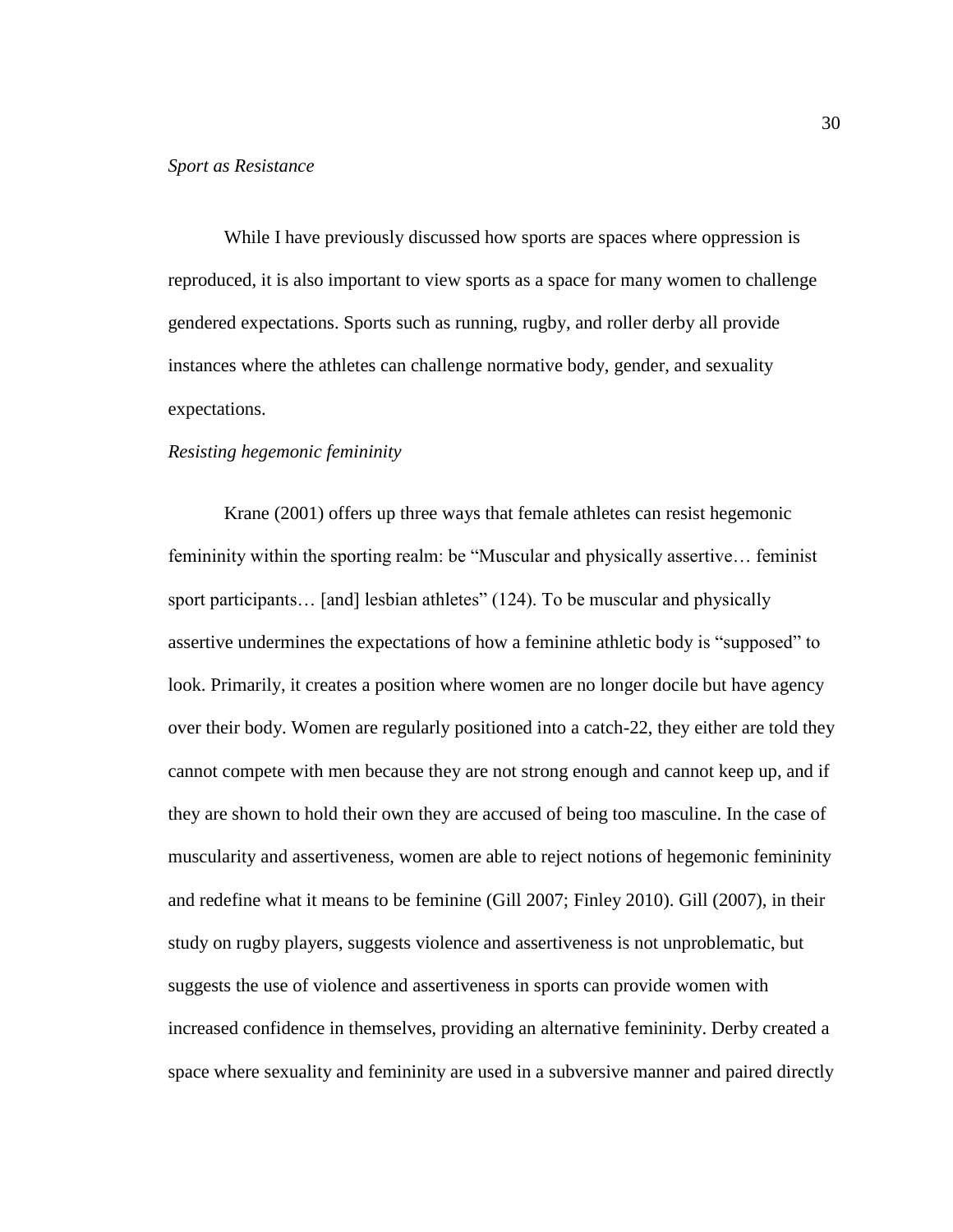with assertive and violent actions of the skaters, thus creating a space where skaters project acceptable feminine appearances but act against acceptable feminine norms of frailty and docility (Finley 2010).

The second way Krane (2001) suggests participants can reject hegemonic femininity is to include feminist sporting participants. While this seems obvious, it is interesting when women participate in sports, even those that are women centered, they often do not identify as feminist. Being labeled a feminist risks also being labeled a lesbian, and therefore the athlete will be put at greater risk for discrimination within their league. In roller derby, feminist rhetoric is regularly used to describe the leagues: female empowerment, girl power, acknowledgment of derby being a "women's centered space," etc, regardless if the actual label of feminist is used.

Last, Krane (2001) believes the inclusion of lesbian athletes will subvert the expectations of hegemonic femininity. Hegemonic femininity is supported through compulsory heterosexuality. Many women fear being labeled a lesbian because it threatens their femininity, and puts them at higher risk of discrimination. However, including lesbians within the sporting realm subverts expectations for women, especially when you begin to include lesbians who represent their gender in many different ways. Roller derby has always been a place where queer women skated and has regularly been a space where queerness is celebrated, such as the practice of taking on a "derby wife" or even wives. The derby wife (or wives) is a practice in which a bond is formed between skaters that is described as "more than your best friend" or "a partner in crime" (Barbee and Cohen 2010). Through the use of the derby wife, regardless of the sexuality of the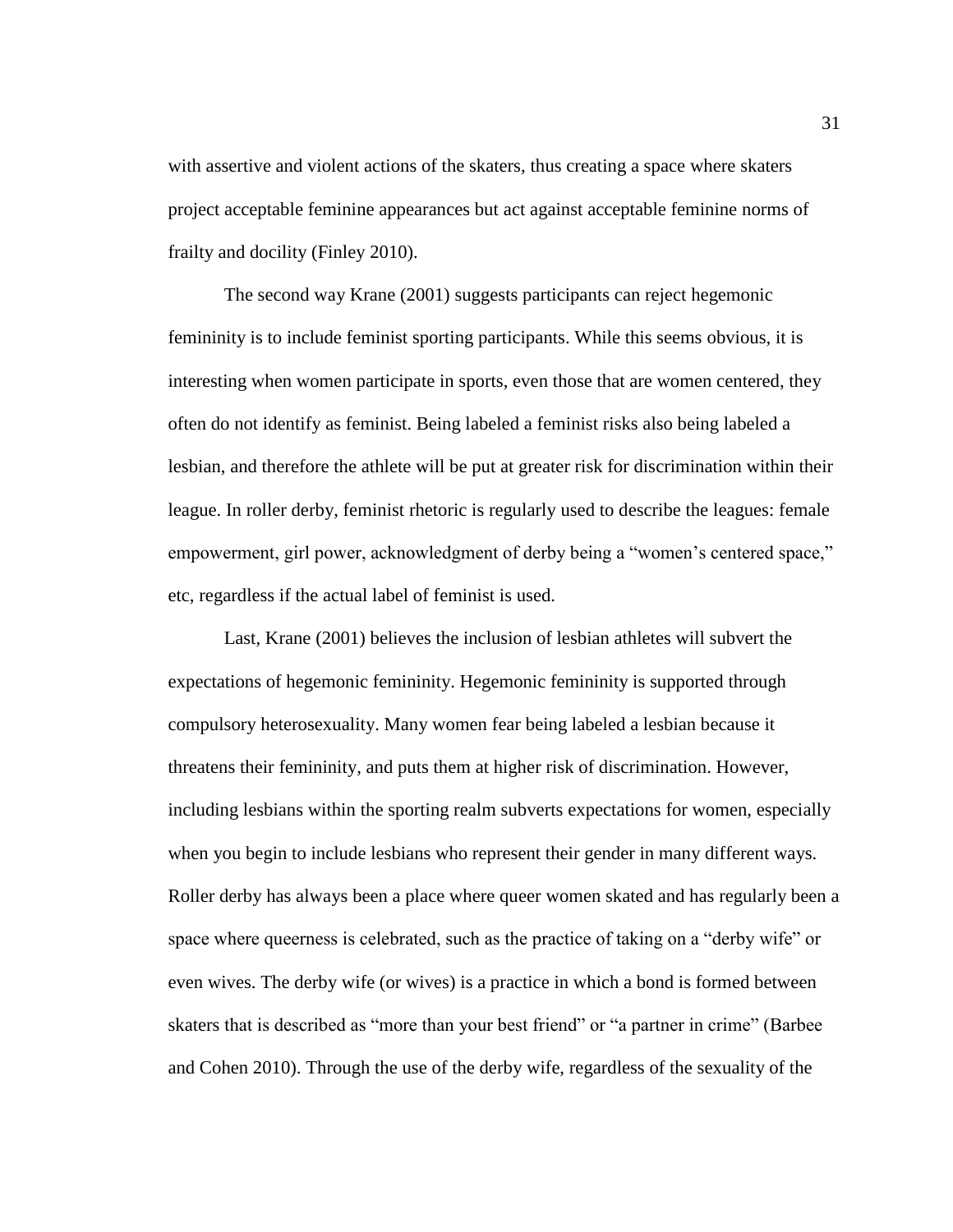skaters, queerness is still being used as a way to subvert compulsory heterosexuality. In an informal conversation between myself and a now retired skater, she mentioned to me when she made the team with 3 other women, they were all dating men, and now they are all dating women. Being around women all the time and forming strong bonds led to many skaters starting to date each other. This does not mean that heterosexual women did not and do not participate, just that there was space in the culture to subvert compulsory heterosexuality and there was a greater acceptance in exploring sexualties.

*Body as place of resistance*

While the participant's in Ezzell's (2009) study reinforced heteronormative gender expectations, Chase (2006, 2008) found sports, rugby and running respectively, to be places of body resistance. While athlete's bodies are perceived as docile bodies (those that are controlled and transformed) they can also be seen as "resisting the discourse of the ideal feminine body" (Chase 2006: 235). In the case of rugby, players often find pride in their muscular shoulders and legs and wish to be bigger in order to hit harder and be strong (Chase 2006). Draft (2013) found roller derby to be similar. Skaters would often highlight bigger bodies as desirable, and while there would be some discussion of body image, participants never sought to make themselves smaller. In their study, there was still discourse around what was the acceptable large body. Skaters often want to be "large" generally meaning muscular or taller but did not desire to be the kind of large associated with fatness (Draft 2013). While rugby and roller derby can still reproduce bodily oppressions, it is clear there is room for bodies to disrupt the hegemonic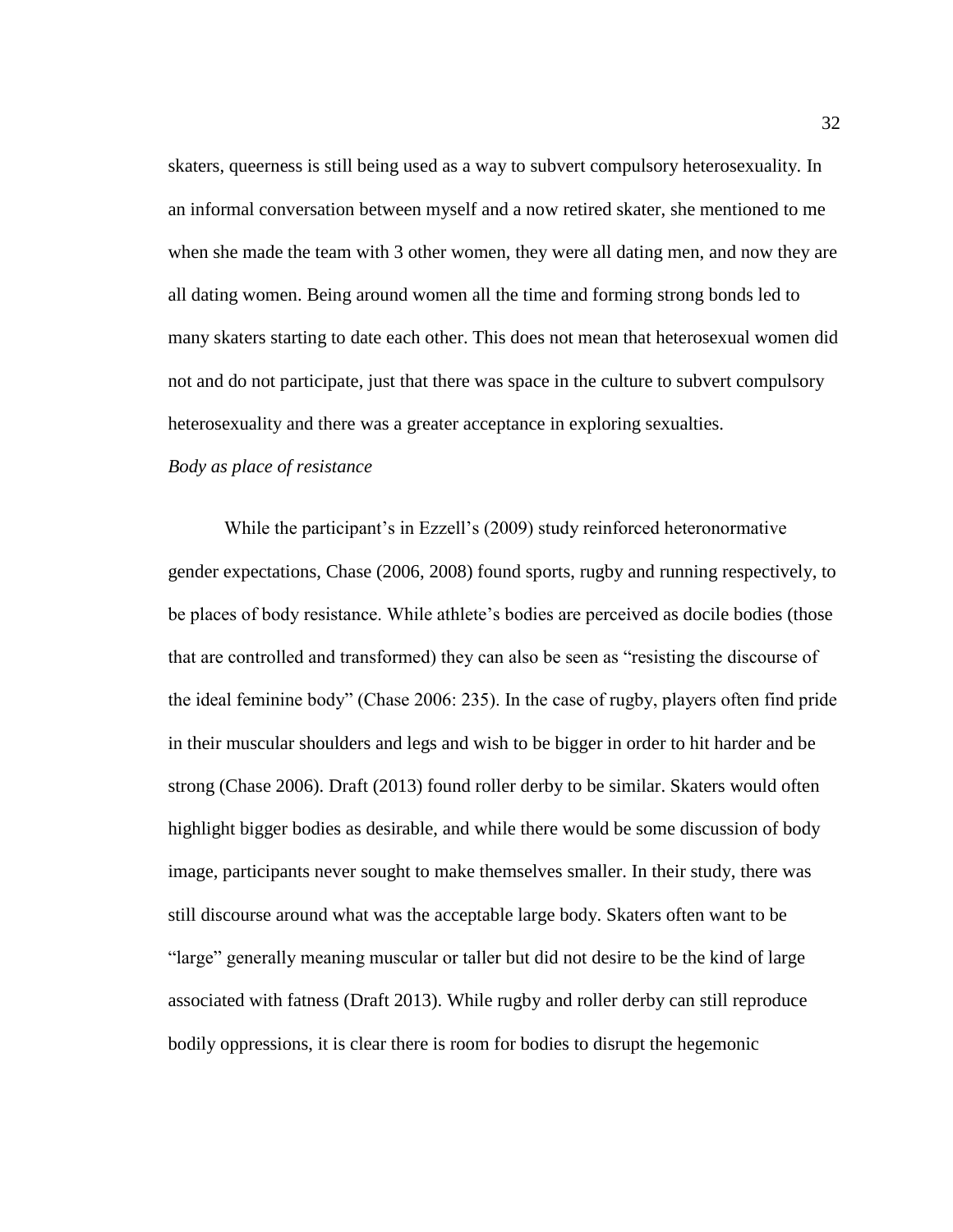expectations of the athletic body. Clydesdale runners, however, are explicitly put into a category of fat due to the weight classes for running marathons (Chase 2008). Clydesdale runners are seen as bodies of resistance because of their labeled fat bodies (Chase 2008).

However, rugby and running provide very different avenues of resistance. Rugby players want to be stronger and bigger and this is generally accepted (except Ezzell's 2009 study found that sometimes this is not the case). Chase (2006, 2008) do not make the direct comparison of the differing avenues of resistance between rugby and running. I would argue being bigger within rugby is more acceptable compared to running because of the nature of the sport. Rugby is a collision sport, where contact is expected and supported. Having a larger body generally means giving and taking larger hits and taking up more space in general, which is similar to roller derby discourse around larger bodies. Running on the other hand is an individual, non-contact sport dominated by thin bodies. In this case, large rugby bodies are sites of resistance outside of their sport by transgressing acceptable femininity whereas fat runners can be performing resistance both within and outside of their sport due to the unacceptability of being large or fat in their sport and in society.

Roller derby incorporates many aspects of bodily resistance to the institution of sport. Roller derby, it would seem, is able to resist hegemonic masculinity more effectively because roller derby began as a women's only sport. The other sports I have discussed previously were originally spaces for men with women becoming second class participants. Roller derby, however, is privileged in that it does not have to necessarily compete with a male counterpart. Many roller derby skaters resist the "ideal" feminine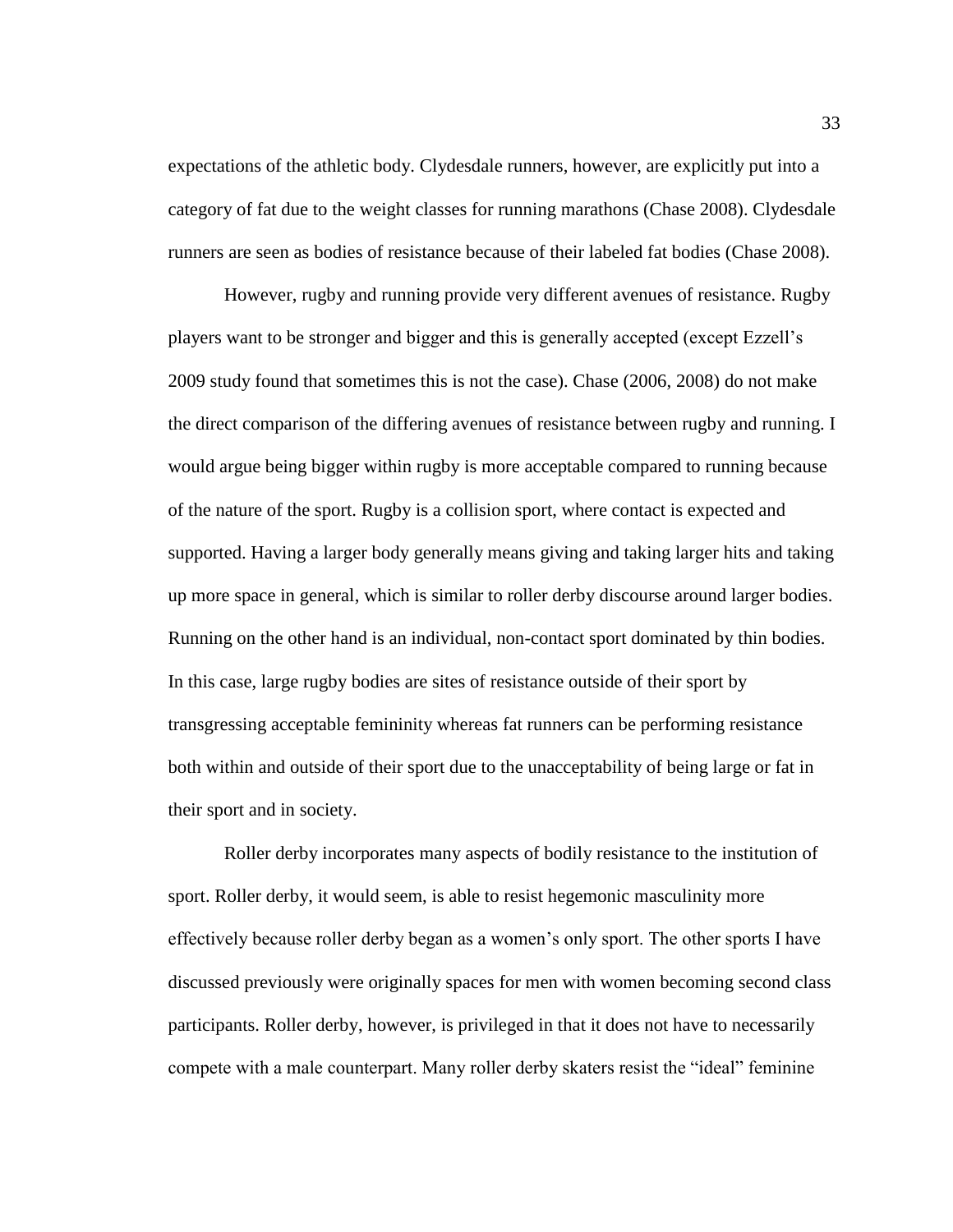athletic body by showcasing scars, bruises, a diverse set of bodies and sexualities, and derby also flaunts having many age groups participating dismantling the expectation of what a female athlete should look like (Giesler 2014; Pavlidis and Fullagar 2015).

Giesler (2014) found roller derby offers other avenues of bodily resistance beyond body size through the use of hyper sexuality and pariah femininities. Pariah femininities are classified as femininities that are not necessarily subordinate to hegemonic femininities but instead disrupt the relationship between femininity and masculinity (Schippers 2014). The characteristics of pariah femininities are often associated with masculinity, however, women who take on these characteristics are not afforded the privilege of masculinity but instead have these traits feminized. Schippers (2014) offers the examples of women who are authoritative (the bitch), physically violent ("badass" girl), or being sexually noncompliant (the slut). Roller derby embraces pariah femininities through their overt use of violence and sexuality during gameplay. Skater's bodies become the sites of resistance through their performance (Geiseler 2014).

The institution of sport is space where dominance and oppression can easily be reproduced but it is also a place where resistance is possible. Women who participate in sports are usually relegated to second-class participation and must compete with men in social dynamics of either acceptance or resistance. I would like to further analyze the difference in resistance among sports that are predominantly men versus women, as well between sports that have more esteem. It seems that roller derby continues to have more space for resistance because it is a predominately women's sport and one that is on the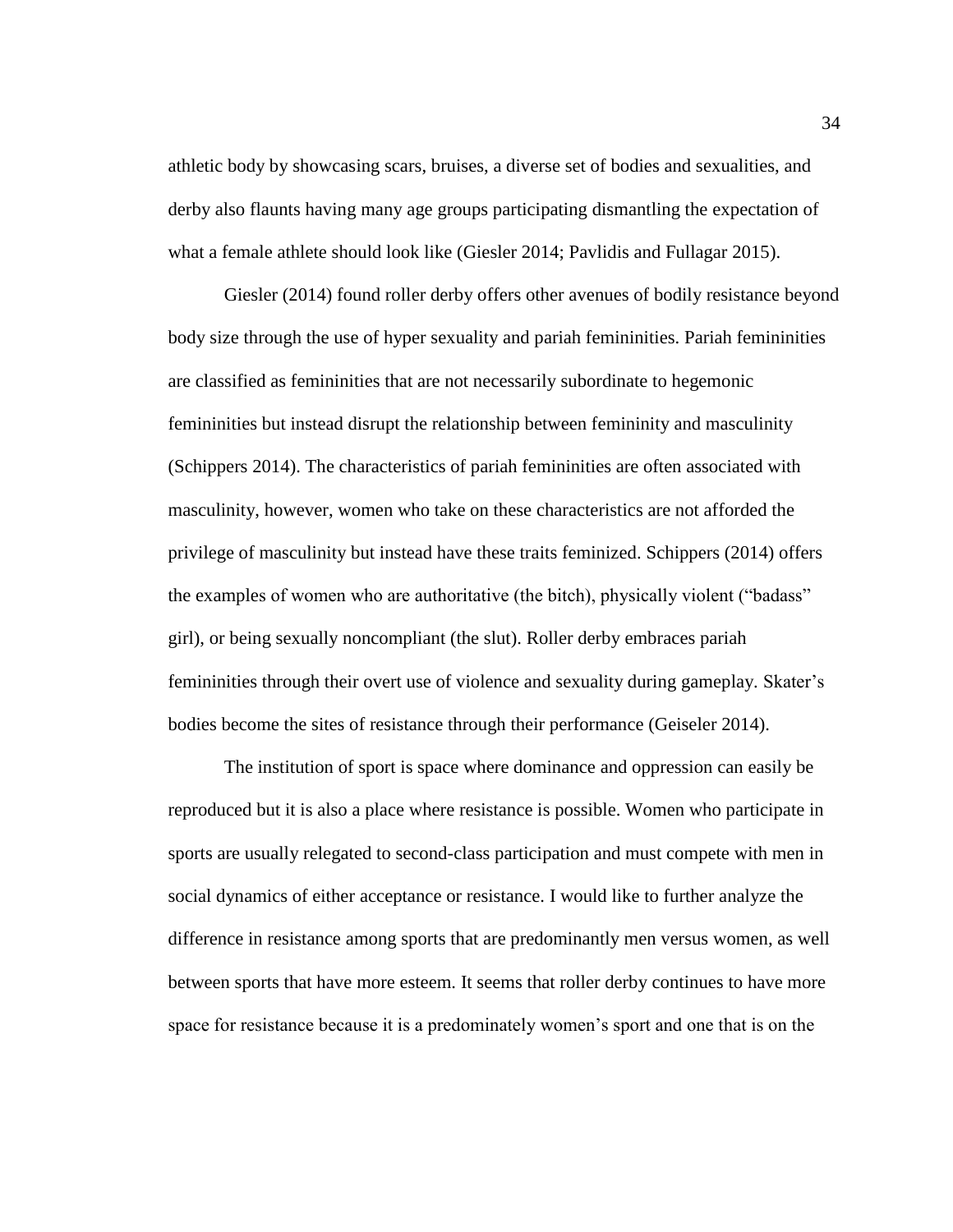"fringe" of sports overall. However, with the current rise in roller derby, I wonder how long their freedom of resistance will last.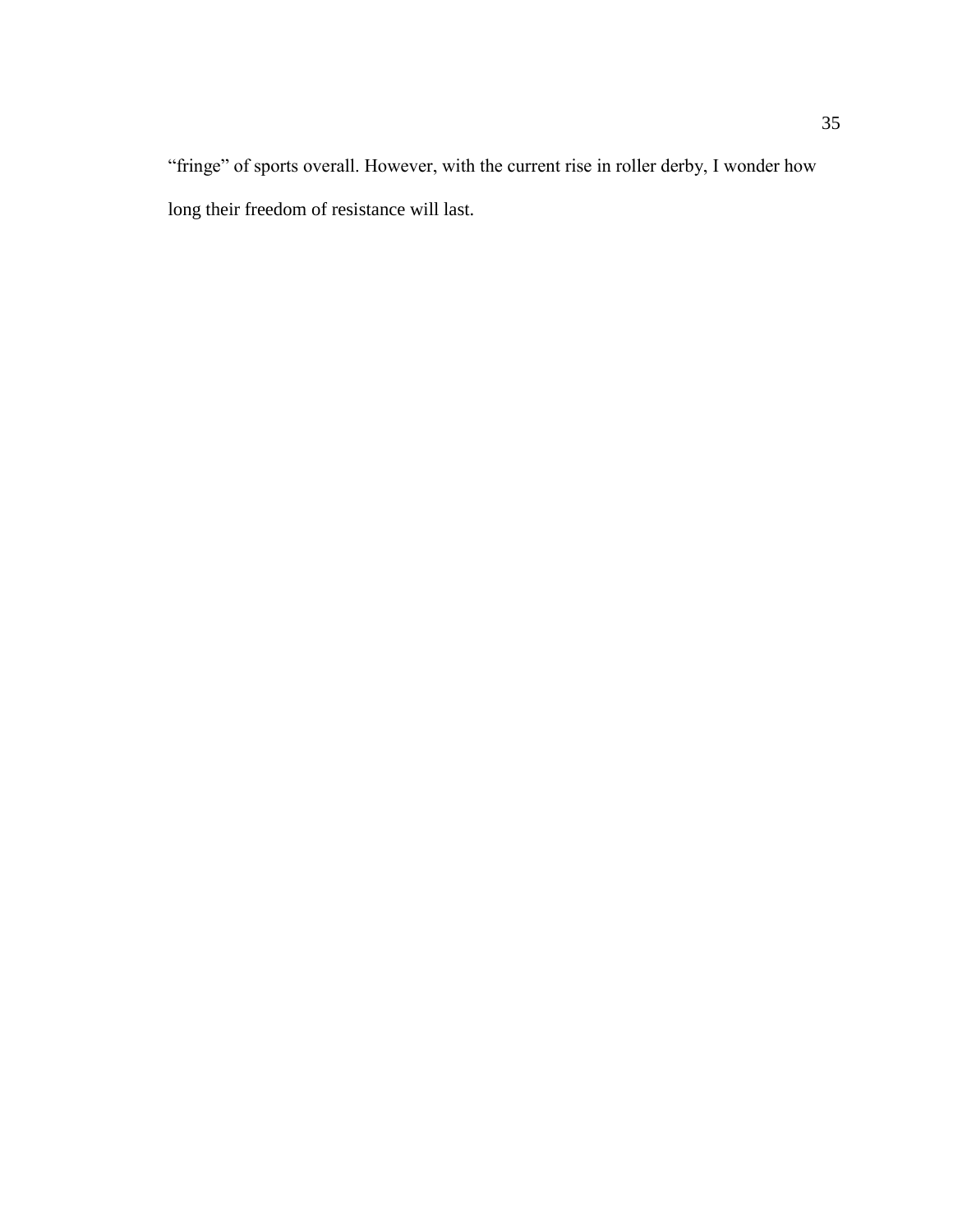## METHODS: LEARNING TO FALL DOWN

This study focuses on the themes of identity construction, specifically how identities are purposely constructed for those who participate in the alternative sport of roller derby. To find common themes, I have utilized a multimethod approach including participant observation and interviews. Data was collected from one league, Little Town Derby, over a 15 month period, between January 2017 and March 2018. I received IRB approval to begin collecting data January 10, 2017, confirmation number 16-127. The 15 month period of my field work included two training bootcamp sessions (making my total number of bootcamp participated in five), the home team game season, as well as other events hosted by the league. The league is located in a small rural county comprised of over 40 skaters and 200 volunteers. The league observed is registered and recognized by the Women's Flat Track Derby Association (WFTDA).

## *Interviews and Recruitment*

I began recruitment by emailing the Small Town Derby league through their contact email on their website. I sent out a formal e-mail to the league asking for participants and then asking if others could pass on my information to other skaters after interviews. Interviews occurred primarily in public spaces at the participant's convenience. Conducting interviews in public spaces may have caused some participants to censor their answers to questions, but most seemed eager to participate. Other locations included participant's homes.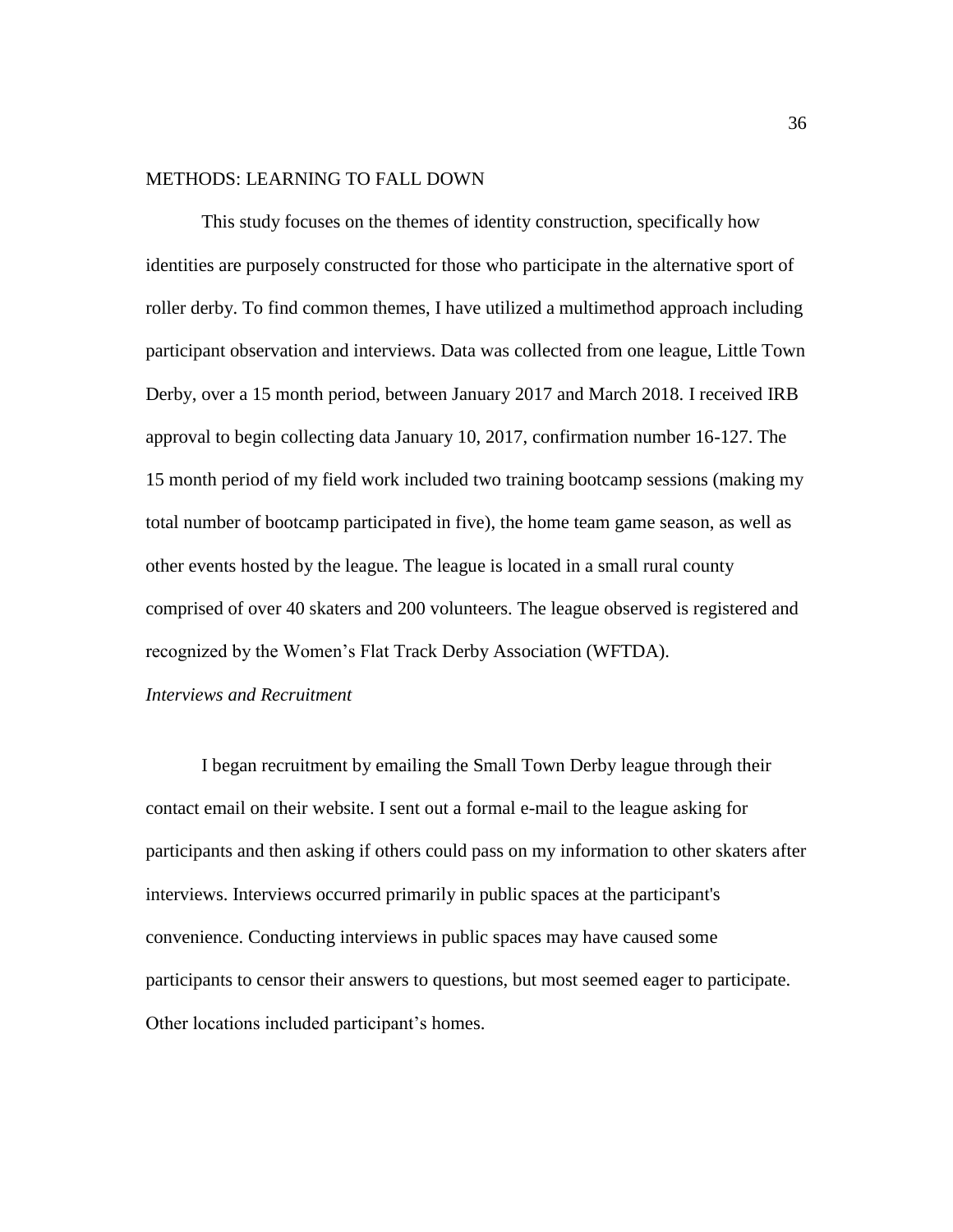I conducted 15 interviews in one roller derby league between January 2017 and October 2017. For the interviews I used non-probability and snowball samplings (Berg and Lune 2012). Interviews were audio recorded and lasted between 30 minutes to one hour. Participants were between the ages 18-45 and all participants were white. The racial makeup of my participants is indicative of the location data was collected in a predominantly white area as well the sport overall. All skaters were asked to pick a pseudonym different from their given name, any nicknames, and their derby name. I requested they not use their derby name because it is easy to locate skaters through the WFTDA registry or from running a Google search. If they could not think of one or did not care, I provided a pseudonym for them.

I opened the interview by reviewing the consent form and answering any question my participants had. I developed a semi-standardized interview (Appendix) utilizing predetermined open ended questions which were asked in the same order to all participants (Berg and Lune 2012). Questions were rephrased if participants required further explanation or when questions were not clear. I later took into account that Berg and Lune (2012) state questions must use the language familiar to the group. I digressed and probed for further information when necessary (Berg and Lune 2012). My questions ranged from skaters' initial involvement, decisions to skate, changes in experience, community and identity perceptions, resolving my interviews by asking if they knew anyone else who would like to participate or to spread the word at the monthly league meetings, again utilizing snowball sampling (Berg and Lune 2012).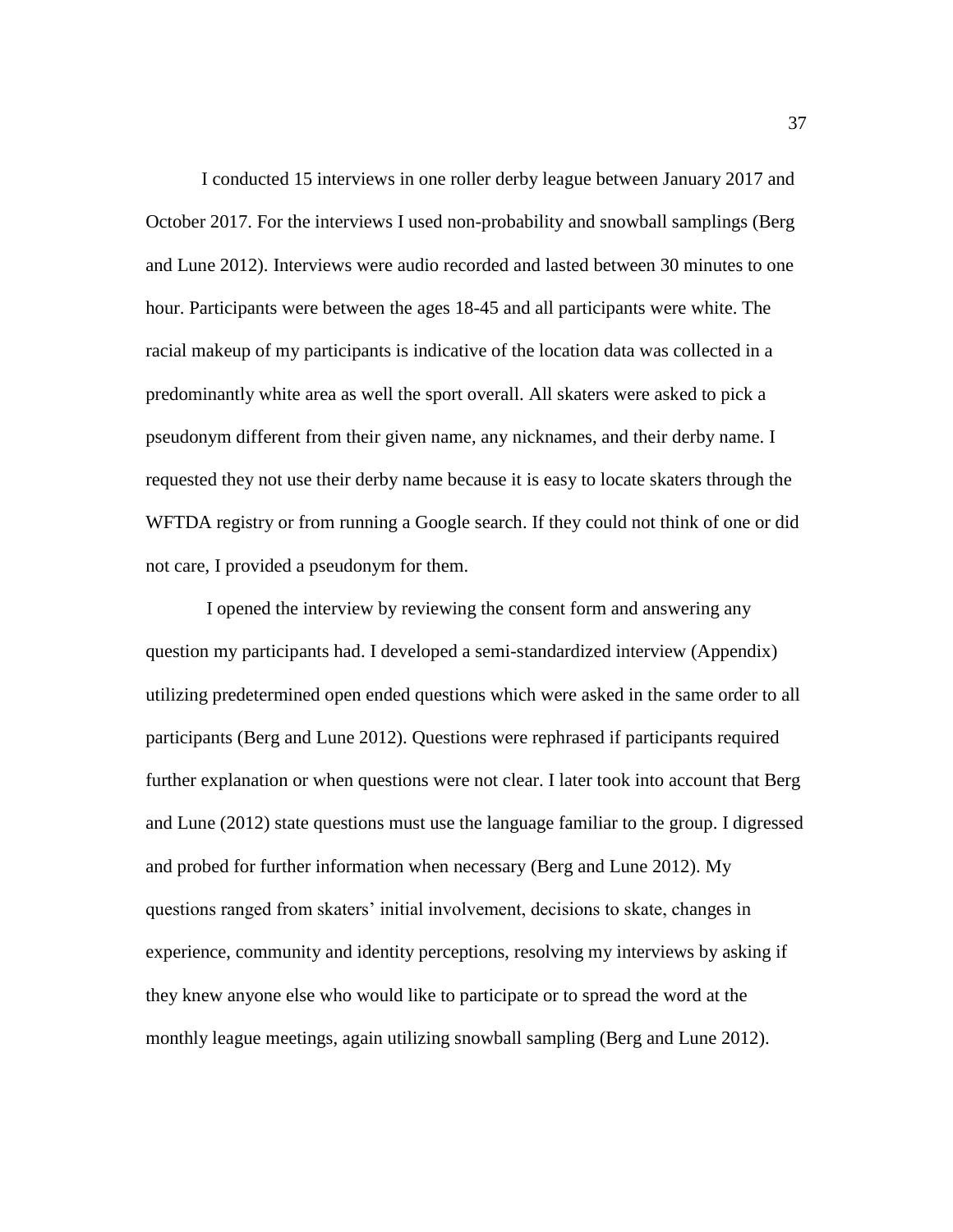My insider status with the league allowed me to pick up on the "special language" of the participating skaters (Berg and Lune 2012; Bishop 2008; Johnson 2002). As an expert in this case, I was able to assess what the participants were saying based on my previous knowledge and participation (Johnson 2002). However, I had to be aware of relying too much on previous knowledge and potentially misrepresenting my participants based on my own interpretations and assumptions (Charmaz 2014; Johnson 2002).

### *Participant Observation*

In order to fully grasp the needs and demands of roller derby, I needed to adopt a participant observation method (Saylor 2016). I do not adopt a complete participant role since I am not currently on the team nor do I participate in league politics (Saylor 2016). However, it was still important that I continued to skate and participate in officiating after my injury in order to complete my research because of the ingroup status I had achieved from my past skating experience. Practices are also closed to the public, so unless I am skating, I am not allowed in those private spaces.

I began my observation January 2017 and ended my observations March 2018. Sites of observation included bouts (what the derby games are called), bootcamp practice sessions, as well as other derby related events and fundraisers. In order to negotiate competing agendas (Charmaz 2014), I reflected on my feelings and observations after attending my own practice. I refrained from taking field notes during social gatherings so as to fully participate in the event and type up my field notes when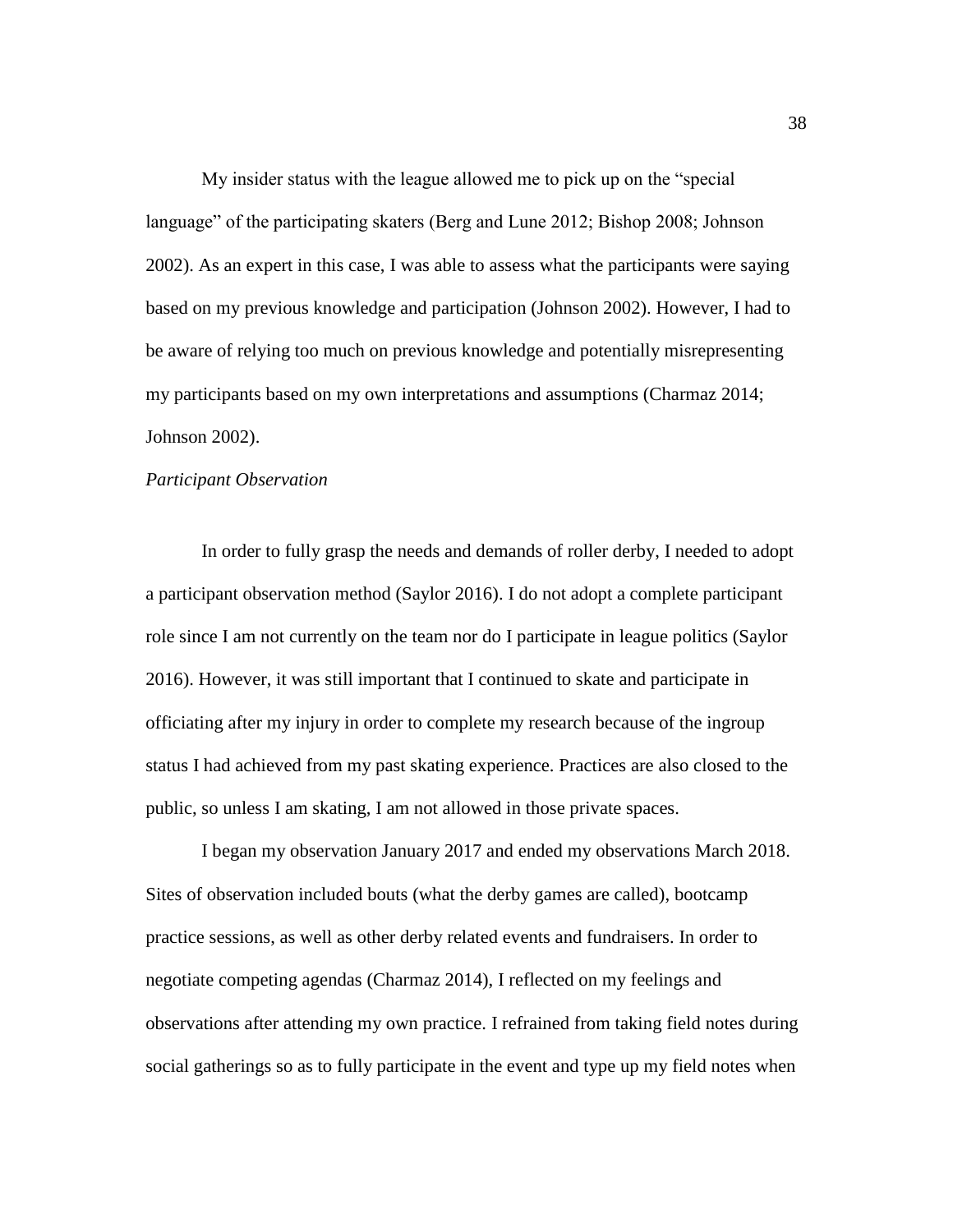practices and events were over. Abstaining from field notes while at study sites meant that I could also engage in informal conversations with league mates and move beyond observer to active participant in the scene (Charmaz 2014). Some notes were taken on my cell phone for later use but most notes were taken afterward.

Charmaz (2014) suggests coding for what is happening in the data rather than focusing on the individual. Coding occurred alongside transcribing both my interviews and field notes. I coded for actions through line-by-line coding rather than coding types of people, preventing the possibility of making the participants seem one-dimensional (Charmaz 2014). Through Charmaz's (2014) grounded theory approach, I conceptualized my analysis directly from the data rather than previous theoretical knowledge.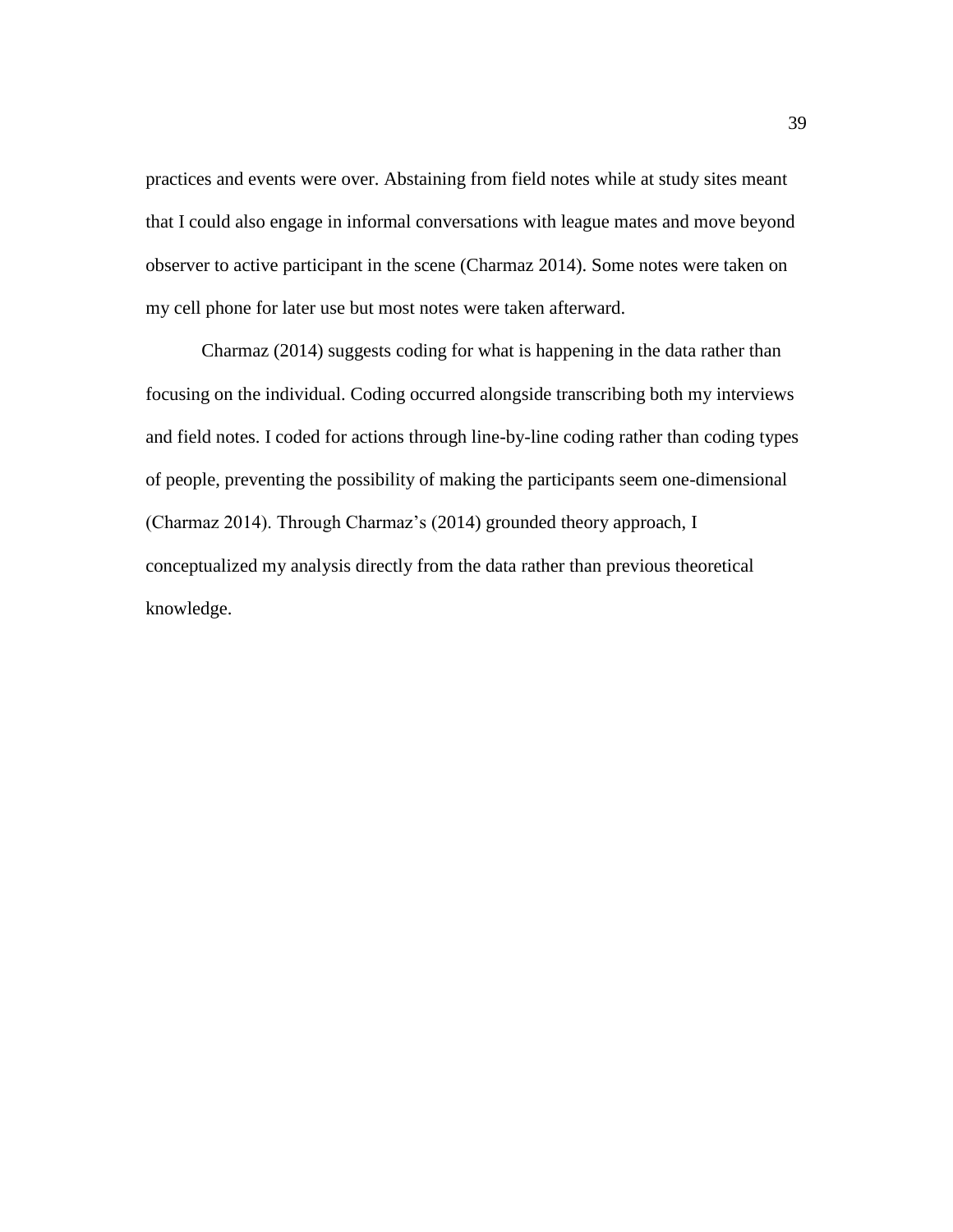# DATA ANALYSIS: IT'S BOUT DAY

Sports have always been a space where identity contradictions occur, especially for women (Halbert 1997; Kauer 2006). Current literature suggests women in sport experience extreme amount of stigma and must contend with hegemonic expectations of femininity. These barriers impact women in sport primarily in how they identify themselves and deal with tensions in regards to their sporting community, their own relationships to their overall gender negotiations, and senses of self. Roller derby offers an important avenue for discussing women in sport considering the foundations of the sport in the early 2000s. As roller derby became a women's empowerment space, the negotiations of identity and self were different compared to women athletes in men's sports. Using Krane's (2001) three suggestions for resisting hegemonic femininity in sport, it is clear that roller derby has attempted to create a space that is unique in the sporting world. Women in full-contact or collision sports are usually in sports that are predominately dominated by men, where the participants are expected to be male, meaning they are more likely to practice defensive othering (Halbert 1997). Derby has often relegated itself as a space where non-normative bodies are celebrated (i.e. large and strong bodies), where queer women are openly welcomed, and feminist ideals are often celebrated even if it is not directly identified as feminism.

However, even though roller derby has traditionally broken the normative rules of women in sport, there are still multiple contradictions skaters face when participating. My analysis focuses on the relationship between empowerment of the skaters and community and the various gender negotiations skaters find themselves in,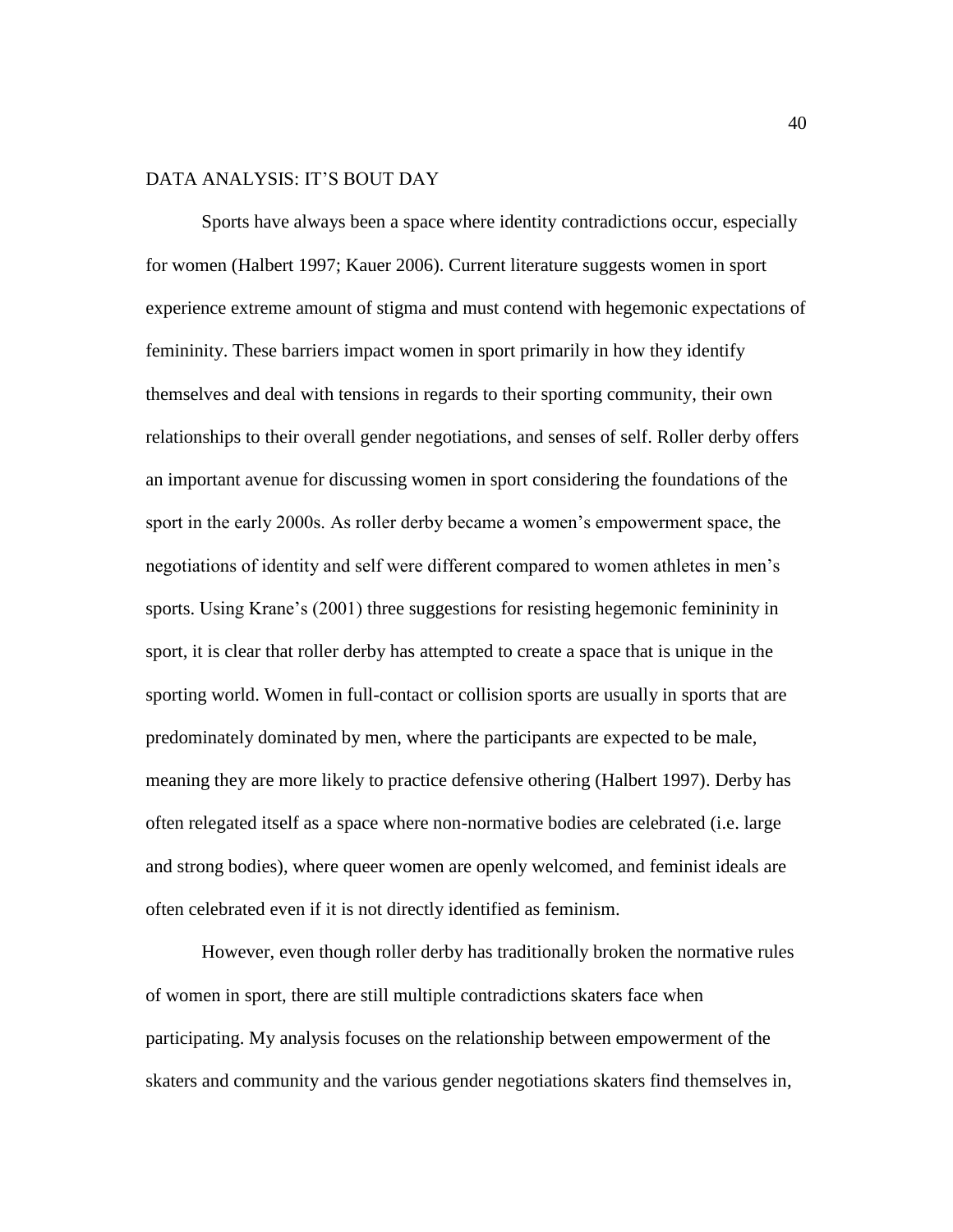such as negotiations of body, aggression, and presentation. Gender negotiations are often in positions of both resisting and reproducing power structures within roller derby. These negotiations are important to consider in relation to roller derby because of the counterculture and rebellious history of the sport. I also explore how the derby name is used as a foundational theme of identity construction within the derby culture. We turn now to considering the issue of empowerment and community.

*Empowerment and Community: I Love My Team*

While the institution of sport is still predominately associated with men, sports, roller derby specifically, are also considered spaces of empowerment, especially for women. I use Pavlidis and Fullagar's (2013) definition of empowerment that supports "a collective sense of belonging and the complex pleasure/pain of individual involvement" (680). I use this definition to highlight the contradictory reasons individuals continue to participate in derby, even when their involvement is not always positive. Throughout my interviews and field work, empowerment was found to be applied differently and to have different definitions depending on the skater. While many skaters spoke of derby in a positive light, empowerment explicitly came up for half of my participants.

Krane (2001) has found sports to be a space where women are able to resist hegemonic femininity through their participation. This is also true in roller derby. The way empowerment is understood varied among my participants. Empowerment ranged from one's relationship with their body, their relationship to the broader community,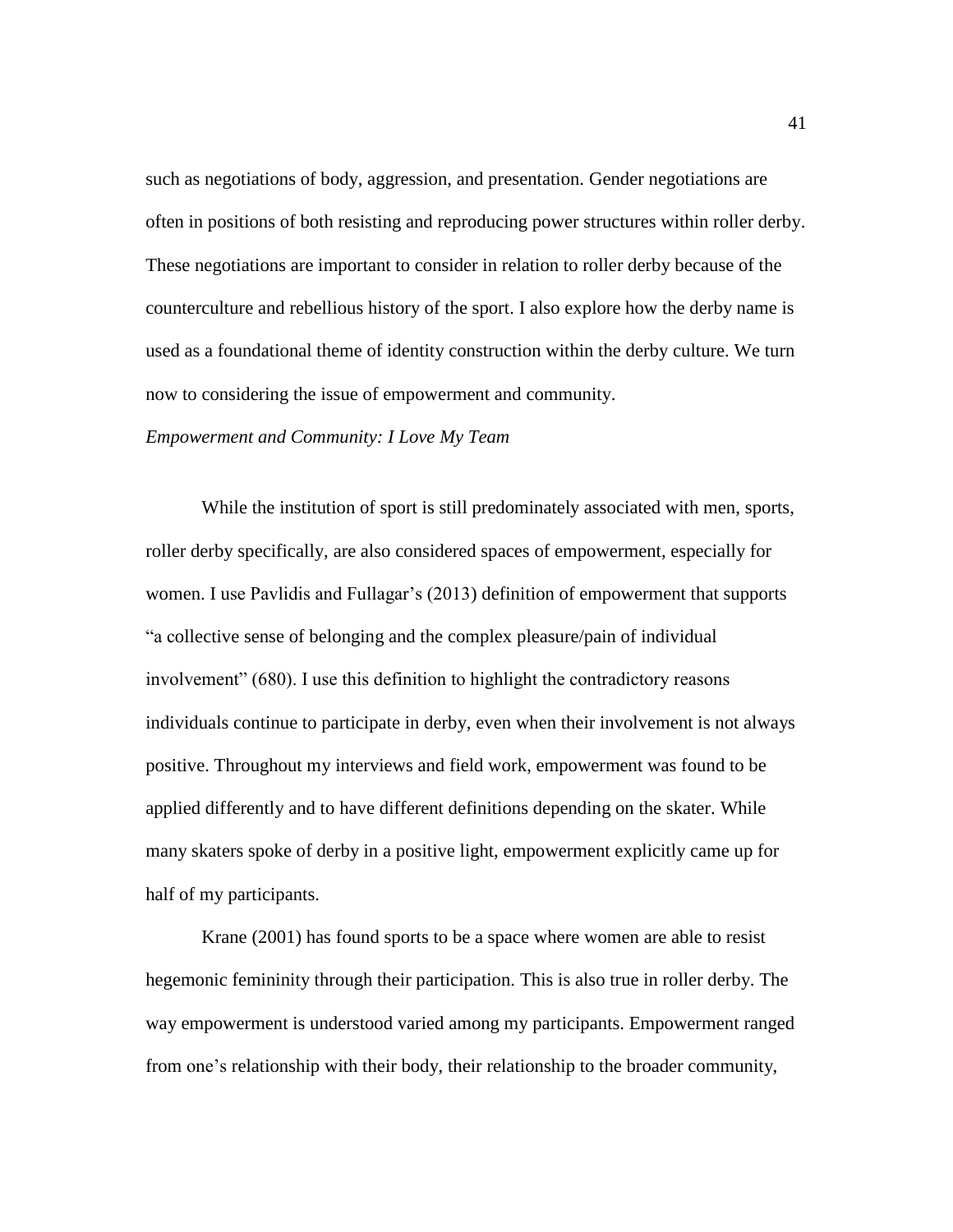empowerment from the perceptions of others, or a mixture of these. The physical

contact aspect of roller derby adds an additional layer of empowerment, and enhances

confidence as well (Gill 2007).

Empowerment through the body was discussed heavily by one skater, in

particular, Carly, 24, who admired her ability to take up space and becoming stronger

throughout her time in derby:

My self-confidence has grown immensely… I've learned how to be more spatially aware like in ultimate [frisbee] and just everyday life, like grocery shopping… that's fun! Like squeezing by all the spaces, grab what you need. It's definitely helped. The self-esteem is the biggest, because I am comfortable with my body whereas before I was always "I need to be stronger, thinner, this or that" and now, no, it's whatever it is. After I broke my ankle I gained 30 pounds and I was really ashamed of it, and beating myself up like it was gonna be harder because I have more weight to put on my ankle that is just getting better but I have to learn to skate with it, and that just actually makes me stronger. So that is okay, being where I am, and I still struggle with it but [derby] has helped a lot

Draft (2013) discusses how sports are one avenue for women to explore the

ability to resist hegemonic femininity specifically through taking up space either through movement or body size. Carly brought up multiple times in her interview how she has learned to better use her body after starting roller derby in other aspects of her life, from playing different sports to going shopping. She admires her ability now to take up space or be more spatially aware rather than trying to make herself physically smaller or unobtrusive. She has found the support of roller derby has encouraged her to resist the norms of hegemonic femininity where women are meant to be demure and small (Draft 2013). Carly's experience highlights Pavlidis and Fullagar's (2013)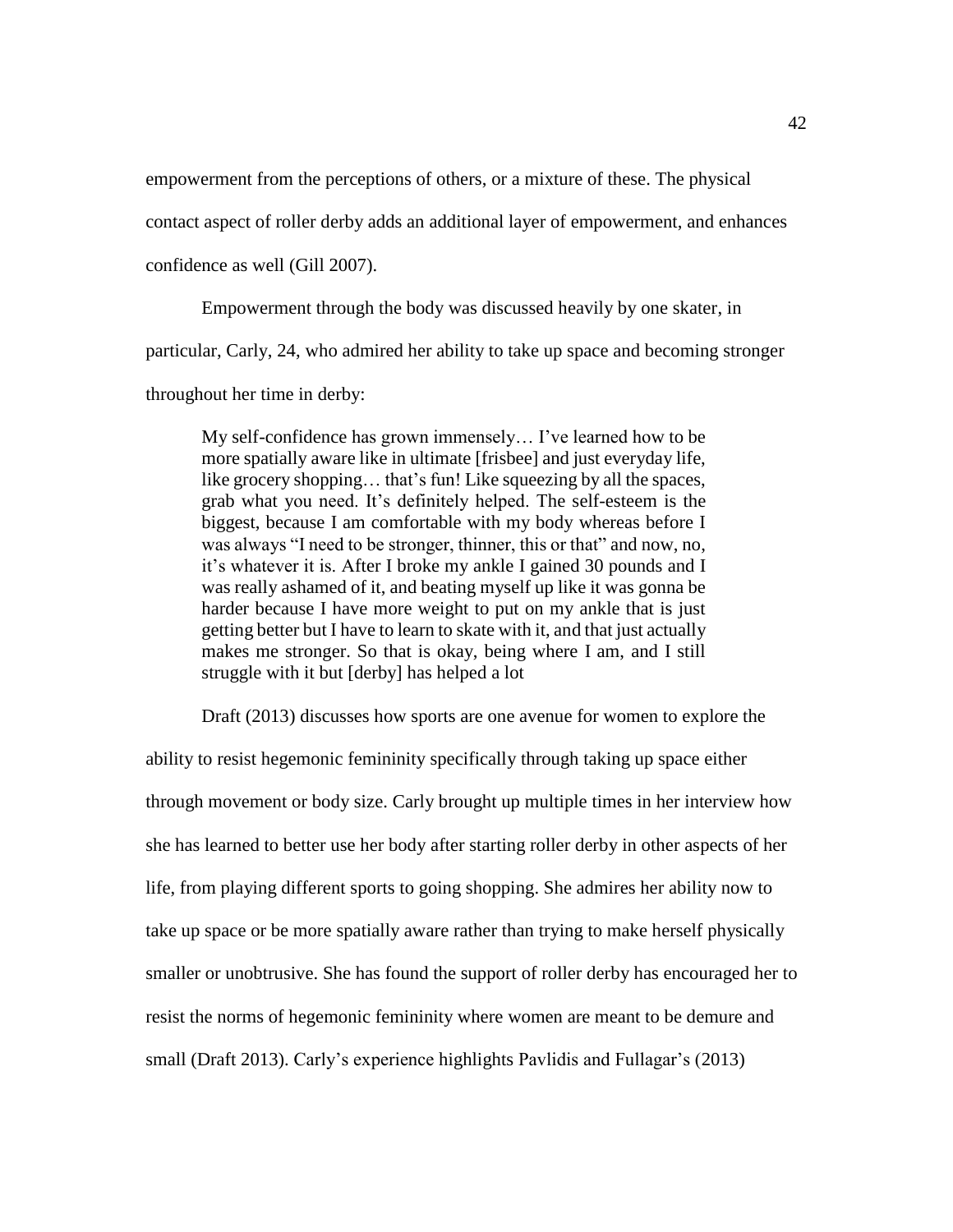definition of empowerment in which a team dynamic supported a sense of belonging for Carly. She finally feels comfortable in her body, even enough to feel that comfort outside of the derby space.

Community-based empowerment was based in how skaters related to the league as well as the local community. Roller derby is a special case when considering empowerment through community based work because derby is classically known as a DIY (do-it-yourself) sport. Multiple participants highlighted that roller derby is built to be more community minded because, without the overall community, the sport could not exist. Many participants meant that roller derby is still such a niche sport that without the community involvement such as sponsors, volunteers, and consistent audience members, the sport could not survive. However, while the broader community connections are important, Carly highlights the connection of community to her league as especially important. Carly states, "We are a family, we are there to grow together, to become stronger, and move together as a pack and it's just so empowering and makes me feel stronger than I am

Carly's connection to her team, her "pack" (the group of active players on the track during a bout), is what initially empowered her. While Carly has played team sports before, she talks of derby with more passion and love than her previous sport. Her empowerment is now connected directly to the broader community and ideology fostered within her league:

Being noticed as strong females in our community is something that we really value and want to teach young girls. That you have a voice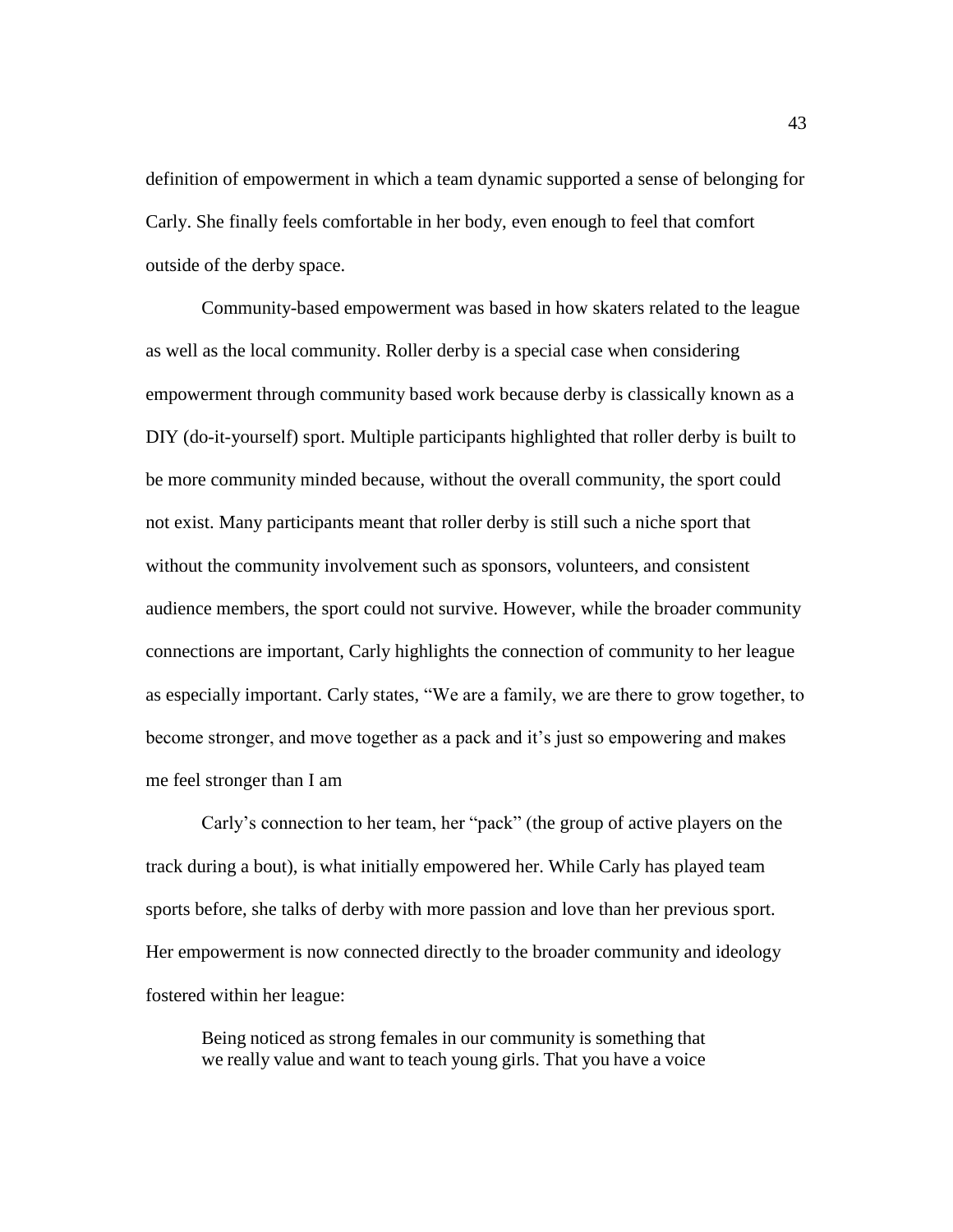and it's important and it should be heard and if you have an opinion don't let it be silenced by anyone.

Again, Carly is directly speaking to the empowerment derby brings off the track. Previously, she had discussed all of the events her league participates in such as the Women's March and the Martin Luther King march, and how it is important to demonstrate what the league supports. She discussed this in conjunction with her volunteer position in the league as the junior derby coach and how she finds it important to impart to younger skaters the power of being strong and using their voices to promote change on a broader social level. While the group connection and community involvement is not uncommon in other sports, roller derby in this case is more obviously political and willing to show what the league specifically supports. Small Town Derby League since its inception has fostered connections with the local community through their participation in various events as well as donating part of their game revenue to other non-profits such as Planned Parenthood, domestic violence prevention organizations, and foster care organizations to reference a few. Catherine, 31, explains that Small Town derby has "given \$1,000 every game to the community for the past 10 years… 60 grand right there." In this case, roller derby helps to foster empowerment amongst skaters because community is not only about the team, but also the entirety of the community the team resides in.

Catherine echoes the sentiments of Carly in finding empowerment through building and maintaining community:

I'll talk derby to anybody, any time of the day. I have cards in my purse, anybody who says anything I'm like "Do you roller skate? Do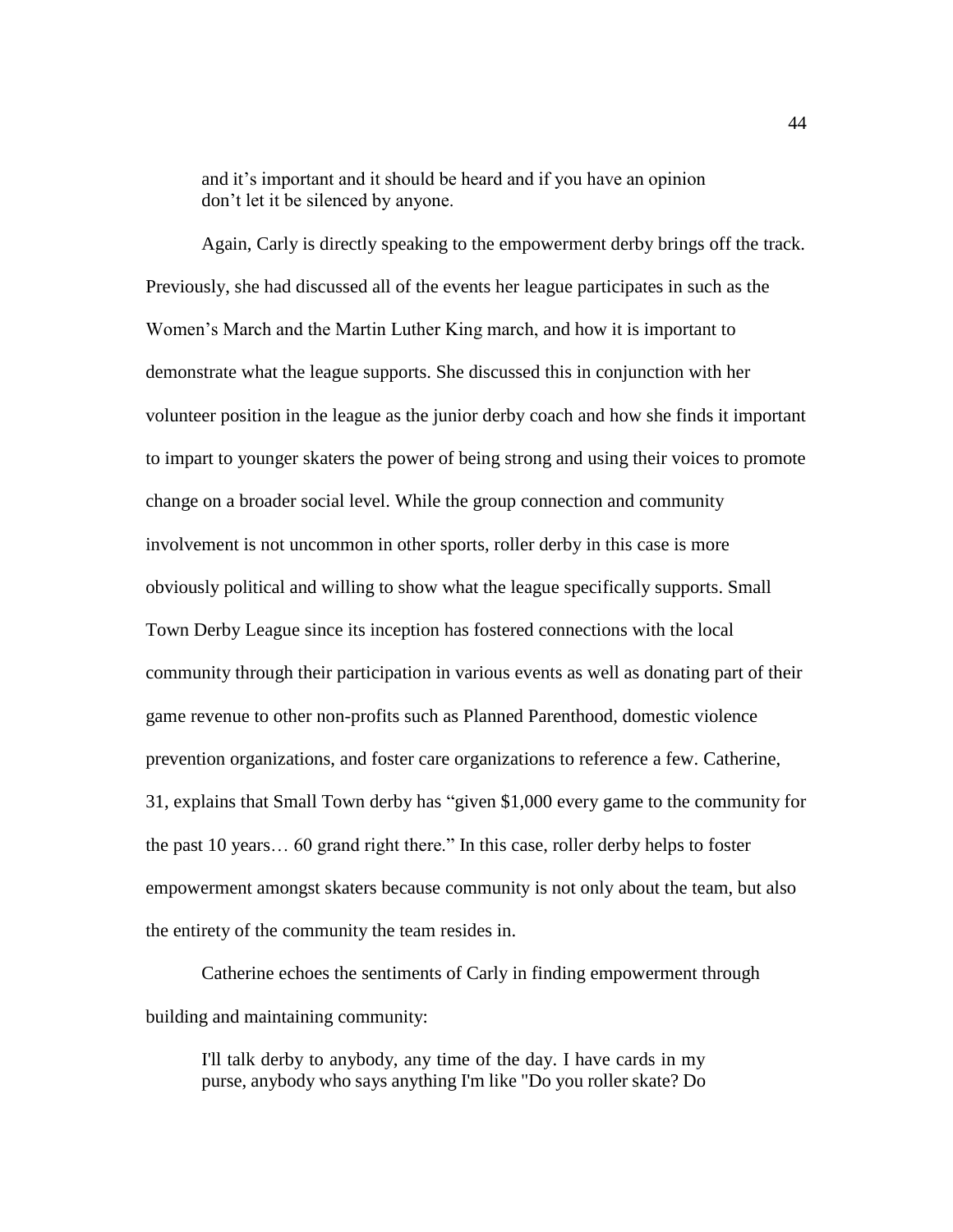you know how to roller skate?" I've asked lots of people and I think that I do that because I want people to feel as empowered, as awesome, as being a part of something as what [Small Town Derby] does for me. So being able to lend out my skates or my gear or encourage somebody to start a boot camp, you know what I mean? To just work on themselves, work in this community which means so much and defines so many of us. Not necessarily all of who we are but it's a big definition of once you get in this family… to be able to give that to somebody else is like maybe one of the best things I could ever do for anybody.

Catherine explicitly reports feeling empowered by being part of Small Town Derby league and seeks to share that empowerment with others even going so far as to lend her gear out for individuals to learn how to skate. While she acknowledges not everyone will necessarily define themselves through the community, she finds her participation to be important to her overall sense of self. Her sense of belonging and the resulting empowerment she receives from her derby "family" are experiences she feels compelled to share with others. Andi, 35, also mentioned the concept of family, similar to Carly, in relation to the derby community but actually did not feel like the sport was necessarily her "family." However, even though she struggles with labeling her relationship, she still defines the sport as both empowering and also inspiring:

I struggle with like trying to describe my relationship with the sport 'cause I feel like [for] some people it's… more of their family… and they're like besties with everyone on the team and I'm not really like good friends with everyone on the team… [but derby] was super empowering for me and like watching it empower other people and I love that with derby too. I love watching people and just being part of it and watching everyone else just kind of do well. And I've watched so many people on our team be star skaters now. I've watched them come up from like bootcamp and just become awesome. And it's inspiring. It's inspiring to be around people like that who are pushing themselves all the time.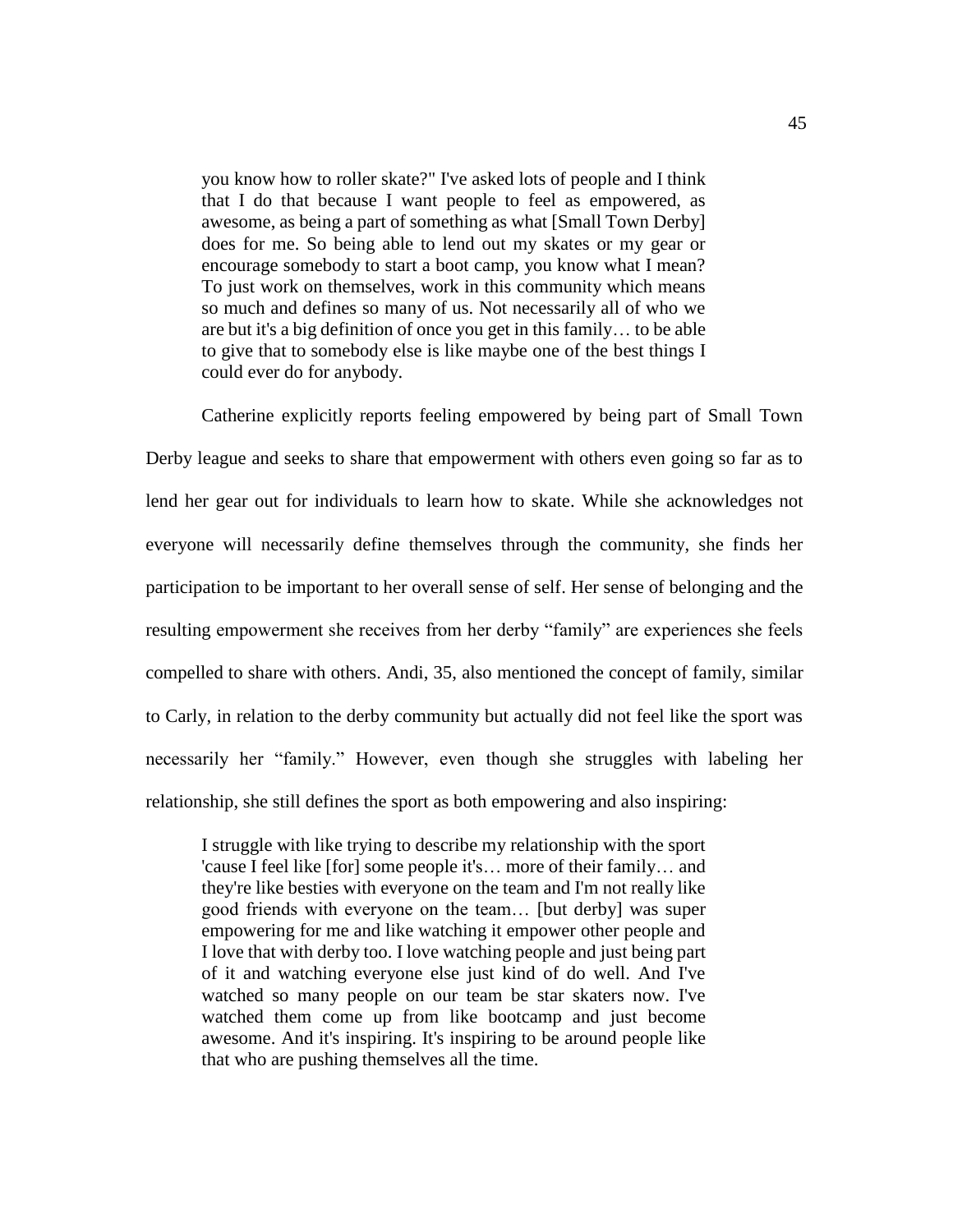Carly, Catherine, and Andi all find empowerment in derby through building the community of skaters. These skaters often express a desire to see others succeed within the sport, while Carly takes her empowerment a step further to also encompass the overall community the league resides in. While Andi acknowledges the power derby can have for some individuals through the perceptions of a family, Andi does not necessarily feel that sense of belonging. However, Andi's reasoning for this is because she had a slow start to derby due to surgery, grad school, and her job kept her moving to different locations. At the time of our interview, Andi had only been with Small Town Derby for about a year after being on and off with the league for eight years. Even though she does not directly identify with the family dynamics of the sport, she still finds empowerment by being part of the derby community and seeing others become stronger skaters.

Skaters often found their sense of empowerment through their relationship to the overall community. However, while community was also considered by the following skaters, other themes emerged that enhanced the players sense of empowerment such as presentation of sexuality, overcoming barriers, and others perceptions of the skaters.

Catherine also relates her empowerment to her sexuality and the ability to present that sexuality on the track. For her, sexuality is related to her ability to also feel strong and powerful:

I am one of the spear heads of the booty short mafia. Self-appointed, because I really like feeling strong, sexy and empowered and I think that, that's a lot of what brought me to derby to begin with. 'Cause you know you don't have to try to be a man in a male sport, you can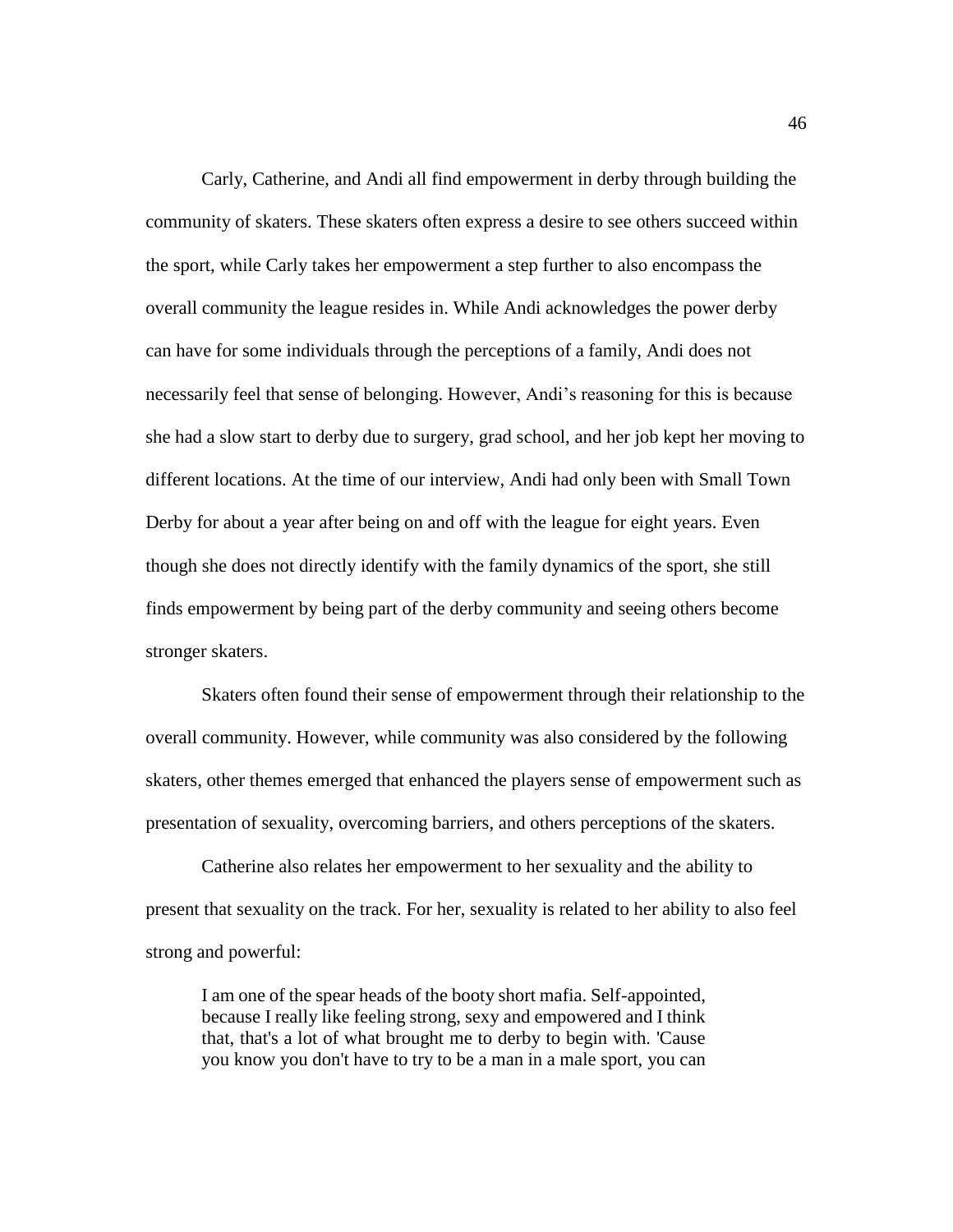be a woman in a female sport. That can be defined as whatever is beautiful to you.

Catherine was brought to derby because there was the option of being able to be sexy but also strong. She does not separate these two and often feels more powerful when she also feels good about how she looks. Her specific comment about being a "woman in a female sport" was to highlight that there are not as many clothing rules in derby, so the skaters often are able to wear what they want. However, she did go on the say that she often feels singled out for her presentation on the track:

It's so funny too because usually when team emails and stuff go out [for games], they're like captain's choice, whoever gets to pick the bottoms and they're like "No ass hanging out." And I'm like "Okay you're only saying that to one person." I think [a few skaters] wear some booty shorts these days so it's nice to have a few other bootylicious mommas on that mafia with me.

Because other skaters have continued to participate in wearing "booty shorts," Catherine has continued feeling confident in wearing them as well. While she has felt singled out by the team's captains for her dress choices, she still maintains a sense of belonging within the league knowing teammates also dress in what could be considered a sexual manner.

Hanna, 45, and Lara, 36, both viewed derby as place of empowerment because they overcame barriers in order to be able to skate. To them, empowerment is defined by the ability to participate in something they were previously unable to participate in, but for very different reasons. Hanna does not have an athletic background and so was never introduced to playing sports. Since Hanna never identified herself as an athletic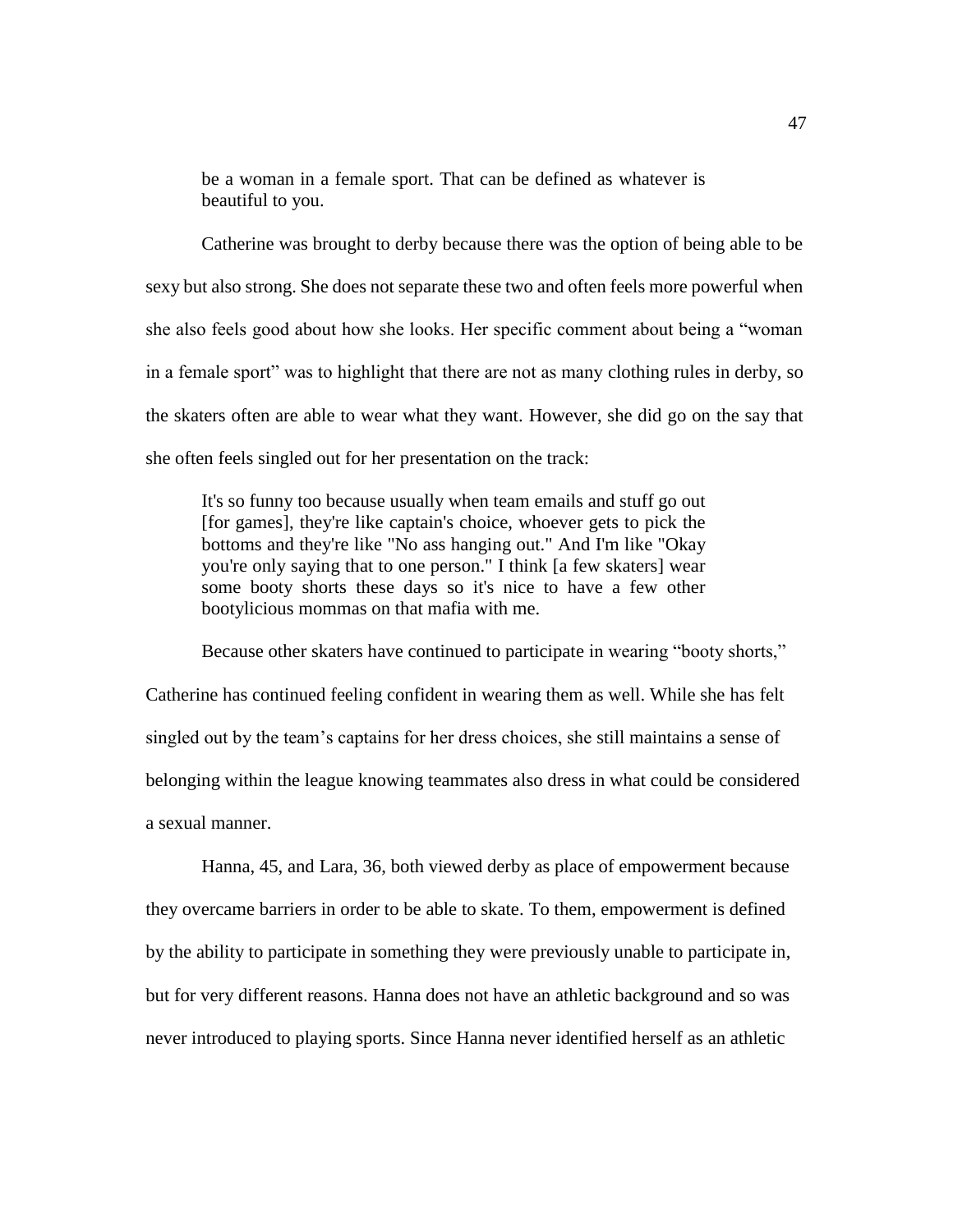individual, however, she found derby to be something that could be attainable after she saw a game being played on television:

I just was inspired. I never had seen women with tattoos that weren't muscular and super fit being athletes and it looked attainable and it looked empowering. And I was like that is possible for me. I could do that. I never played sports before but that just looks like something that needs to happen.

Hanna defines her empowerment through seeing women like herself be represented in roller derby. Hanna is a tall, heavily pierced and tattooed individual and roller derby represented this kind of athlete. She did not hesitate to join and joining derby was something she needed, and felt compelled, to do. In the overall institution of sports, the average athlete is often portrayed as lean or thin, white, and still conventionally attractive and therefore also coded as heterosexual (Halbert 1997; Ezzell 2009; Musto and McGann 2016). Musto and McGann (2016) found women athletes generally wore their hair long while Ezzel (2009) found that women also often wear makeup during games as a way to accentuate conventional femininity. In this case, women in sports are often compelled to present and accentuate their femininity to, in effect, apologize for their transgressive behaviors in sport. The hegemonic femininity portrayed in many sports may prevent many women who do not fit traditional forms of femininity from participating because their bodies are more heavily stigmatized. Derby has often highlighted the differences in the skaters as an asset (Draft 2013). Skaters often have colorful and/or unconventional haircuts, piercings, tattoos, differing body sizes, and often do not have an athletic background or identity before joining the team. In this sense, derby provides empowerment to skaters because of the representation the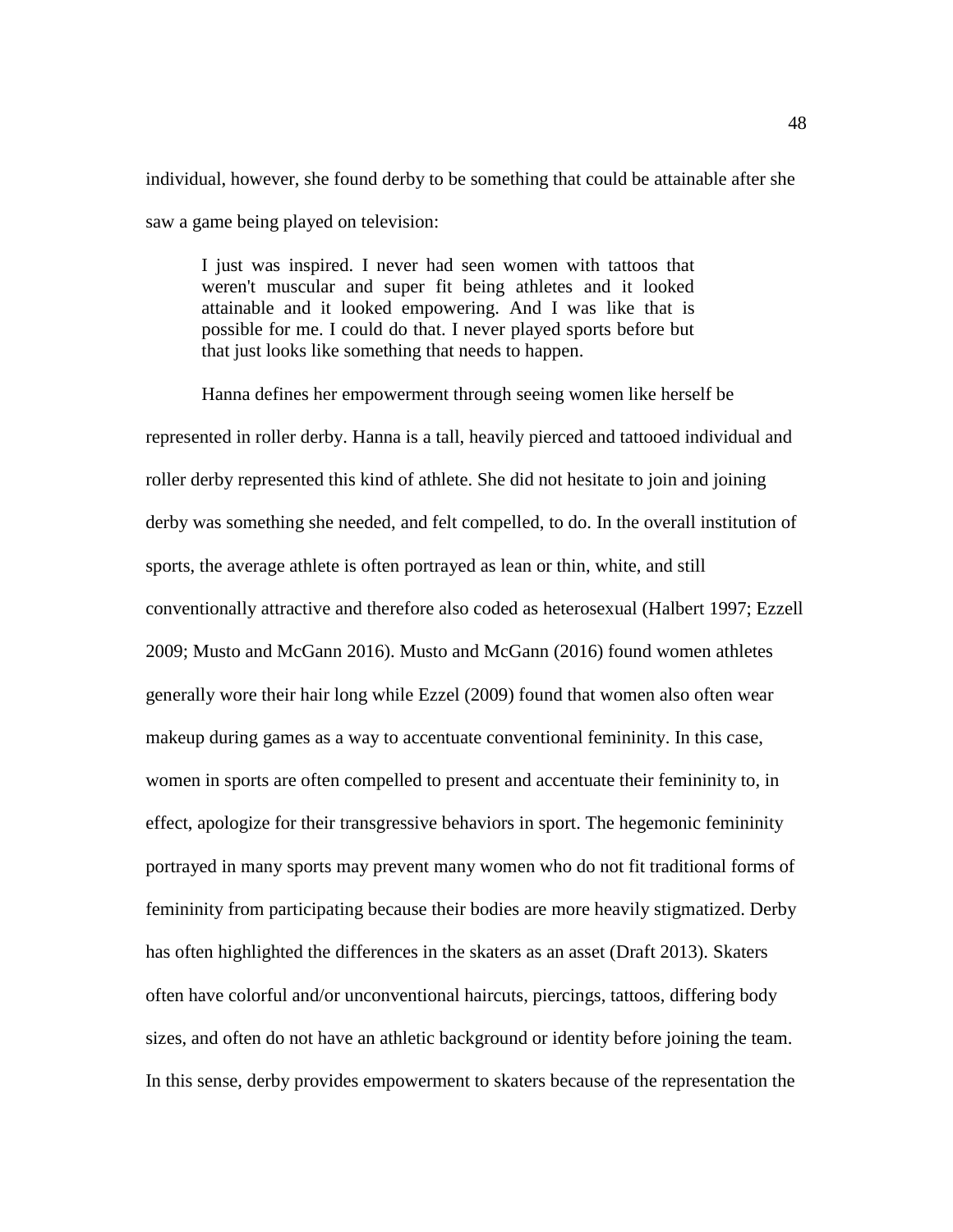sport provides, inviting individuals of varying backgrounds to join regardless of ability or presentation.

Lara came to her own understanding of empowerment toward derby when she was discouraged from participating by her now ex-husband who she describes as having a "controlling nature":

> Once I divorced the guy, I realized, "Hey, I can do what I want now," so I started that, and then pretty quickly, the people in the training camp became my friends and my support group… It definitely was [empowering]. I was like, "Hey, I can do this thing that I wasn't allowed to do."

Lara is one of three skaters who participated in another league before becoming part of Small Town Derby. Lara found a sense of belonging with her first league not only because of the support the league afforded her when she was still new but also because there was a sense of rebellion against her ex-husband. She describes it as a "way to kind of throw my middle finger at the situation," when referencing her ability to pursue her own interests. Hanna and Lara both had different ways of representing their empowerment but both had the similarity of coming into the sport from various social barriers.

Lara goes on to describe her feelings of being in the group as both frustrating and extremely rewarding. Pavlidis and Fullagar (2013) consider the conflicts athletes face, particularly derby athletes, in regards to the pleasure that is attached to the pain athletes go through. Lara explains that:

With derby you've got your bumps and bruises and breaks, and hurt feelings, and tears from either pain or frustration, or whatever. So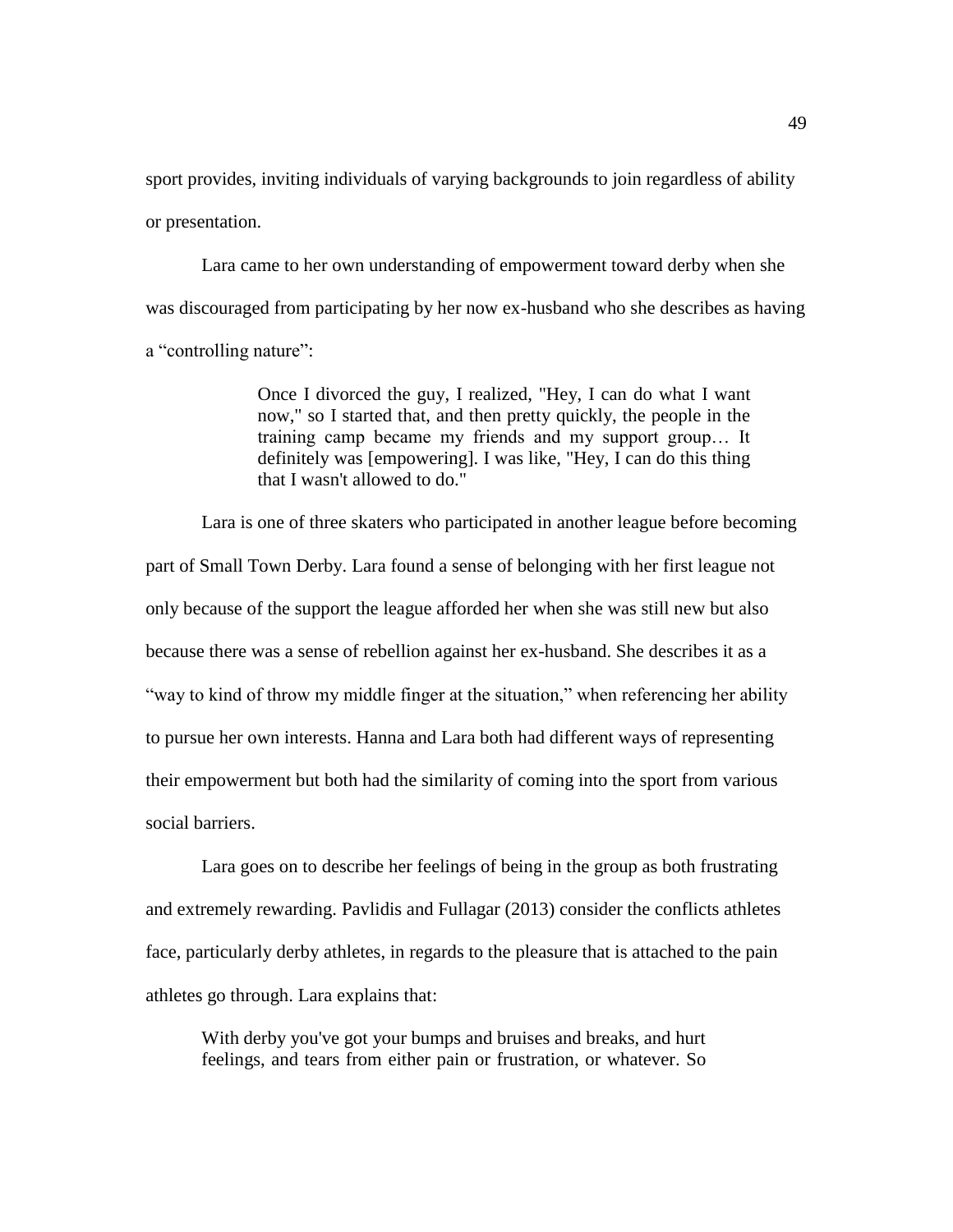just working through all of that and realizing that, you know, you can still get up and do it again.

Lara's statement came after her discussion of bullying within roller derby and how after a recent injury that kept her off skates for most of the competitive season, she felt she had been somewhat forgotten by her current league. However, she did remain optimistic about her relationship to derby, "it's like the whole cliché, you know? 'Fall down, get back up again' type of thing." She echoes a frequent saying within the league where you will inevitably fall down but the important part is to get back up and keep moving. Even though Lara claimed to feel somewhat forgotten, she still wanted to continue skating. She is revealing her engagement with the sport as something important even if she is having negative or painful experiences currently.

While many skaters perceived their own individual empowerment as an internal process of acceptance from the league and overcoming boundaries, Liza, 36, finds empowerment externally in relation to how others perceive her due to her skater status. Liza is a single mother who had recently made the team at the time of our interview. Her empowerment came from the image she was building for her daughter and how other's viewed her due to her participation in derby, specifically highlighting how it made her look stronger:

It [roller derby] automatically gives you this whole, it's empowering. It really is. People see you as stronger, and especially as a female when you are perceived as strong there's just something about that that makes you feel like… okay I'm gonna get a little emotional. Because I'm a single mom I feel like I'm leading such a better example for her than I would be struggling with this. I'm finding a way, an outlet, I'm finding my [self], you know, who that person is, and just being strong. And getting her [daughter]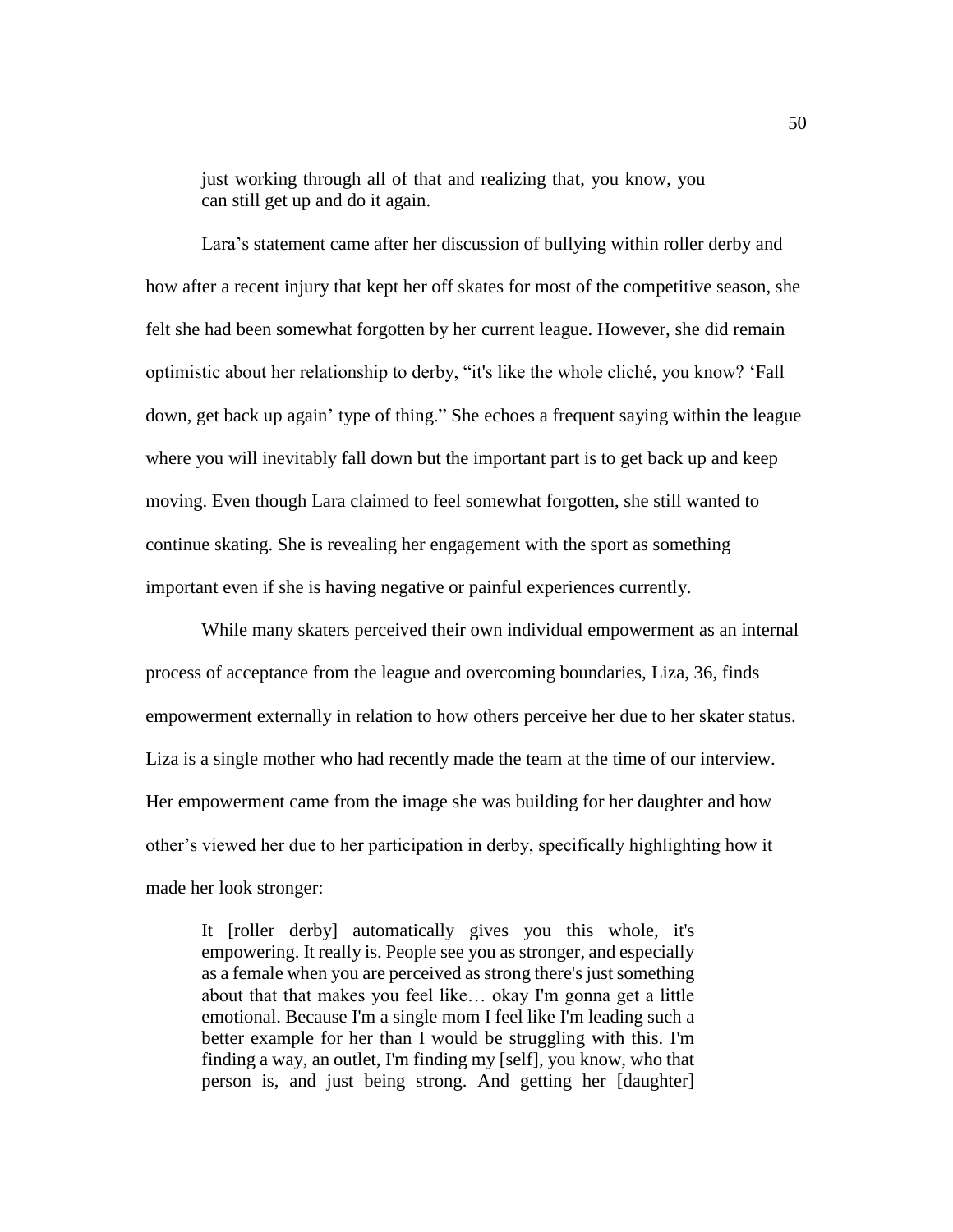involved, and building up her self-image at such a young age, I think it's gonna be amazing for her.

Liza's daughter had recently begun training on the junior derby team which Liza also began assistant coaching for. Liza, in this case, felt her identity as a single mother made her involvement even more impactful because of the strength she is able to pass on to her daughter in the hopes of building her confidence and self-image as she grows up. Her version of empowerment is rooted in other's perceptions of her as a strong woman, and also a mother. Her ability to be viewed as strong comes specifically from her involvement is a very difficult and physically demanding full-contact sport, something with which women are not generally associated.

Sara, 26, on the other hand, had a different opinion when it came to considering empowerment. When speaking with Sara, empowerment was something that occasionally brought about challenges because of how strong-willed she perceives the other skaters to be, "[what] I feel is important to know about roller derby in general is just when you get 40 really strong, empowered women together, in a group, sometimes trying to make decisions can be difficult." Even though Sara uses the language of empowerment, which is considered a positive characteristic in sports, she expresses frustration because she views skater's individual empowerment or pride to get in the way of group decision making and cohesion. However, she also recognizes the more positive aspects of the difficulties that come with any large group of empowered people trying to make decisions:

At the end of the day, at the same time you have these strong empowered women which can make things difficult but at the same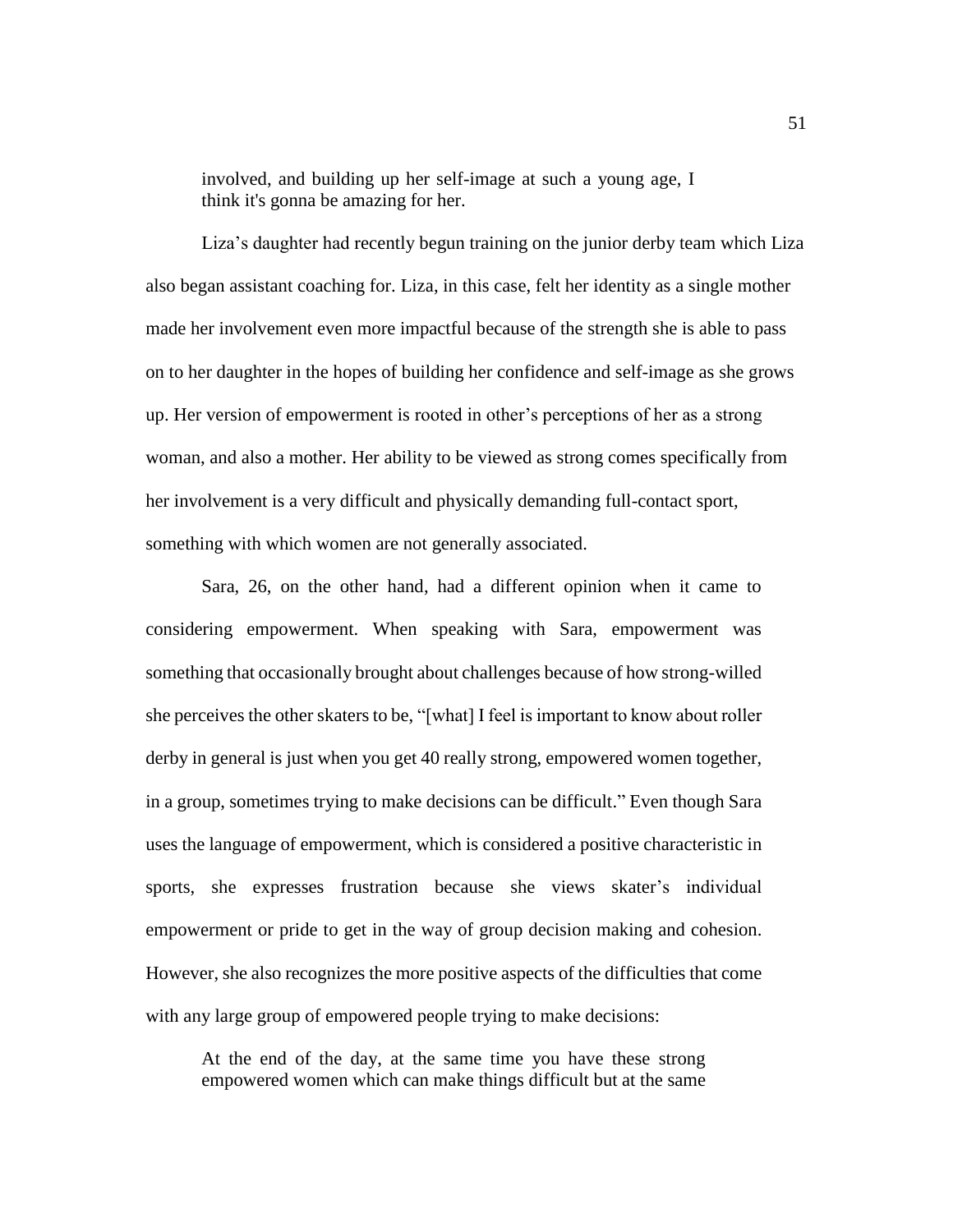time… where else do you find a group of such strong and empowered women that understand each other and support each other in being strong empowered women?

While Sara acknowledges the difficulty that comes with being a large group, specifically noting a large group of women, she brings up an interesting point - that it is hard to find groups such as this anywhere else, especially in sports. Because roller derby was made primarily for and by women, it is clear roller derby has fostered a space of safety for many. Skaters do not feel like they need to be quiet or silenced and are instead supported in their opinions, regardless if others agree, because it is the principle of supporting other women which adds to the community.

While empowerment and community were often linked, not everyone discussed the community in relation to empowerment. Three skaters expressed frustration with different aspects of the derby community and either felt stressed by the community or somewhat alienated. Stress manifested through intra-league drama, where skaters would allow personal issues to overwhelm their ability to play. Alienation from the team generally took the form of not being able to initially effectively integrate into the league or issues with rostering for certain bouts.

Katy, 36, is one of those who discussed stress in relation to the league. She did not directly reference empowerment in her statements, instead addressing that, to her, the team was becoming more stressful, claiming "team stuff at this point is becoming more and more frustrating and actually making it feel less likely that I'll stay." Katy did not go into too much detail, but described "personal problems that bleed onto the track" and the consequences for the team that occur if emotions and drama are not kept in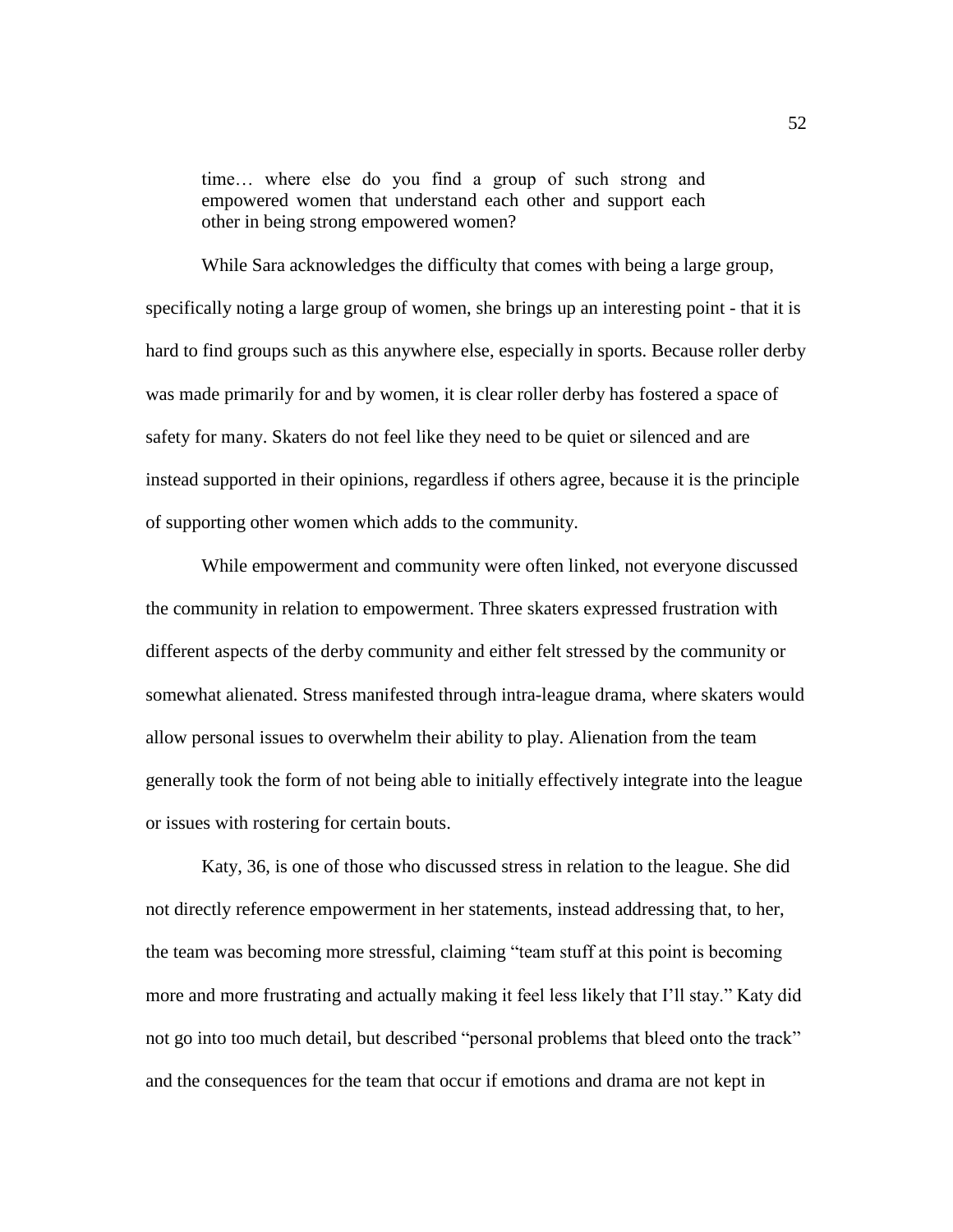check. Katy expresses a different viewpoint than a majority of my other participants who claimed that personal issues were forgotten once on the track. One reason for Katy's honesty could be because we have a closer relationship compared to other skaters I interviewed and so she may have felt more comfortable confiding in me some of the issues she has with derby. This is also consistent with one other skater, Jamie, 27, who also bluntly addressed difficulty integrating into the team when she was a new skater. I also was able to notice this from casual conversations when in the field as well as one interview, when frustrations occurred over who would make the game rosters and about league organization from both competitive and noncompetitive skaters.

One other skater, Roz, 28, found herself becoming frustrated when the various rosters for teams would be announced. In Small Town Derby there is either the "A" team or the "B" team, where the "A" team will play in games that effect international rankings within WFTDA. The "B" team is more recreational and is usually comprised of a mix of new and veteran skaters. Roz discussed the previous game that had occurred before our interview where the "B" team roster included seven out of 14 "A" team skaters:

The last game, which was a B team game… our roster came out, and it had half of the skaters on it were A team skaters, and that was the first time I was frustrated with a roster. Not because I felt like I should be on it, because I felt like if this is a B team roster, then what am I even working for… If the B team roster is seven B team skaters, then that just diminished my chances of being on a roster by 50%. Because I know I'm not going to be on an A team roster and I'm fine with that, but I want to have something to work towards.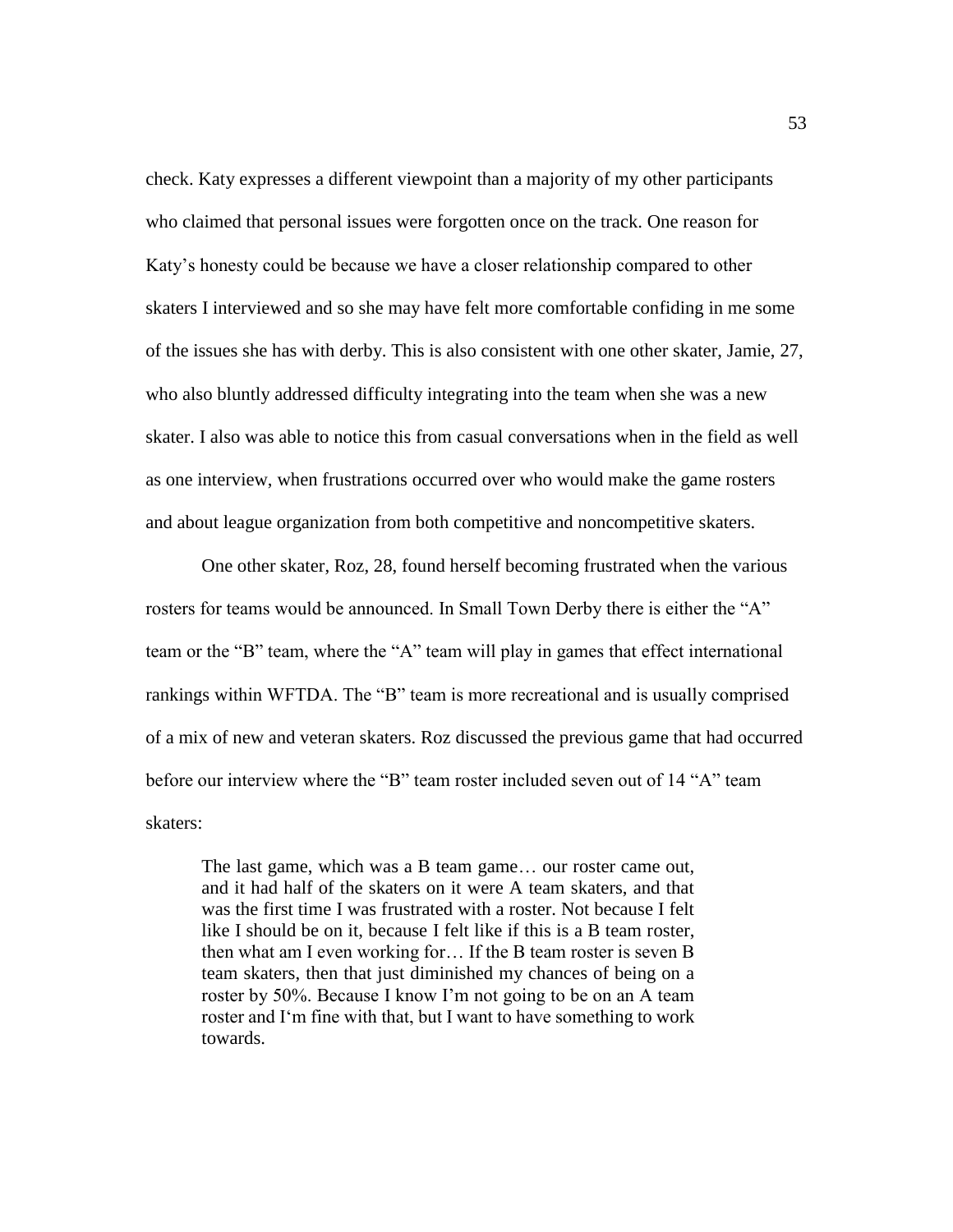Roz defines herself as non-competitive and often does not take the sport too seriously. Her frustration mainly came from her acceptance that she will never be on the "A" team, and concerns that if the recreational "B" team roster is half of the best skaters in the league, then is that really a "B" team? She goes on to discuss the drastic point gap in the last game where Small Town Derby won by over 200 points, so she questioned the rationale for comprising the team in this way while also acknowledging her own feelings of alienation from the team based on her own skating ability.

While some skaters did discuss frustration with the league community, the overall response was positive. Empowerment was often linked directly to community and the relationships the skaters had with their league after joining. While some skaters, such as Hanna, identified empowerment before starting, it is clear the community was a defining factor in her relationship to empowerment. Throughout my fieldwork empowerment is often used to describe the culture of roller derby in general. The respondent's connection to the derby community as empowering is also indicative of a repeated theme within sporting spaces where individuals become part of an overall collective experience that contributes to their own identity construction (Donnelly and Young 1988; Pavlidis and Fullagar 2012). While each individual had their own reasons for identifying empowerment within the sport, it was also clear their relationship to the community increased their own sense of empowerment as well. It was not only individual interactions, but the messages the skaters received from others as well as the cultural expectations within the space. Donnelly and Young's (1988) initial assertion of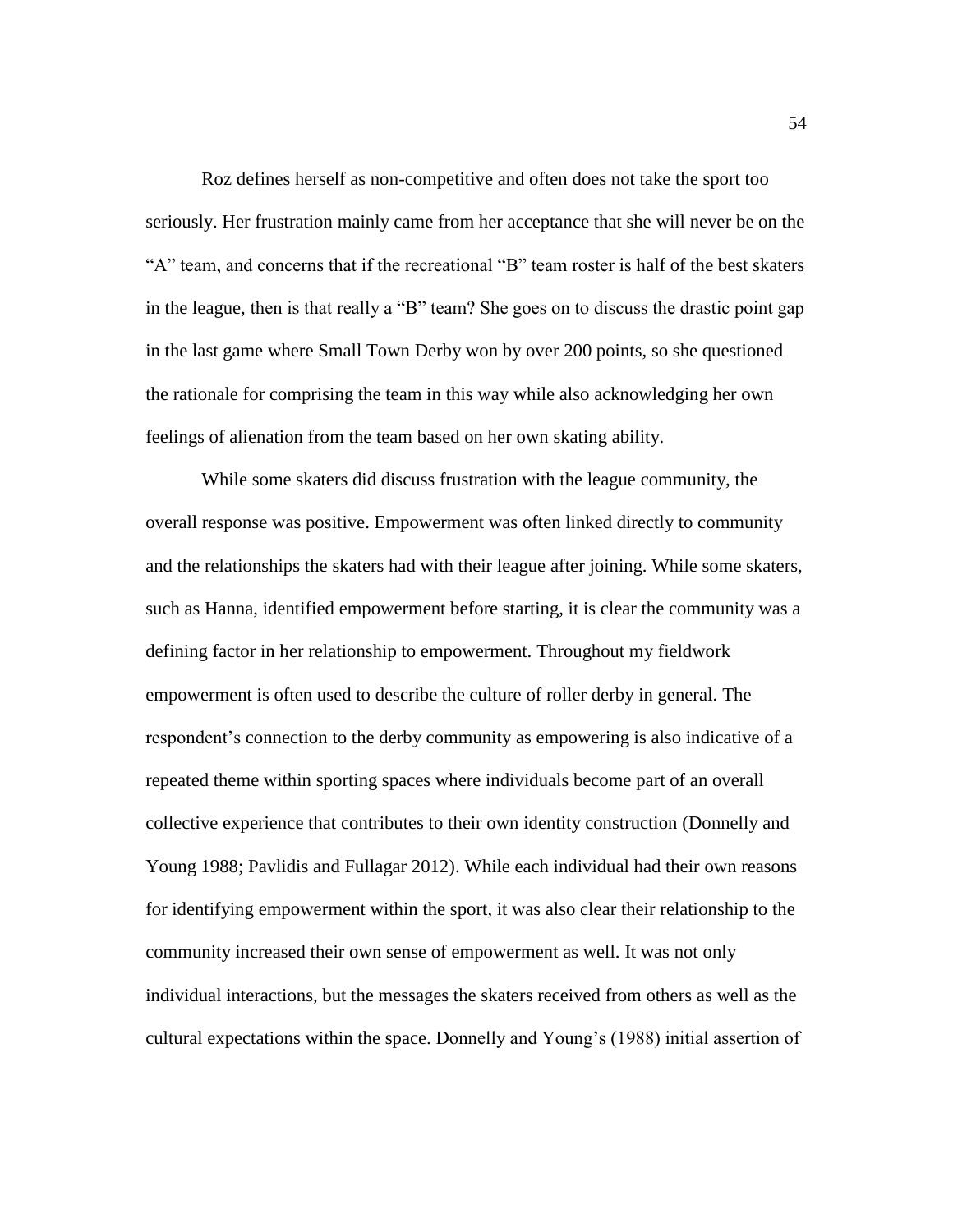purposeful identity construction is occurring through the skater's explicit perceptions of empowerment and then their preceding choice to continue participating in roller derby.

I chose to combine empowerment and community here because of the overlap between the two concepts. However, positive relations to the sport were also addressed through various other aspects. Skaters continued to discuss positive relationships and identification to the sport through various gender negotiations and identity constructions in relation to roller derby.

#### *Gender Negotiation*

#### *Women and aggression: "A place to be an asshole"*

In order to be successful in sports, it is expected a player will exhibit traits of assertiveness and competitiveness. Often times, being assertive can be interpreted as aggression, especially for women who are not socially supported in expressing what are traditionally masculine emotions (Halbert 1997; Pavlidis and Fullagar 2015). The ability to experience aggression and anger was discussed frequently by my participants as something positive and unique to them being an athlete. Stanger et al. (2016) defines aggression as "verbal or physical behavior intended to harm another individual" (4). In the case of sport, this can be viewed as an action that could seriously injure another player (Stanger et al. 2016). My participants, however, reference aggression in a very different way. Many of my participants refer to aggression as the ability to feel emotions that are generally not afforded to women, such as anger and competitiveness. Women are often expected to be docile and the emotions most commonly associated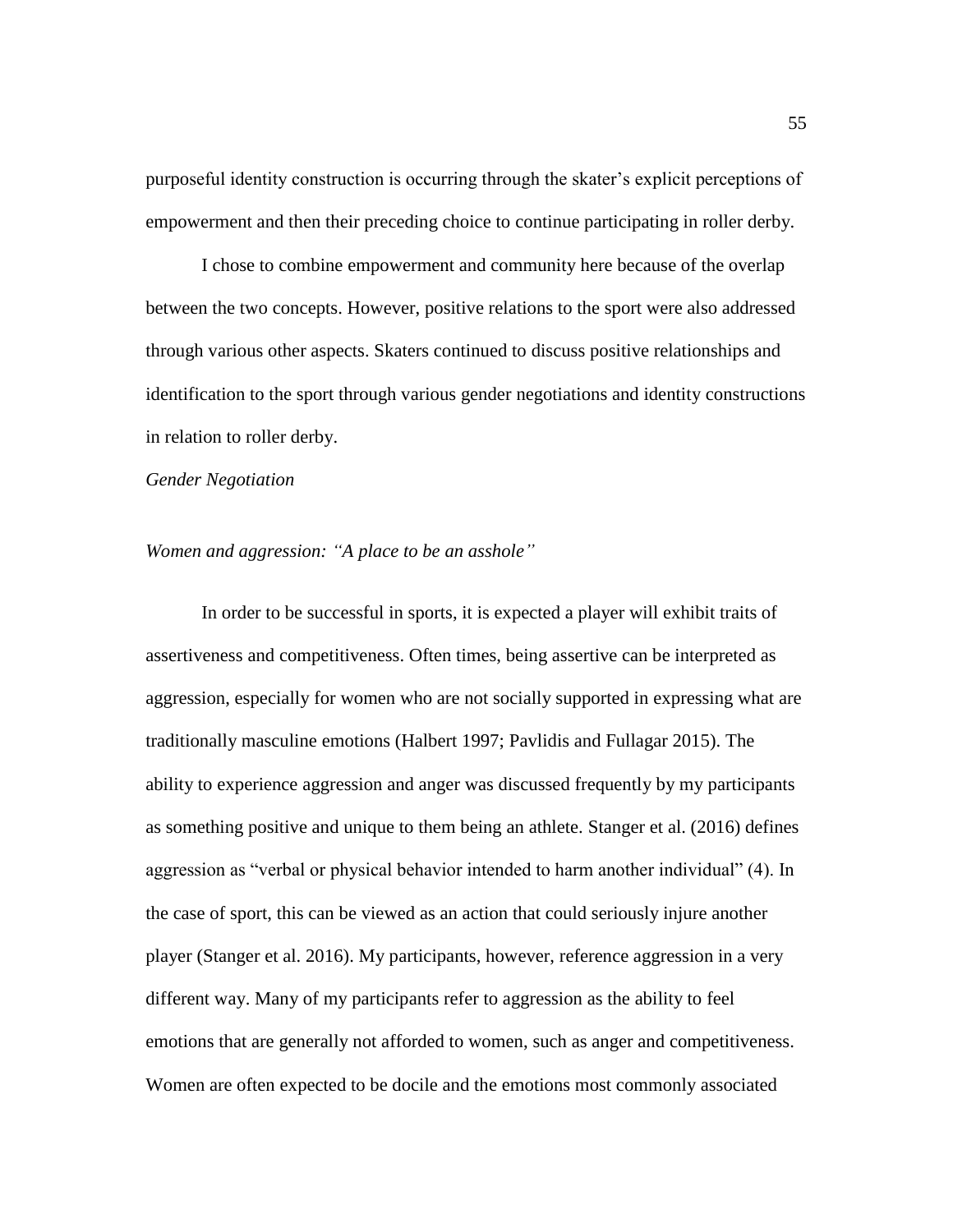with sport are generally also assigned as masculine traits (Halbert 1997). During interviews and field observations, I found that aggression aimed toward purposely harming another individual was discouraged, however, aggression defined as assertiveness and competition was encouraged and often expected.

During the training camps, the coaches would often use aggression as a measurement of how badly one wanted to improve or a skater's overall commitment to participation. The coaches clarified aggression was not used as a way to harm other players, but rather as an internal aggression to push a skater to their fullest potential on the track. I reached out to Sara, who also a bootcamp coach, after our initial interview to ask for clarification on how she defined aggression. Sara describes aggression as a "primal feeling of wanting to attack… not necessarily a place of anger, just… so much strength and focus that it explodes." The definition provided by Sara is very different than how aggression is usually used. Aggression in derby is meant to encourage a feeling of bringing forth emotions that women are not generally supposed to act upon. Typical definitions of aggression are usually referred to as more external actions against others, whereas Sara defines it as more of an internal or individual feeling. Carly also provided an extended definition of how she views aggression and shares similar views to Sara.

Carly also interprets aggression as an internal struggle or competition with oneself. Carly speaks specifically about women and how aggression is viewed as taboo and so women who are in sports are often competing with not only others around them but also themselves. However, Carly does not view this competition as inherently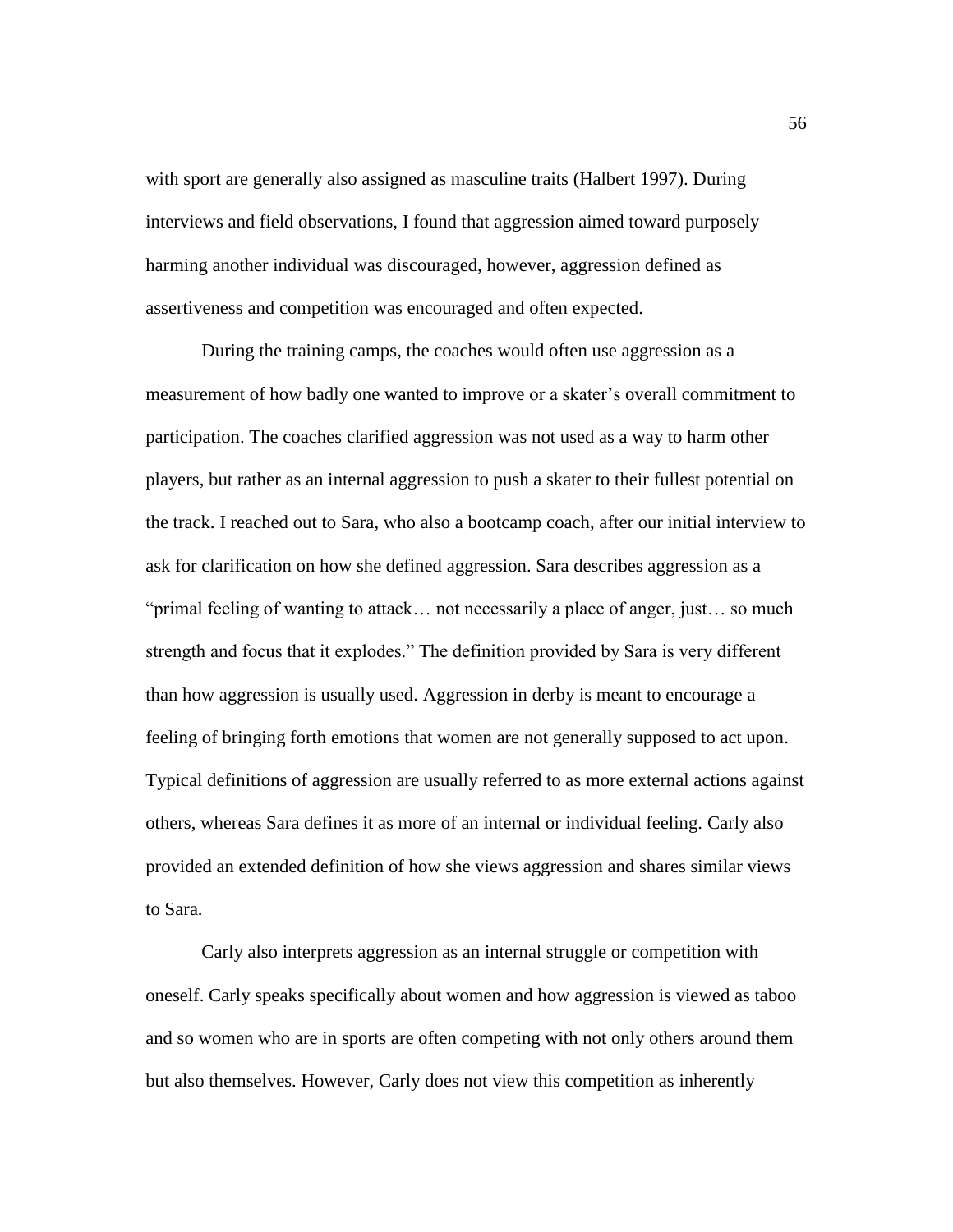negative and believes that the state of competition within oneself is a push to improve and work harder for the overall team. Carly says "[women are] not supposed to be aggressive, we are supposed to have that part of our emotions in check, but yet we're emotional beings, so every other emotion is okay, but our aggression needs to be justified." Carly is specifically discussing the expectation and stereotype that women are "emotional" but are only allowed to present certain emotions, where aggression is usually reserved for men. She refers to her derby space as a "safe place" for her to be aggressive. There is a contradiction here where some skaters explain that derby is a place where you leave all your "baggage at the door" while others claim derby as the space where their aggression (or stress/frustration from the day) can be used constructively on the track.

Sara promotes aggression in her coaching style and continues to support aggression from her bootcamp skaters but also acknowledges she came into the space with a different expectation of appropriate aggression levels:

I just thought roller derby was a place for me to be an asshole and get out my frustration and aggression and throw temper tantrums but I have learned more so that it is a place for me to deal with the emotions [that] lead to those things so that I don't even have to have a temper tantrum in the first place.

In this case, while Sara promotes an aggressive playing style, her understanding of aggression has changed. She originally may have subscribed more to Stanger et al.'s (2016) definition of aggression when she originally started because she thought that kind of aggression was expected in roller derby. However, she has found roller derby to instead be a space of awareness for her overall emotional needs rather than coming in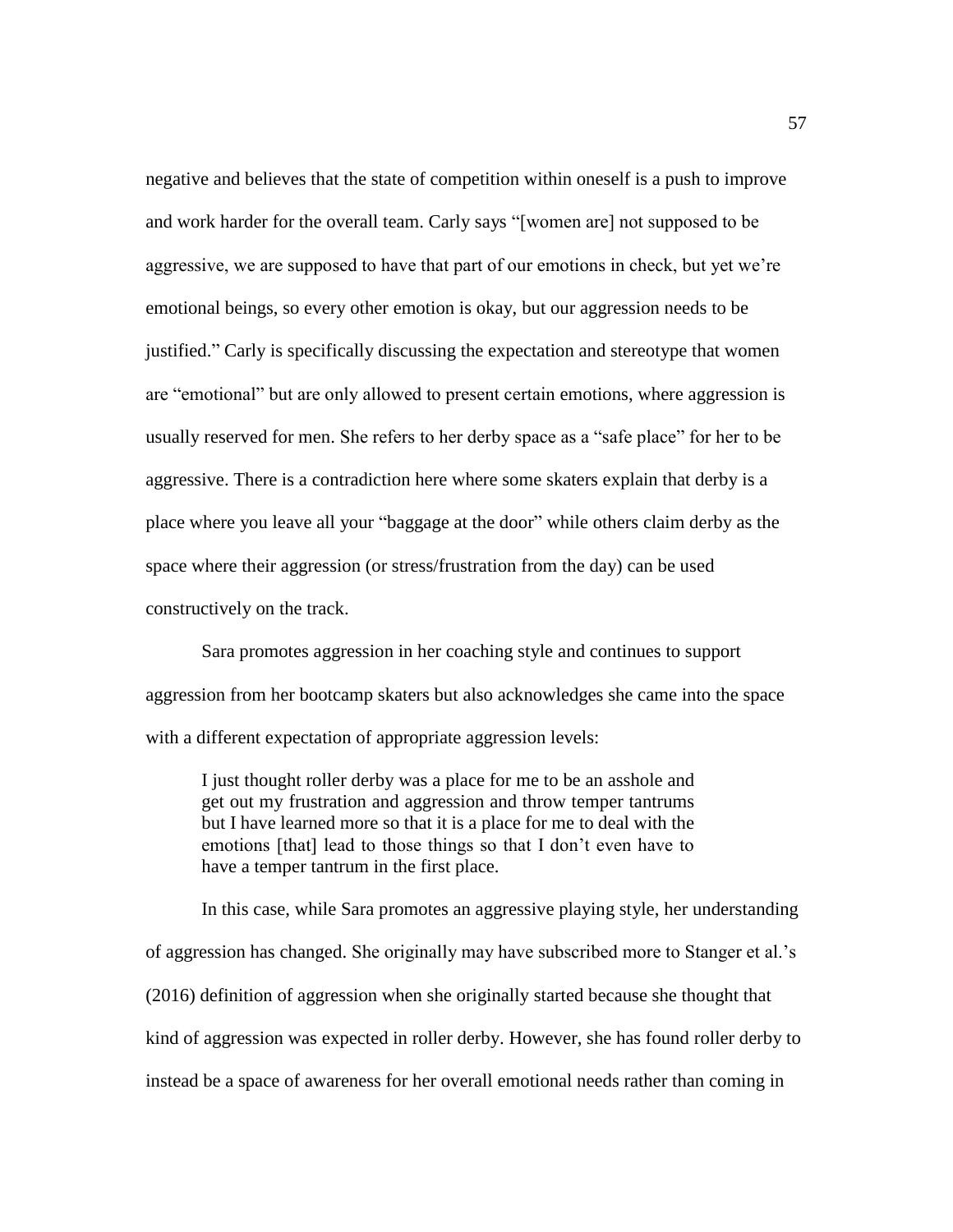and "blowing up" at her teammates because she had a bad day, "that has been my one thing I have been working on this season and it has been interesting, I have made a lot more friends than I ever have." Sara's relationship to the derby community improved when, according to her, she was able to handle her emotions in a more constructive manner and become more "grounded" in her emotional wellbeing and understand that while derby supports a certain level of aggression on the track, there is still an expectation that uncontrolled aggression is not supported in the team dynamic. Both Carly and Sara comment about their positions as women and what is expected of their emotions. Carly and Sara both view derby as a space where aggression is not only supported but is expected and encouraged.

Zed, 18, echoes the sentiment of Carly and Sara, explaining aggression in derby has helped her because of the supportive atmosphere and encouragement she gets when she successfully hits a teammate on the track:

So I have a lot of anger issues and I actually went to therapy for my anger issues for a really long time and… it was a good way to take out aggression in a closed setting where it was okay and it was monitored and stuff, so it was really good for me and my brain to have that… And everybody's okay with it. Like if I hit my teammate and she falls down she's like, "Wow that was a great hit" and… She doesn't get upset. We know it's not personal, what happens on the track stays on the track, but off the track we're best friends.

Zed appreciated the opportunity to express her anger and aggression in a closed and controlled setting where it was also supported. She reports it being good for her overall mental health considering she was in therapy prior to starting in order to work on her anger. The supportive atmosphere is also helpful because everyone acknowledges that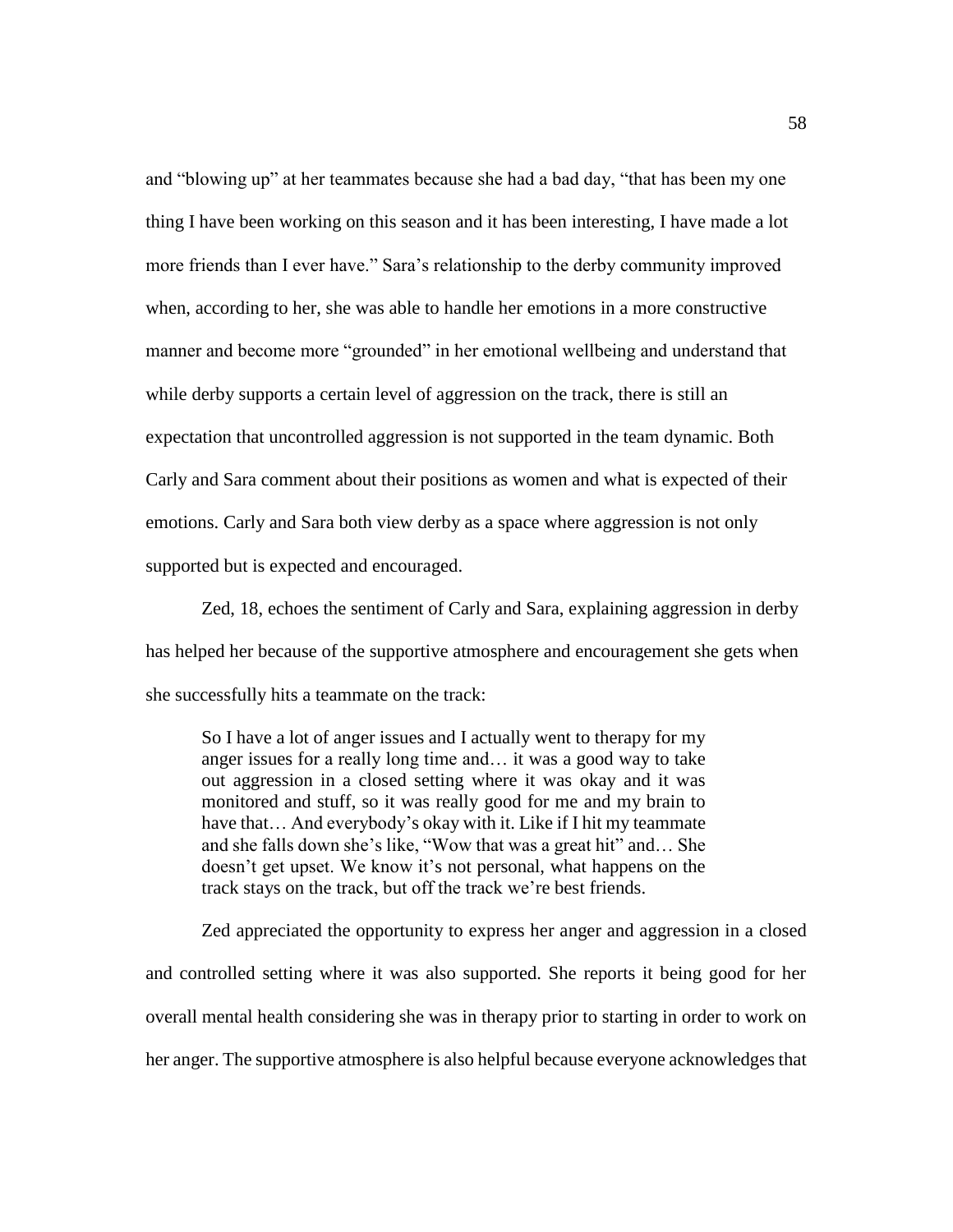hitting will occur and so there is less of a risk a skater will "take a hit" personally. Catherine is another skater who highlighted her appreciation for hitting in the context of the sport, "I really enjoy the hitting. Consensual hitting is probably one of my favorite things. I've always wanted a t-shirt that said, 'I support consensual hitting.'" The actual physical aspect of hitting and having the physical outlet of aggression is seen as an overwhelmingly positive aspect of roller derby for many skaters. Gill (2007) suggests the added physicality of full-contact sports adds an additional layer of empowerment and confidence building for those who participate, particularly women. It would seem many skaters definitely benefit emotionally and physically from the space derby has created for women to transgress expected gendered emotions. Gill (2007) explains that contact sports are the first time women are often able to experience pushing their bodies to the limits, which leads to heightened self-esteem and confidence. In the case of my participants, it is not only the pushing of one's body, but also pushing themselves emotionally. Many of my participants highlight the ability to feel aggression as positive because they were not able to feel those growing up nor had never learned how to handle those emotions constructively. However, not every skater felt the need to act aggressively, but found the support for aggression to be positive.

Jamie did not enter the sport with an aggressive streak nor felt the need to be overly aggressive when playing. Jamie feels she regularly needs to work on expressing her aggression on the track because of the perception from others that she may not be trying hard enough. Jamie says, "I don't feel like I need to take out my aggression that way…" but does acknowledge the cultural way women are taught to experience their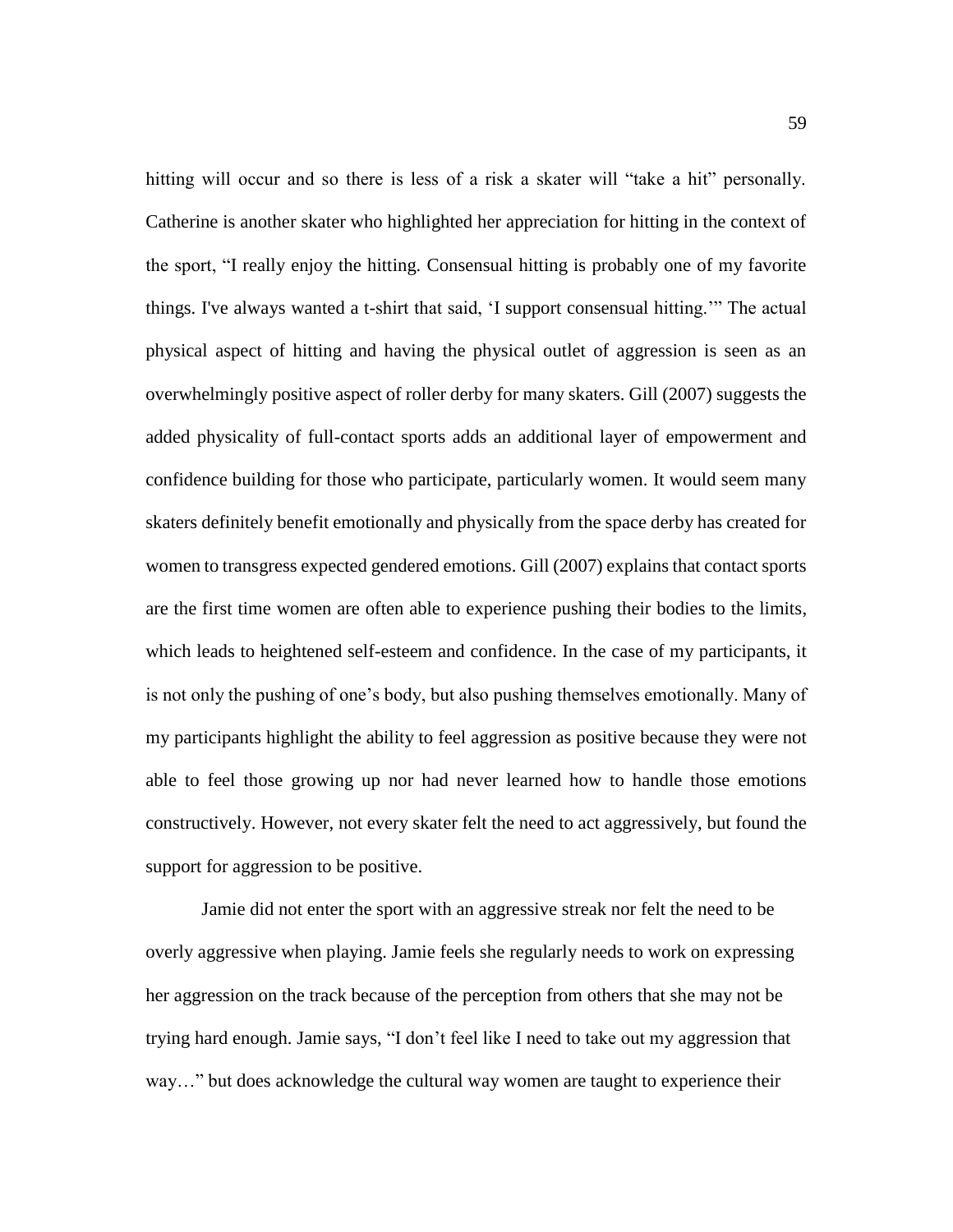aggression "because it's a women's sport... you know you're taught to be a certain way and you grow up a certain way in our culture, you know, puts you in a certain area and expects you to act that way." She goes on to explain further that maybe individuals who grew up in more conservative environments may feel the need to be more aggressive because participating in derby would be one of the first times they were able to express that part of themselves. Jamie saying this is interesting in comparison with Carly, who said that growing up, her father would refer to appropriate aggression as "righteous aggression," that it needed to be legitimated and justified. While this cannot be applied to every skater, it seems to show that some skaters may present and act more aggressively based on their past experiences of what was allowed in the home.

Jamie does not only apply aggression to actions on the track, but also to how skaters represent themselves with make-up and clothing. Some skaters will paint their faces to look intimidating toward the other team and will wear ripped up tights promoting a punk DIY aesthetic. Jamie says, "sometimes [skaters] can look scary and be like, you know a deterrent for the other team." She says that performing aggression through dress and make-up allows skaters to get into the character and space of being aggressive because they look scary and can interpret themselves as intimidating toward the other team.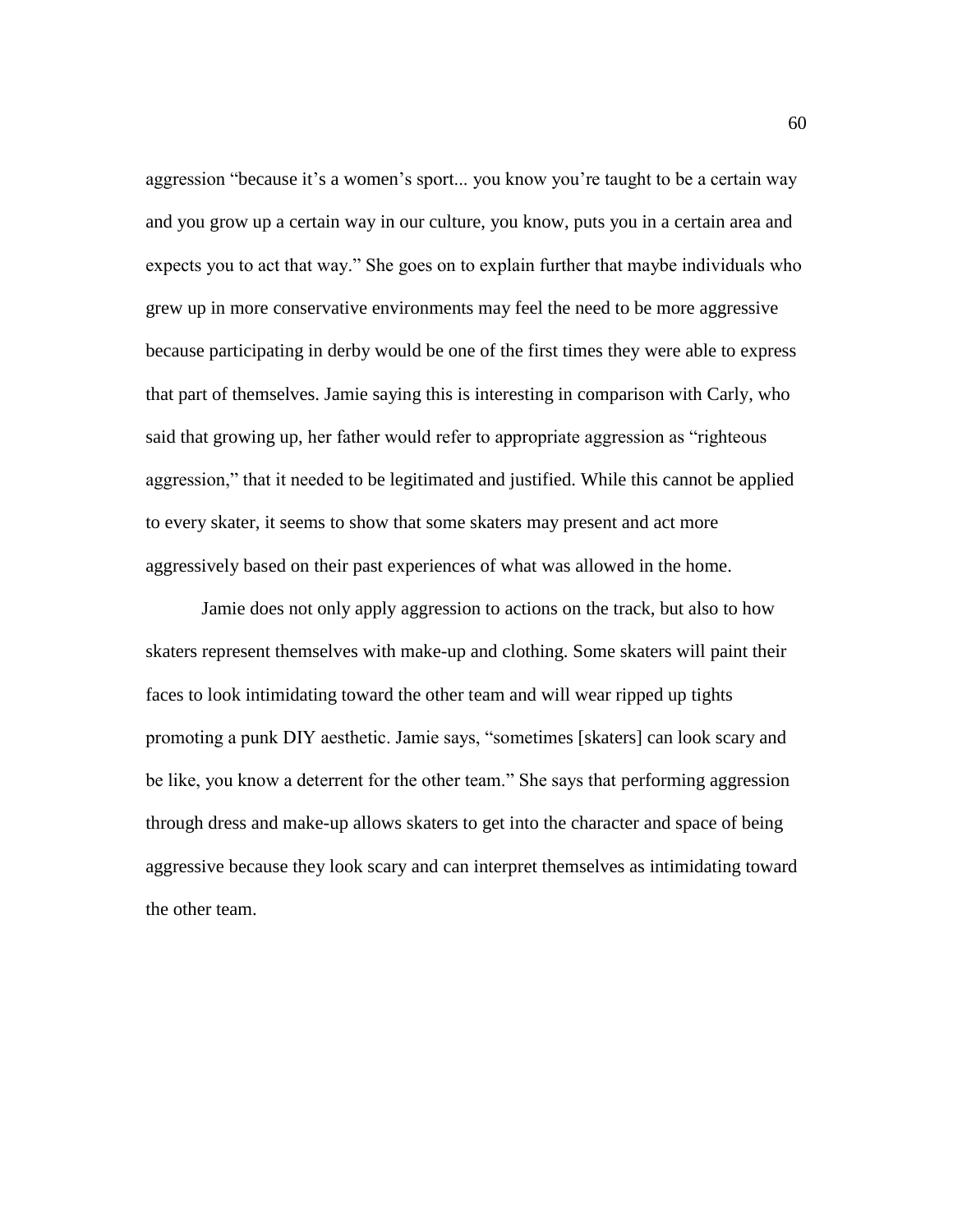

Figure 4: A skater wearing "scary" joker inspired make-up

Jamie feels skaters that wear more theatrical make-up and outfits are also more popular with the crowd and with the team, prompting them to perform differently than if they were just another face on the team. While Jamie makes this acknowledgment, and that maybe it could help her to be more aggressive, she does not find the need to change herself to stand out:

I think when people put on makeup they can, they can get into character and they can be a little more popular of a skater and they are respected a little more within their team… I think that because I don't like to hit, it means that my hitting skills aren't improving and its scary still for me and so that gets in my way in terms of moving forward and becoming a better skater but it also doesn't really bother me.

Jamie is making the connection about the expectation of aggression in derby and knowing that aggression is necessary when the goal of the game is to hit other skaters. Because Jamie does not feel like an inherently aggressive person, she perceives this to be limiting to her growth as a skater. She compares her experience to those who wear make-up to games because she believes the ability to take on a new character is beneficial to one's success in the game. The success comes from not only the skater's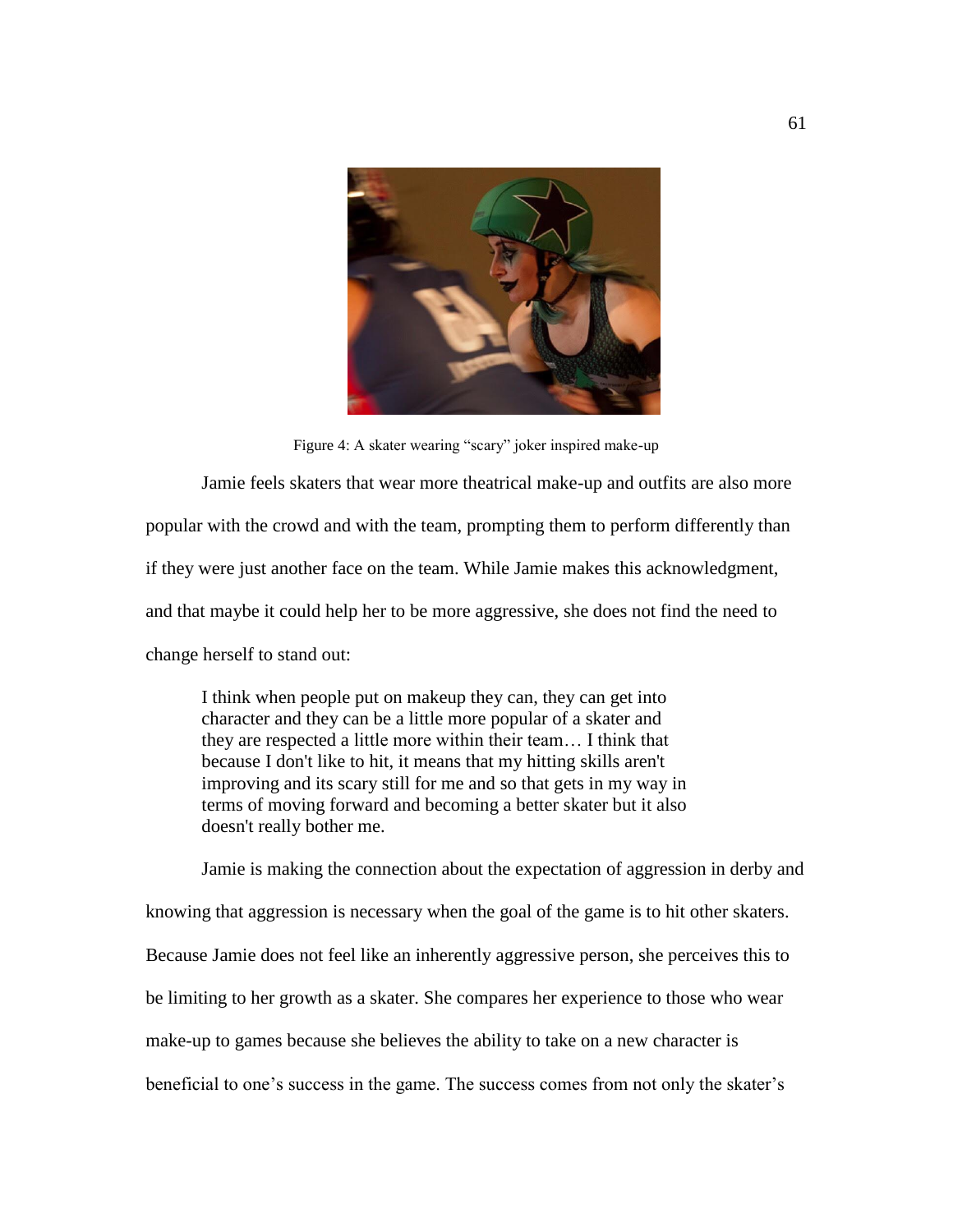perception of themselves, but also how they perceive the audience to respond to them. While she knows she has to work on hitting, she also is not bothered that she is not as aggressive or competitive as other skaters on the team, which may be a hindrance in her ability to integrate, "I was able to [integrate] with some effort, it takes some effort and it was not easy." She attributed her inability to hit other players effectively to her lack of overall aggression and felt that if she were more aggressive then maybe she would have had an easier time. However, she was able to make up for her lack of aggression through making personal connections and her confidence in asking questions. She explains how she has made an effort to be more welcoming to new skaters by being more compassionate rather than overly aggressive. In this way, she has managed to find a comfortable place of integration but still acknowledges the challenges she had.

In negotiating gender expression, emotions are often heavily controlled and policed in women, especially aggression. Full-contact sports often provide the first space where women can safely and constructively express aggression and competitiveness (Halbert 1988; Gill 2007; Pavlidis and Fullagar 2015). While social sanctions may occur due to transgressing the normative expectations of emotion, there is report of heightened self-esteem, confidence, and connectedness with the team (Halbert 1988; Gill 2007). While skaters are supported in expressing traditionally masculine emotions, it is also interesting to examine what happens when the skaters take on more feminine attributes. Jamie for example expressed difficulty in integrating because she did not feel the need to be overly aggressive, in this case presenting masculine emotions. There is still heavy control over how skaters negotiate and express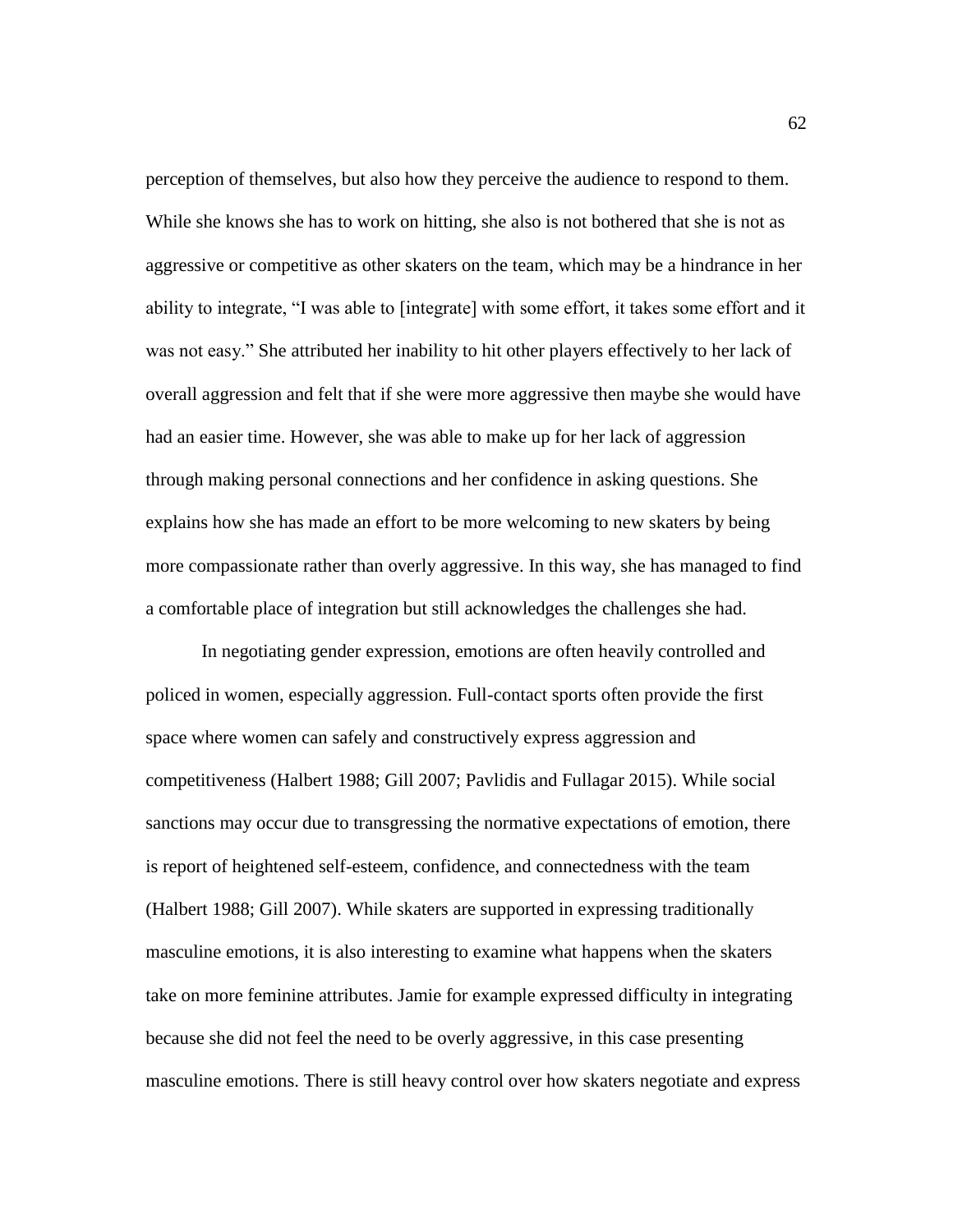their femininity. Women in predominately male sports are often expected to highlight and over emphasize their femininity, whereas derby skaters are often expected to highlight more masculine traits. This rejection of femininity is highlighted more distinctly and controlled in regards to the type of clothing skaters wear during bouts. *Gender presentation: "If you touch that tutu one more time"*

The presentation of skaters has become a contested area as the sport has grown in popularity and become more accessible to mainstream audiences through the televising of roller derby tournaments. Since the renaissance of derby in the early 2000s there has been an expectation of hyper femininity and sexuality within the sport. Skaters would often wear exaggerated make-up (heavy eyeliner, lipstick, or even go so far as wearing gore/horror-style make up), short skirts, shorts, and fishnets or tights. The clothing was inspired by the punk rock scenes of the 1990s and while many skaters and audience members still think of this type of dress when they think of derby, there has been a push back in recent years with an enforcement of professionalism (Pavlidis and Fullagar 2013).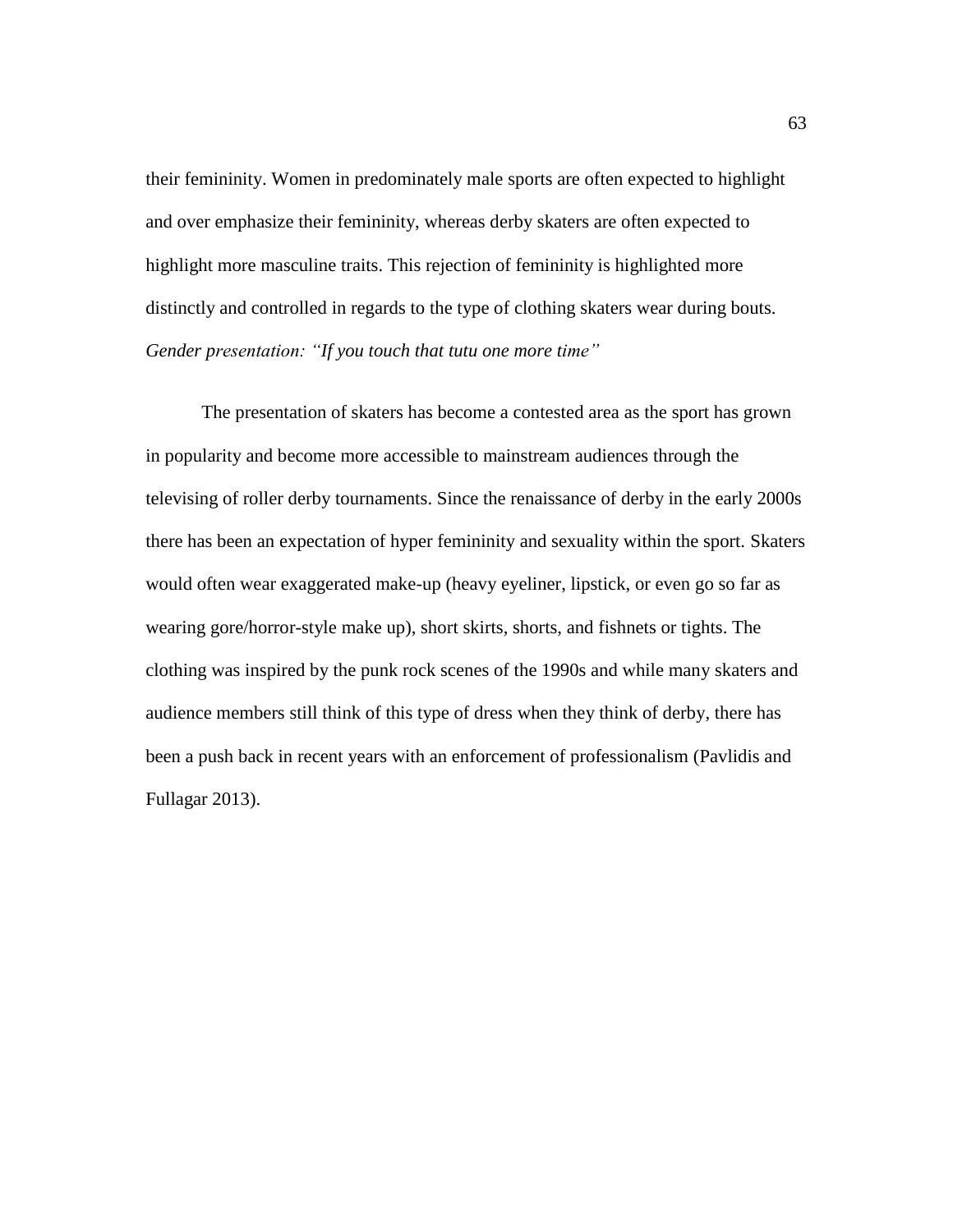

Figure 5: Widow Makers vs Viva Roller Derby 2013



Figure 6: Widow Makers vs Viva Roller Derby 2013

Much of the contestation in regards to clothing depends on the type of bout to be played. Bouts are either sanctioned (which means those games are competitive and will determine a team's international rankings within WFTDA) or non-sanctioned (recreational). Non-sanctioned games are more lenient both formally and informally in regards to what skaters can wear. Informally, many skaters in Small Town Derby league feel non-sanctioned bouts are the place to have fun, and that those bouts are the ones played specifically for the audience and putting on a good performance is more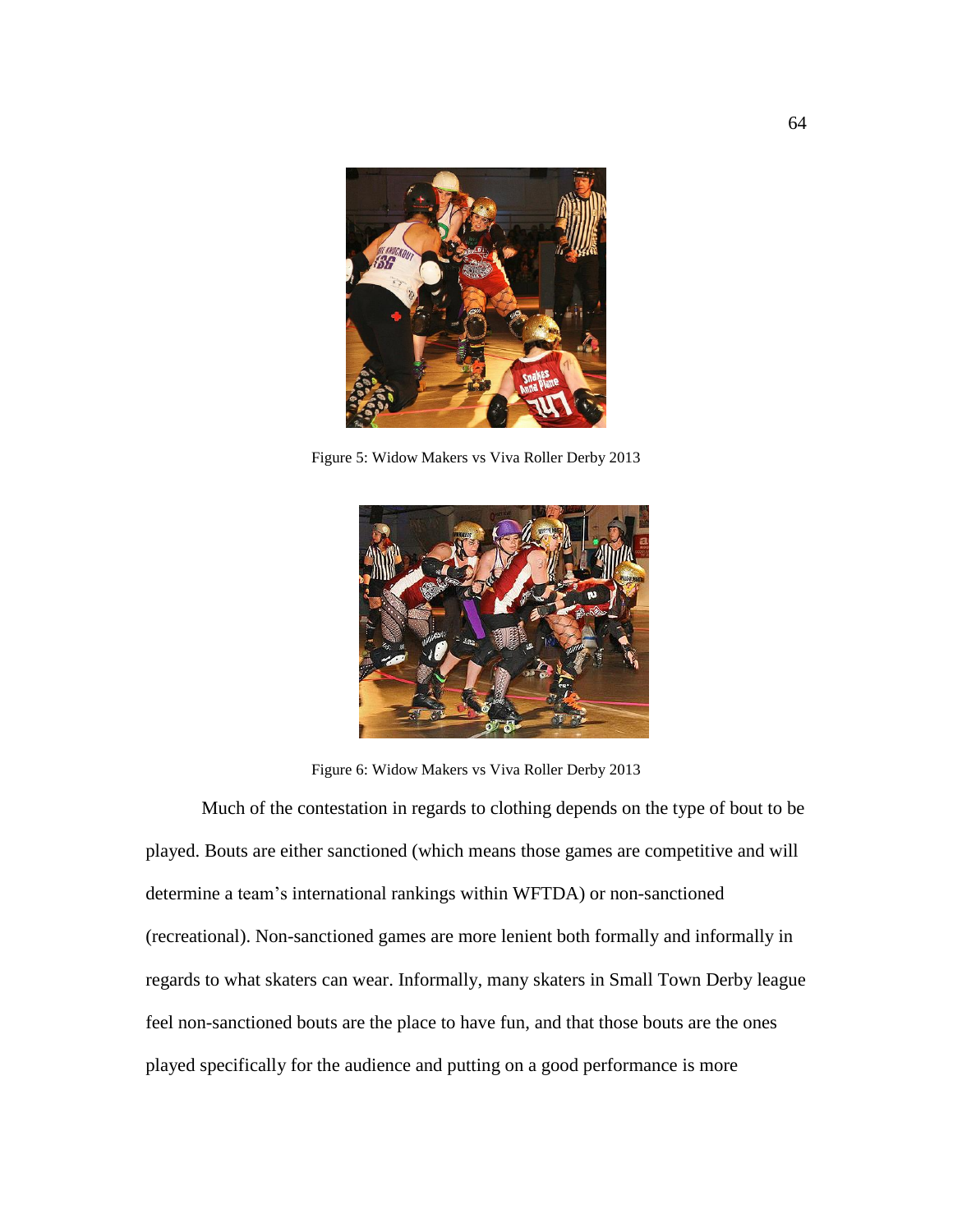important to keep the crowd consistently full and entertained. This means skaters are more encouraged and supported in wearing flashy and flamboyant clothing such as tutus and fishnets, or long socks and colorful pants.

Sanctioned games, however, played by the competitive "A" teams, have dress codes enforced. While more leniency has been given to the team (allowing them to wear either tight or loose shorts, leggings, or pants) they still must wear black pants, the standard team jersey, and from what I have observed in the field they generally do not use too much make-up. Many skaters cite their reason for wearing specifically athletic gear and not wearing make-up as purely for the sake of comfort. However, even though there are no formal rules against fishnets or tights, there is often internalized misogyny that comes with the choice to wear make-up or fishnets/tights during sanctioned games. Some participants reported not liking the use of fishnets or "booty" shorts in games because they felt there was a reduction in the legitimacy of the sport. However, when one form of dress is more legitimate and also happens to be markedly less feminine (a jersey and regular black pants), then I argue the legitimation of the sport becomes about gender presentation and gender control, especially control of feminine markers. Other skaters expressed feeling more powerful because of the opportunity to wear what they wanted, but one skater also felt singled out because of their preference for "booty" shorts.

Catherine often felt singled out for her decision to wear "booty" shorts to games. E-mails were sent out to skaters explaining the dress code would be at the coach's discretion. Catherine commented that the e-mails would regularly include phrases such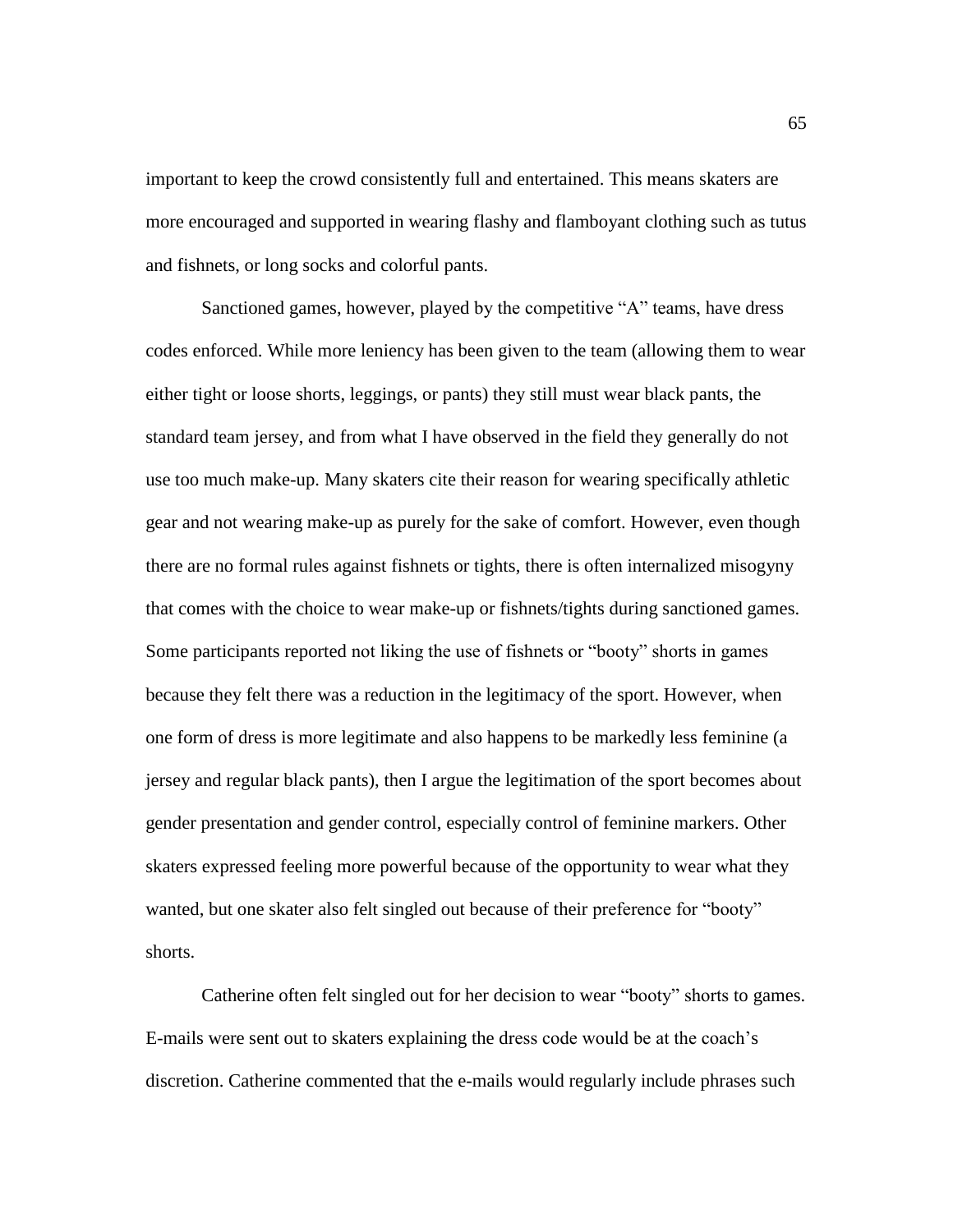as "no ass hanging out." She also reported feeling somewhat singled out because she is one of the few skaters who consistently wears "booty" shorts. Her reasoning for wearing small shorts is not only for comfort's sake (her one time wearing pants she felt too hot and restricted) but also because presenting as sexy make her feel more powerful:

So it's like, I like booty shorts, I think they're cute with fishnets... that's very empowering. So I love it, I love being able to just dress up with a little bit of whimsy and fun and sexy and… like, when we make a bottle of glitter and bringing this beautiful strong thing that's gonna whip your ass.

Before this statement she had described how the clothing and powerful sexuality

is what drew her to the sport in the first place. She explains how the variation in skaters

was a way to define beautiful however the individual skater was able to define it for

themselves. She appreciates the opportunity to be feminine and powerful.

Sara was also very adamant about what she wears for derby and actually

referred to her make-up as a before-derby ritual, both for practice and bouts:

I will not wear make-up all day during the day and like run errands and buy groceries and not wear make-up, but I wear make up to every single roller derby practice. That's like part of me getting ready for derby is putting on my eyeliner and my lipstick because it makes me feel super badass.

Sara uses make-up as a way to feel better when she goes to play roller derby, she

also refers to make-up as being part of her derby persona.

When I have my eyeliner that's sharp enough to cut a bitch I feel like I can get a bitch, like straight up... it's a part of my gear... part of my like [derby] persona is the make-up. I don't feel like [myself] without the make-up… [she] is totally obsessed with make-up… Sara is the one who is like, just wants to sit in bed and watch Netflix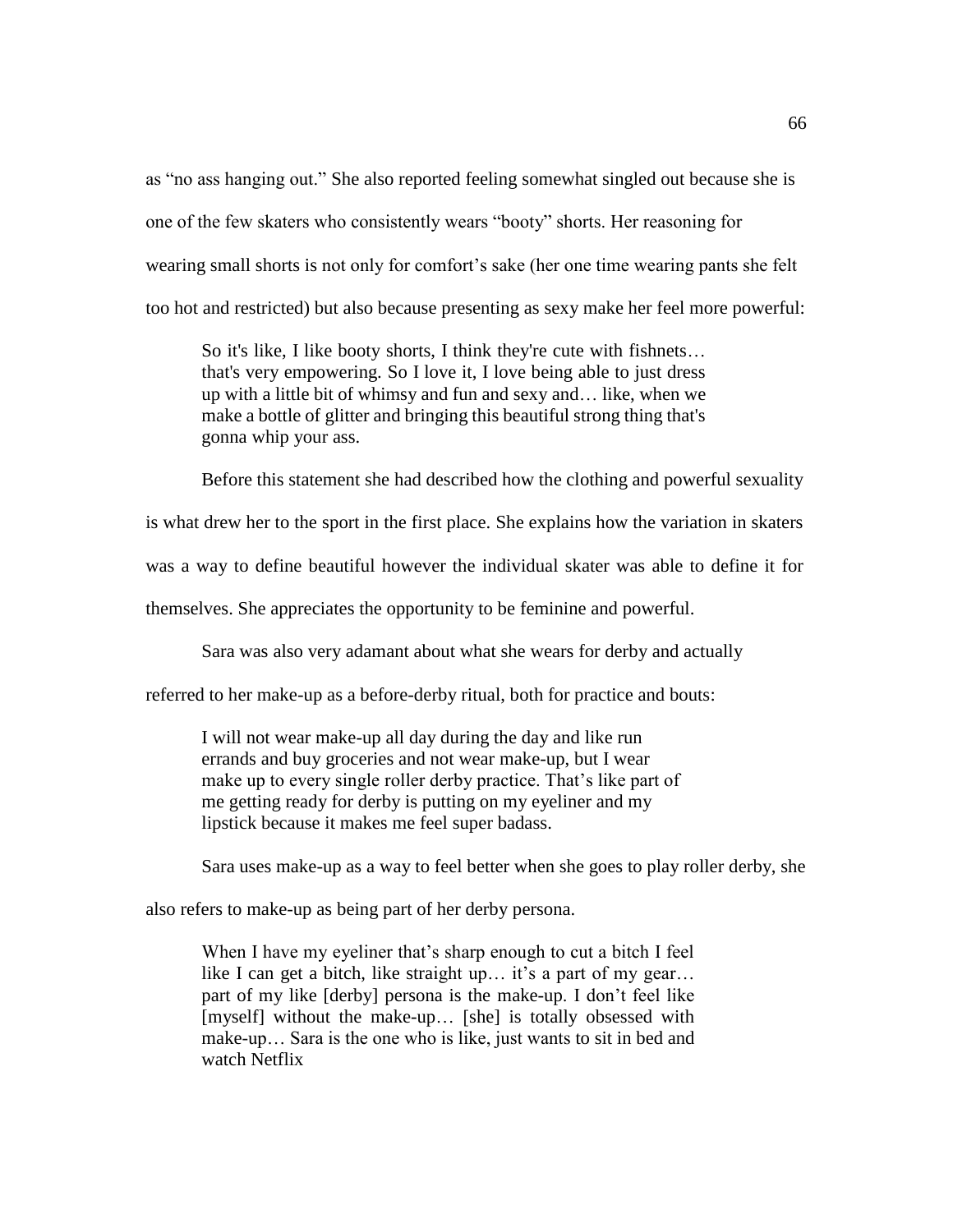Sara's use of make-up is also not always traditionally feminine, and so while she is partaking in feminized rituals, her make-up is often very bold and can often times be considered scary or threatening, incorporating heavy winged eyeliner, lipstick, and face paint with fake blood and different colored contact lenses. Her make-up is either grotesque or a form of hyper and exaggerated femininity. The question is then raised what kind of femininity is allowed and supported within the space, especially when Sara goes on to say, "it's a sisterhood and not like a sisterhood of the traveling pants 'oh let's all be cute and watch *Sex and the City* together' it's like, no, we are fucking badass and gonna fuck shit up, we are here to question everyone and everything."

While there is a certain expectation of femininity, it is a very specific kind of femininity, usually one that is loud and often times heavily sexualized with the inclusion of short shorts and skirts and fishnets. However, the sexuality the players present is not one that is meant to be objectified, but one that is meant to be powerful and feared. While women's sexuality is often portrayed as demure and submissive, roller derby has regularly been a place where women can be sexy and strong (Owen 2014). However, there are contradicting opinions to this where some feel the use of sexuality takes away from the sport overall and leads to de-legitimization. With roller derby gaining international recognition and being broadcast on television, there has been a lot of conversation around the utility and lack of professionalism of wearing nonathletic gear or wearing make-up during games.

Other skaters prefer to have a unified presentation for the team. This is often done through the use of wearing a cohesive sporting uniform. The team uniform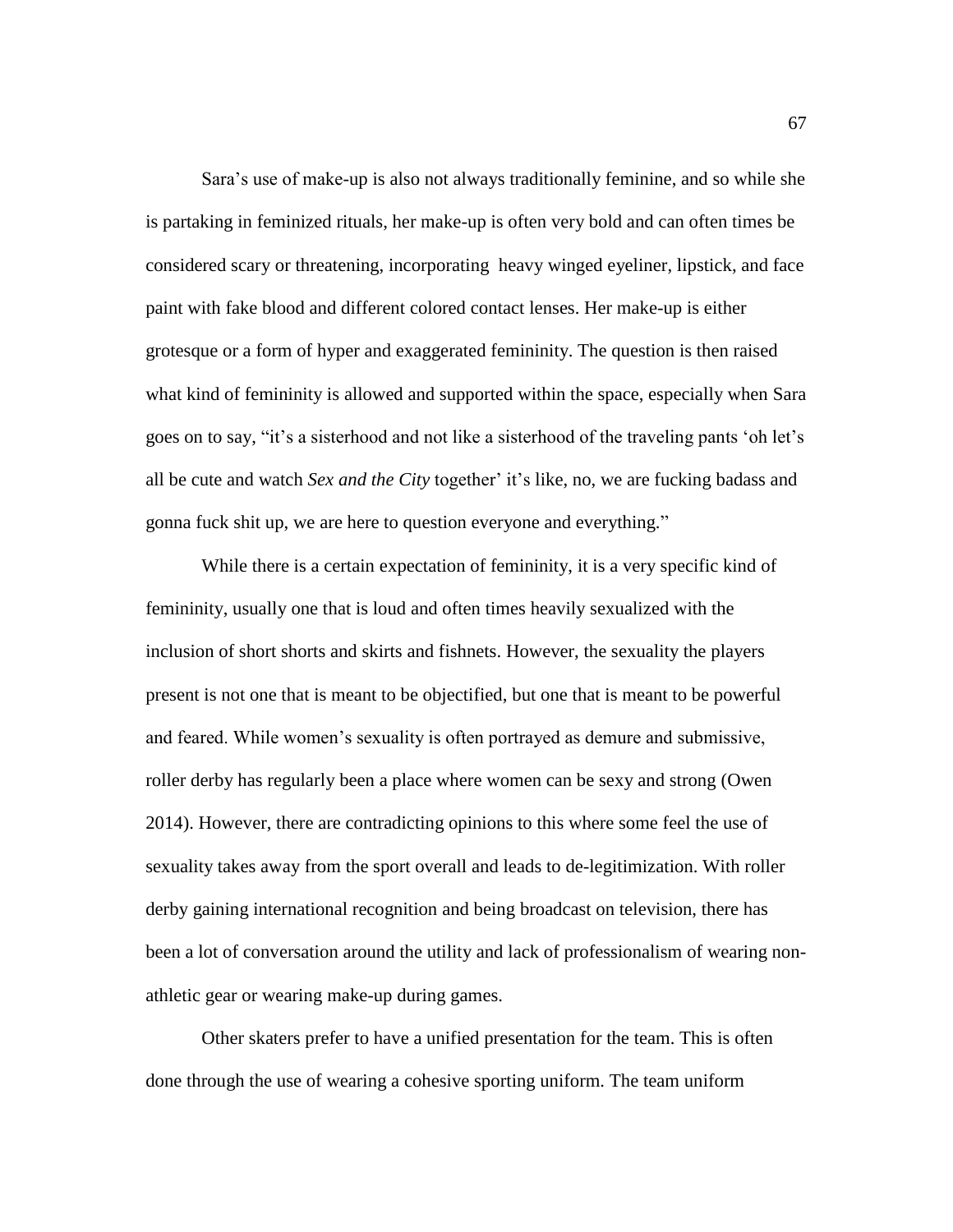includes matching helmets (same color and accents), matching jerseys with the names and numbers written in the same font and size, and black pants. The pants can be anything from shorts, mid-calf or ankle length athletic pants, or loose fitting shorts as long as the pants are black and the skater has their entire buttock covered. Katy supports the team wearing a uniform because there is a sense of intimidation when facing a brand new team and they all look the same:

If we are showing up at a tournament, to show up dressed in uniform, and to have 14-16 people in uniform, walk in together all dressed alike, looking alike, looking fierce is more intimidating to the opponent than a group of people walking in in like silly clothes.

If everyone looks alike then there is also less chance the other team will be able

to pick out who is new. Katy and I discussed the game that had just occurred the

weekend before our interview where one skater was wearing pink shorts and a blue shirt

with their name and number pinned to the back:

Like, if you notice… the B team this last weekend, everyone was in matching uniform and one person had a different shirt on… they probably just had a name and number put on the back [of a normal shirt], like that also for me*,* might also make that person a target, they're new obviously, obviously there's something like… so that's what I automatically think like, you're new, you might be a weak link, I'm gonna check out that hypothesis

If a rival skater stands out too much, they risk being targeted by more

experienced players on the opposite team. Katy also explains that she does not have an issue with players wearing tutus or fishnets as long as they can continue to be serious athletes, and she admits to sometimes wearing long socks with fun pictures or colorful shorts over her athletic pants. However this is in contradiction to her previous statement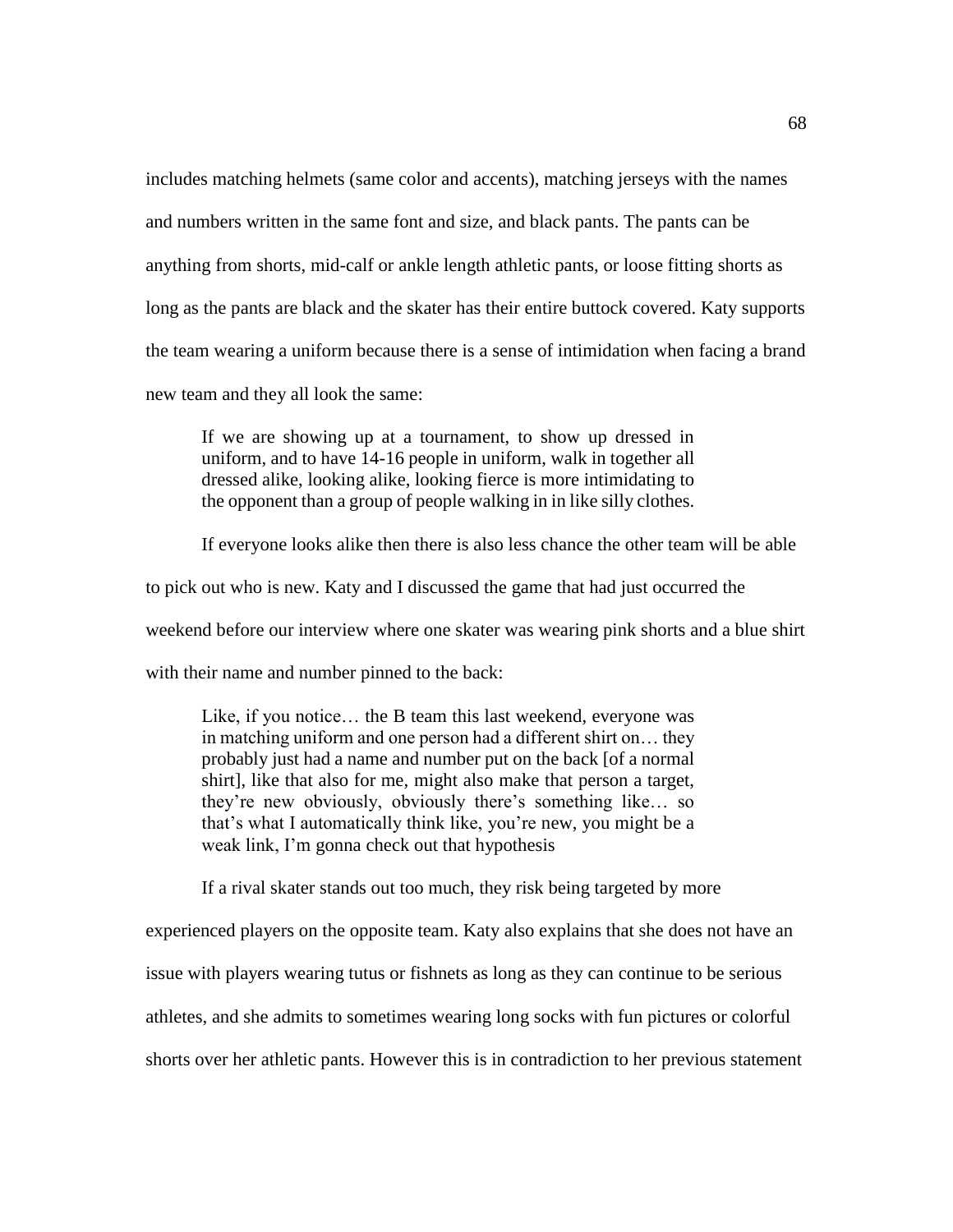about walking in and looking "silly," which is why she also specifically reserves her

particular form of "dress up" for non-sanctioned games:

If other people wanna wear fishnets and tutus, I don't have a problem with it as long as they're still serious athletes, like playing a serious game. But serious games can still be fun, I totally agree with that, but my dressing up [is] colorful and putting shorts on over my capris. So it's a little bit less like flare I guess than maybe other folks. To me it's just, I… like to play in what I practice in. or something similar to what I practice in is what's gonna be more comfortable. I'm certainly not gonna wear fishnets to practice and I don't find them that comfortable anyway, so if I'm wanting to be the best athlete I can be, I need to be comfortable in what I'm wearing. And some people are comfortable in tutus, I am not.

Her overall opinion comes down to personal comfort for herself but she does

make a clear distinction between what she wears for "fun" games versus "serious"

games,

We're going to a tournament this weekend [and] traditionally at home games I wear tall socks with specific things on them that fit with my [derby] name, there's no way in hell I would do that when we go to Bakersfield and its 80 degrees. I will be wearing my athletic shorts I will be wearing athletic short socks and I will be playing to win a game.

There is a cognitive dissonance between some skaters and audiences in regards

to what clothing is usually worn in contemporary derby. While many participants

described not caring about what other skaters wore, they were also quick to say it just

was not for them, but others can "do what they want" as long as it came down to other

skaters taking the sport and their athleticism seriously. However, when having casual

conversations with officials and others who enjoy watching the game, conversations

about the clothing regularly came up as a point of intrigue and as something they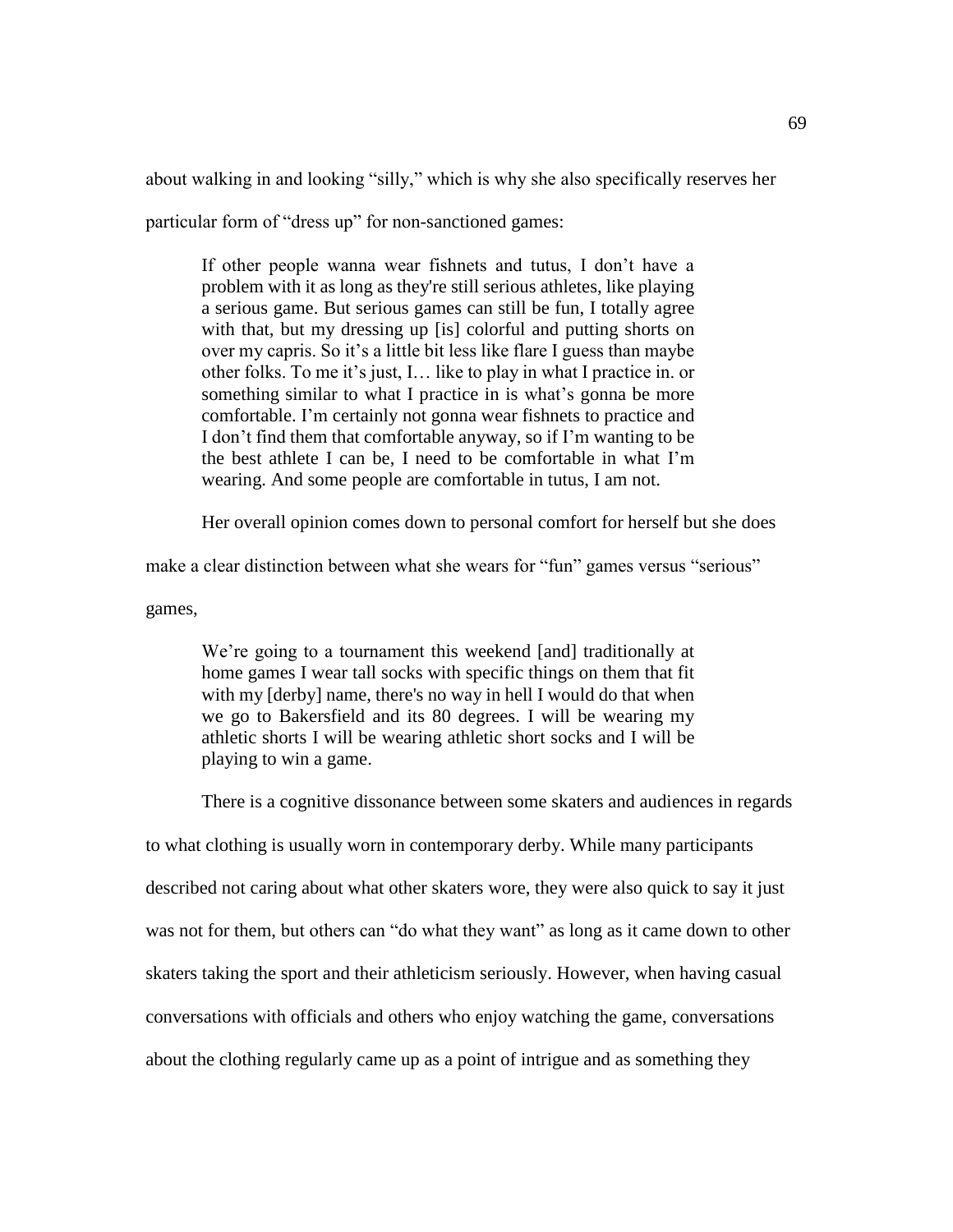enjoyed. One official commented during a scrimmage that she viewed derby as a place where "burlesque meets badass" in reference to a skater who was playing in ripped tights and a garter belt under her shorts. Others who enjoy watching the games or who had heard of derby ask if the players still wear fishnets and tutus and how it is so fun to watch because of the costumes the skater's wear. However, this image of the game is often frustrating for skaters because they are not taken seriously as "real athletes," as Jessica states, "We're athletes… There can be this misconception that it's like a fun thing, like people are surprised when they hear we practice."

Jessica was not implying here that she does not have fun, but rather many people do not understand the amount of hard work that goes into practicing and training to be a roller derby player. Jessica was not the only one to feel like certain outfits took away from the overall athleticism of the sport. Kendal, 28, goes on to describe a person they skated with in their first roller derby league:

I can't remember her full name, but we called her Tutu. She wore an effing tutu. In my mind, that was the worst thing you could do 'cause you're saying, "I'm not an athlete. I'm here for a spectacle" and I wanted to be an athlete. She wore a tutu and every game she would fidget with the tutu, fidget with the tutu and I looked at her during a game. I said, "If you touch that tutu one more fucking time, I'm going to rip it off of you." Because in my mind she's like, "Oh, here's my outfit. I don't need to play the game." And I started out wearing fishnets myself, okay? But I felt at this time, let's transition away from the bar league into a women's athletic endeavor. I'm all for the face paint and the warrior paint. Whatever you need to do to get out there, but… If you wear a damn tutu and you can't play, you're too worried about how it looks, how are you going to go play the sport?

Kendal is recalling the time when derby was initially being revitalized in the early

2000s, where fishnets and tutus were common, as was drinking (with her reference to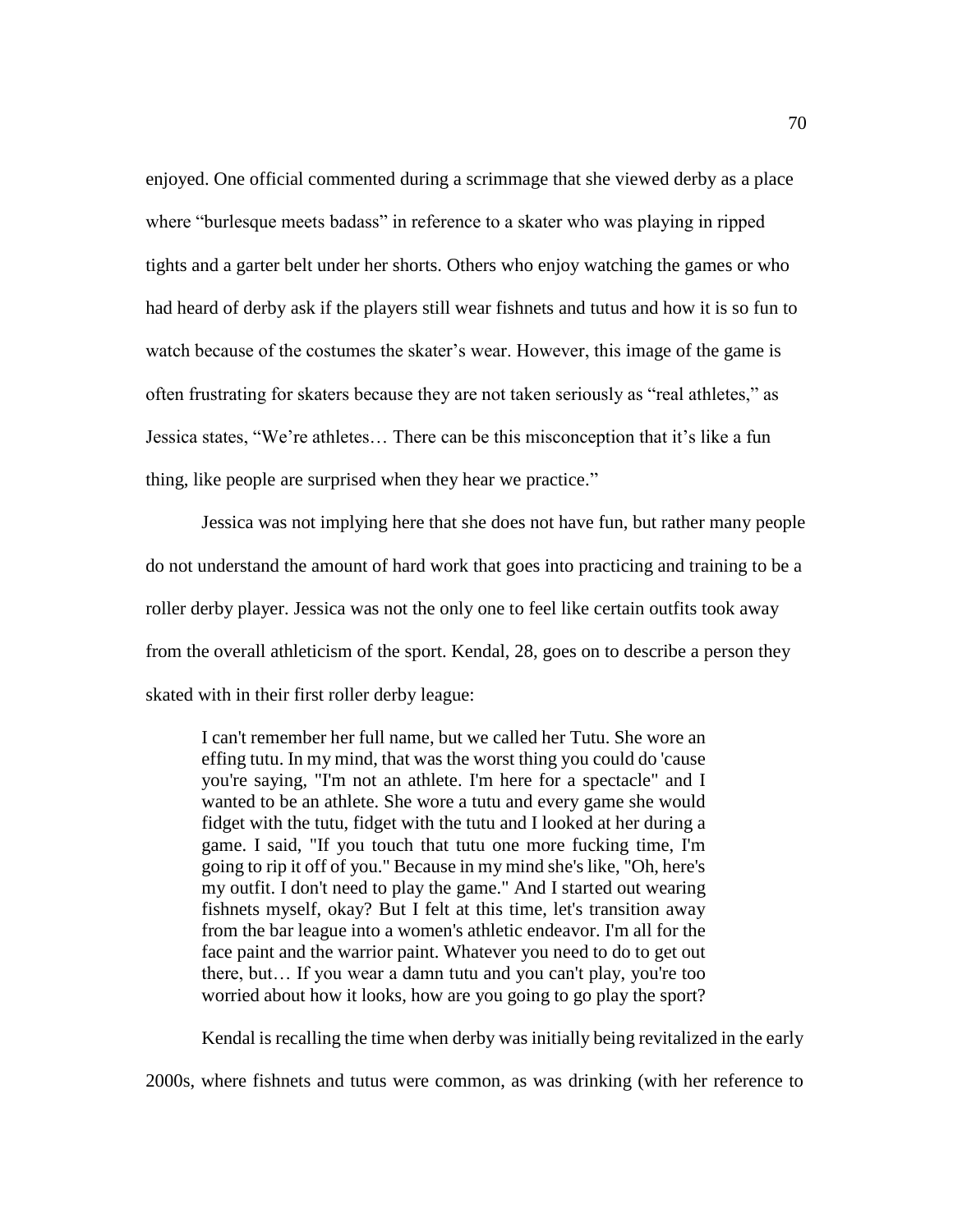transitioning away from the "bar league.") Kendal admitted to also partaking in using fishnets and later also face paint when she skated, but she shares the same sentiments as Jessica. Kendal fears the integrity of the sport will not be maintained if there is a constant worry about what one is wearing while on the track. Shifting away from the costumes, to some skaters, means the sport can evolve from spectacle to a legitimate sport. To Jessica and Kendal in particular, they worry that the costumes will also reduce how the audience perceives the seriousness of the team.

The misconception and conflation of what one wears and an individual's athleticism has driven many skaters to resist the hyper feminine and resistive feminine aspects of the game. While this is a legitimate way to respond in order to try and gain respect from the larger sporting community, it does take away from the overall "spirit of resistance" the sport originally tried to cultivate as a women and feminist centered space and the attempt to renegotiate what a serious sport would mean for women. It also continues the implication that women in sport are not taken seriously if they express femininity. Previous research has suggested women must over compensate their femininity in order to resist social sanctions, primarily from men (Halbert 1988; Kauer 2006; Ezzell 2009; Musto and McGann 2016). However, the previous research has focused on women in traditionally men's sports such as boxing and rugby. This is limiting in understanding gender negotiations of presentation because women in these sports must attempt to achieve hegemonic femininity, complementing the hegemonic masculinity already present in these sports.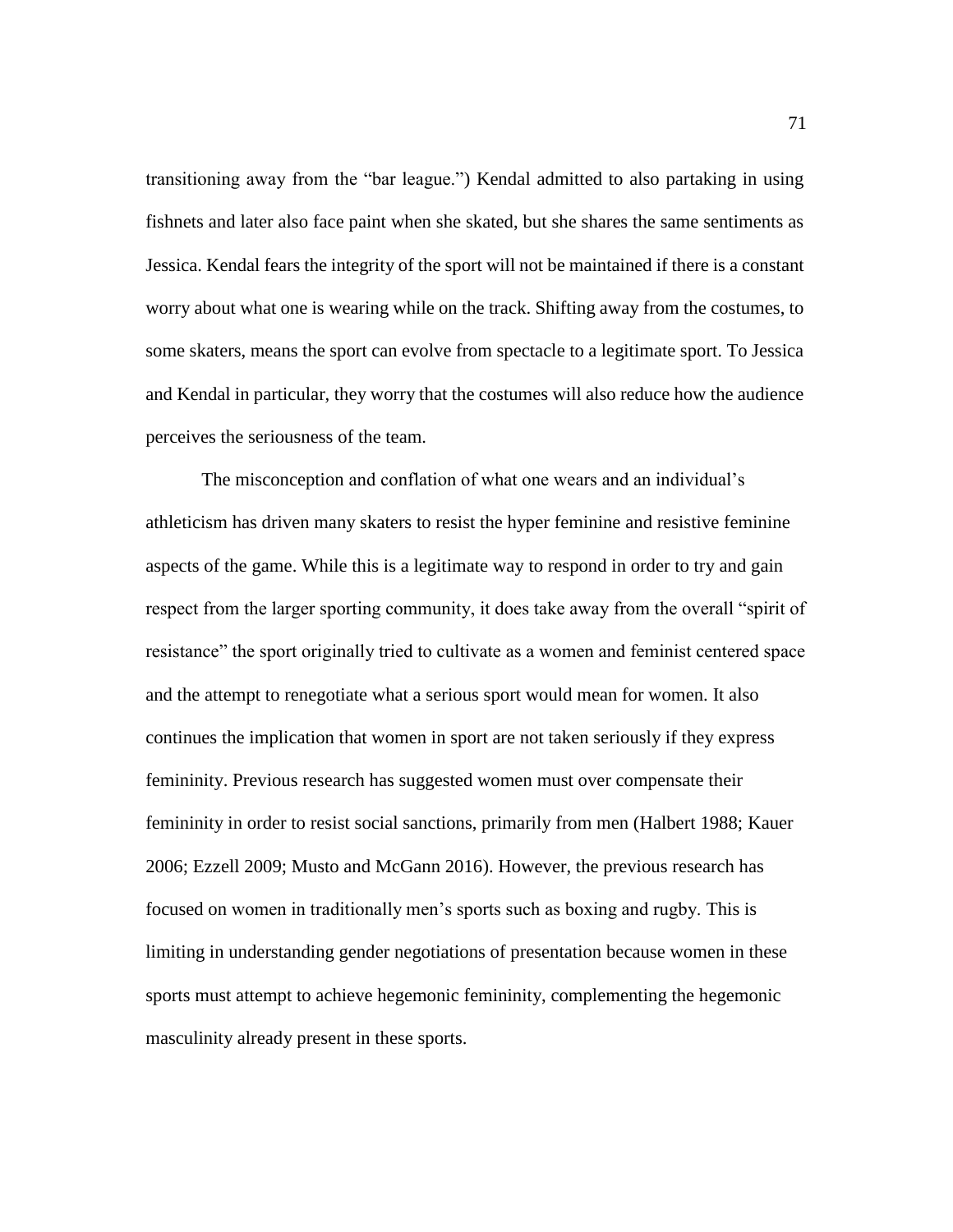Roller derby offers a different way to understand gender negotiation because roller derby was reinvented as a women's only space. Therefore, skaters often do not have to contend with hegemonic masculinity and exaggerate their femininity in order to reduce the possibility of social sanctions. However, the opposite occurs where there is a pushback against the hyper femininity, effectively masculinizing the sport, in order to gain legitimation. Now, skaters must downplay their feminine representation in order to reduce the possibility of social sanctions, rather than highlight it.

Alex, 25, offers some interesting viewpoints in relation to how skaters present themselves and what it means for the overall "business" of the league:

I know there are skaters who don't want it to be perceived as a show or if it is then we're the show, kind of the sport is the show… We need it to be in order to keep the wheel turning of the sponsorships. We have sponsorship because we offer advertisement. If we're offering advertisement that means we need to get more people seeing that advertisement in order for the sponsors to feel like it's effective enough advertising to keep buying their spots… it's a rough one because there is this desire for it to be seen as purely a legitimate sport and if you go to… the playoffs, it is. It' s very much in the same realm as any other high-end elite sports thing but I think for [Small Town Derby] specifically, we have to do it the way we do it in order to keep dues lower, in order to pay for our practice space… Just the cost of renting the warehouse, the cost of renting our space [for bout day] is too much. It's too great for the skaters to carry it alone so I totally get this whole concept of wanting it to be just seen as a legitimate sport and what not. But yeah, I don't see that being an option, and Humboldt ... I don't see people wanting to come if we don't have the lights and the music and the crazy announcer and whatnot.

Alex is worried that without the spectacle aspect of the sport, then the league would not be able to exist in its current state. Alex goes on to also talk about the lights and music of the bout productions that are unique to Small Town Derby. Alex believes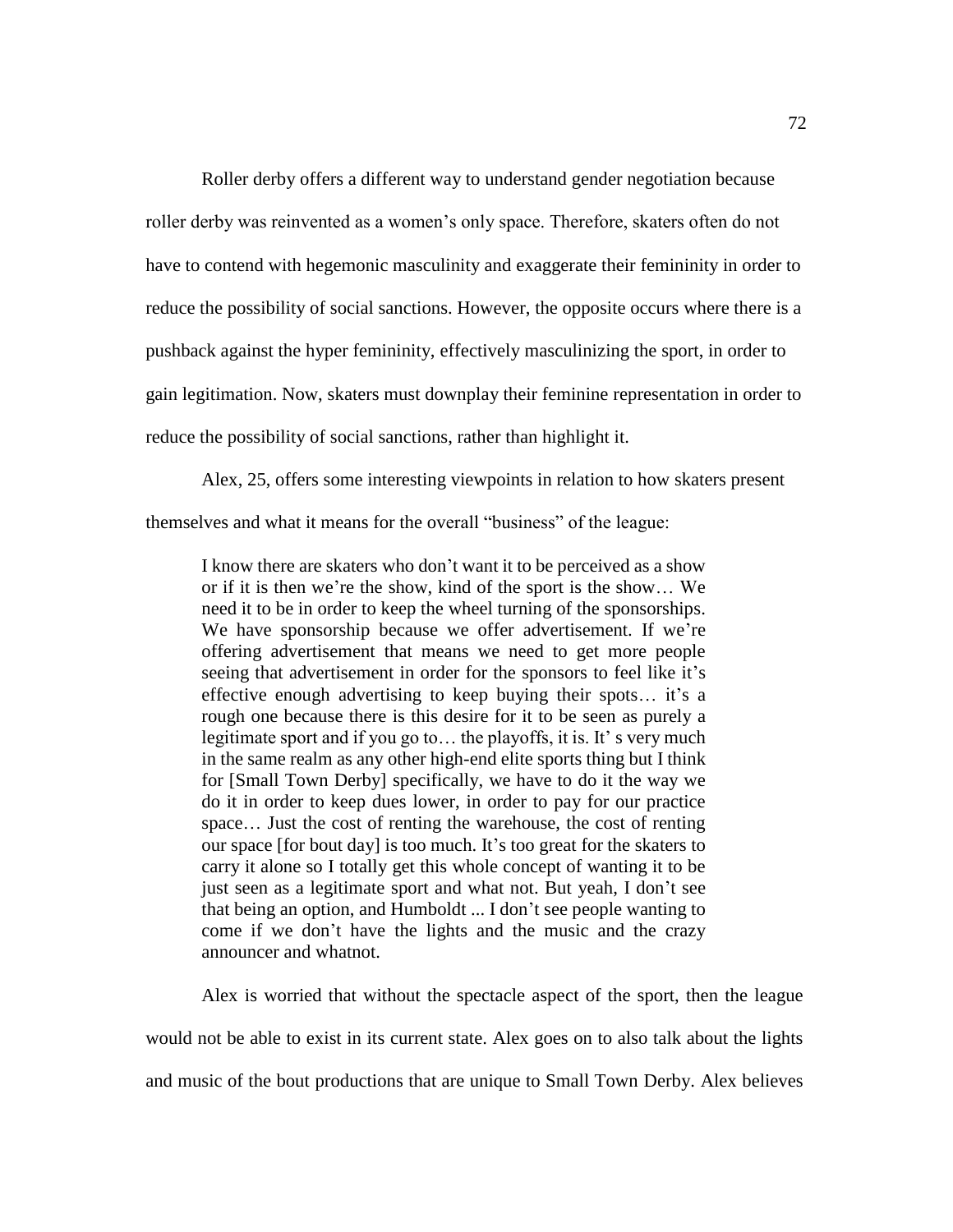the reason Small Town Derby is able to draw in the large crowds is because they are able to put on what would effectively be called a show. However, Alex also touches briefly on the idea that all sports are inherently a performance. Catherine also mentions briefly how the ability to put on a good show gives back to the audience and the community, something she believes is an important aspect of roller derby. It seems there is a lot to continue discussing in how the sport and skaters overall represent themselves. Sara offers an alternative to current mainstream pushback, referring back to the roots of derby:

I understand the want to be taken seriously but I think instead of conforming to society's standards of what is serious, we as a sport, what roller derby means, what roller derby stands for, is NO this is what we call serious, and for society to accept our form of serious instead of conforming to society's version of serious. So yeah okay, we are in booty shorts and fishnets but that doesn't mean that we are not serious athletes.

After this, Sara discusses her use of fishnets as a sign of both maintaining her connection to the roots of derby as well as a sign of rebellion. The rebellion aspect is interesting considering derby as a whole was traditionally a sport of rebellion against traditional sporting avenues. With the introduction of more respectability politics in roller derby, presenting as hyper feminine or performing a hyper sexuality is now rebellion within derby rather than as resistance to the overall institution of sport. *Identity Construction through the Derby Name: "A Badge of Honor"*

While clothing is a hotly contested area, the use of the derby name has maintained support within the derby community. The "derby name" refers to an alternate name skaters may choose to be printed on their jersey and to be referred by,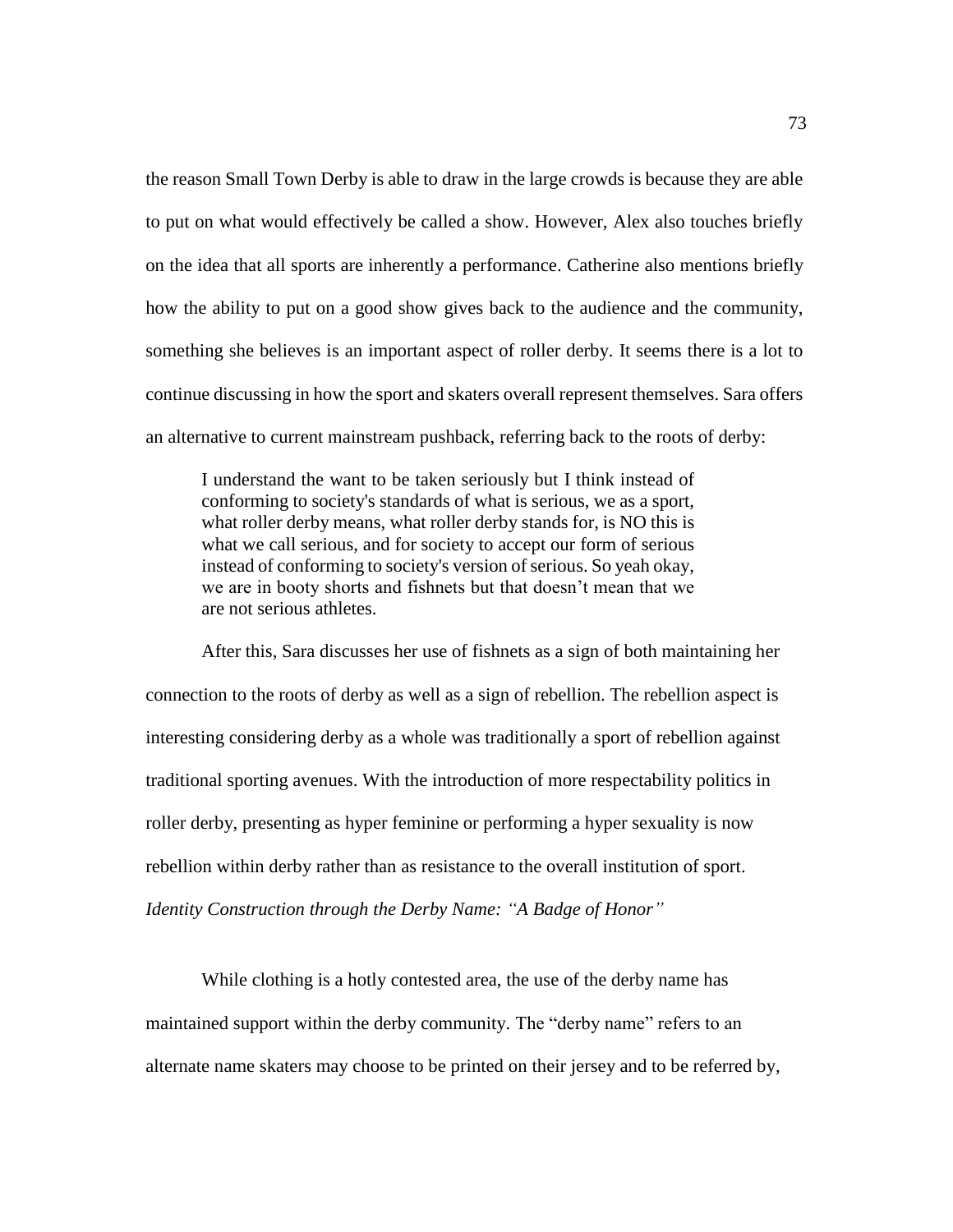primarily during gameplay. However, most skaters outside of derby events are also referred to by their derby name rather than legal name. Derby names have become a traditional and culturally important aspect to derby that I argue adds an additional layer of identity construction in comparison to other sports. Roller derby originally began using nicknames early on in the original game but very sparingly. The names were usually given to more popular skaters by the fans, such as "Banana Nose," given to Ann Calvello who had broken her nose multiple times, among other injuries (Martin 2006; Miller 2006). With the renaissance of derby, the derby name was meant to signify a new persona. These personas were meant to give the skaters an air of toughness separating themselves from their primary identities (Mabe 2007).

The derby name is an extremely unique aspect of derby compared to other traditional sports and offers new insight into sporting identity construction. Identity construction is useful when discussing the sporting identity because it is a deliberate act to change oneself for the group one is entering (Donnelly and Young 1988). Most individuals in sports construct their identity in relation to others around them and then are validated in their new identity through interactions (Stryker 1980). Roller derby is different because the skater is not only validated in their athletic identity by the group but is encouraged to take on an entirely new name and persona as well. The derby skater is not only constructing their identity in relation to the league, but is also shifting their understanding of self through the use of a new name; effectively a new identity.

Some skaters claim to like the derby name because it allows them to take on a new persona while others simply like the derby name for its uniqueness. Skaters wear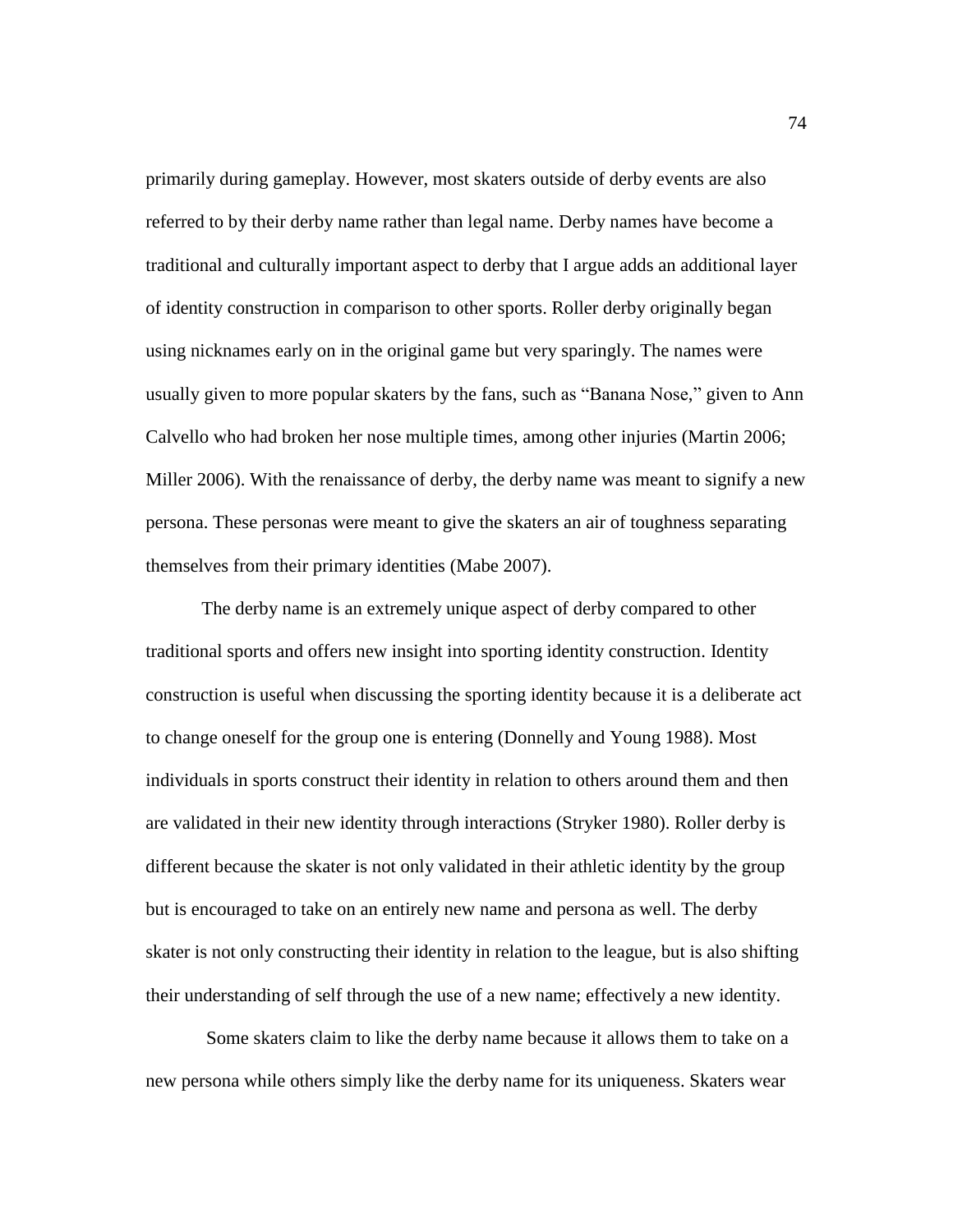their derby name on the backs of their jerseys in place of their last name and are referred to by their derby names in everyday conversations even beyond the derby space. There were many instances when having conversations where a skater's legal name would be used and I would find myself confused about who was being referenced, this is due to the extent at which the derby name is often used. I would find myself in positions where I often did not know a skater's legal name. The derby name in this case can often become more than just a secondary persona that skaters wear and often evolves into a primary identity.

The derby name is seen mostly as a badge of honor skaters must earn and is often more than just another nickname. The derby name usually provides insight into a skater's identity and often becomes an alternate or even primary identity to the skater. While some skaters are more non-chalant about what their derby name is, it is clear the derby name means a lot to them through their use of their name even outside the derby community. Sara explains that her derby name is used more often than her legal name and has also been used in other aspects of her life. While I cannot use her legal or derby name for confidentiality reasons, she explains that she has used different iterations of her derby name for other activities. Sara participates in burlesque and also performs as a Drag King. In her burlesque persona she uses a more feminine version of her derby name, while her Drag King persona adopts a more masculine form. Her derby name has become more than just a persona and has become more of primary identity off of which other identities are based.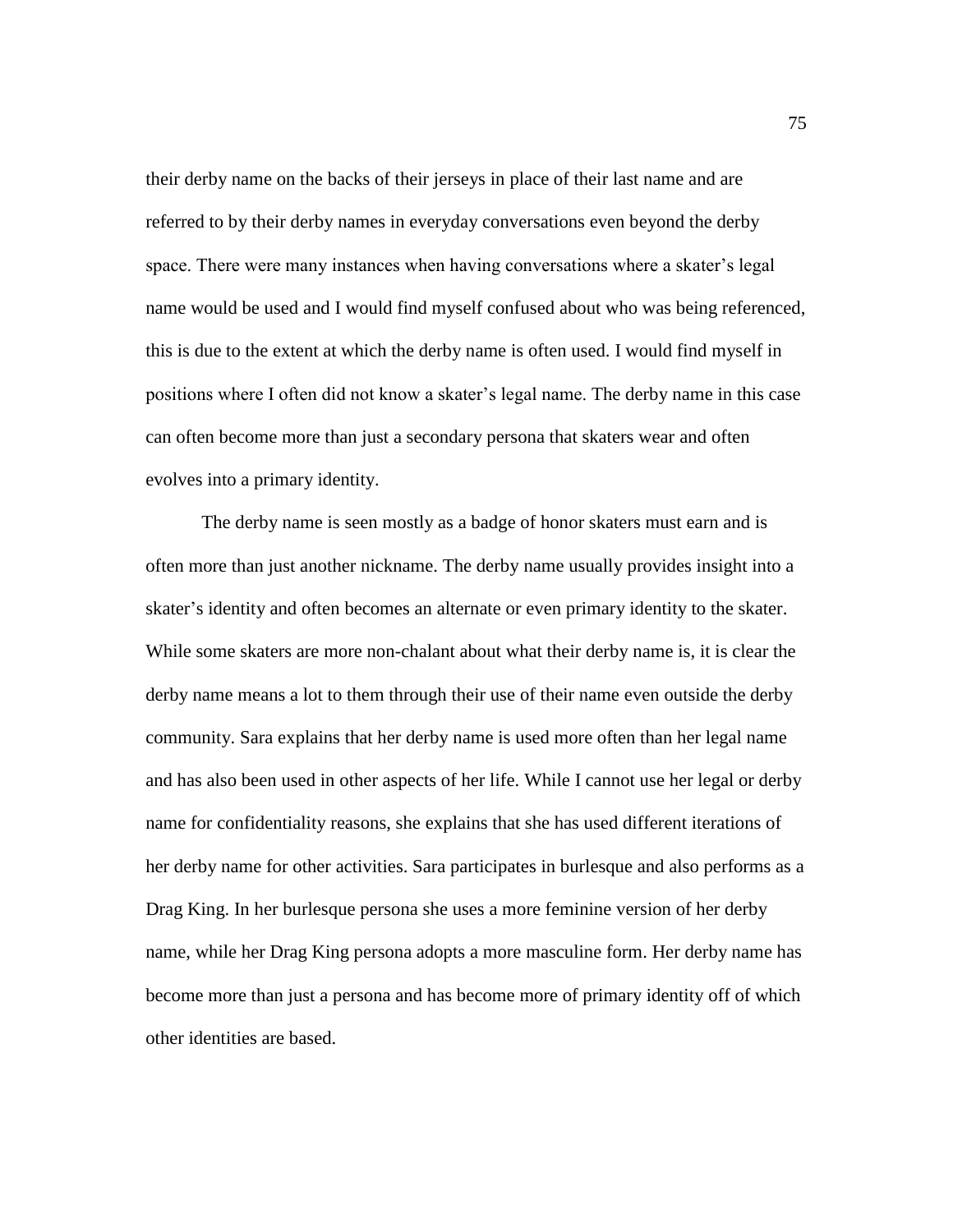Sara discusses multiple interesting aspects of the derby name and its importance to skaters. First, she describes the importance of choosing an identity, and engaging in deliberate identity construction. By participating in derby, a person is making a conscious decision to be someone else or even someone they have always wanted to be. While the derby name is often associated with a "character" similar to pro wrestling, it seems skaters associate make-up and clothing with the "character" persona whereas the name is an actual identity the skaters adopt:

You're basically deciding who you want to be. I feel like in life we just kind of like take these little pathways, left right, forward or backward and it kind of inevitably gets us to where we are going and we don't always have a choice in that but in the sport of roller derby you get to choose who you wanna be, literally, like what you wanna be called how you want to identify yourself. It's really weird and it's really awesome. Where else do you get to do that?... there is Sara, that person, then there is [derby name].

Sara goes on to describe how her derby personality is now more a part of her than her original identity. She is now called by her derby name more often than by her birth name and she says she has become her derby persona just "a little bit more." The derby persona has even become a primary identity that she has based other parts of her life on. Burlesque and drag are other arenas where people are able to take on new identities and reinvent themselves on the stage and within their performances. Sara chose, instead of creating new identities, to actually incorporate her derby persona into these performances. Her "alternate" identity has become both a primary and secondary identity, the "real" person and the performance.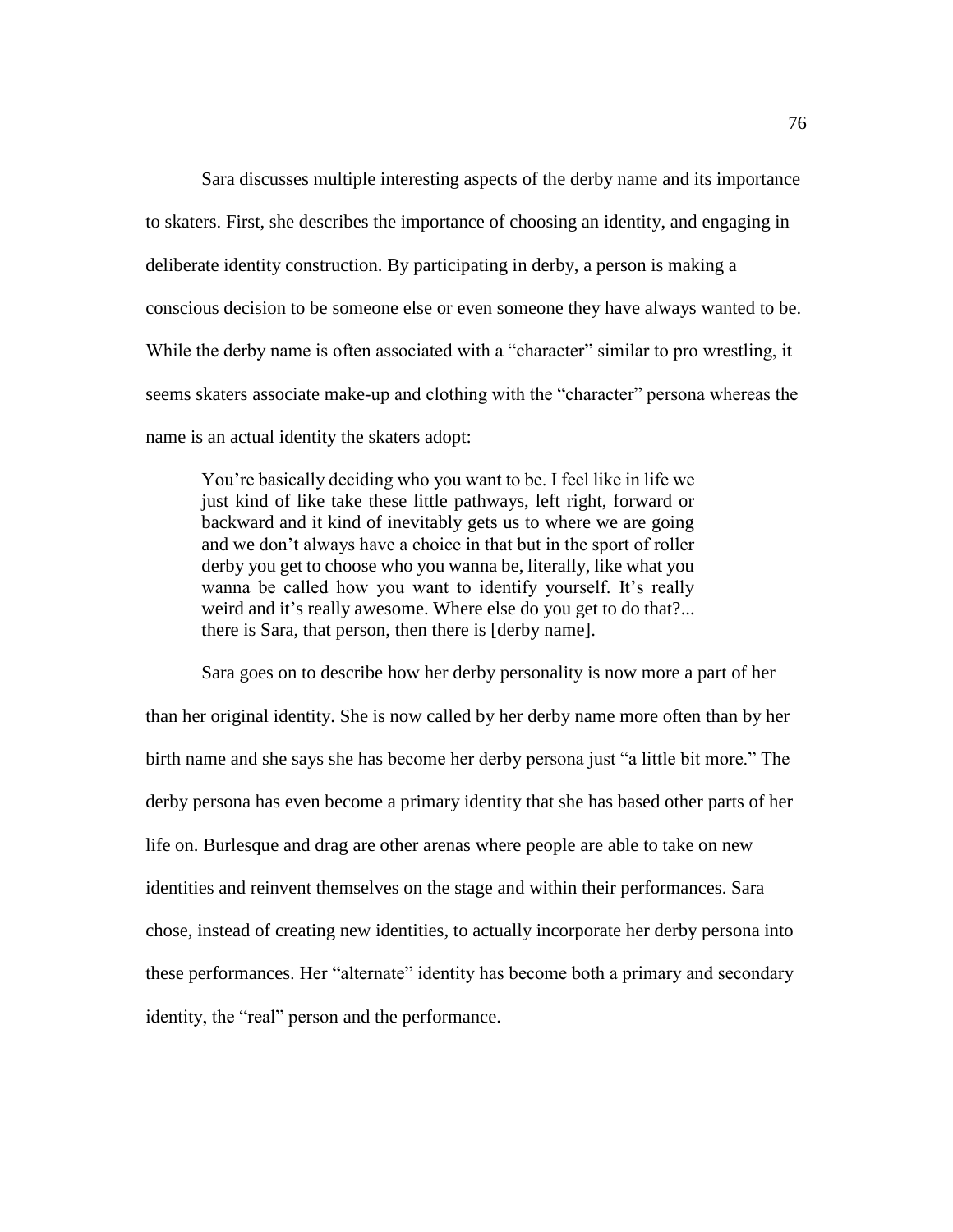Catherine, similar to Sara, really connects with the derby name as a concept and put a lot of thought into her own:

I think the name is really important… it's gotta be your alter ego. There has to be strength behind it, there has to be personal meaning behind it… I just feel like it really says a lot about you.

Catherine goes on to describe the many layers that went in to creating her derby name. Hers has multiple meanings depending on the context and even language used. Her derby name can be understood as either a local joke, connecting her to the overall community, or as meaning "powerful" or "strong" fortress in another language. She finds pride in her name because of the many layers to understanding it, and from her initial discussion about the derby name, it would seem her name also says a lot about her and she seems to feel the same way, "I definitely feel a connection with a lot of the meaning in it… it's nice for that and… it's just super fun!"

Katy also describes her derby name as becoming a part of her everyday life,

even bleeding into her professional life:

there are people in my work life who will call me [by my derby name] too and it's... that to me, that name and my legal name are interchangeable, it doesn't feel like a different person or that I'm tougher with my derby name or anything

Katy's relationship to her derby name is slightly different than Sara, where Sara identifies more heavily with her derby name as opposed to her legal name, Katy sees them as interchangeable where one does not outweigh the other. However, even though Katy may have a more casual relationship with her derby name it is still important to acknowledge the profound effect the derby name has when even co-workers in her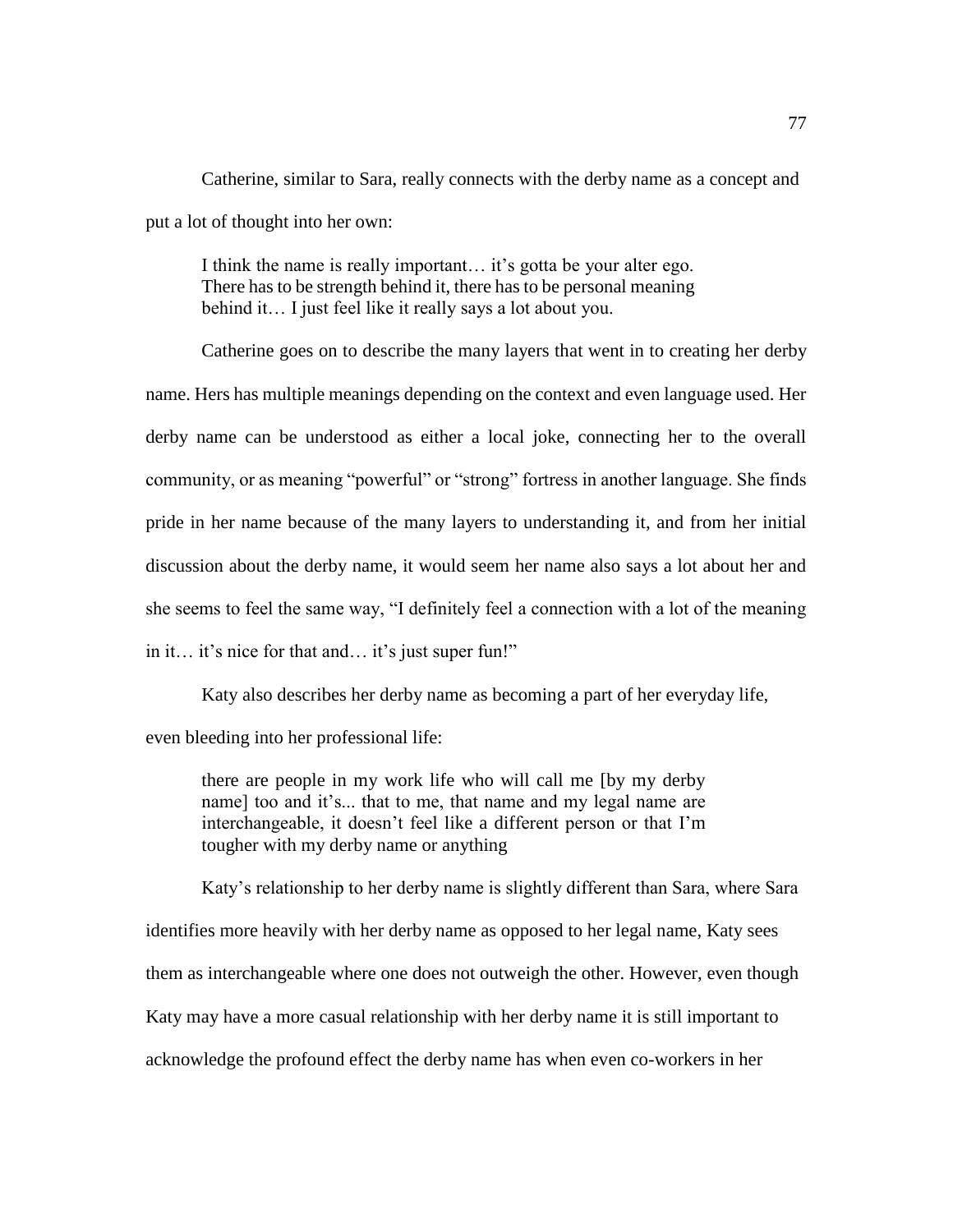professional job refer to her by her derby name, or that this new name can be used interchangeably with her birth name.

Jessica discusses a fondness for the derby name, and while she does not necessarily feel as connected to hers as Sara or even Katy, she still feels the name is incredibly important. Her disconnect from the derby name seems to come specifically from her not feeling particularly creative in picking her own (which is a play on a pop culture reference, one of her favorite books). However, even though she may not feel a particular fondness for her own name, she did say the derby name is "kinda like your badge, like I completed training camp and now I have a name. It's special." In Small Town Derby league, it is custom to take a derby name once you graduate bootcamp and become part of the team. The derby name has a ritualistic aspect to it where you need to officially earn the name upon making the team. In my participation, new bootcamp skaters are instructed to not use a derby name or nickname when they enter bootcamp and are told to "hold onto their name, keep is sacred" until they pass bootcamp.

Other skaters used the derby name as a way to improve their confidence, specifically when they are on the track. While the previous participants explained how their derby names have become more interchangeable with their overall identity, other skaters used the derby name to "trick themselves." Kendal discusses her use of choosing the derby name as a way to convince herself that she was tough and able to play:

I needed something tough because I am not a tough person. I may put on a tough exterior, but really I'll curl up and go cry in the corner because I'm sad. But I'm not really a tough person and everybody thinks this sport as you have to be angry and mean and that was how it was when I was playing. You had to be angry and mean and I'm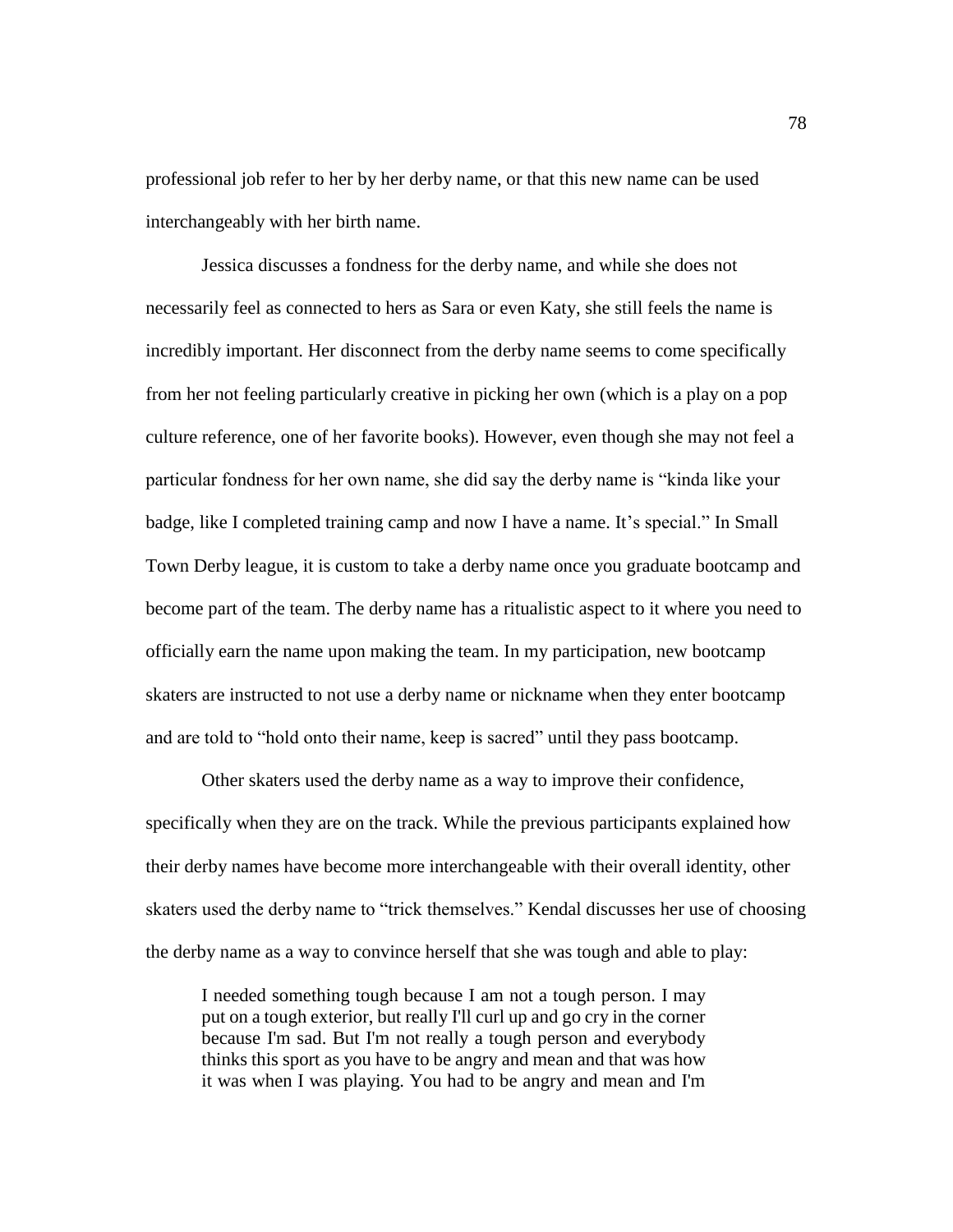like, "I've worked way too many years on my anger." I'm like, "I don't want to be angry." So, I tried to pick a tough name... It's pretty silly, but it kind of worked for me.

Lori also took a derby name that she describes as not really applying to her personality overall. She describes herself as "this weird, kinda nice, benign, friendly person" but has a derby name that would generally be described as scary and intimidating. Lori at the time of our interview had just recently made the team and was unsure of her name but said that it was "growing" on her. Both Kendal and Lori here may not necessarily use their derby names as interchangeably as others, but do participate in the more purposeful construction of identities as Donnelly and Young (1988) suggest. Kendal and Lori are also partaking in forms of identity management (Goffman 1965) where they refrain from expressing what they perceive to be their "true" identities as nice and quiet and replacing these characteristics through the use of their "tough" derby names.

Jamie was one skater who expressed frustration with the derby name. While others struggled in picking a name (usually because they claimed difficulty with creativity), Jamie found herself pressured to pick a name immediately upon making the team:

I felt a little pressured to pick a name really fast… and I don't have, I'm not very good with coming up with names or like, funny innuendos, like that's not part of me, and my name was actually found by somebody else and I really liked it, and I really liked what it represented, but it was a point of pressure.

While Jamie is not the first or only one to say they struggled with picking a name due to a lack of imagination, they were the only one who said they found it to be a point of pressure upon entering the league rather than it being a more organic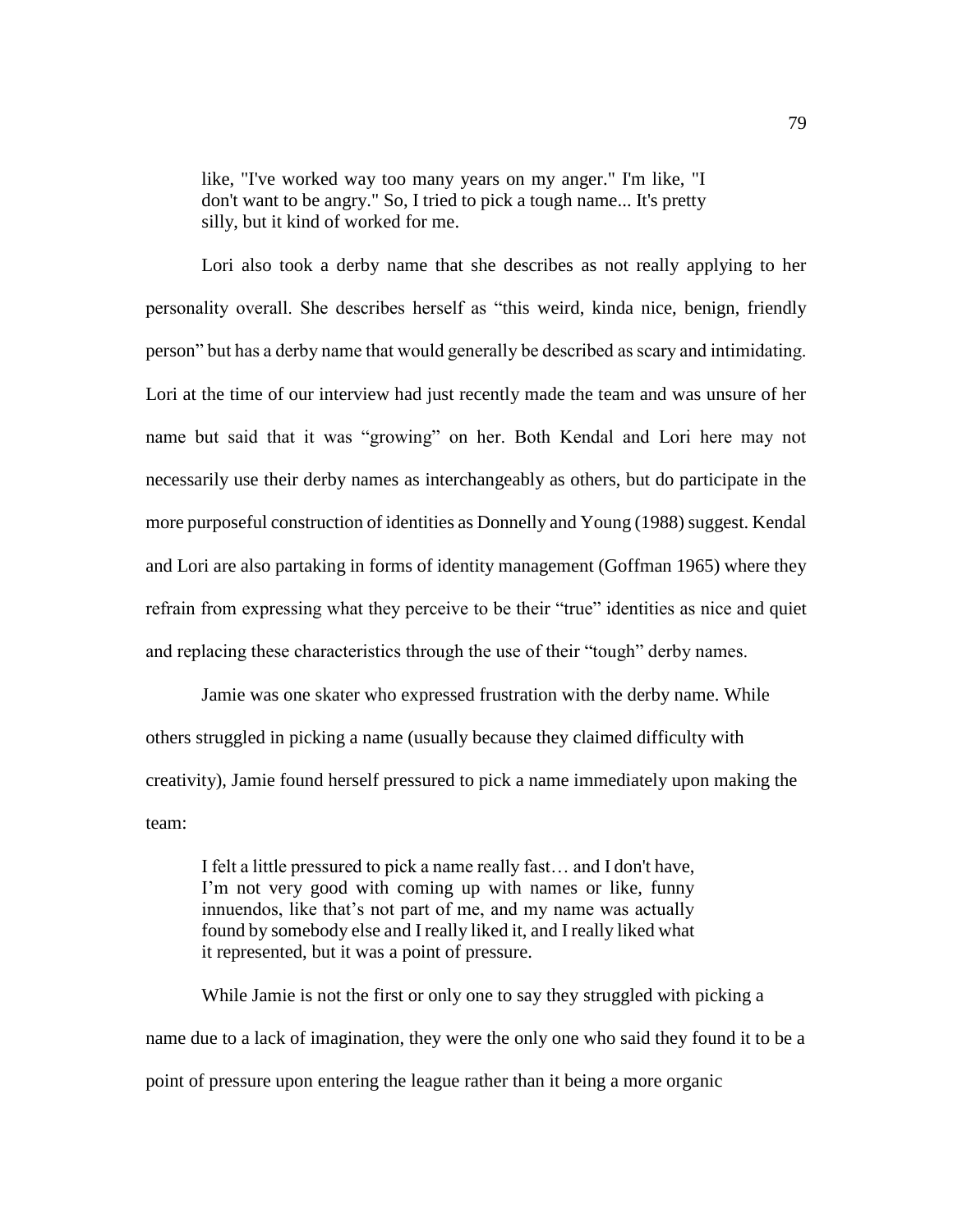experience. This is consistent with Jamie's overall experience with the league and with roller derby in general where she has stated she has no need to "over-represent herself," which makes sense as to why she may not have necessarily felt the need to put too much thought into picking the derby name, or felt like she was pressured to pick one too quickly. She did not appear to be someone who thought a lot about the derby name before making the team, whereas other people make the team already knowing what they want to be called.

Two skaters discussed not really caring for the derby name. Alex discussed further the shift in derby to a more "legitimate" sport. Alex suggested the derby name may be fading out in order to further cement the sport as "real" rather than spectacle. Alex still took on a derby name, but chose one that was close enough to their last name to "[cater] to the legitimate sport aspect and catering to the spectacle of it." They figured if they ever had to change their derby name to their legal last name, there would not be as much of a change since their derby name so closely resembles their last name.

Hanna was the other skater who did not like the derby name and actually never wanted a derby name to begin with. Hanna explains she only took a name because she felt like she had to. However, she actually expressed frustration because her derby name was often misused, giving it a different meaning where she describes "because of my role in [Small Town Derby], it became military… my derby name created an identity for me." Hanna is expressing how she did not have an active role in what her derby name meant and instead had to take on the role others put on her because of the misinterpretation of her name. Her role in the league became one of militancy rather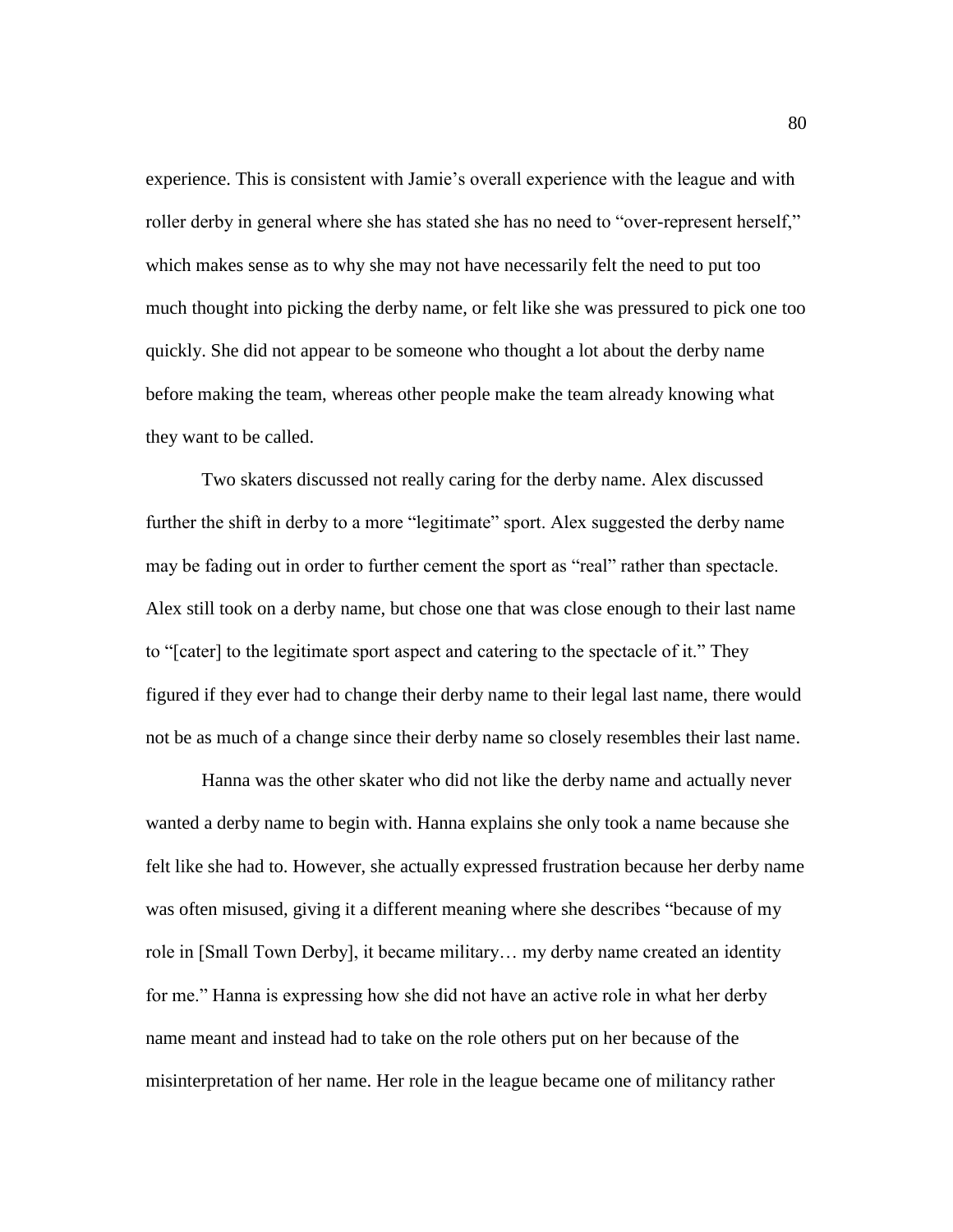than fun as she had originally intended. After speaking with her more, she mentioned that she did eventually begin skating under her legal name, when probed as to why, she explained:

I guess because I wanted people to know that it was me. I wanted people to know that I was working hard. That I put in the time and when I went out in the world I didn't want to be secretive. You know what I mean? I just wanted to know, that girl goes to practice four days a week and she's on the track and she's getting her ass kicked and she goes to work, and she's running the organization. I didn't want that to be secret.

Hanna has a drastically different viewpoint than the rest of my participants. Her perceptions of the derby name were not ones that implied strength or power, but as something to hide behind. She felt that she would not be recognized for her hard work if she continued skating with a derby name. She is also the only participant to describe her derby name as being misused and creating an alternate persona that she did not want. However, Hanna still enacted purposeful identity construction through her decision to stop skating with a derby name. She was constructing for herself how she wanted the audience and the community to view her; as a strong and hard-working athlete.

Roller derby provides additional layers of identity through the implementation of the derby name. Even when skaters choose to skate by their legal name, they are still making conscious decisions as to how they want to be identified and perceived. The derby name continues to be a powerful way for skaters to represent themselves or even manage what others know about them (Goffman 1965; Donnelly and Young 1988). Using the framework of identity construction, it is clear the derby name serves as one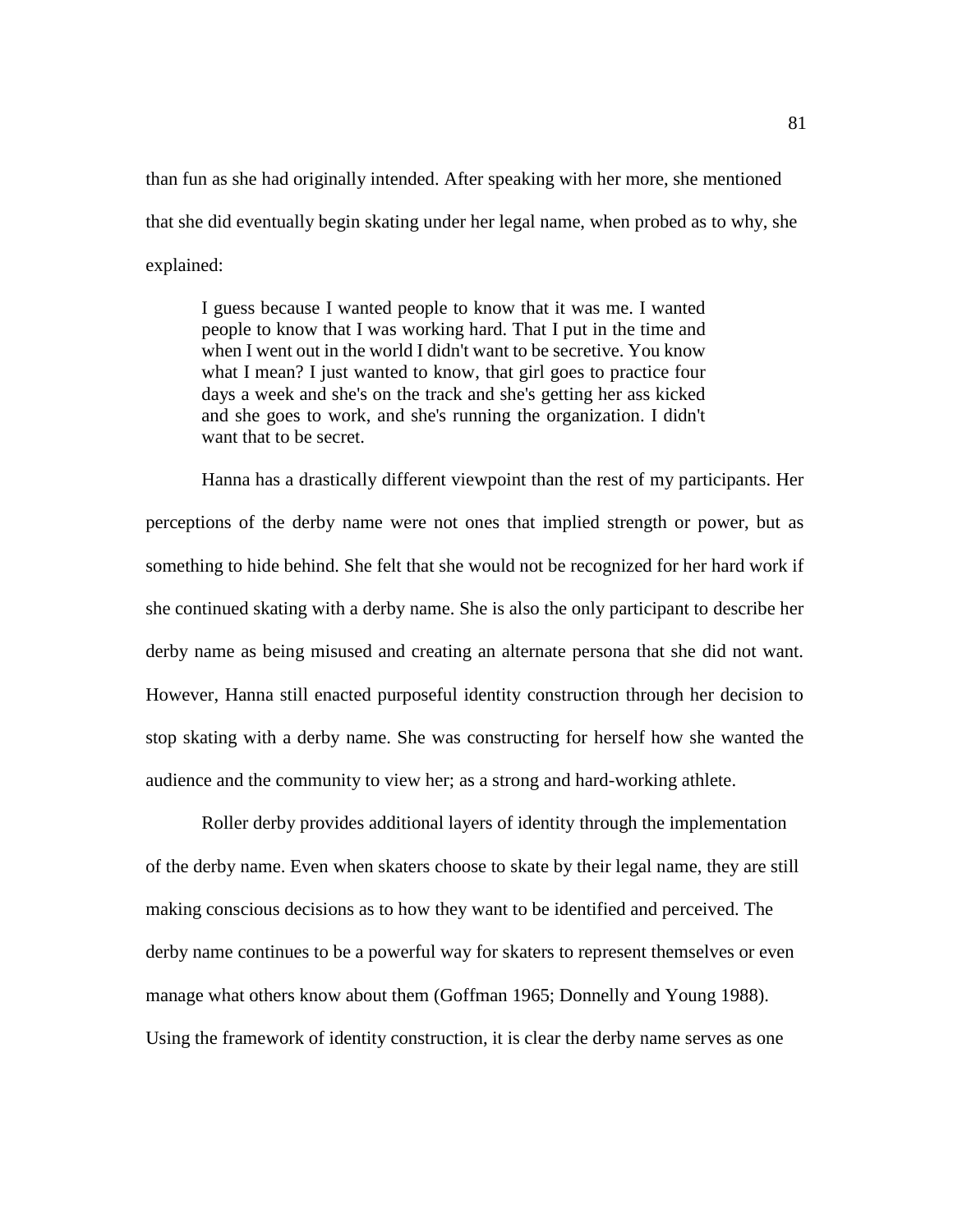of the main avenues for skaters to, quite literally, construct a new identity for themselves.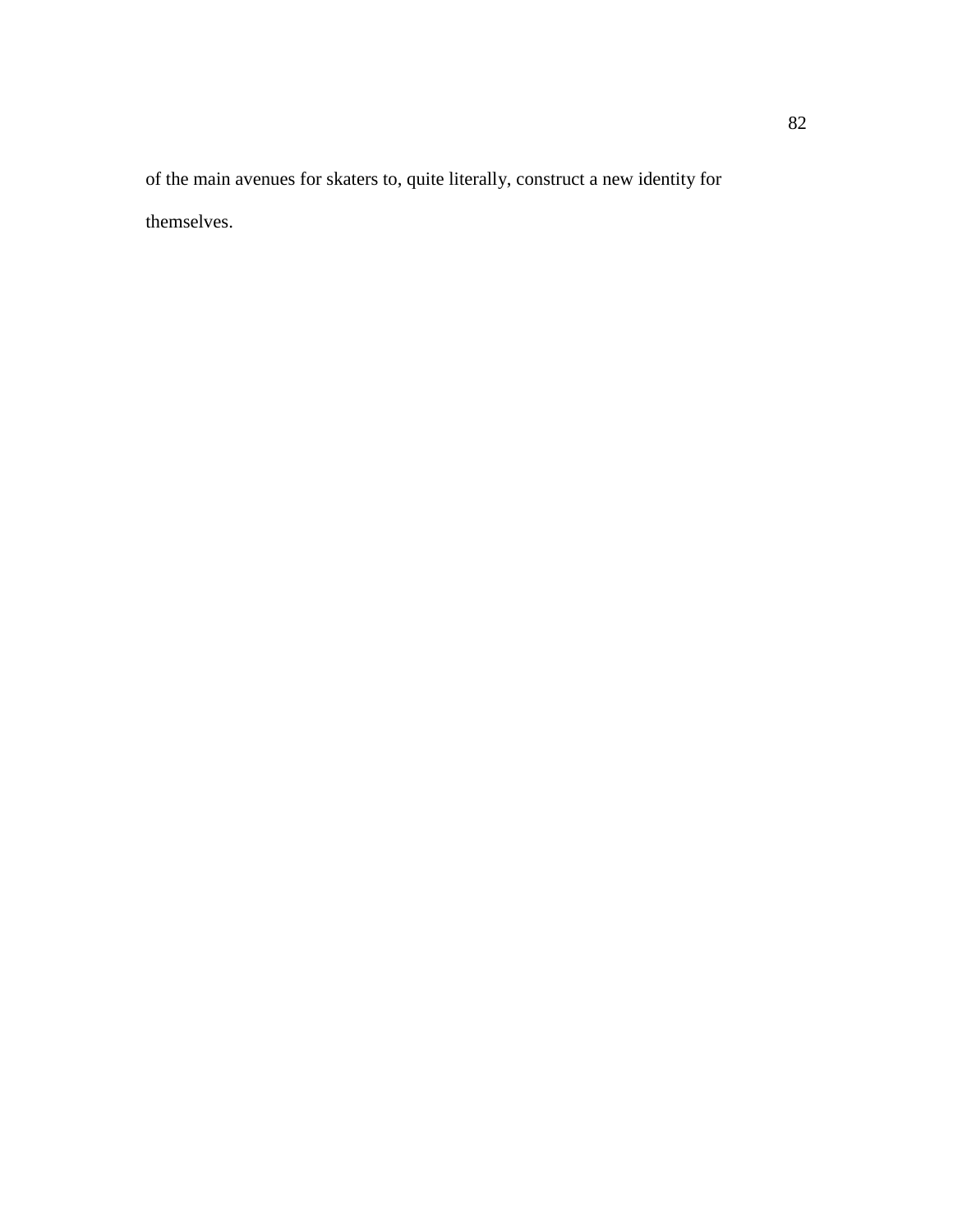## DISCUSSION: FALL DOWN GET BACK UP

There are clearly very complex relationships among and between skaters as well as within the derby community. Participants discussed variations of resistance in their participation through derby, lining up with previous research of sport as resistance spaces. Roller derby continues to be unique in its position as a contact sport that is women and feminine centered. Other full-contact and collision sports played by women are often sports that are played predominately by men. Women in these positions tend to emphasize their femininity in response to hegemonic masculinity to reduce instances of potential harassment. While women in these places were able to resist some markers of hegemonic femininity (such as building more muscle tone) they were still subject to harsher criticism if they transgressed too much. Roller derby on the other hand has very different avenues in regards to reproduction of hegemonic ideology. Skaters were often resistant to performing femininity because they viewed it as less serious and instead opted to reduce their feminine presentation in order to be viewed as "real" and legitimate athletes.

Skaters rarely reported feelings of stigma or labels of deviant and instead viewed their participation as overwhelmingly positive. Their perceptions of themselves and perceptions of the community supported their positive feelings in regards to their sporting participation. Comparing derby to other sporting literature, we can make the assumption that roller derby is one of the most progressive sports that aligns with Krane's (2001) suggestions of resisting hegemonic femininity in sports. Most stigmatization and deviant labels placed on women in sports are those that assume the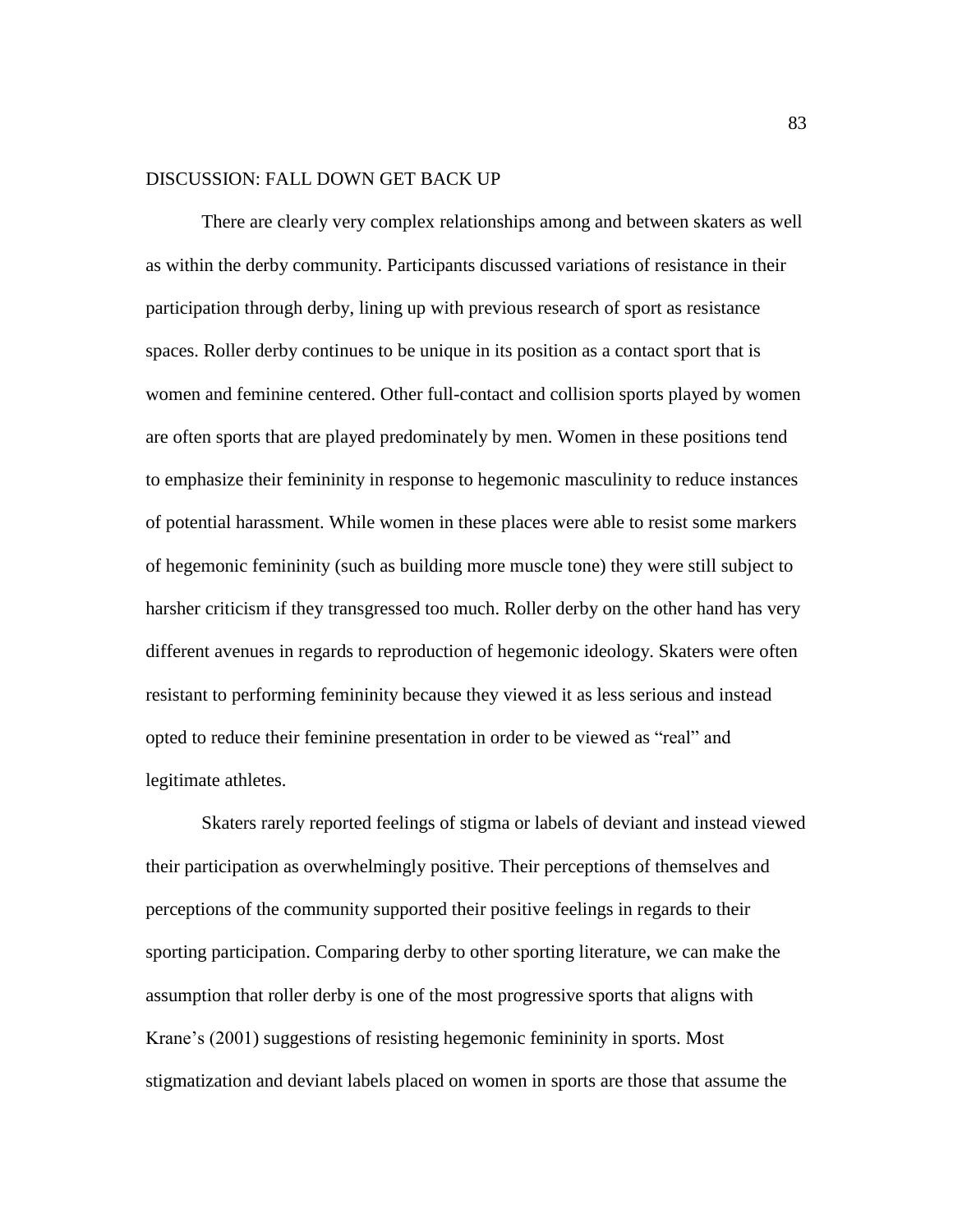women are "mannish," "butch," and/or "lesbians" often times leading to players participating in defensive othering and putting these labels on other women trying to distance themselves from the "other." However, roller derby being a women's space, and often times a queer women's space, means that many of these labels are already accepted and often times expected. Only one skater mentioned being somewhat uncomfortable about others now beginning to question her sexuality based on her participation in derby, she did react with some level of defensive othering (by her bringing femininity to the team implying others were not feminine enough). However, this skater was clearly the exception whereas other skaters praised derby for its inclusiveness of many types of people, adding to the supportiveness of the space.

Skaters also frequently identified themselves as strong and found power and pride in their ability to be strong. The derby community also often praised varying body sizes and found all kinds of bodies to be useful in gameplay. There are some contradictions here when actually looking at the team, however. While the derby community tries to support different kinds of skaters, it is clear who the skaters are, or at least the types of skaters who are favored for more competitive. This is similar to the findings of Draft (2013) who studied the derby athlete body and found that while some skaters were praised for being bigger, the more competitive the bouts got, the more likely there would be a homogenization of bodies. While this was noticed particularly in my field observations, it was not something that often came up for skaters during interviews. It would seem there may be a greater perception of acceptance among the skaters during interviews because many of them did not come from particularly athletic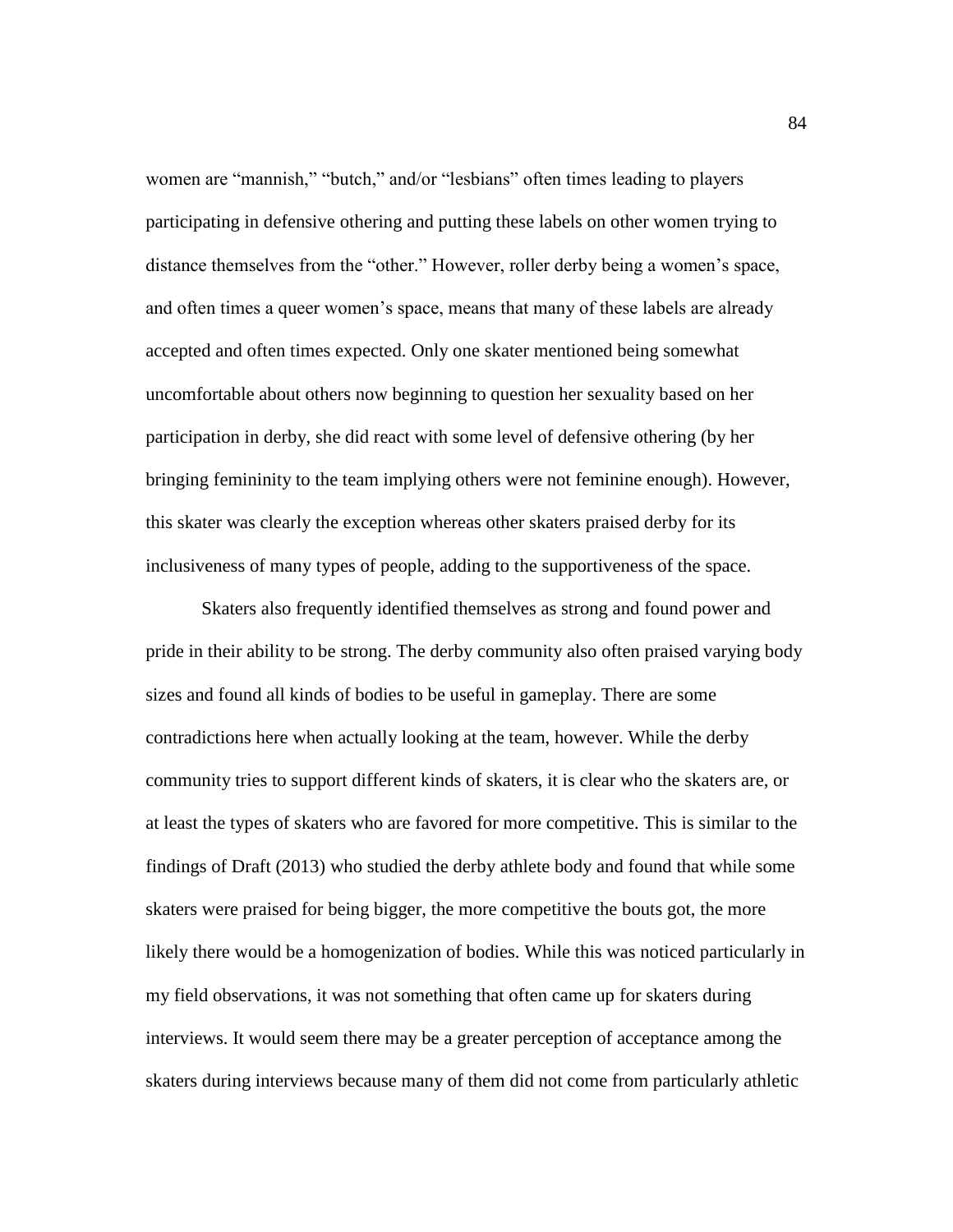backgrounds or had also been participating for so long that they viewed the league and community more positively in relation to their own personal experiences.

Throughout this work I would have to agree with Ezzel's (2009) assessment of sport as a more deliberate action of identity construction rather than a passive identity formation through basic socialization. Roller derby provides various avenues of constructing identities beyond the aspect of the disciplined body. Chase (2006, 2008) identifies the disciplined body within the context of sport to discuss the very active role change individuals must go through in their participations from schedule, to nutritional and bodily control. Derby supports additional identity construction by still allowing for individual representations of self in the form of outfits and the derby name. Skaters often had conflicting viewpoints about what could be worn during games. Currently there has been a shift to wear more athletic clothing to appear more legitimate and "real" as a sport. I would theorize here that the shift away from the individual presentations is, for one, because oftentimes skaters would dress in hyper feminine and hyper sexualized attire. Femininity is already not seen as the dominant or ideal athlete and so in order for roller derby to continue growing into a more mainstream sport it must appease mass audiences thereby watering down the unique feminine and sexual aspects of the sport. However, the derby name was still supported as a way to hold onto the traditional roots of roller derby. Two participants mentioned there is a slow shift in some leagues using given names or only numbers on their jerseys, and one skater was opposed to using a derby name initially and also did eventually begin skating under her legal name. Overall, the consensus has been to maintain the derby name. I am uncertain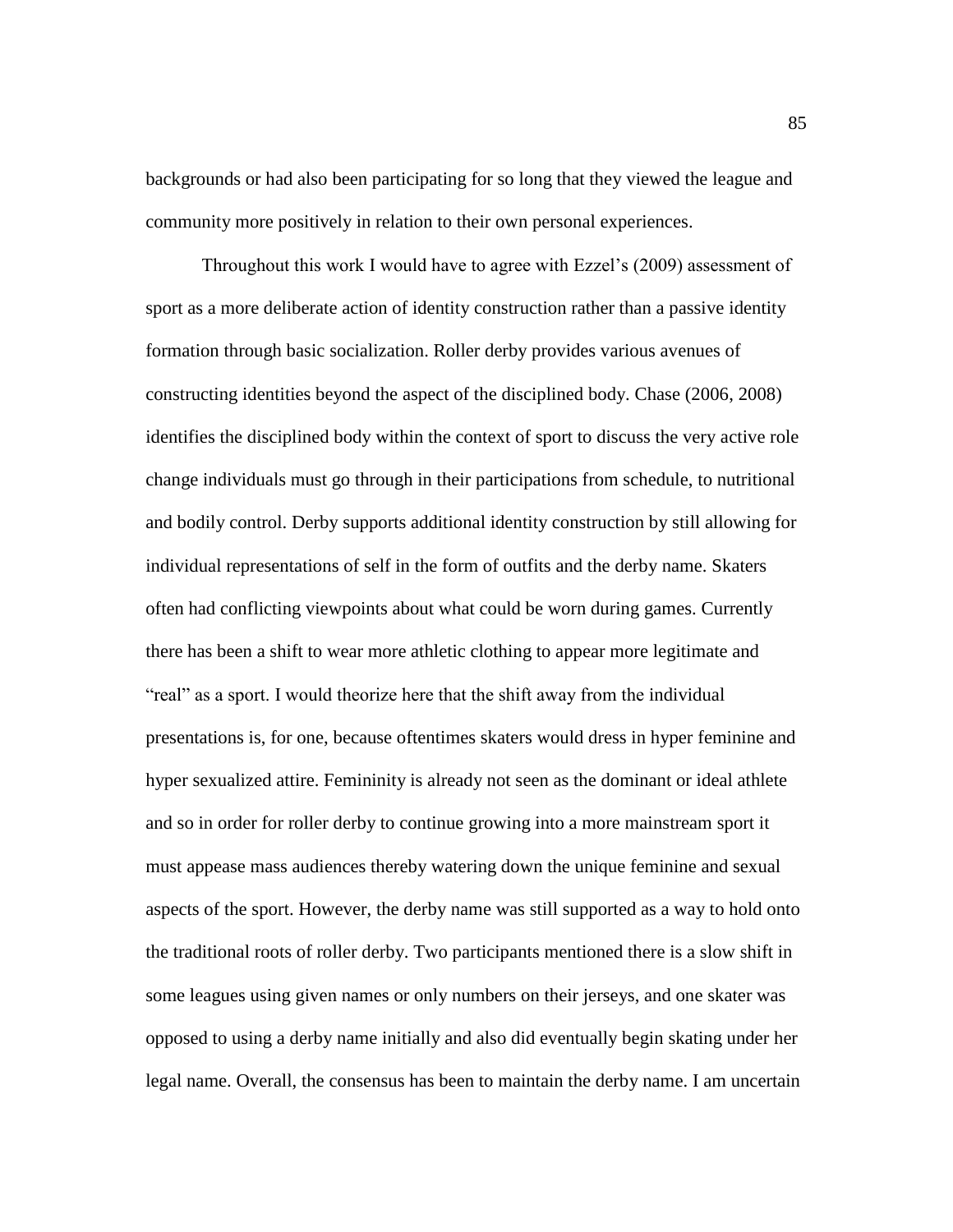why the derby name in particular has stuck around. Those who mentioned using given names or presenting only numbers on jerseys rather than the derby name were more concerned with the promoting a team mentality rather than an individual mentality.

Continuing research must, first, include a wider variety of skaters. While my own study had a wide range of ages, having only white participants will not give adequate representation to the overall athletic identity, especially when discussing resistance to, and reproduction of, hegemonic femininity. Further research would also benefit from having a larger sample size and more leagues included. My research only included one league from a very small and rural community, which will be drastically different from large urban areas that can support multiple teams and even multiple leagues. I would also like to explore other aspects of the sport that some participants discussed but was unable to incorporate into this project, such as: how injuries from roller derby are perceived by others, the politics of co-ed and men's roller derby, and also further explore the role of the body and embodiment in relation to roller derby.

I continue to wrestle with my understanding of the sport and where it is heading. While roller derby has continued to be a space where queerness and weirdness is expected, I am wondering how quickly the legitimizing process will outweigh these special aspects of roller derby. With derby becoming more widely televised (the championships in 2017 were aired on ESPN 2, up from ESPN 3 in 2016) it will be interesting to see how much overt queerness can be displayed, such as skaters kissing their girlfriends after the championship match or skaters like Brawn Swanson skating in a mustache, effectively performing drag while participating in derby (Gieseler 2014). I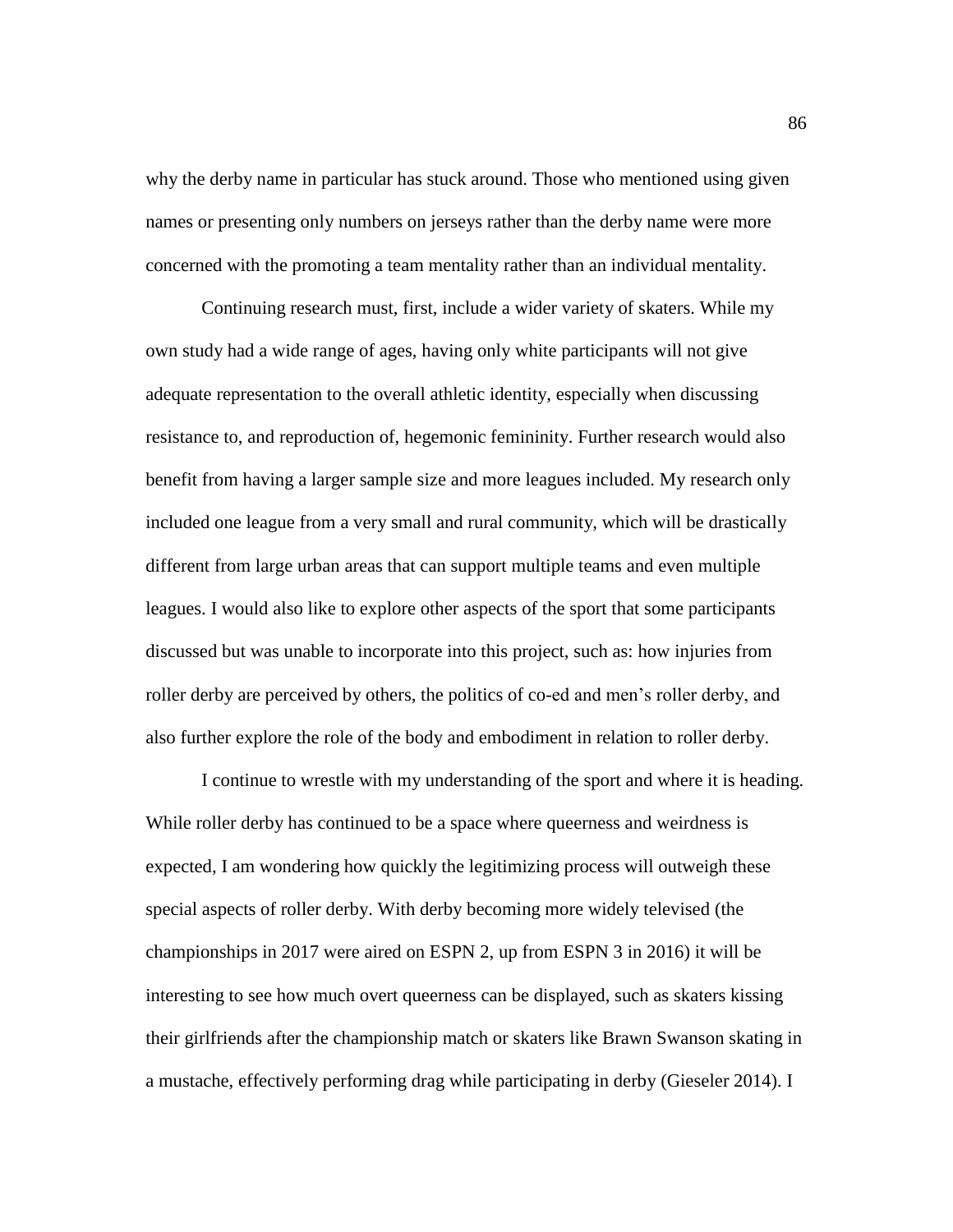wonder where the quirky parts of derby will find space in the continued effort to maintain a legitimate face for the sport.

While there are conflicts occurring within the derby space, one thing is for certain and that is the skaters do work extremely hard and regardless of what they are wearing or calling themselves, they are true athletes. Skaters identify themselves as strong both on an individual level and in relation to their teammates. It is clear roller derby is undergoing cultural shifts that are worth exploring in future research. While I have touched on the cultural shifts briefly in relation to participants understanding of roller derby, it will be interesting to see where roller derby goes as the fastest growing sport in the world.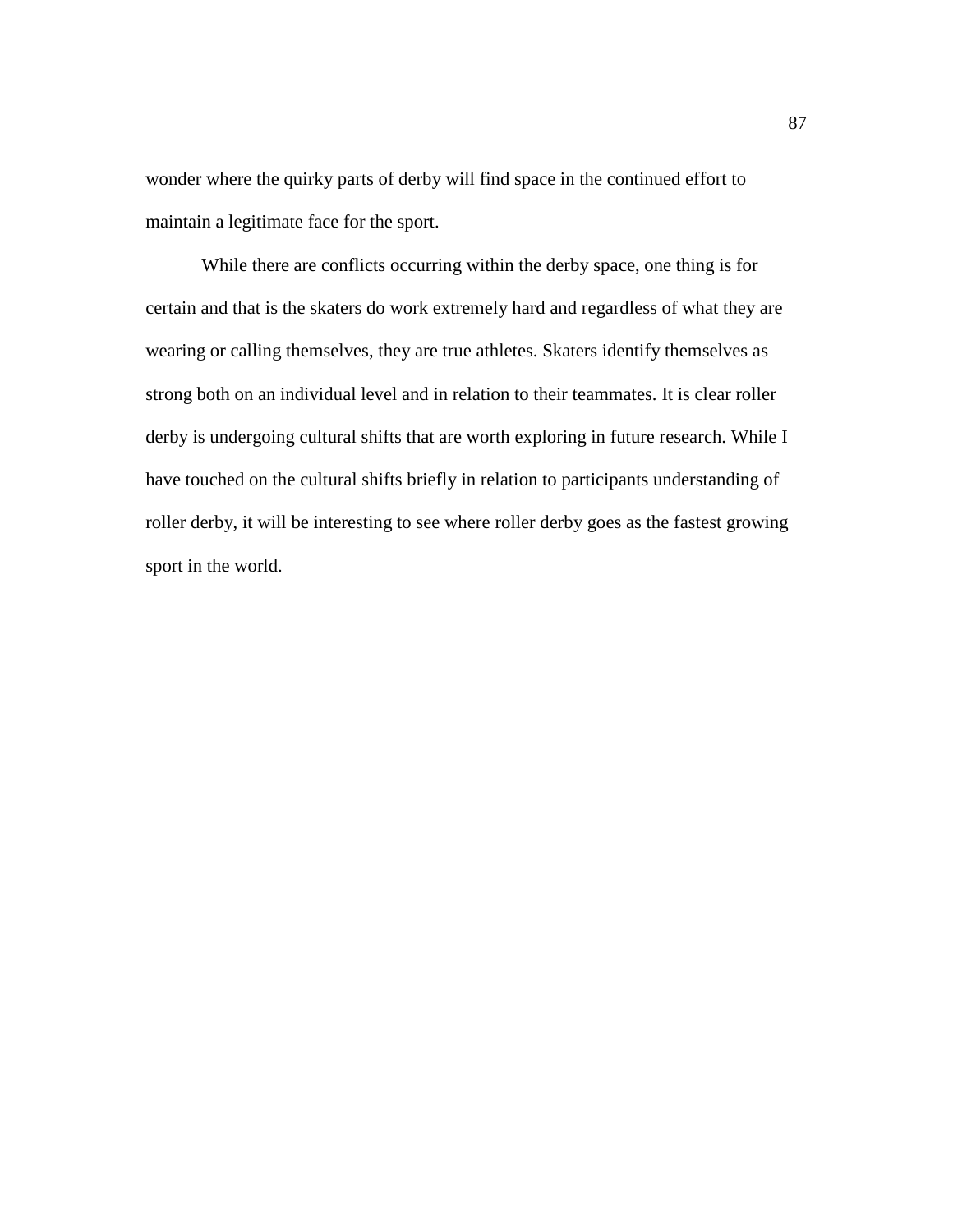## REFERENCES

- Andrews, Allan Roy. N.d. "A Bealted Tribute to Toughie." From *Derby Memoirs*  (http://derbymemoirs.bankedtrack.info/Andrews\_Allan.html)
- Atwell, Margot "Em Dash". 2015. *Derby Life: A Crash Course in the Incredible Sport of Roller Derby.* Brooklyn: Gutpunch Press.
- Berg, Bruce L. 2012 (8<sup>th</sup> edition). *Qualitative Research Methods for the Social Sciences*. Boston: Allyn & Bacon
- Bishop, Russell. 2008. "Freeing Ourselves From Neocolonial Domination in Research: A Kaupapa Maori Approach to Creating Knowledge." Pp. 154-183 in *The Landscape of Qualitative Research* (3rd ed.) edited by Denzin, Norman K. & Lincoln, Yvonna S.Thousand Oaks: Sage
- Burke and Stets. 2009. *Identity Theory.* New York: Oxford University Press.
- Charmaz, Kathy. 2014. *Constructing Grounded Theory.* Thousand Oaks: Sage.
- Chase, Laura Frances. 2006. "(Un)Disciplined Bodies: A Foucauldian analysis of Women's Rugby." *Sociology of Sports Journal 23(3): 229-247.*
- -----. 2008. "Running Big: Clydesdale Runners and Technologies of the Body." *Sociology of Sport Journal* 25(1): 130-147.
- Connell, R.W. and James W. Messerschmidt. 2005. "Hegemonic Masculinity: Rethinking the Concept." *Gender & Society* 19(6): 829-859.
- Donnelly, Peter and Kevin Young. 1988. "The Construction and Confirmation of Identity in Sport Subcultures." *Sociology of Sport Journal* 5(3):1988.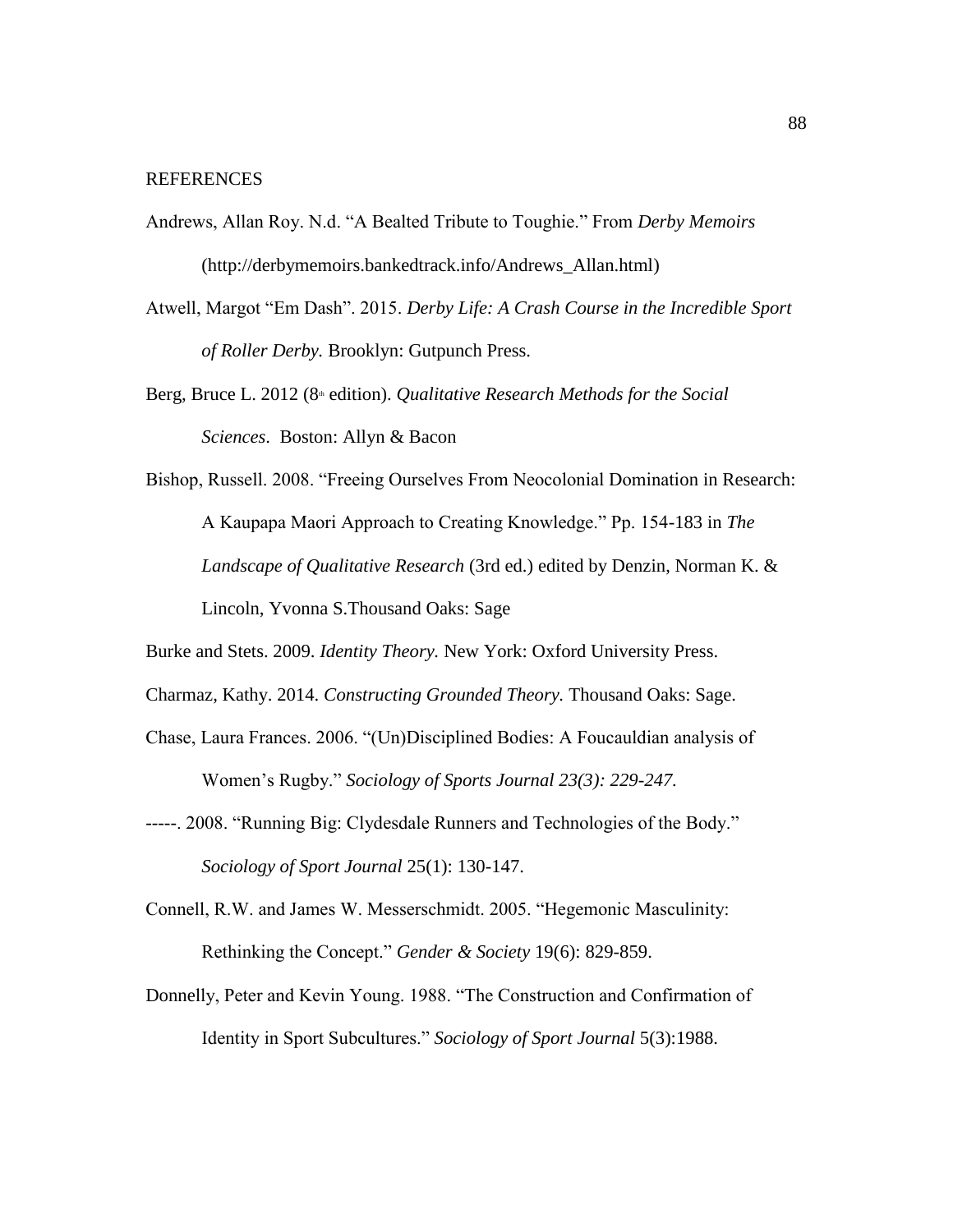- Dworkin, Shari L. 2001. "'Holding Back": Negotiating A Glass Ceiling on Women's Muscular Strength." *Pacific Sociological Association* 44(3): 333-350.
- Ezzell, Matthew B. 2009. "'Barbie Dolls' on the Pitch: Identity Work, Defensive Othering, and Inequality in Women's Rugby." *Social Problems* 56(1): 111-131.
- Eastern Warriors. 2012. "1969 Eastern Warriors vs. Texas Outlaws." Youtube Website. Retrieved May 3, 2018 (https://www.youtube.com/watch?v=kq6FC7-B0s4).
- Finley, Nancy J. 2010. "Skating Femininity: Gender Maneuvering in Women's Roller Derby." *Journal of Contemporary Ethnography* 39(4): 359-387.
- Fliar, Matt. 2013. "Humboldt Roller Derby Widow Makers vs. Viva Roller Derby 3/30/13." Retrieved May, 3, 2018

(https://www.flickr.com/photos/redwood\_rollers/albums/72157650391853346)

Foucault, Michel. 1995. *Discipline and Punish.* New York: Random House, Inc.

- Gieseler, Carly. 2014. "Derby drag: Parodying sexualities in the sport of roller derby." *Sexualities* 17(5/6):758-776.
- Gill, Fiona. 2007. "'Violent' femininity: Women rugby players and gender negotiation". *Women's Studies International Forum* 30: 416-426.
- Goffman, Erving. 1963. *Stigma: Notes on the Management of a Spoiled Identity.* New York: Simon & Schuster.
- Halbert, Christy. 1997. "Tough enough and Woman Enough: Stereotypes, Discrimination, And Impression Management Among Women Professional Boxers." *Journals of Sport and Social Issues* 21(1): 7-36.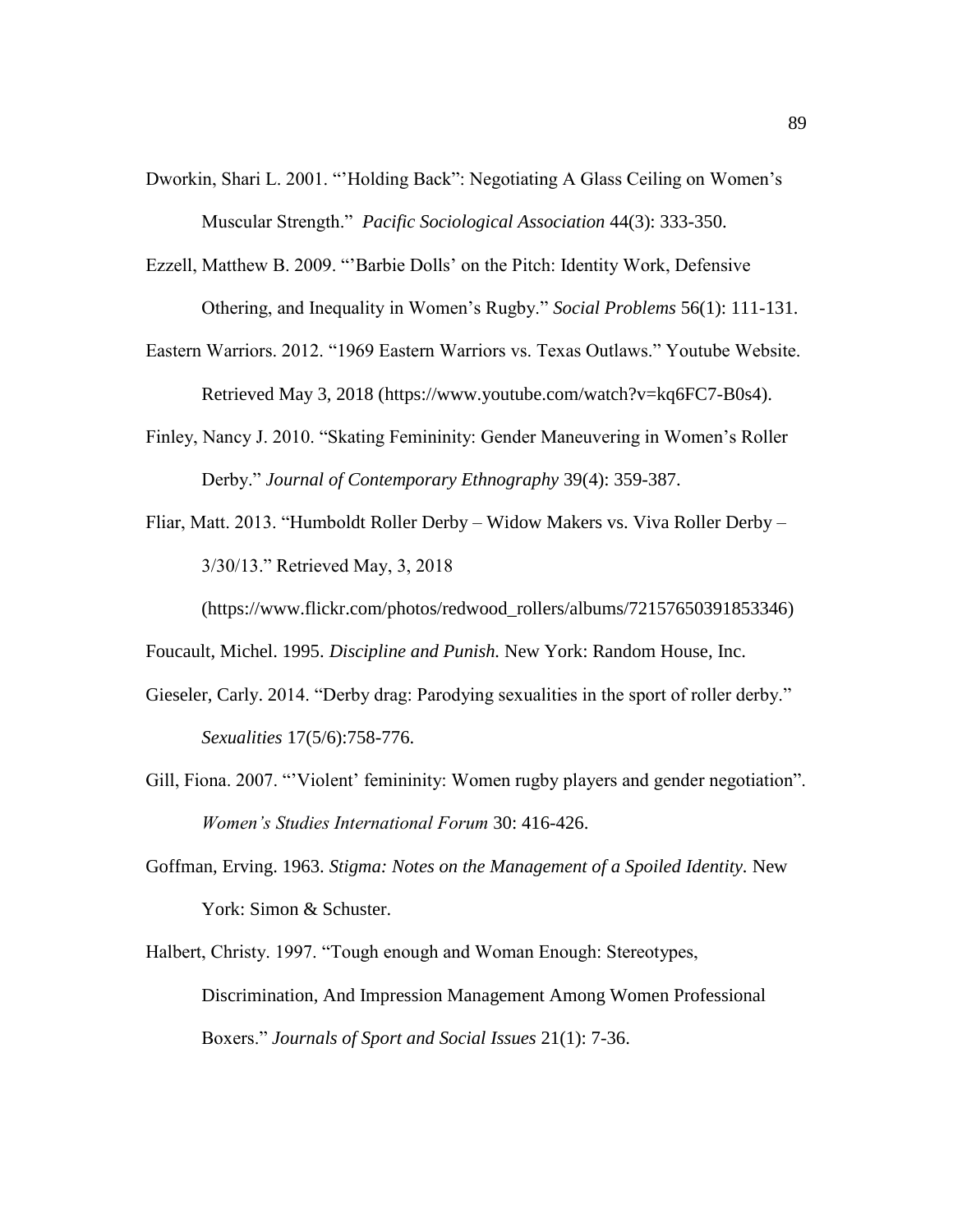Humboldt Roller Derby. 2017. "HRD Widow Makers vs. North Jetty Betty's 012817." Retrieved May3, 2018

(https://www.flickr.com/photos/redwood\_rollers/albums/72157679633679756).

- Jamieson, Katherine. M, Amy Stringer, and Melissa Blair Andres. 2008. "Athletic Fatness: Forgiving Corpulence in Elite Bodies." *Sociology of Sport 25(1): 148- 163.*
- Johnson, John M. 2002. "In-Depth Interviewing." Pp. 103-120 in *The Handbook of Interview Research* edited by Gubrium, Jaber F. & Holstein, James A. 2002. Thousand Oaks: Sage
- Joulwan, Melissa "Melicious". 2007. *Rollergirl: Totally True Tales from the Track.*  New York: Touchstone.
- Kauer, Kerrie J., Vikki Krane. 2006. "'Scary Dykes' and 'Feminine Queens': Stereotypes and Female Collegiate Athletes." *Women in Sport and Physical Activity Journal* 15(1): 42-55.
- Krane, Vikki. 2001. "We Can Be Athletic and Feminine, But Do We Want To? Challenging Hegemonic Femininity in Women's Sports". *Quest* 53(1): 115-133.
- Mabe, Catherine. 2007. *Roller Derby: The History and All-Girl Revival of the Greatest Sport on Wheels.* (n.p.): Speckpress.

Martin, Douglas. 2006. "Ann Calvello, 76, a Legend in Roller Derby's Rowdy Rinks, Dies." *New York Times,* March 17. Retrieved April 27, 2018 [\(https://www.nytimes.com/2006/03/17/sports/othersports/ann-calvello-76-a](https://www.nytimes.com/2006/03/17/sports/othersports/ann-calvello-76-a-legend-in-roller-derbys-rowdy-rinks.html)[legend-in-roller-derbys-rowdy-rinks.html\)](https://www.nytimes.com/2006/03/17/sports/othersports/ann-calvello-76-a-legend-in-roller-derbys-rowdy-rinks.html).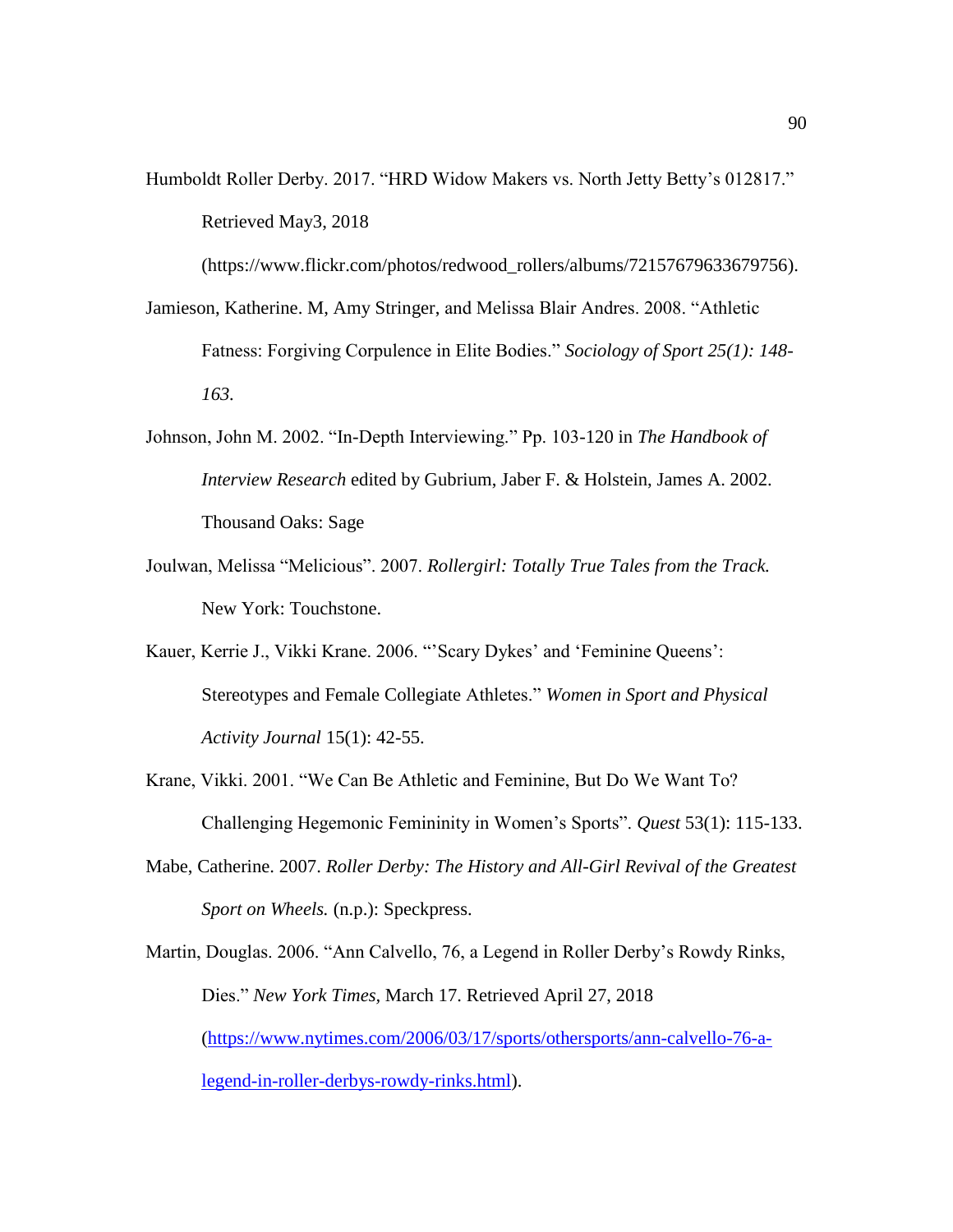- Miller, Stephen. 2006. "Ann Calvello, 76, Villainous Roller Derby Queen." *New York Sun*, March 17. Retrieved April 27, 2018 [\(https://www.nysun.com/obituaries/ann-calvello-76-villainous-roller-derby](https://www.nysun.com/obituaries/ann-calvello-76-villainous-roller-derby-queen/29335/)[queen/29335/\)](https://www.nysun.com/obituaries/ann-calvello-76-villainous-roller-derby-queen/29335/).
- Musto, Michela and P.J. McGann. 2016. "Strike a Pose! The Femininity Effect in Collegiate Women's Sport." *Sociology of Sport Journal.* 33: 101-112.
- Owen, David. 2014. "Neo-Burlesque and the Resurgence of Roller Derby: Empowerment, Play, and Community." *Canadian Theatre Review* 158: 33-38.
- Pavlidis, Adele and Simone Fullagar. 2013. "Becoming roller derby grrrls: Exploring the Gender play of affect in mediated sport cultures." *International Review for the Sociology of Sport* 48(6): 673-688.
- -----. 2015. "The pain and pleasure of roller derby: thinking through affect and subjectification." *International Journal of Cultural Studies* 18(5): 483-499.
- Rich, Adrienne. 1980. "Compulsory Heterosexuality and Lesbian Existence." *Signs*  5(4): 631-660,
- Rollerjam. 2009. "Rollerjam Sundogs vs Quakes." YouTube Website. Retrieved May 3, 2018 (https://www.youtube.com/watch?v=SfDm7lGDnY0).

The Saylor Foundation. ND. Principles of Sociological Inquiry. The Creative Commons. Retrieved November 16, 2016 [\(http://www.saylor.org/site/textbooks/Principles%20of%20Sociological%20Inq](http://www.saylor.org/site/textbooks/Principles%20of%20Sociological%20Inquiry.pdf) [uiry.pdf\)](http://www.saylor.org/site/textbooks/Principles%20of%20Sociological%20Inquiry.pdf).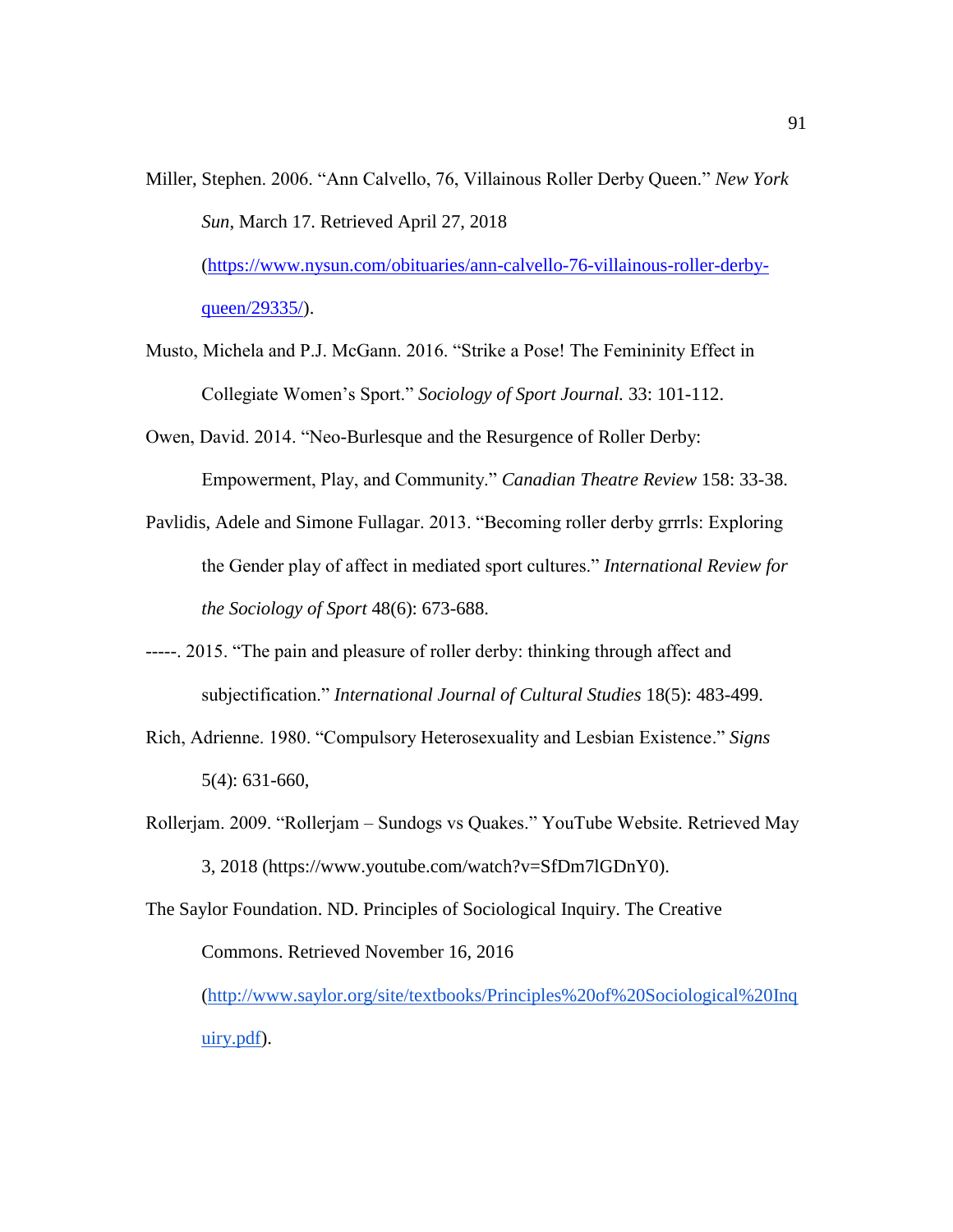Stryker, Sheldon. 1980. *Symbolic Interactionism: a Social Structural Version.* Menlo

Park, CA: Benjamin/Cummings Publishing Co.

*The New York Times.* 1971. Newspaper editorial. August 22, p. S3.

Gerston, Jill*.* 1973. "She Finds Roller Derby and Marriage Do Mix." *New York Times,* 

November 25. Retrieved April 27, 2018

[\(https://www.nytimes.com/1973/11/25/archives/she-finds-roller-derby-and](https://www.nytimes.com/1973/11/25/archives/she-finds-roller-derby-and-marriage-do-mix-went-along-for-ride.html)[marriage-do-mix-went-along-for-ride.html\)](https://www.nytimes.com/1973/11/25/archives/she-finds-roller-derby-and-marriage-do-mix-went-along-for-ride.html).

WFTDA. 2017. "Women's Flat Track Derby Association." Retrieved Nov. 30, 2017 [\(https://wftda.com/\)](https://wftda.com/)